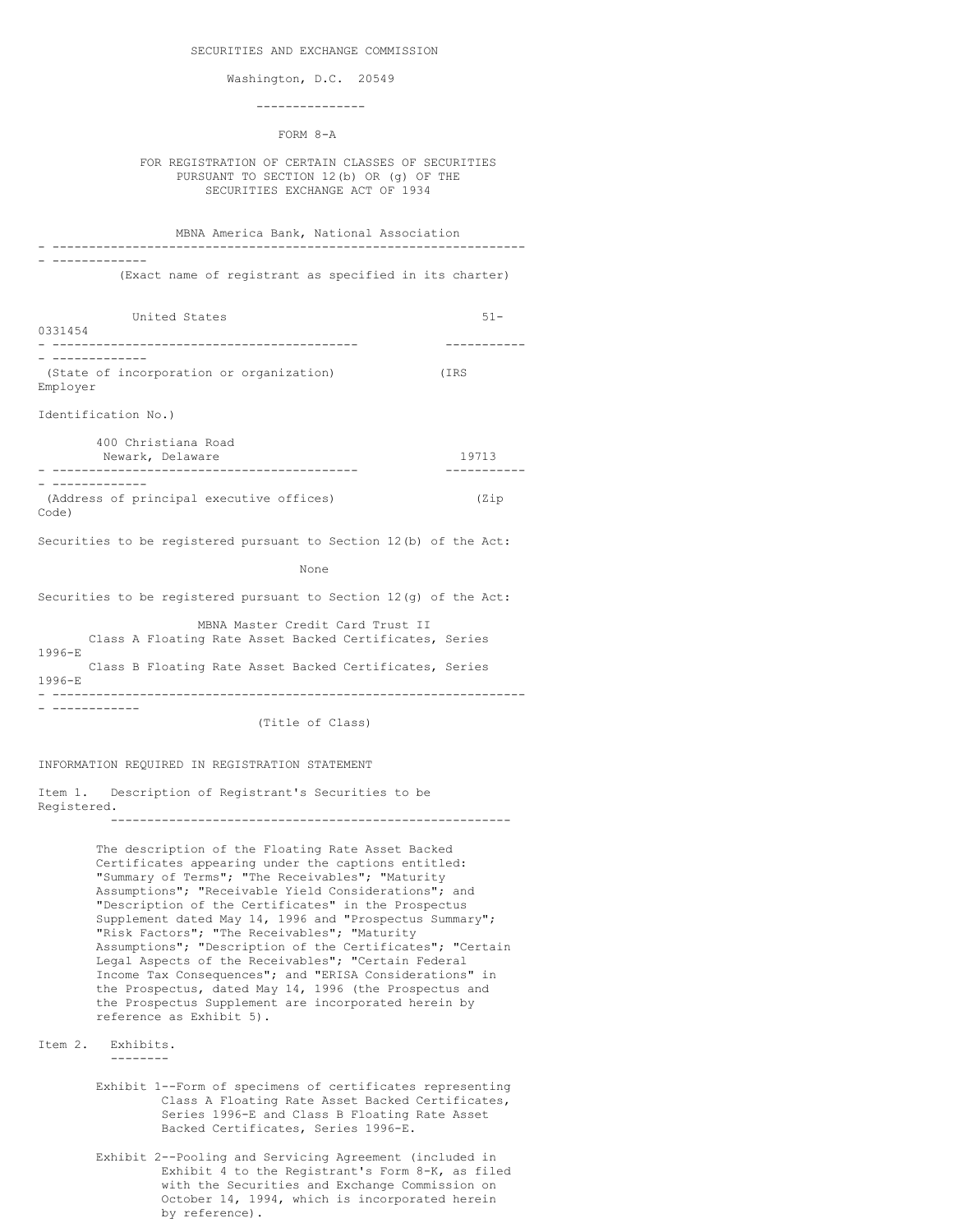Exhibit 3--First Amendment to Pooling and Servicing Agreement, dated as of March 11, 1996 (included in Exhibit 3 to the Registrant's Form 8-A, as filed with the Securities and Exchange Commission on April 5, 1996, which is incorporated herein by reference).

Exhibit 4--Series 1996-E Supplement

Exhibit 5--Prospectus Supplement dated May 14, 1996 together with the Prospectus dated May 14, 1996, as filed with the Securities and Exchange Commission on May 15, 1996, pursuant to Rule 424 (b) (5).

## SIGNATURE

----

Pursuant to the requirements of Section 12 of the Securities Exchange Act of 1934, as amended, the Registrant has duly caused this Form 8-A to be signed on its behalf by the undersigned, thereto duly authorized.

BANK,

MBNA AMERICA

ASSOCIATION

NATIONAL

Date: May 21, 1996 By: /s/ Edward A. Harycki -----------------------

> Edward A. Harycki Vice President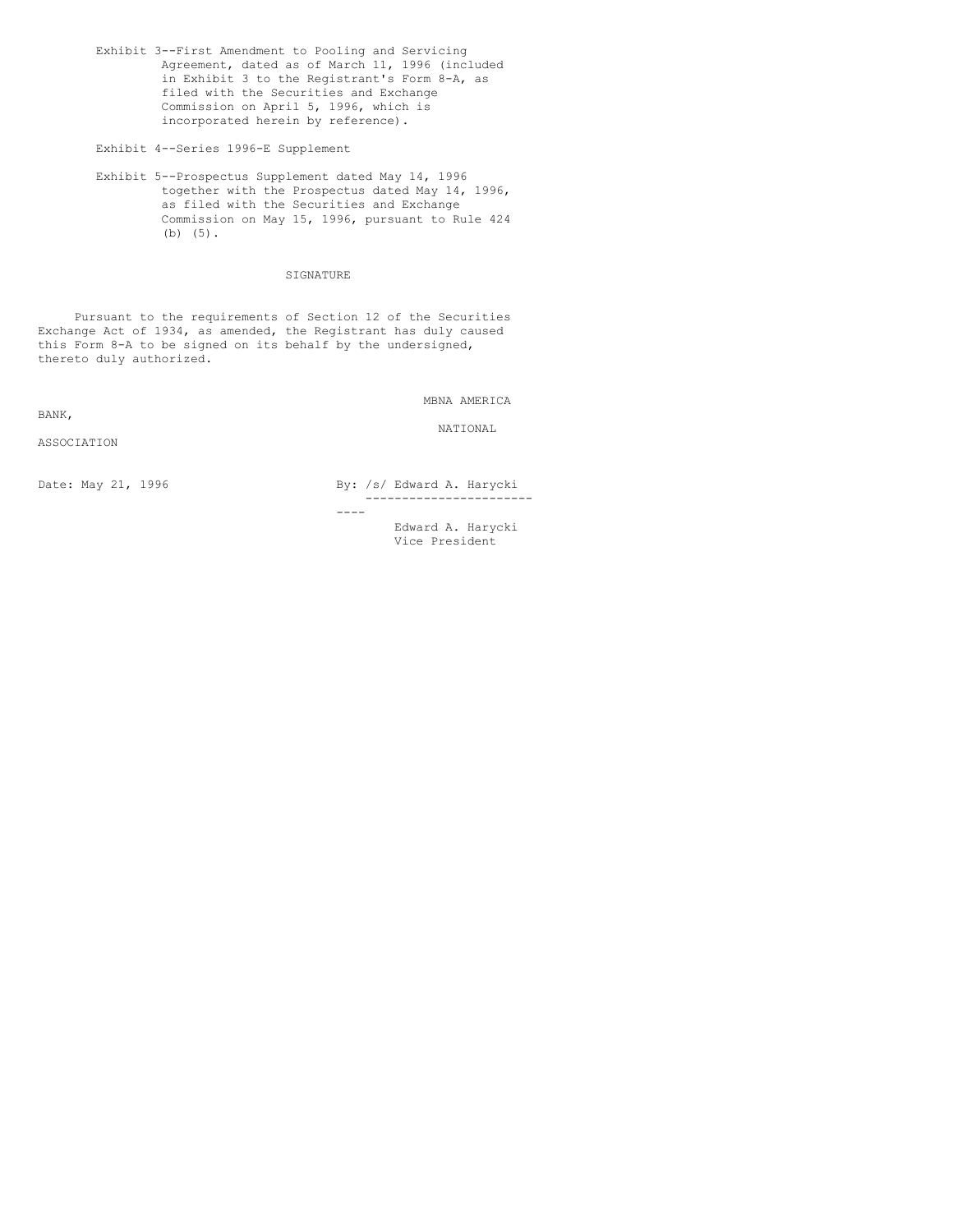## CLASS A

Unless this Certificate is presented by an authorized representative of The Depository Trust Company, a New York corporation ("DTC"), to MBNA America Bank, National Association or its agent for registration of transfer, exchange or payment, and any certificate issued is registered in the name of Cede & Co. or in such other name as requested by an authorized representative of DTC (and any payment is made to Cede & Co. or to such other entity as is requested by an authorized representative of DTC), ANY TRANSFER, PLEDGE OR OTHER USE HEREOF FOR VALUE OR OTHERWISE BY OR TO ANY PERSON IS WRONGFUL inasmuch as the registered owner hereof, Cede & Co., has an interest herein.

No. 1 \$200,000,000 CUSIP No. 55262TBJ1

MBNA MASTER CREDIT CARD TRUST II CLASS A FLOATING RATE ASSET BACKED CERTIFICATE, SERIES 1996-E

Evidencing an Undivided Interest in a trust, the corpus of which consists of a portfolio of MasterCard registered trademark and VISA registered trademark credit card receivables generated or acquired by MBNA America Bank, National Association and other assets and interests constituting the Trust under the Pooling and Servicing Agreement described below.

(Not an interest in or obligation of MBNA America Bank, National Association or any Affiliate thereof.)

This certifies that CEDE & CO. (the "Class A Certificateholder") is the registered owner of an Undivided Interest in a trust (the "Trust"), the corpus of which consists of a portfolio of receivables (the "Receivables") now existing or hereafter created and arising in connection with selected MasterCard and VISA credit card accounts (the "Accounts") of MBNA America Bank, National Association, a national banking association organized under the laws of the United States, all monies due or to become due in payment of the Receivables (including all Finance Charge Receivables but excluding recoveries on any charged-off Receivables), the right to certain amounts received as Interchange with respect to the Accounts, the benefits of the Collateral Interest (as defined below) and the other assets and interests constituting the Trust pursuant to a Pooling and Servicing Agreement dated as of August 4, 1994, as amended as of March 11, 1996, as supplemented by the Series

1996-E Supplement dated as of May 21, 1996 (collectively, the "Pooling and Servicing Agreement"), by and between MBNA America Bank, National Association, as Seller (the "Seller") and as Servicer (the "Servicer"), and The Bank of New York, as Trustee (the "Trustee"), a summary of certain of the pertinent provisions of which is set forth hereinbelow. The Series 1996-E Certificates are issued in two classes, the Class A Certificates (of which this certificate is one) and the Class B Certificates, which are subordinated to the Class A Certificates in certain rights of payment as described herein and in the Pooling and Servicing Agreement.

The Seller has structured the Pooling and Servicing Agreement and the Series 1996-E Certificates with the intention that the Series 1996-E Certificates will qualify under applicable tax law as indebtedness, and each of the Seller, the Holder of the Seller Certificate, the Servicer and each Series 1996-E Certificateholder (or Series 1996-E Certificate Owner) by acceptance of its Series 1996-E Certificate (or in the case of a Series 1996-E Certificate Owner, by virtue of such Series 1996-E Certificate Owner's acquisition of a beneficial interest therein), agrees to treat and to take no action inconsistent with the treatment of the Series 1996-E Certificates (or any beneficial interest therein) as indebtedness for purposes of federal, state, local and foreign income or franchise taxes and any other tax imposed on or measured by income. Each Series 1996-E Certificateholder agrees that it will cause any Series 1996-E Certificate Owner acquiring an interest in a Series 1996-E Certificate through it to comply with the Pooling and Servicing Agreement as to treatment of the Series 1996-E Certificates as indebtedness for certain tax purposes.

To the extent not defined herein, capitalized terms used herein have the respective meanings assigned to them in the Pooling and Servicing Agreement. This Class A Certificate is issued under and is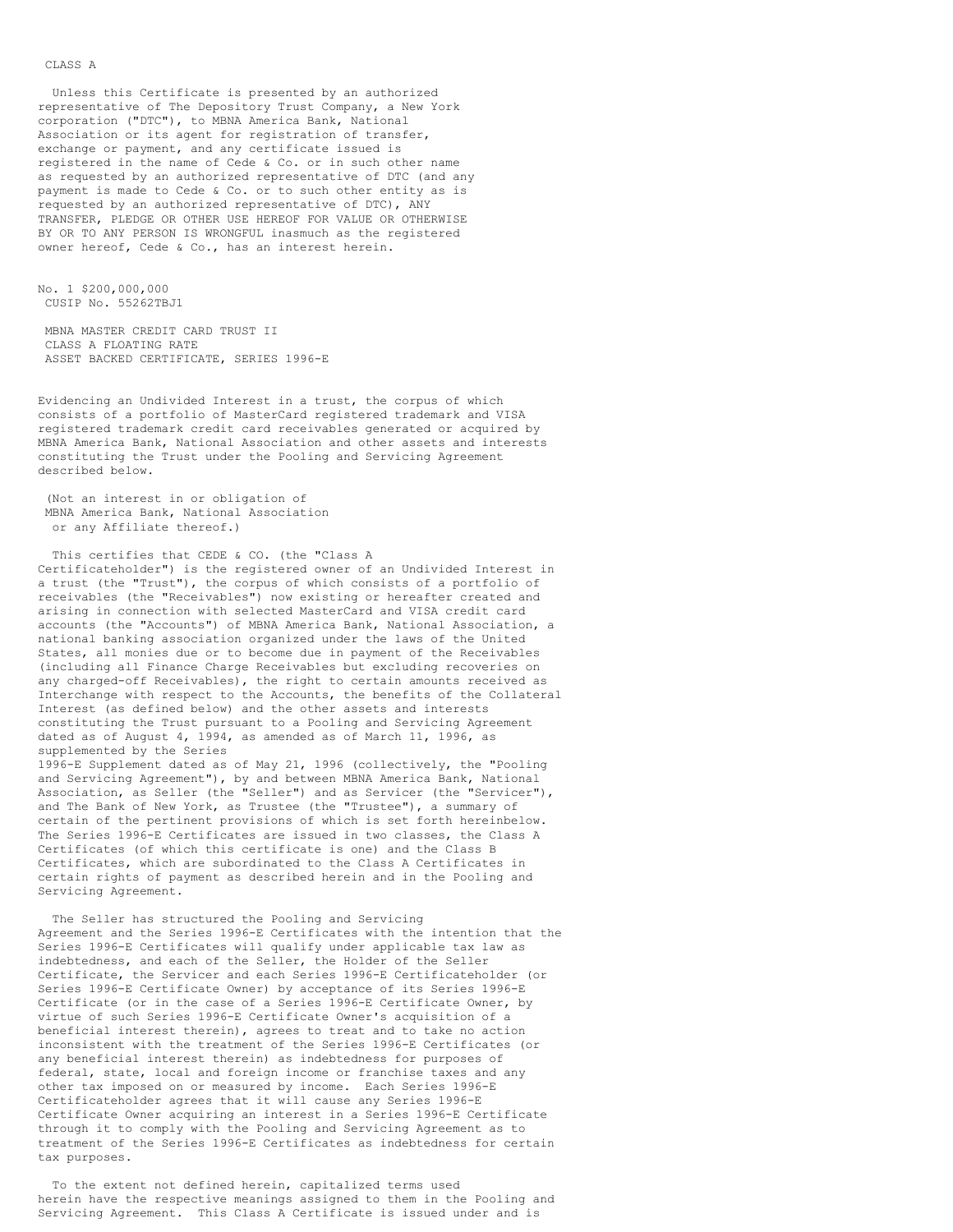subject to the terms, provisions and conditions of the Pooling and Servicing Agreement, to which Pooling and Servicing Agreement, as amended from time to time, the Class A Certificateholder by virtue of the acceptance hereof assents and by which the Class A Certificateholder is bound.

The Receivables consist of Principal Receivables, which arise from the purchase of goods and services, and of Finance Charge Receivables, which arise generally from periodic Finance Charges and other fees and charges, as more fully specified in the Pooling and Servicing Agreement. The Trust corpus consists of the Receivables now existing and hereafter created and arising in connection with the Accounts, all monies due or to become due with respect thereto (including all Finance Charge Receivables but excluding recoveries on any charged-off Receivables), all proceeds (as defined in Section 9-306 of the UCC as in effect in the State of Delaware) of the Receivables, Insurance Proceeds relating to the Receivables, the right to certain amounts received as Interchange with respect to the Accounts, and such funds as from time to time are deposited in the Collection Account, the Investor Accounts, the Principal Funding Account, certain investment earnings on the Principal Funding Account, the Reserve Account and certain investment earnings on the Reserve Account and the proceeds (as defined in Section 9-306 of the UCC as in effect in the State of Delaware) thereof. This Class A Certificate is one of a duly authorized Series of Investor Certificates entitled "MBNA Master Credit Card Trust II Class A Floating Rate Asset Backed Certificates, Series 1996-E" (the "Class A Certificates"), each of which represents an Undivided Interest in the Trust, including the right to receive the Collections and other amounts allocated to the Class A Certificates at the times and in the amounts specified in the Pooling and Servicing Agreement and to be deposited in the Investor Accounts, the Principal Funding Account and the Reserve Account or paid to the Class A Certificateholders. Also issued under the Pooling and Servicing Agreement are the "MBNA Master Credit Card Trust II Class B Floating Rate Asset-Backed Certificates, Series 1996-E" (the "Class B Certificates"), which represent an Undivided Interest in the Trust subordinate to the Class A Certificates, and the "MBNA Master Credit Card Trust II Collateral Interest, Series 1996-E" (the "Collateral Interest" and collectively with the Class A Certificates and the Class B Certificates, the "Investor Certificates"), which is an undivided interest in the Trust subordinate to the Class A Certificates and Class B Certificates. The subordination of the Class B Certificates and the subordination of the Collateral Interest to the Class A Certificates shall constitute the Enhancement for the Class A Certificates. The aggregate interest represented by the Class A Certificates and the Class B Certificates at any time in the Principal Receivables in the Trust shall not exceed an amount equal to the Class A Investor Interest and the Class B Investor Interest, respectively, at such time. The Class A Initial Investor Interest is \$637,500,000 as of May 21, 1996 (the "Closing Date"). The Class B Initial Investor Interest is \$56,250,000 as of the Closing Date. The Collateral Initial Interest is \$56,250,000 as of the Closing Date. The Class A Investor Interest on any date of determination will be an amount equal to (a) the Class A Initial Investor Interest minus (b) the aggregate amount of payments of principal made to the Class A Certificateholders prior to such date of determination, and minus (c) the excess, if any, of the aggregate amount of Class A Investor Charge-Offs pursuant to subsection 4.10(a) of the Pooling and Servicing Agreement over Class A Investor Charge-Offs reimbursed prior to such date of determination pursuant to subsection 4.11(b) of the Pooling and Servicing Agreement; provided, however, that the Class A Investor Interest may not be reduced below zero. For the purpose of allocating Collections of Finance Charge Receivables and Receivables in Defaulted Accounts for each Monthly Period during the Controlled Accumulation Period, the Class A Investor Interest will be further reduced (such reduced amount, the "Class A Adjusted Investor Interest") by the aggregate principal amount of funds on deposit in the Principal Funding Account. The Class A Investor Interest together with the aggregate interest represented by the Class B Certificates in the Principal Receivables in the Trust (the "Class B Investor Interest") and the aggregate interest represented by the Collateral Interest in the Principal Receivables in the Trust are sometimes collectively referred to herein as the "Investor Interest."

In addition to the Class A Certificates, the Class B Certificates and the Collateral Interest, a Seller Certificate representing an undivided interest in the Trust will be issued to the Seller pursuant to the Pooling and Servicing Agreement. The Seller Certificate will represent the interest in the Principal Receivables not represented by all of the Series of Investor Certificates issued by the Trust. The Seller Certificate may be exchanged by the Seller pursuant to the Pooling and Servicing Agreement for a newly issued Series of Investor Certificates and a reissued Seller Certificate upon the conditions set forth in the Pooling and Servicing Agreement.

Interest will accrue on the Class A Certificates from the Closing Date through June 16, 1996, and from June 17, 1996 through July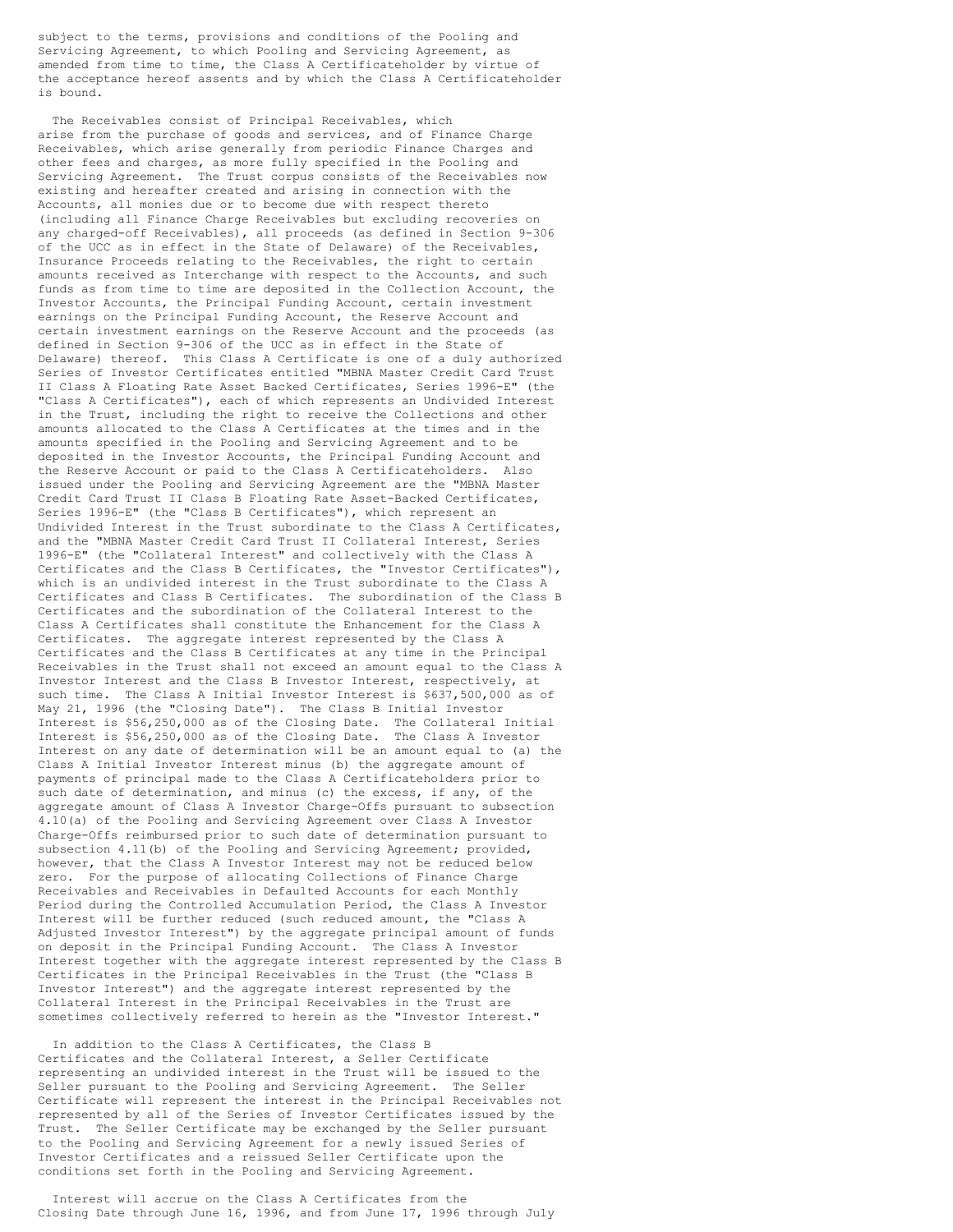14, 1996 and with respect to each Interest Period thereafter, at the rate of 0.17% per annum above LIBOR, as more specifically set forth in the Pooling and Servicing Agreement (the "Class A Certificate Rate"), and will be distributed on July 15, 1996 and on the 15th day of each calendar month thereafter, or if such day is not a Business Day, on the next succeeding Business Day (a "Distribution Date"), to the Class A Certificateholders of record as of the last Business Day of the calendar month preceding such Distribution Date (the "Record Date"). During the Rapid Amortization Period, in addition to Class A Monthly Interest, Class A Monthly Principal will be distributed to the Class A Certificateholders on the Distribution Date of each calendar month commencing in the month following the commencement of the Rapid Amortization Period until the Class A Certificates have been paid in full. During the Controlled Accumulation Period, in addition to monthly payments of Class A Monthly Interest, the amount on deposit in the Principal Funding Account will be distributed as principal to the Class A Certificateholders on the May 2003 Distribution Date (the "Class A Scheduled Payment Date"), unless distributed earlier as a result of the occurrence of a Pay Out Event in accordance with the Pooling and Servicing Agreement.

The Servicer shall deposit all Collections in the Collection Account as promptly as possible after the Date of Processing of such Collections, but in no event later than the second Business Day following such Date of Processing (except as provided below and except as provided in any Supplement to the Pooling and Servicing Agreement). Throughout the existence of the Trust, unless otherwise provided in any Supplement, the Servicer shall allocate to the Holder of the Seller Certificate an amount equal to the product of (A) the Seller Percentage and (B) the aggregate amount of such Collections allocated to Principal Receivables and Finance Charge Receivables, respectively, in respect of each Monthly Period. Notwithstanding the first sentence of this paragraph, the Servicer need not deposit this amount or any other amounts so allocated to the Seller Certificate pursuant to any Supplement into the Collection Account and shall pay, or be deemed to pay, such amounts as collected to the Holder of the Seller Certificate. The Servicer shall pay or deposit the following amounts as set forth below:

(a) Allocations During the Revolving Period. During the Revolving Period, the Servicer shall, prior to the close of business on the day any Collections are deposited in the Collection Account, allocate to the Investor Certificateholders or the Holder of the Seller Certificate and pay or deposit from the Collection Account the following amounts as set forth below:

(i) Allocate to the Investor Certificateholders the product of (y) the Investor Percentage on the Date of Processing of such Collections and (z) the aggregate amount of Collections of Finance Charge Receivables on such Date of Processing, and of that allocation, deposit in the Finance Charge Account an amount equal to either (I) (A) prior to the LIBOR Determination Date occurring in such Monthly Period, an amount equal to the product of (1) the Investor Percentage on the Date of Processing of such Collections and (2) the aggregate amount of Collections of Finance Charge Receivables on such Date of Processing, and (B) on and after the LIBOR Determination Date occurring during such Monthly Period, the difference between (1) the Monthly Interest with respect to the immediately following Transfer Date (plus, if the Seller is not the Servicer, the Certificateholder Servicing Fee for such Transfer Date plus the amount of any Certificateholder Servicing Fee due but not paid to the Servicer on any prior Transfer Date) and (2) the amounts previously deposited in the Finance Charge Account with respect to the current Monthly Period pursuant to Section 4.09 of the Pooling and Servicing Agreement or (II) the amount of Collections of Finance Charge Receivables allocated to the Investor Certificateholders on such Date of Processing pursuant to this clause (a)(i); provided, that if a deposit pursuant to clause (a)(i)(I) above is made on any Date of Processing, on the related Transfer Date, the Servicer shall withdraw from the Collection Account and deposit into the Finance Charge Account an amount equal to the amount of Collections of Finance Charge Receivables that have been allocated to the Investor Certificateholders during the related Monthly Period but not previously deposited in the Finance Charge Account. Funds deposited into the Finance Charge Account pursuant to this clause (a)(i) shall be applied in accordance with Section 4.09 of the Pooling and Servicing Agreement.

(ii) Deposit into the Principal Account an amount equal to the product of (A) the Collateral Allocation on the Date of Processing of such Collections, (B) the Investor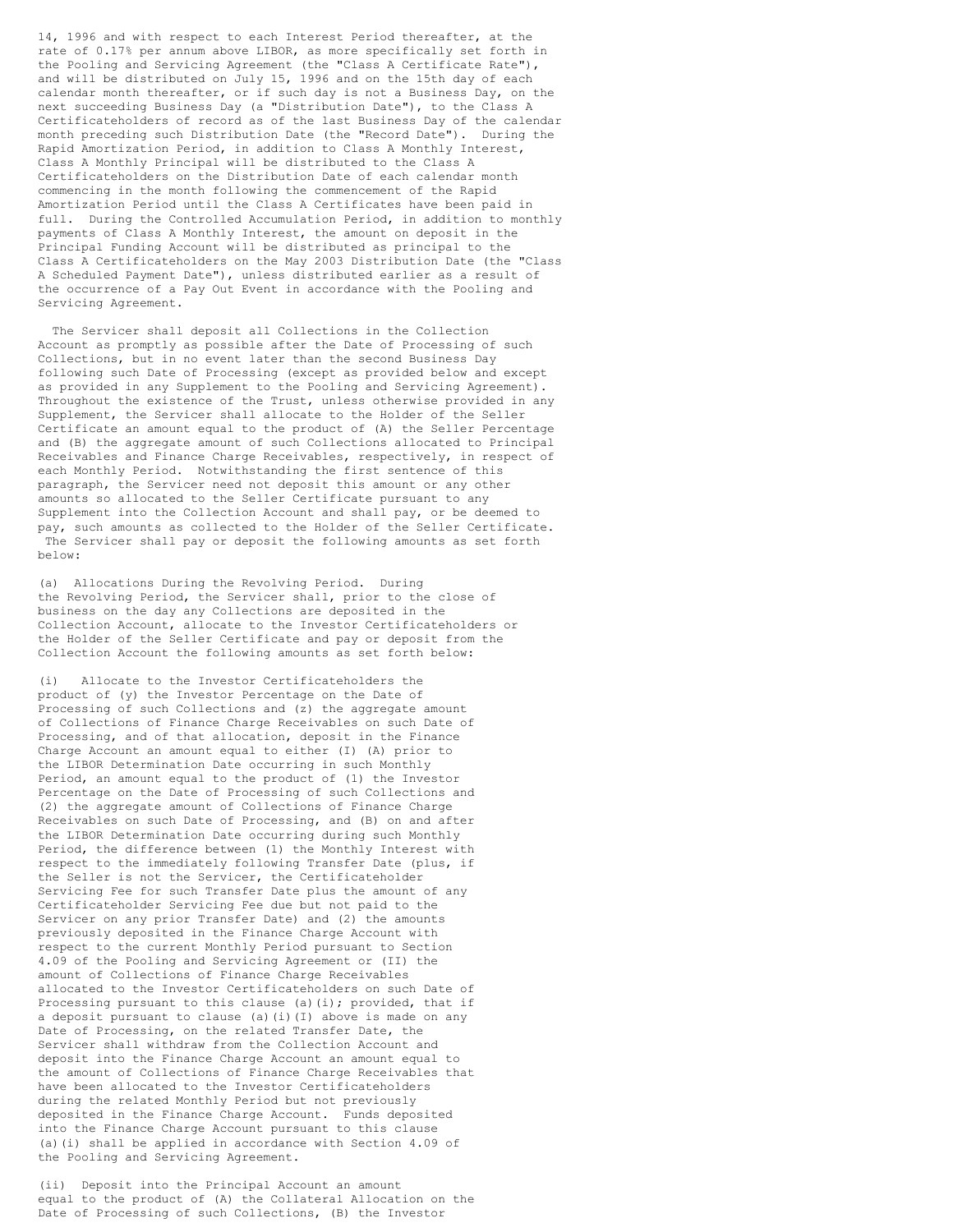Percentage on the Date of Processing of such Collections and (C) the aggregate amount of Collections processed in respect of Principal Receivables on such Date of Processing to be applied in accordance with Section 4.12 of the Pooling and Servicing Agreement.

(iii) Deposit into the Principal Account an amount equal to the product of (A) the Class B Investor Allocation on the Date of Processing of such Collections, (B) the Investor Percentage on the Date of Processing of such Collections and (C) the aggregate amount of Collections processed in respect of Principal Receivables on such Date of Processing to be applied in accordance with Section 4.12 of the Pooling and Servicing Agreement.

(iv) (A) Deposit into the Principal Account an amount equal to the product of (1) the Class A Investor Allocation on the Date of Processing of such Collections, (2) the Investor Percentage on the Date of Processing of such Collections and (3) the aggregate amount of Collections processed in respect of Principal Receivables on such Date of Processing; provided, however, that the amount deposited into the Principal Account pursuant to this clause (iv)(A) shall not exceed the Daily Principal Shortfall, and (B) pay to the Holder of the Seller Certificate an amount equal to the excess, if any, identified in the proviso to clause (A) above; provided, however, that the amount to be paid to the Holder of the Seller Certificate pursuant to this clause (iv)(B) with respect to any Date of Processing shall be paid to the Holder of the Seller Certificate only if the Seller Interest on such Date of Processing is greater than zero (after giving effect to the inclusion in the Trust of all Receivables created on or prior to such Date of Processing and the application of payments referred to in subsection 4.03(b) of the Pooling and Servicing Agreement) and otherwise shall be considered as Unallocated Principal Collections and deposited into the Principal Account in accordance with subsection 4.05(d) of the Pooling and Servicing Agreement; provided further, that in no event shall the amount payable to the Holder of the Seller Certificate pursuant to this clause (iv)(B) be greater than the Seller Interest on such Date of Processing.

(b) Allocations During the Controlled Accumulation Period. During the Controlled Accumulation Period, the Servicer shall, prior to the close of business on the day any Collections are deposited in the Collection Account, allocate to the Investor Certificateholders or the Holder of the Seller Certificate and pay or deposit from the Collection Account the following amounts as set forth below:

(i) Deposit into the Finance Charge Account an amount equal to the product of (A) the Investor Percentage on the Date of Processing of such Collections and (B) the aggregate amount of Collections processed in respect of Finance Charge Receivables on such Date of Processing to be applied in accordance with Section 4.09 of the Pooling and Servicing Agreement.

(ii) Deposit into the Principal Account an amount equal to the product of (A) the Collateral Allocation on the Date of Processing of such Collections, (B) the Investor Percentage on the Date of Processing of such Collections and (C) the aggregate amount of Collections processed in respect of Principal Receivables on such Date of Processing to be applied in accordance with Section 4.12 of the Pooling and Servicing Agreement.

(iii) Deposit into the Principal Account an amount equal to the product of (A) the Class B Investor Allocation on the Date of Processing of such Collections, (B) the Investor Percentage on the Date of Processing of such Collections and (C) the aggregate amount of Collections processed in respect of Principal Receivables on such Date of Processing to be applied in accordance with Section 4.12 of the Pooling and Servicing Agreement.

(iv) (A) Deposit into the Principal Account an amount equal to the product of (1) the Class A Investor Allocation on the Date of Processing of such Collections, (2) the Investor Percentage on the Date of Processing of such Collections and (3) the aggregate amount of Collections processed in respect of Principal Receivables on such Date of Processing; provided, however, that the amount deposited into the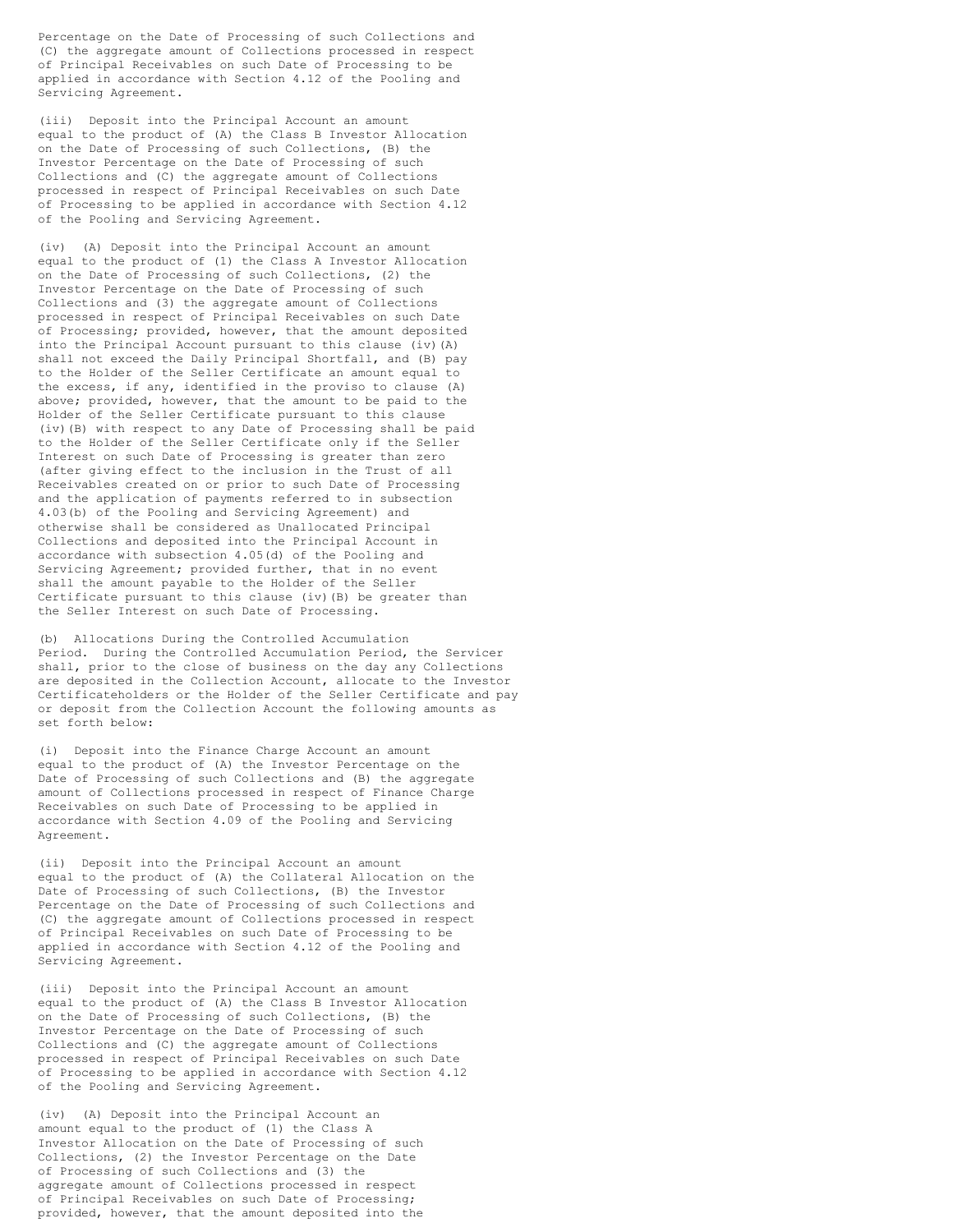Principal Account pursuant to this (b)(iv)(A) shall not exceed the Daily Principal Shortfall, and (B) pay to the Holder of the Seller Certificate an amount equal to the excess identified in the proviso to clause (A) above, if any; provided, however, that the amount to be paid to the holder of the Seller Certificate pursuant to this clause (b)(iv)(B) with respect to any Date of Processing shall be paid to the Holder of the Seller Certificate only if the Seller Interest on such Date of Processing is greater than zero (after giving effect to the inclusion in the Trust of all Receivables created on or prior to such Date of Processing and the application of payments referred to in subsection 4.03(b) of the Pooling and Servicing Agreement) and otherwise shall be considered as Unallocated Principal Collections and deposited into the Principal Account in accordance with subsection 4.05(d) of the Pooling and Servicing Agreement; provided further, that in no event shall the amount payable to the Holder of the Seller Certificate pursuant to this clause (b)(iv)(B) be greater than the Seller Interest on such Date of Processing.

(c) Allocations During the Rapid Amortization Period. During the Rapid Amortization Period, the Servicer shall, prior to the close of business on the day any Collections are deposited in the Collection Account, allocate to the Investor Certificateholders and pay or deposit from the Collection Account the following amounts as set forth below:

(i) Deposit into the Finance Charge Account an amount equal to the product of (A) the Investor Percentage on the Date of Processing of such Collections and (B) the aggregate amount of Collections processed in respect of Finance Charge Receivables on such Date of Processing to be applied in accordance with Section 4.09 of the Pooling and Servicing Agreement.

(ii) (A) Deposit into the Principal Account an amount equal to the product of (1) the Investor Percentage on the Date of Processing of such Collections and (2) the aggregate amount of Collections processed in respect of Principal Receivables on such Date of Processing; provided, however, that the amount deposited into the Principal Account pursuant to this clause (c)(ii)(A) shall not exceed the sum of the Investor Interest as of the close of business on the last day of the prior Monthly Period (after taking into account any payments to be made on the Distribution Date relating to such prior Monthly Period) and any Reallocated Principal Collections relating to the Monthly Period in which such deposit is made and (B) pay to the Holder of the Seller Certificate an amount equal to the excess, if any, identified in the proviso to clause (A) above; provided, however, that the amount to be paid to the Holder of the Seller Certificate pursuant to this clause (c)(ii)(B) with respect to any Date of Processing shall be paid to the Holder of the Seller Certificate only if the Seller Interest on such Date of Processing is greater than zero (after giving effect to the inclusion in the Trust of all Receivables created on or prior to such Date of Processing and the application of payments referred to in subsection 4.03(b) of the Pooling and Servicing Agreement) and otherwise shall be considered as Unallocated Principal Collections and deposited into the Principal Account in accordance with subsection 4.05(d) of the Pooling and Servicing Agreement; provided further, that in no event shall the amount payable to the Holder of the Seller Certificate pursuant to this clause (c)(ii)(B) be greater than the Seller Interest on such Date of Processing.

Notwithstanding anything in the Pooling and Servicing Agreement to the contrary, for so long as, and only so long as, the Seller shall remain the Servicer thereunder, and (A)(i) the Servicer provides to the Trustee a letter of credit covering risk collection of the Servicer acceptable to each Rating Agency (as evidenced by letters from each Rating Agency) and (ii) the Seller shall not have received a notice from Moody's or Standard & Poor's that such a letter of credit would result in the lowering of Moody's or Standard & Poor's thenexisting rating of the Investor Certificates, or (B) the Servicer shall have and maintain a certificate of deposit or short-term deposit rating of P-1 by Moody's and of A-1 by Standard & Poor's and deposit insurance provided by BIF or SAIF, the Servicer need not deposit Collections into the Principal Account, the Finance Charge Account, or any Series Account, as provided in any Supplement, or make payments to the Holder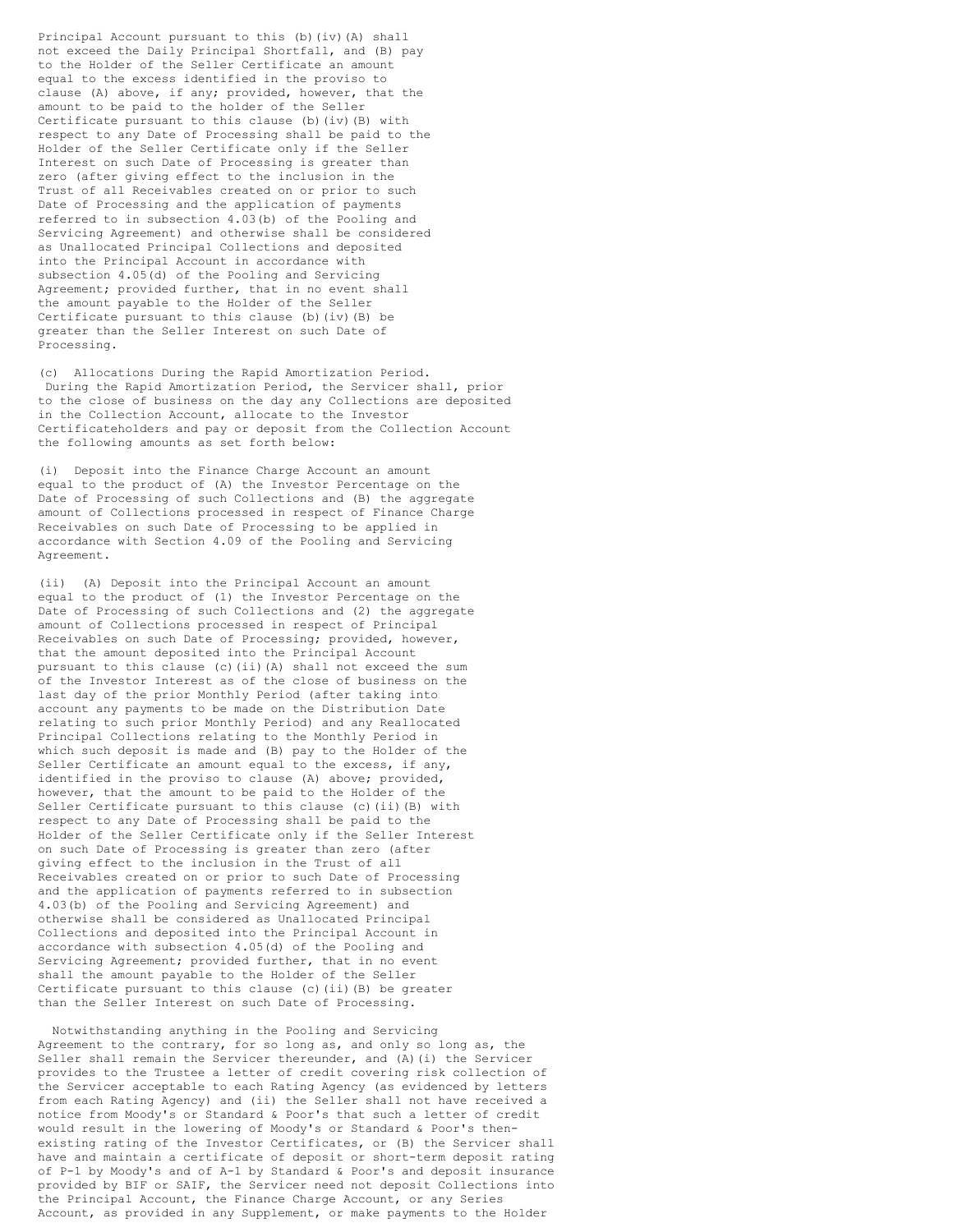of the Seller Certificate, prior to the close of business on the day any Collections are deposited in the Collection Account as provided in Article IV of the Pooling and Servicing Agreement, but may make such deposits, payments and withdrawals on each Transfer Date in an amount equal to the net amount of such deposits, payments and withdrawals which would have been made but for the provisions of this paragraph.

With respect to the Series 1996-E Certificates, and notwithstanding anything in the Pooling and Servicing Agreement to the contrary, whether or not the Servicer is required to make monthly or daily deposits from the Collection Account into the Finance Charge Account or the Principal Account pursuant to subsections 4.05(a), 4.05(b) and 4.05(c) of the Pooling and Servicing Agreement, with respect to any Monthly Period, (i) the Servicer will only be required to deposit Collections from the Collection Account into the Finance Charge Account or the Principal Account up to the required amount to be deposited into any such deposit account or, without duplication, distributed on or prior to the related Distribution Date to the Investor Certificateholders and (ii) if at any time prior to such Distribution Date the amount of Collections deposited in the Collection Account exceeds the amount required to be deposited pursuant to clause (i) above, the Servicer will be permitted to withdraw the excess from the Collection Account.

Any Unallocated Principal Collections shall be held in the Principal Account and, prior to the commencement of the Controlled Accumulation Period or the Rapid Amortization Period shall be paid to the Holder of the Seller Certificate when, and only to the extent that, the Seller Interest is greater than zero. For each Transfer Date with respect to the Controlled Accumulation Period or the Rapid Amortization Period, any such Unallocated Principal Collections held in the Principal Account on such Transfer Date shall be included in the Investor Principal Collections which to the extent available shall be distributed as Available Investor Principal Collections to be applied pursuant to Section 4.09 of the Pooling and Servicing Agreement on such Transfer Date.

The Trustee shall establish and maintain the Principal Funding Account and the Reserve Account as segregated trust accounts for the benefit of the Series 1996-E Certificateholders. Principal amounts on deposit in the Principal Funding Account and the Reserve Account shall be applied as set forth in the Pooling and Servicing Agreement. Funds on deposit in the Principal Funding Account and the Reserve Account shall be invested by or at the direction of the Servicer in Permitted Investments as provided in the Pooling and Servicing Agreement. Investment earnings on such funds shall be transferred on each appropriate Transfer Date to the Finance Charge Account and applied as Collections in respect of Finance Charge Receivables allocable to the Class A Certificates in the amount and manner provided in the Pooling and Servicing Agreement.

On or before each Transfer Date, the Servicer shall instruct the Trustee in writing to withdraw and the Trustee, acting in accordance with such instructions, shall withdraw on such Transfer Date, from the Finance Charge Account to the extent of funds on deposit therein (i) Collections of Finance Charge Receivables processed as of the end of the preceding Monthly Period which have been allocated to the Series 1996-E Certificates, (ii) with respect to the Class A Certificates, from other amounts constituting Class A Available Funds, and (iii) with respect to the Class B Certificates, from other amounts constituting Class B Available Funds, the following amounts: (x) an amount equal to the product of (i) (A) a fraction, the numerator of which is the actual number of days in the related Interest Period and the denominator of which is 360, times (B) the Class A Certificate Rate for such Interest Period and (ii) the Class A Investor Interest as of the close of business on the last day of the preceding Monthly Period ("Class A Monthly Interest"), provided, however, that with respect to the first Distribution Date, Class A Monthly Interest shall be equal to the interest accrued on the Class A Initial Investor Interest at the applicable Class A Certificate Rate for the period from the Closing Date through the day prior to such first Distribution Date; and (y) amounts up to the Class B Monthly Interest followed by the Collateral Monthly Interest, in the actual amounts and manner described in the Pooling and Servicing Agreement.

On each Transfer Date, the Trustee shall apply the Class A Available Funds withdrawn from the Finance Charge Account, as required by the Pooling and Servicing Agreement, in the following order of priority: (i) an amount equal to the Class A Monthly Interest for such Transfer Date, plus the amount of any Class A Deficiency Amount for such Transfer Date, plus the amount of any Class A Additional Interest for such Transfer Date, (ii) an amount equal to the Class A Servicing Fee for such Transfer Date plus the amount of any Class A Servicing Fee due but not paid on any prior Transfer Date and (iii) an amount equal to the Class A Investor Default Amount, if any, for the preceding Monthly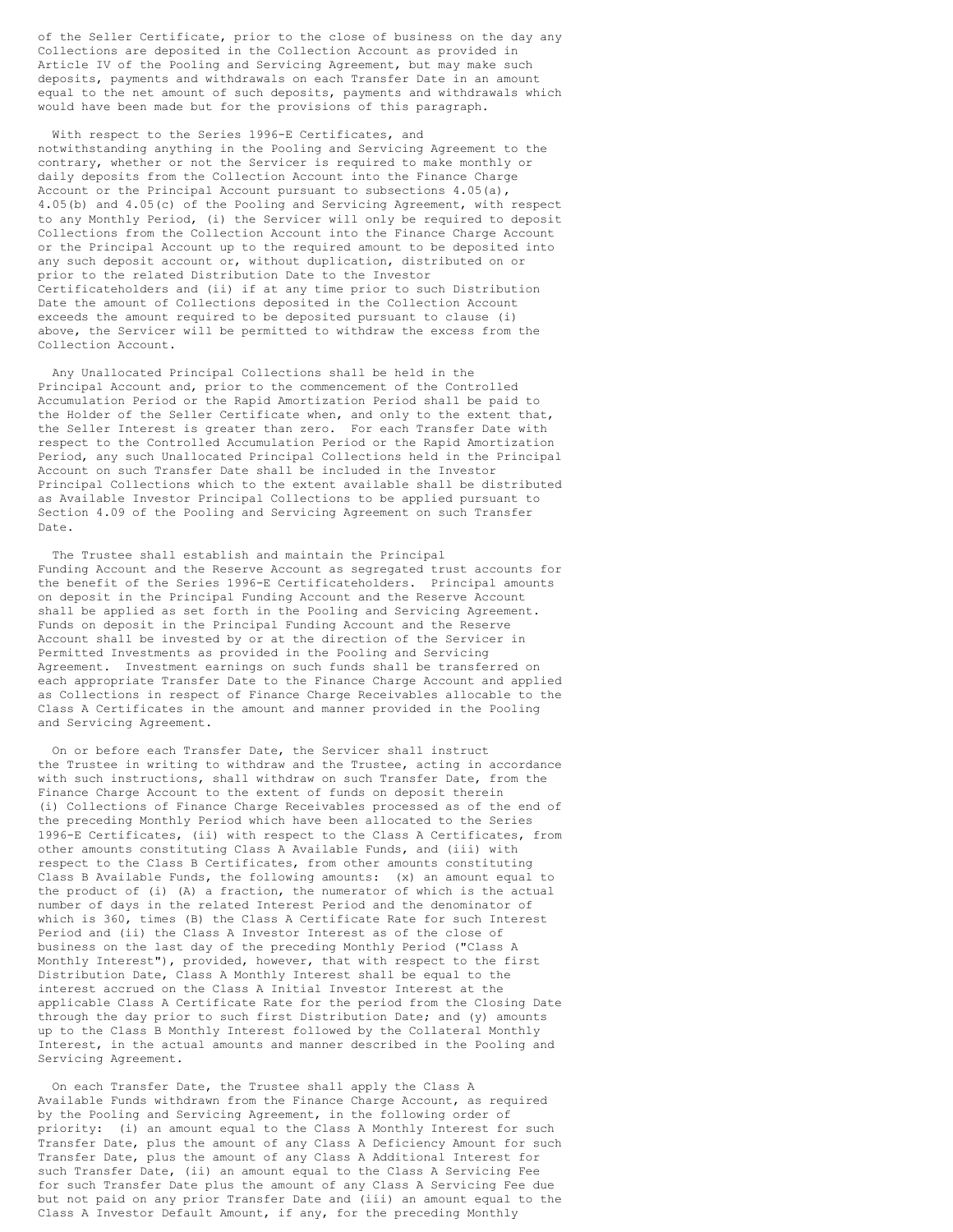Period. The Trustee on each Transfer Date shall apply the Class B Available Funds withdrawn from the Finance Charge Account as required by the Pooling and Servicing Agreement in the following order of priority: (i) the Class B Monthly Interest for such Transfer Date, plus the amount of any Class B Deficiency Amount for such Transfer Date, plus the amount of any Class B Additional Interest for such Transfer Date, and (ii) the Class B Servicing Fee for such Transfer Date plus the amount of any Class B Servicing Fee due but not paid on any prior Transfer Date. The Trustee on each Transfer Date shall apply the Collateral Available Funds withdrawn from the Finance Charge Account as required by the Pooling and Servicing Agreement, if MBNA or The Bank of New York is not the Servicer, to pay the Collateral Interest Servicing Fee for such Transfer Date plus the amount of any Collateral Interest Servicing Fee due but not paid on any prior Transfer Date. The balance of the amount withdrawn from the Finance Charge Account allocable to the Series 1996-E Certificates, if any, after giving effect to the applications above shall constitute "Excess Spread."

On or before each Transfer Date, the Servicer shall determine the amount (the "Class A Required Amount"), if any, by which (a) the sum of (i) Class A Monthly Interest for such Transfer Date, and (ii) the Class A Deficiency Amount for such Transfer Date, and (iii) the Class A Additional Interest, if any, for such Transfer Date, and (iv) the Class A Servicing Fee for the prior Monthly Period plus the Class A Servicing Fee, if any, due but not paid on any Transfer Date prior thereto, and (v) the Class A Investor Default Amount, if any, for the prior Monthly Period exceeds (b) the Class A Available Funds. In the event that the sum of the Class A Required Amount and Class B Required Amount for such Transfer Date is greater than zero, the Servicer shall give written notice to the Trustee of such positive sum on or before such Transfer Date. In the event that the Class A Required Amount for such Transfer Date is greater than zero, all or a portion of the Excess Spread with respect to such Transfer Date in an amount equal to the Class A Required Amount for such Transfer Date, to the extent available, shall be distributed from the Finance Charge Account on such Transfer Date pursuant to subsection 4.11(a) of the Pooling and Servicing Agreement. In the event that the Class A Required Amount for such Transfer Date exceeds the amount of Excess Spread with respect to such Transfer Date, Reallocated Principal Collections, to the extent available, shall be withdrawn on the Transfer Date from the Principal Account and applied pursuant to Section 4.12 of the Pooling and Servicing Agreement. In the event that the Class A Required Amount for such Transfer Date exceeds the amount of such Excess Spread and the amount of such Reallocated Principal Collections, the Collateral Interest shall, and the Class B Investor Interest may, be reduced as provided in the Pooling and Servicing Agreement.

On or before the Transfer Date immediately succeeding the Monthly Period in which the Controlled Accumulation Period or the Rapid Amortization Period commences and on or before each Transfer Date thereafter, the Servicer shall instruct the Trustee in writing to withdraw, and the Trustee, acting in accordance with such instructions, shall withdraw on such Transfer Date from the Principal Account an amount equal to the Available Investor Principal Collections on deposit in the Principal Account and from such amounts, (A) deposit an amount equal to Class A Monthly Principal (i) during the Controlled Accumulation Period, into the Principal Funding Account, and (ii) during the Rapid Amortization Period, into the Distribution Account, (B) after the Class A Certificates have been paid in full, deposit an amount equal to Class B Monthly Principal into the Distribution Account, and (C) any remaining amounts in the Principal Account shall be used for payment of Collateral Monthly Principal.

On the earlier to occur of the first Transfer Date with respect to the Rapid Amortization Period or the Transfer Date immediately preceding the Class A Scheduled Payment Date, the Servicer shall instruct the Trustee to withdraw, and the Trustee shall withdraw from the Principal Funding Account and deposit in the Distribution Account the amount on deposit in the Principal Funding Account.

On the Class A Scheduled Payment Date or on each Distribution Date with respect to a Rapid Amortization Period, the Trustee shall pay from amounts on deposit in the Distribution Account an amount equal to the lesser of the Class A Investor Interest and the amount of Available Investor Principal Collections on deposit in the Distribution Account with respect to the related Monthly Period, and after the Class A Certificates have been paid in full (after taking into account distributions to be made on the related Distribution Date), Available Investor Principal Collections shall be applied to the Class B Certificates and Collateral Interest as specified in the Pooling and Servicing Agreement.

On each Distribution Date, the Trustee shall pay to the Class A Certificateholders and the Class B Certificateholders the amount deposited on the related Transfer Date into the Distribution Account in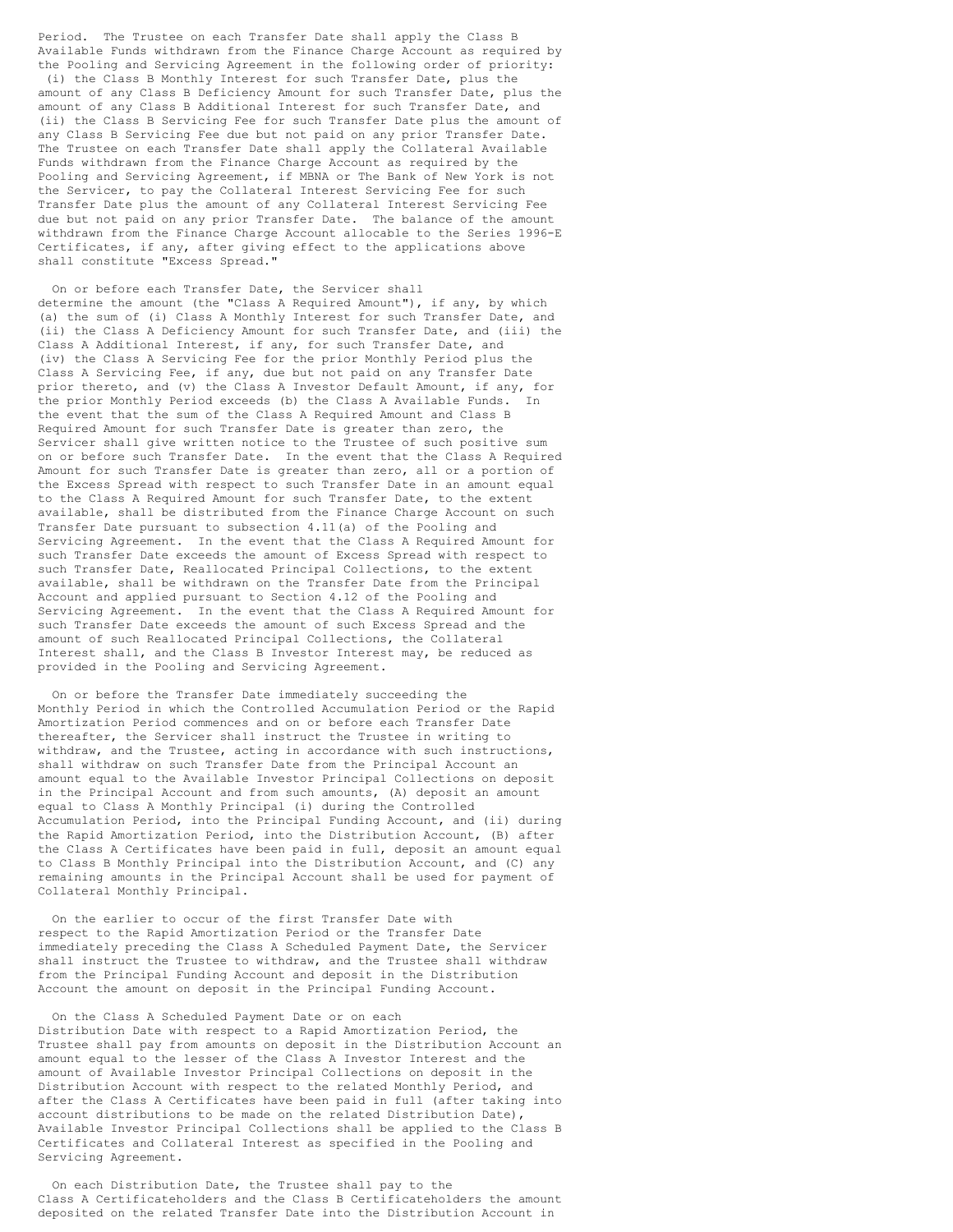respect of Class A Monthly Interest and Class B Monthly Interest, respectively. On each Transfer Date, the Trustee shall pay to the Collateral Interest Holder the Collateral Monthly Interest, to the extent funds are available. Distributions with respect to this Series 1996-E Certificate will be made by the Trustee by, except as otherwise provided in the Pooling and Servicing Agreement, check mailed to the address of each Series 1996-E Certificateholder of record appearing in the Certificate Register and except for the final distribution in respect of this Series 1996-E Certificate, without the presentation or surrender of this Series 1996-E Certificate or the making of any notation thereon; provided that with respect to Series 1996-E Certificates registered in the name of the nominee of a Clearing Agency, distributions will be made in the form of immediately available funds.

This Class A Certificate represents an interest in only MBNA Master Credit Card Trust II. This Class A Certificate does not represent an obligation of, or an interest in, the Seller or the Servicer, and neither the Series 1996-E Certificates nor the Accounts or Receivables are insured or guaranteed by the Federal Deposit Insurance Corporation or any other governmental agency. This Series 1996-E Certificate is limited in right of payment to certain collections respecting the Receivables, all as more specifically set forth hereinabove and in the Pooling and Servicing Agreement.

As provided in the Pooling and Servicing Agreement, withdrawals from the Collection Account, Investor Accounts, Principal Funding Account and Reserve Account may be made upon the instructions of the Servicer from time to time for purposes other than distributions to Series 1996-E Certificateholders.

The transfer of this Class A Certificate shall be registered in the Certificate Register upon surrender of this Class A Certificate for registration of transfer at any office or agency maintained by the Transfer Agent and Registrar accompanied by a written instrument of transfer in a form satisfactory to the Trustee and the Transfer Agent and Registrar duly executed by the Class A Certificateholder or such Class A Certificateholder's attorney-in-fact duly authorized in writing, and thereupon one or more new Class A Certificates of authorized denominations and for the same aggregate Undivided Interests will be issued to the designated transferee or transferees.

As provided in the Pooling and Servicing Agreement and subject to certain limitations set forth therein, Class A Certificates are exchangeable for new Class A Certificates evidencing like aggregate Undivided Interests, as requested by the Class A Certificateholder surrendering such Class A Certificates. No service charge may be imposed for any such exchange but the Servicer or Transfer Agent and Registrar may require payment of a sum sufficient to cover any tax or other governmental charge that may be imposed in connection therewith.

The Servicer, the Trustee and the Transfer Agent and Registrar, and any agent of any of them, may treat the Person in whose name this Class A Certificate is registered as the owner hereof for all purposes, and neither the Servicer, the Trustee, the Paying Agent, the Transfer Agent and Registrar, nor any agent of any of them or of any such agent shall be affected by notice to the contrary except in certain circumstances described in the Pooling and Servicing Agreement.

The Pooling and Servicing Agreement provides that the right of the Series 1996-E Certificateholders to receive payment from the Trust will terminate on the first Business Day following the Series 1996-E Termination Date. Upon the termination of the Trust pursuant to Section 12.01 of the Pooling and Servicing Agreement, the Trustee shall assign and convey to the Holder of the Seller Certificate (without recourse, representation or warranty) all right, title and interest of the Trust in the Receivables, whether then existing or thereafter created, and all proceeds of such Receivables and Insurance Proceeds relating to such Receivables. The Trustee shall execute and deliver such instruments of transfer and assignment, in each case without recourse, as shall be prepared by the Servicer reasonably requested by the Holder of the Seller Certificate to vest in such Holder all right, title and interest which the Trustee had in the Receivables.

Unless the certificate of authentication hereon has been executed by or on behalf of the Trustee, by manual signature, this Class A Certificate shall not be entitled to any benefit under the Pooling and Servicing Agreement, or be valid for any purpose.

IN WITNESS WHEREOF, MBNA America Bank, National Association has caused this Class A Certificate to be duly executed under its official seal.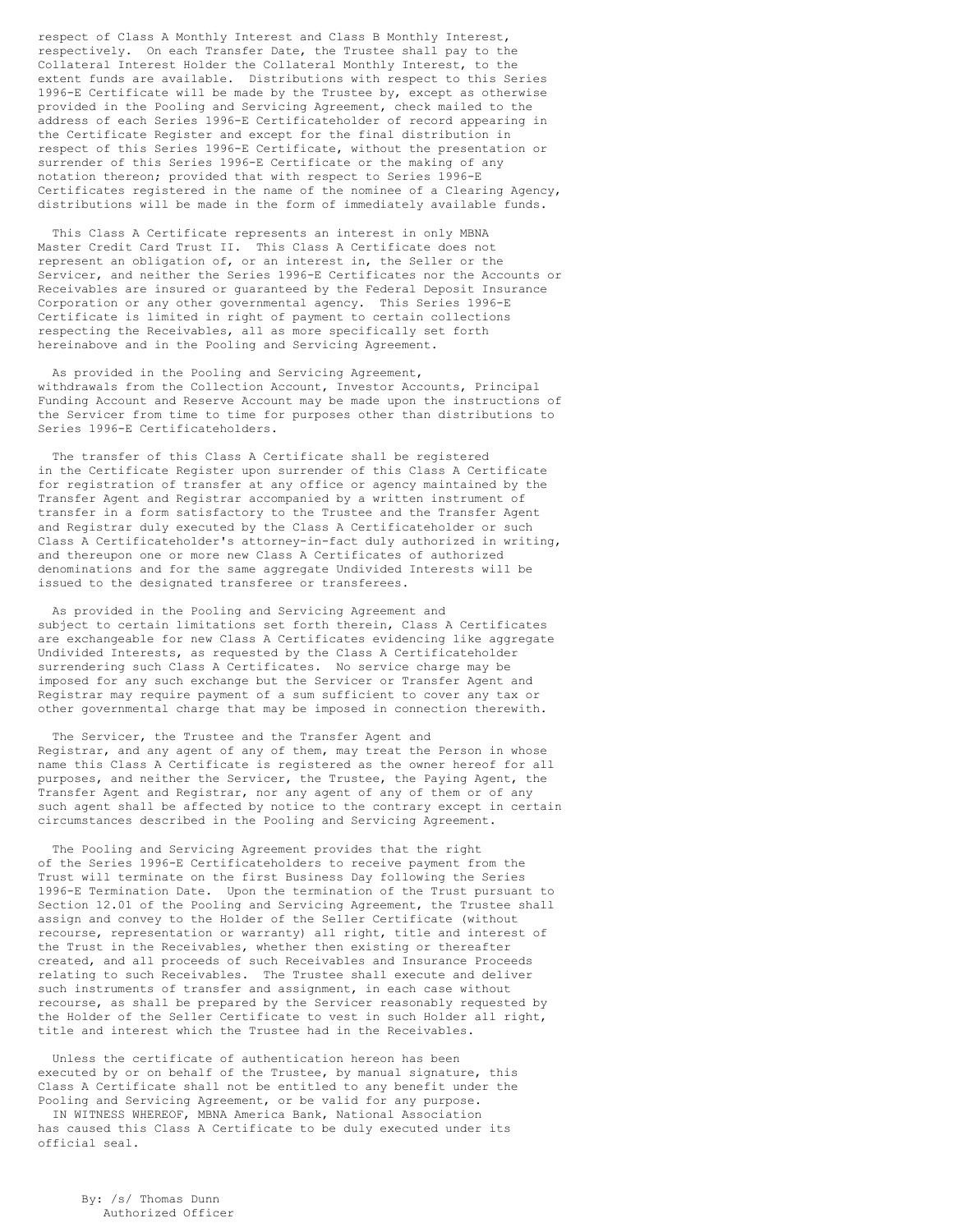[Seal]

Attested to:

By: /s/ John Scheflen Cashier

Date: May 21, 1996

Trustee's Certificate of Authentication

CERTIFICATE OF AUTHENTICATION

This is one of the Series 1996-E Class A Certificates referred to in the within-mentioned Pooling and Servicing Agreement.

THE BANK OF NEW YORK, Trustee

By: /s/ Joseph G. Ernst Authorized Signatory

## CLASS A

Unless this Certificate is presented by an authorized representative of The Depository Trust Company, a New York corporation ("DTC"), to MBNA America Bank, National Association or its agent for registration of transfer, exchange or payment, and any certificate issued is registered in the name of Cede & Co. or in such other name as requested by an authorized representative of DTC (and any payment is made to Cede & Co. or to such other entity as is requested by an authorized representative of DTC), ANY TRANSFER, PLEDGE OR OTHER USE HEREOF FOR VALUE OR OTHERWISE BY OR TO ANY PERSON IS WRONGFUL inasmuch as the registered owner hereof, Cede & Co., has an interest herein.

No. 2 \$200,000,000 CUSIP No. 55262TBJ1

MBNA MASTER CREDIT CARD TRUST II CLASS A FLOATING RATE ASSET BACKED CERTIFICATE, SERIES 1996-E

Evidencing an Undivided Interest in a trust, the corpus of which consists of a portfolio of MasterCard registered trademark and VISA registered trademark credit card receivables generated or acquired by MBNA America Bank, National Association and other assets and interests constituting the Trust under the Pooling and Servicing Agreement described below.

(Not an interest in or obligation of MBNA America Bank, National Association or any Affiliate thereof.)

This certifies that CEDE & CO. (the "Class A Certificateholder") is the registered owner of an Undivided Interest in

a trust (the "Trust"), the corpus of which consists of a portfolio of receivables (the "Receivables") now existing or hereafter created and arising in connection with selected MasterCard and VISA credit card accounts (the "Accounts") of MBNA America Bank, National Association, a national banking association organized under the laws of the United States, all monies due or to become due in payment of the Receivables (including all Finance Charge Receivables but excluding recoveries on any charged-off Receivables), the right to certain amounts received as Interchange with respect to the Accounts, the benefits of the Collateral Interest (as defined below) and the other assets and interests constituting the Trust pursuant to a Pooling and Servicing Agreement dated as of August 4, 1994, as amended as of March 11, 1996, as supplemented by the Series 1996-E Supplement dated as of May 21, 1996 (collectively, the "Pooling and Servicing Agreement"), by and between MBNA America Bank, National Association, as Seller (the "Seller") and as Servicer (the "Servicer"), and The Bank of New York, as Trustee (the "Trustee"), a summary of certain of the pertinent provisions of which is set forth hereinbelow. The Series 1996-E Certificates are issued in two classes, the Class A Certificates (of which this certificate is one) and the Class B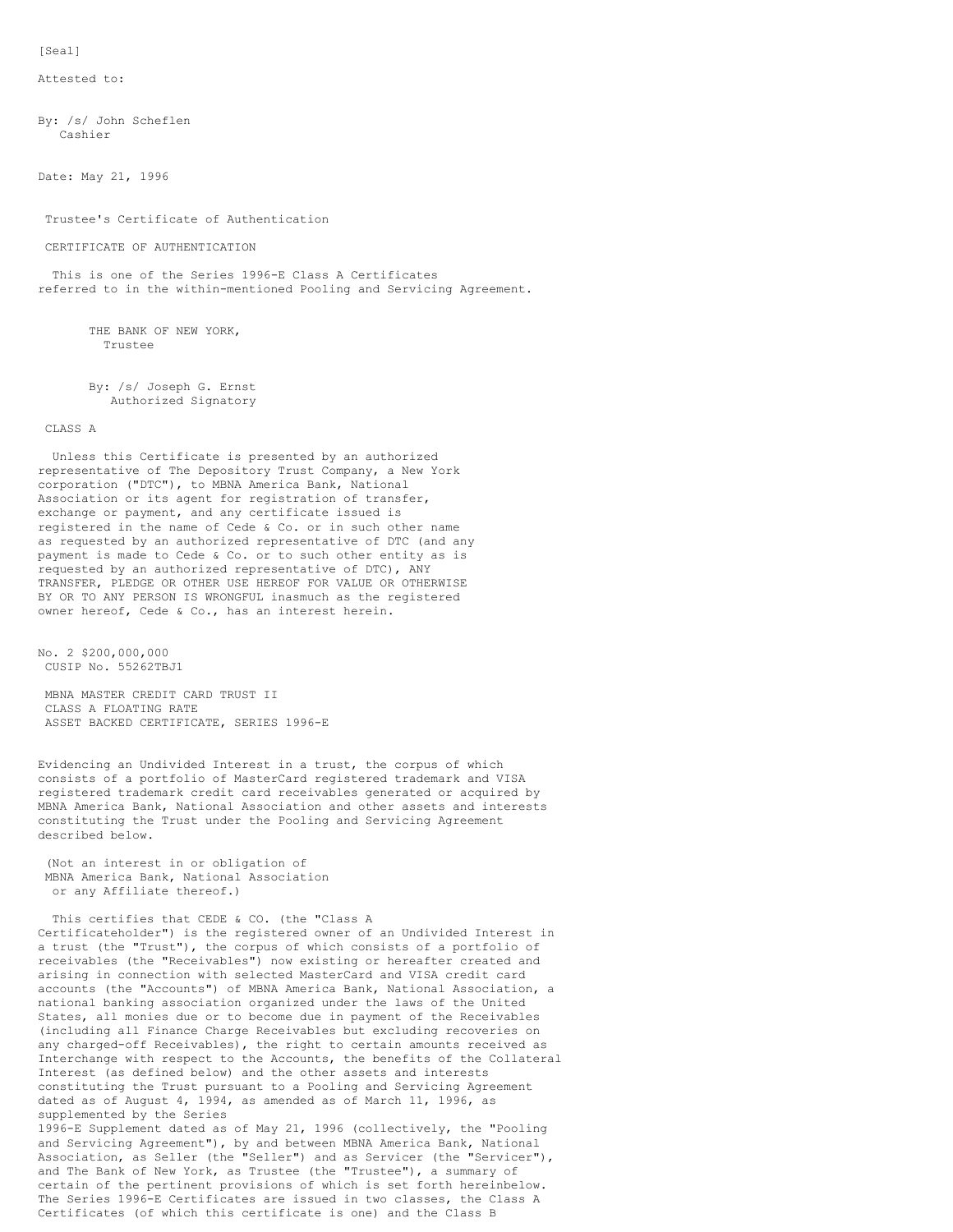Certificates, which are subordinated to the Class A Certificates in certain rights of payment as described herein and in the Pooling and Servicing Agreement.

The Seller has structured the Pooling and Servicing Agreement and the Series 1996-E Certificates with the intention that the Series 1996-E Certificates will qualify under applicable tax law as indebtedness, and each of the Seller, the Holder of the Seller Certificate, the Servicer and each Series 1996-E Certificateholder (or Series 1996-E Certificate Owner) by acceptance of its Series 1996-E Certificate (or in the case of a Series 1996-E Certificate Owner, by virtue of such Series 1996-E Certificate Owner's acquisition of a beneficial interest therein), agrees to treat and to take no action inconsistent with the treatment of the Series 1996-E Certificates (or any beneficial interest therein) as indebtedness for purposes of federal, state, local and foreign income or franchise taxes and any other tax imposed on or measured by income. Each Series 1996-E Certificateholder agrees that it will cause any Series 1996-E Certificate Owner acquiring an interest in a Series 1996-E Certificate through it to comply with the Pooling and Servicing Agreement as to treatment of the Series 1996-E Certificates as indebtedness for certain tax purposes.

To the extent not defined herein, capitalized terms used herein have the respective meanings assigned to them in the Pooling and Servicing Agreement. This Class A Certificate is issued under and is subject to the terms, provisions and conditions of the Pooling and Servicing Agreement, to which Pooling and Servicing Agreement, as amended from time to time, the Class A Certificateholder by virtue of the acceptance hereof assents and by which the Class A Certificateholder is bound.

The Receivables consist of Principal Receivables, which arise from the purchase of goods and services, and of Finance Charge Receivables, which arise generally from periodic Finance Charges and other fees and charges, as more fully specified in the Pooling and Servicing Agreement. The Trust corpus consists of the Receivables now existing and hereafter created and arising in connection with the Accounts, all monies due or to become due with respect thereto (including all Finance Charge Receivables but excluding recoveries on any charged-off Receivables), all proceeds (as defined in Section 9-306 of the UCC as in effect in the State of Delaware) of the Receivables, Insurance Proceeds relating to the Receivables, the right to certain amounts received as Interchange with respect to the Accounts, and such funds as from time to time are deposited in the Collection Account, the Investor Accounts, the Principal Funding Account, certain investment earnings on the Principal Funding Account, the Reserve Account and certain investment earnings on the Reserve Account and the proceeds (as defined in Section 9-306 of the UCC as in effect in the State of Delaware) thereof. This Class A Certificate is one of a duly authorized Series of Investor Certificates entitled "MBNA Master Credit Card Trust II Class A Floating Rate Asset Backed Certificates, Series 1996-E" (the "Class A Certificates"), each of which represents an Undivided Interest in the Trust, including the right to receive the Collections and other amounts allocated to the Class A Certificates at the times and in the amounts specified in the Pooling and Servicing Agreement and to be deposited in the Investor Accounts, the Principal Funding Account and the Reserve Account or paid to the Class A Certificateholders. Also issued under the Pooling and Servicing Agreement are the "MBNA Master Credit Card Trust II Class B Floating Rate Asset-Backed Certificates, Series 1996-E" (the "Class B Certificates"), which represent an Undivided Interest in the Trust subordinate to the Class A Certificates, and the "MBNA Master Credit Card Trust II Collateral Interest, Series 1996-E" (the "Collateral Interest" and collectively with the Class A Certificates and the Class B Certificates, the "Investor Certificates"), which is an undivided interest in the Trust subordinate to the Class A Certificates and Class B Certificates. The subordination of the Class B Certificates and the subordination of the Collateral Interest to the Class A Certificates shall constitute the Enhancement for the Class A Certificates. The aggregate interest represented by the Class A Certificates and the Class B Certificates at any time in the Principal Receivables in the Trust shall not exceed an amount equal to the Class A Investor Interest and the Class B Investor Interest, respectively, at such time. The Class A Initial Investor Interest is \$637,500,000 as of May 21, 1996 (the "Closing Date"). The Class B Initial Investor Interest is \$56,250,000 as of the Closing Date. The Collateral Initial Interest is \$56,250,000 as of the Closing Date. The Class A Investor Interest on any date of determination will be an amount equal to (a) the Class A Initial Investor Interest minus (b) the aggregate amount of payments of principal made to the Class A Certificateholders prior to such date of determination, and minus (c) the excess, if any, of the aggregate amount of Class A Investor Charge-Offs pursuant to subsection 4.10(a) of the Pooling and Servicing Agreement over Class A Investor Charge-Offs reimbursed prior to such date of determination pursuant to subsection 4.11(b) of the Pooling and Servicing Agreement; provided,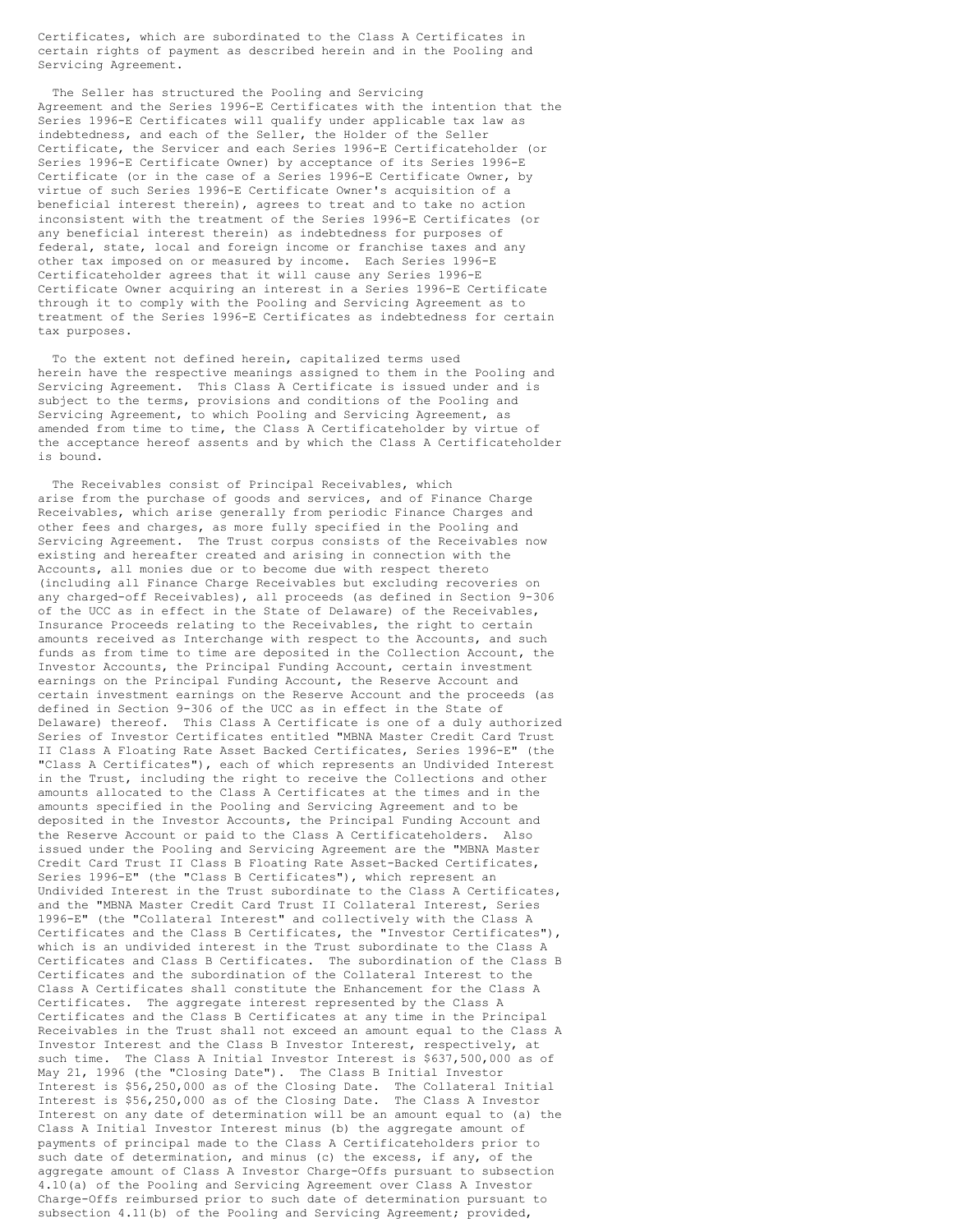however, that the Class A Investor Interest may not be reduced below zero. For the purpose of allocating Collections of Finance Charge Receivables and Receivables in Defaulted Accounts for each Monthly Period during the Controlled Accumulation Period, the Class A Investor Interest will be further reduced (such reduced amount, the "Class A Adjusted Investor Interest") by the aggregate principal amount of funds on deposit in the Principal Funding Account. The Class A Investor Interest together with the aggregate interest represented by the Class B Certificates in the Principal Receivables in the Trust (the "Class B Investor Interest") and the aggregate interest represented by the Collateral Interest in the Principal Receivables in the Trust are sometimes collectively referred to herein as the "Investor Interest."

In addition to the Class A Certificates, the Class B Certificates and the Collateral Interest, a Seller Certificate representing an undivided interest in the Trust will be issued to the Seller pursuant to the Pooling and Servicing Agreement. The Seller Certificate will represent the interest in the Principal Receivables not represented by all of the Series of Investor Certificates issued by the Trust. The Seller Certificate may be exchanged by the Seller pursuant to the Pooling and Servicing Agreement for a newly issued Series of Investor Certificates and a reissued Seller Certificate upon the conditions set forth in the Pooling and Servicing Agreement.

Interest will accrue on the Class A Certificates from the Closing Date through June 16, 1996, and from June 17, 1996 through July 14, 1996 and with respect to each Interest Period thereafter, at the rate of 0.17% per annum above LIBOR, as more specifically set forth in the Pooling and Servicing Agreement (the "Class A Certificate Rate"), and will be distributed on July 15, 1996 and on the 15th day of each calendar month thereafter, or if such day is not a Business Day, on the next succeeding Business Day (a "Distribution Date"), to the Class A Certificateholders of record as of the last Business Day of the calendar month preceding such Distribution Date (the "Record Date"). During the Rapid Amortization Period, in addition to Class A Monthly Interest, Class A Monthly Principal will be distributed to the Class A Certificateholders on the Distribution Date of each calendar month commencing in the month following the commencement of the Rapid Amortization Period until the Class A Certificates have been paid in full. During the Controlled Accumulation Period, in addition to monthly payments of Class A Monthly Interest, the amount on deposit in the Principal Funding Account will be distributed as principal to the Class A Certificateholders on the May 2003 Distribution Date (the "Class A Scheduled Payment Date"), unless distributed earlier as a result of the occurrence of a Pay Out Event in accordance with the Pooling and Servicing Agreement.

The Servicer shall deposit all Collections in the Collection Account as promptly as possible after the Date of Processing of such Collections, but in no event later than the second Business Day following such Date of Processing (except as provided below and except as provided in any Supplement to the Pooling and Servicing Agreement). Throughout the existence of the Trust, unless otherwise provided in any Supplement, the Servicer shall allocate to the Holder of the Seller Certificate an amount equal to the product of (A) the Seller Percentage and (B) the aggregate amount of such Collections allocated to Principal Receivables and Finance Charge Receivables, respectively, in respect of each Monthly Period. Notwithstanding the first sentence of this paragraph, the Servicer need not deposit this amount or any other amounts so allocated to the Seller Certificate pursuant to any Supplement into the Collection Account and shall pay, or be deemed to pay, such amounts as collected to the Holder of the Seller Certificate. The Servicer shall pay or deposit the following amounts as set forth below:

(d) Allocations During the Revolving Period. During the Revolving Period, the Servicer shall, prior to the close of business on the day any Collections are deposited in the Collection Account, allocate to the Investor Certificateholders or the Holder of the Seller Certificate and pay or deposit from the Collection Account the following amounts as set forth below:

(i) Allocate to the Investor Certificateholders the product of (y) the Investor Percentage on the Date of Processing of such Collections and (z) the aggregate amount of Collections of Finance Charge Receivables on such Date of Processing, and of that allocation, deposit in the Finance Charge Account an amount equal to either (I) (A) prior to the LIBOR Determination Date occurring in such Monthly Period, an amount equal to the product of (1) the Investor Percentage on the Date of Processing of such Collections and (2) the aggregate amount of Collections of Finance Charge Receivables on such Date of Processing, and (B) on and after the LIBOR Determination Date occurring during such Monthly Period, the difference between (1) the Monthly Interest with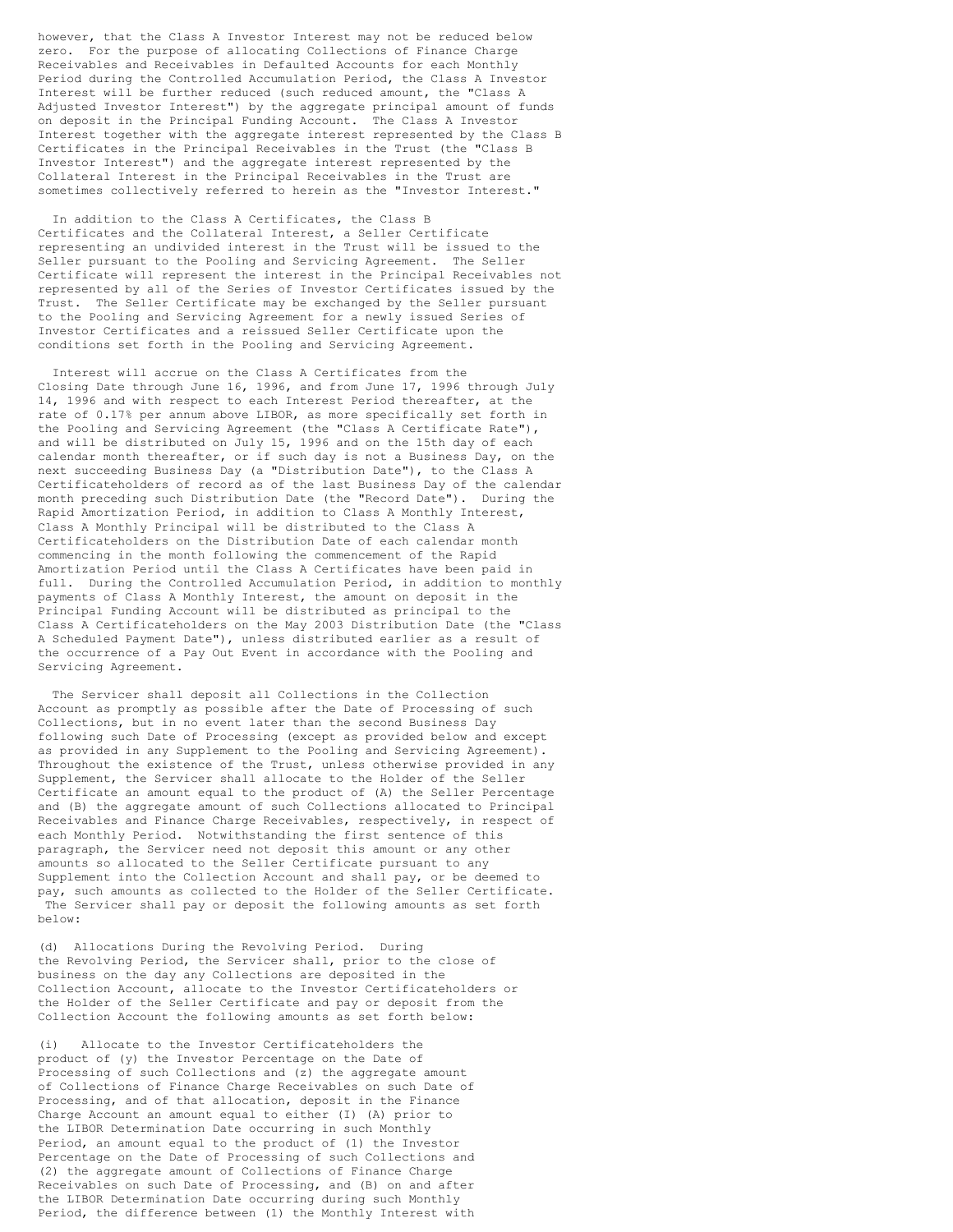respect to the immediately following Transfer Date (plus, if the Seller is not the Servicer, the Certificateholder Servicing Fee for such Transfer Date plus the amount of any Certificateholder Servicing Fee due but not paid to the Servicer on any prior Transfer Date) and (2) the amounts previously deposited in the Finance Charge Account with respect to the current Monthly Period pursuant to Section 4.09 of the Pooling and Servicing Agreement or (II) the amount of Collections of Finance Charge Receivables allocated to the Investor Certificateholders on such Date of Processing pursuant to this clause (a)(i); provided, that if a deposit pursuant to clause (a)(i)(I) above is made on any Date of Processing, on the related Transfer Date, the Servicer shall withdraw from the Collection Account and deposit into the Finance Charge Account an amount equal to the amount of Collections of Finance Charge Receivables that have been allocated to the Investor Certificateholders during the related Monthly Period but not previously deposited in the Finance Charge Account. Funds deposited into the Finance Charge Account pursuant to this clause (a)(i) shall be applied in accordance with Section 4.09 of the Pooling and Servicing Agreement.

(ii) Deposit into the Principal Account an amount equal to the product of (A) the Collateral Allocation on the Date of Processing of such Collections, (B) the Investor Percentage on the Date of Processing of such Collections and (C) the aggregate amount of Collections processed in respect of Principal Receivables on such Date of Processing to be applied in accordance with Section 4.12 of the Pooling and Servicing Agreement.

(iii) Deposit into the Principal Account an amount equal to the product of (A) the Class B Investor Allocation on the Date of Processing of such Collections, (B) the Investor Percentage on the Date of Processing of such Collections and (C) the aggregate amount of Collections processed in respect of Principal Receivables on such Date of Processing to be applied in accordance with Section 4.12 of the Pooling and Servicing Agreement.

(iv) (A) Deposit into the Principal Account an amount equal to the product of (1) the Class A Investor Allocation on the Date of Processing of such Collections, (2) the Investor Percentage on the Date of Processing of such Collections and (3) the aggregate amount of Collections processed in respect of Principal Receivables on such Date of Processing; provided, however, that the amount deposited into the Principal Account pursuant to this clause (iv)(A) shall not exceed the Daily Principal Shortfall, and (B) pay to the Holder of the Seller Certificate an amount equal to the excess, if any, identified in the proviso to clause (A) above; provided, however, that the amount to be paid to the Holder of the Seller Certificate pursuant to this clause (iv)(B) with respect to any Date of Processing shall be paid to the Holder of the Seller Certificate only if the Seller Interest on such Date of Processing is greater than zero (after giving effect to the inclusion in the Trust of all Receivables created on or prior to such Date of Processing and the application of payments referred to in subsection 4.03(b) of the Pooling and Servicing Agreement) and otherwise shall be considered as Unallocated Principal Collections and deposited into the Principal Account in accordance with subsection 4.05(d) of the Pooling and Servicing Agreement; provided further, that in no event shall the amount payable to the Holder of the Seller Certificate pursuant to this clause (iv)(B) be greater than the Seller Interest on such Date of Processing.

(e) Allocations During the Controlled Accumulation Period. During the Controlled Accumulation Period, the Servicer shall, prior to the close of business on the day any Collections are deposited in the Collection Account, allocate to the Investor Certificateholders or the Holder of the Seller Certificate and pay or deposit from the Collection Account the following amounts as set forth below:

(i) Deposit into the Finance Charge Account an amount equal to the product of (A) the Investor Percentage on the Date of Processing of such Collections and (B) the aggregate amount of Collections processed in respect of Finance Charge Receivables on such Date of Processing to be applied in accordance with Section 4.09 of the Pooling and Servicing Agreement.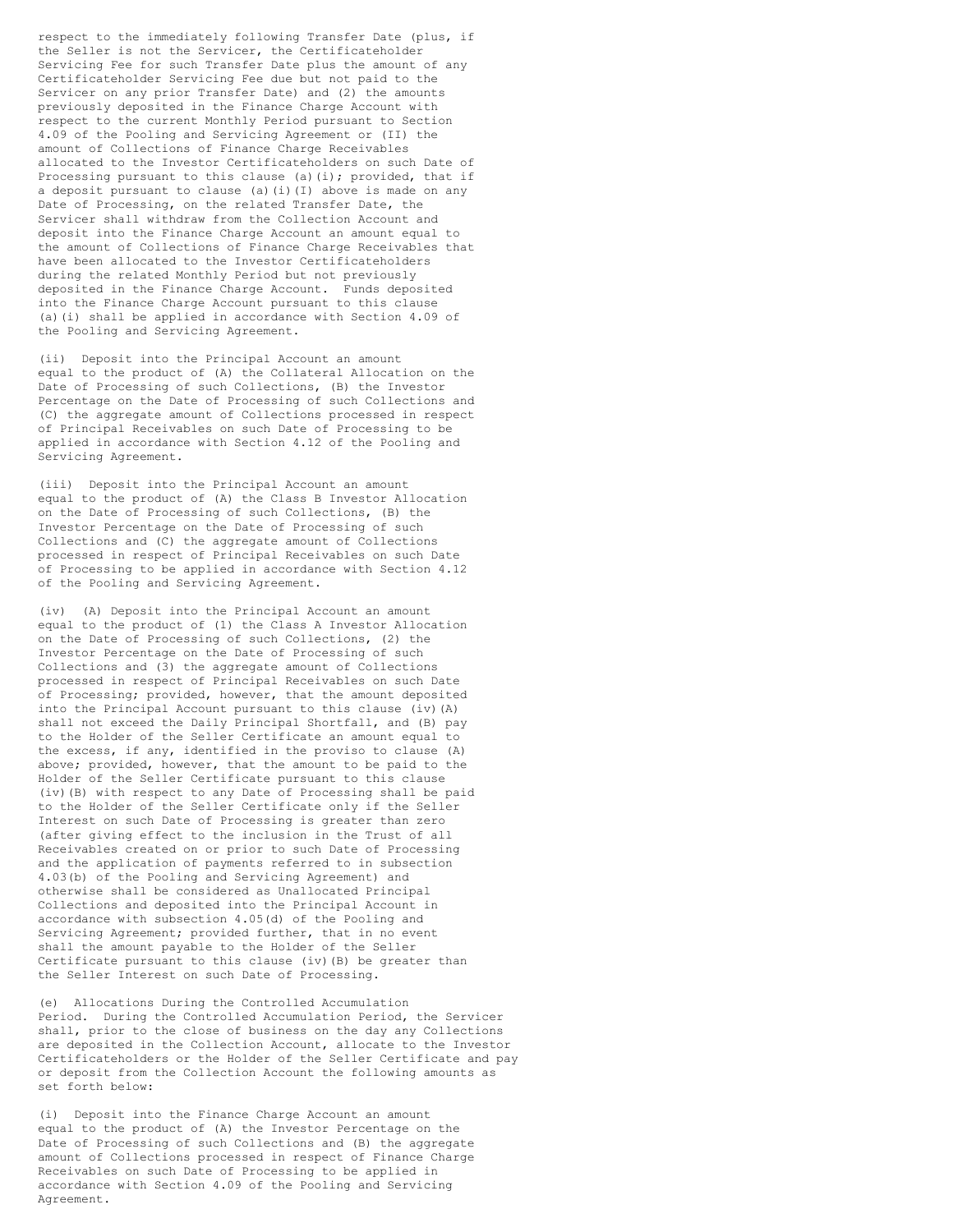(ii) Deposit into the Principal Account an amount equal to the product of (A) the Collateral Allocation on the Date of Processing of such Collections, (B) the Investor Percentage on the Date of Processing of such Collections and (C) the aggregate amount of Collections processed in respect of Principal Receivables on such Date of Processing to be applied in accordance with Section 4.12 of the Pooling and Servicing Agreement.

(iii) Deposit into the Principal Account an amount equal to the product of (A) the Class B Investor Allocation on the Date of Processing of such Collections, (B) the Investor Percentage on the Date of Processing of such Collections and (C) the aggregate amount of Collections processed in respect of Principal Receivables on such Date of Processing to be applied in accordance with Section 4.12 of the Pooling and Servicing Agreement.

(iv) (A) Deposit into the Principal Account an amount equal to the product of (1) the Class A Investor Allocation on the Date of Processing of such Collections, (2) the Investor Percentage on the Date of Processing of such Collections and (3) the aggregate amount of Collections processed in respect of Principal Receivables on such Date of Processing; provided, however, that the amount deposited into the Principal Account pursuant to this (b)(iv)(A) shall not exceed the Daily Principal Shortfall, and (B) pay to the Holder of the Seller Certificate an amount equal to the excess identified in the proviso to clause (A) above, if any; provided, however, that the amount to be paid to the holder of the Seller Certificate pursuant to this clause (b)(iv)(B) with respect to any Date of Processing shall be paid to the Holder of the Seller Certificate only if the Seller Interest on such Date of Processing is greater than zero (after giving effect to the inclusion in the Trust of all Receivables created on or prior to such Date of Processing and the application of payments referred to in subsection 4.03(b) of the Pooling and Servicing Agreement) and otherwise shall be considered as Unallocated Principal Collections and deposited into the Principal Account in accordance with subsection 4.05(d) of the Pooling and Servicing Agreement; provided further, that in no event shall the amount payable to the Holder of the Seller Certificate pursuant to this clause (b)(iv)(B) be greater than the Seller Interest on such Date of Processing.

(f) Allocations During the Rapid Amortization Period. During the Rapid Amortization Period, the Servicer shall, prior to the close of business on the day any Collections are deposited in the Collection Account, allocate to the Investor Certificateholders and pay or deposit from the Collection Account the following amounts as set forth below:

(i) Deposit into the Finance Charge Account an amount equal to the product of (A) the Investor Percentage on the Date of Processing of such Collections and (B) the aggregate amount of Collections processed in respect of Finance Charge Receivables on such Date of Processing to be applied in accordance with Section 4.09 of the Pooling and Servicing Agreement.

(ii) (A) Deposit into the Principal Account an amount equal to the product of (1) the Investor Percentage on the Date of Processing of such Collections and (2) the aggregate amount of Collections processed in respect of Principal Receivables on such Date of Processing; provided, however, that the amount deposited into the Principal Account pursuant to this clause (c)(ii)(A) shall not exceed the sum of the Investor Interest as of the close of business on the last day of the prior Monthly Period (after taking into account any payments to be made on the Distribution Date relating to such prior Monthly Period) and any Reallocated Principal Collections relating to the Monthly Period in which such deposit is made and (B) pay to the Holder of the Seller Certificate an amount equal to the excess, if any, identified in the proviso to clause (A) above; provided, however, that the amount to be paid to the Holder of the Seller Certificate pursuant to this clause (c)(ii)(B) with respect to any Date of Processing shall be paid to the Holder of the Seller Certificate only if the Seller Interest on such Date of Processing is greater than zero (after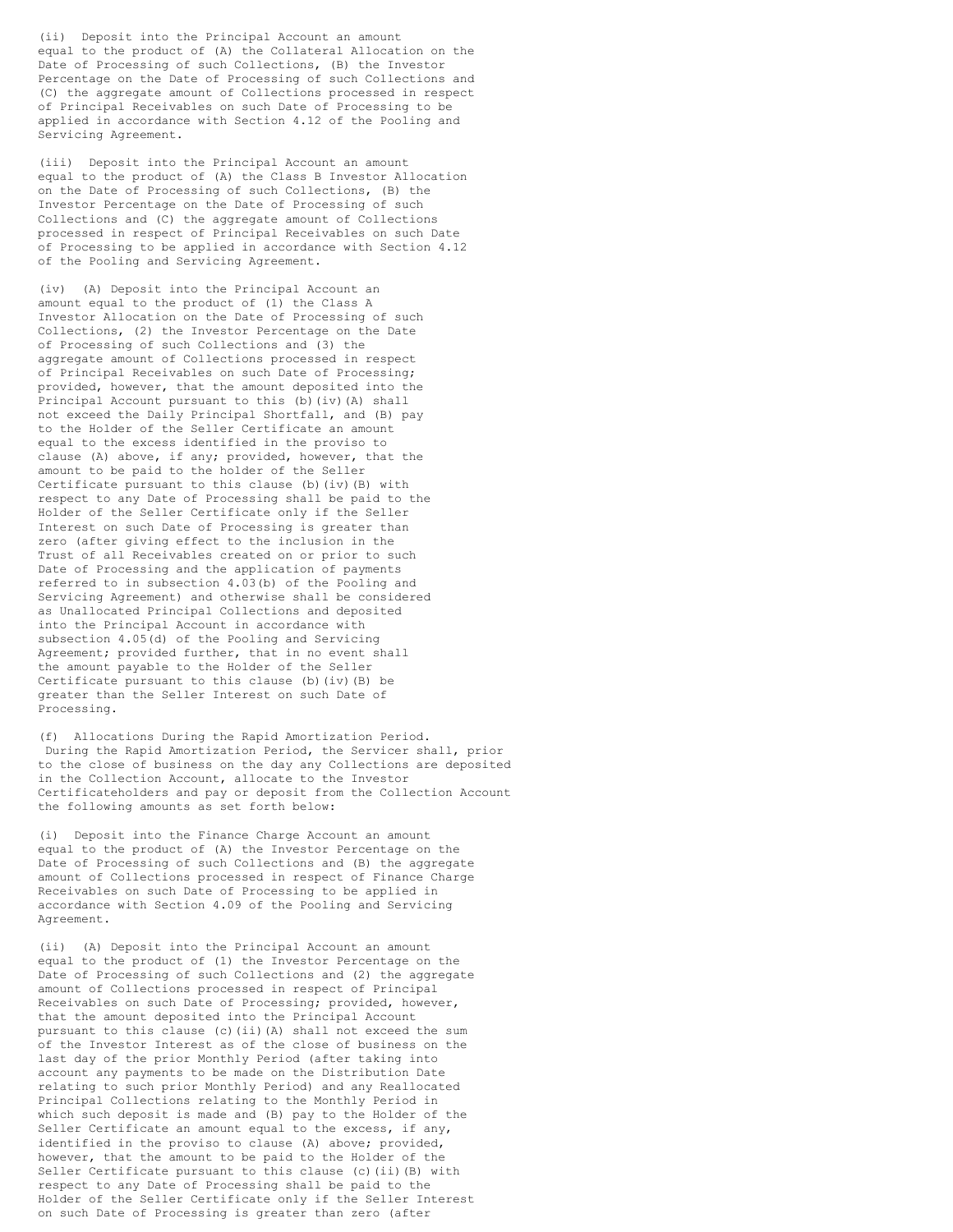giving effect to the inclusion in the Trust of all Receivables created on or prior to such Date of Processing and the application of payments referred to in subsection 4.03(b) of the Pooling and Servicing Agreement) and otherwise shall be considered as Unallocated Principal Collections and deposited into the Principal Account in accordance with subsection 4.05(d) of the Pooling and Servicing Agreement; provided further, that in no event shall the amount payable to the Holder of the Seller Certificate pursuant to this clause (c)(ii)(B) be greater than the Seller Interest on such Date of Processing.

Notwithstanding anything in the Pooling and Servicing Agreement to the contrary, for so long as, and only so long as, the Seller shall remain the Servicer thereunder, and (A)(i) the Servicer provides to the Trustee a letter of credit covering risk collection of the Servicer acceptable to each Rating Agency (as evidenced by letters from each Rating Agency) and (ii) the Seller shall not have received a notice from Moody's or Standard & Poor's that such a letter of credit would result in the lowering of Moody's or Standard & Poor's thenexisting rating of the Investor Certificates, or (B) the Servicer shall have and maintain a certificate of deposit or short-term deposit rating of P-1 by Moody's and of A-1 by Standard & Poor's and deposit insurance provided by BIF or SAIF, the Servicer need not deposit Collections into the Principal Account, the Finance Charge Account, or any Series Account, as provided in any Supplement, or make payments to the Holder of the Seller Certificate, prior to the close of business on the day any Collections are deposited in the Collection Account as provided in Article IV of the Pooling and Servicing Agreement, but may make such deposits, payments and withdrawals on each Transfer Date in an amount equal to the net amount of such deposits, payments and withdrawals which would have been made but for the provisions of this paragraph.

With respect to the Series 1996-E Certificates, and notwithstanding anything in the Pooling and Servicing Agreement to the contrary, whether or not the Servicer is required to make monthly or daily deposits from the Collection Account into the Finance Charge Account or the Principal Account pursuant to subsections  $4.05(a)$ , 4.05(b) and 4.05(c) of the Pooling and Servicing Agreement, with respect to any Monthly Period, (i) the Servicer will only be required to deposit Collections from the Collection Account into the Finance Charge Account or the Principal Account up to the required amount to be deposited into any such deposit account or, without duplication, distributed on or prior to the related Distribution Date to the Investor Certificateholders and (ii) if at any time prior to such Distribution Date the amount of Collections deposited in the Collection Account exceeds the amount required to be deposited pursuant to clause (i) above, the Servicer will be permitted to withdraw the excess from the Collection Account.

Any Unallocated Principal Collections shall be held in the Principal Account and, prior to the commencement of the Controlled Accumulation Period or the Rapid Amortization Period shall be paid to the Holder of the Seller Certificate when, and only to the extent that, the Seller Interest is greater than zero. For each Transfer Date with respect to the Controlled Accumulation Period or the Rapid Amortization Period, any such Unallocated Principal Collections held in the Principal Account on such Transfer Date shall be included in the Investor Principal Collections which to the extent available shall be distributed as Available Investor Principal Collections to be applied pursuant to Section 4.09 of the Pooling and Servicing Agreement on such Transfer Date.

The Trustee shall establish and maintain the Principal Funding Account and the Reserve Account as segregated trust accounts for the benefit of the Series 1996-E Certificateholders. Principal amounts on deposit in the Principal Funding Account and the Reserve Account shall be applied as set forth in the Pooling and Servicing Agreement. Funds on deposit in the Principal Funding Account and the Reserve Account shall be invested by or at the direction of the Servicer in Permitted Investments as provided in the Pooling and Servicing Agreement. Investment earnings on such funds shall be transferred on each appropriate Transfer Date to the Finance Charge Account and applied as Collections in respect of Finance Charge Receivables allocable to the Class A Certificates in the amount and manner provided in the Pooling and Servicing Agreement.

On or before each Transfer Date, the Servicer shall instruct the Trustee in writing to withdraw and the Trustee, acting in accordance with such instructions, shall withdraw on such Transfer Date, from the Finance Charge Account to the extent of funds on deposit therein (i) Collections of Finance Charge Receivables processed as of the end of the preceding Monthly Period which have been allocated to the Series 1996-E Certificates, (ii) with respect to the Class A Certificates, from other amounts constituting Class A Available Funds, and (iii) with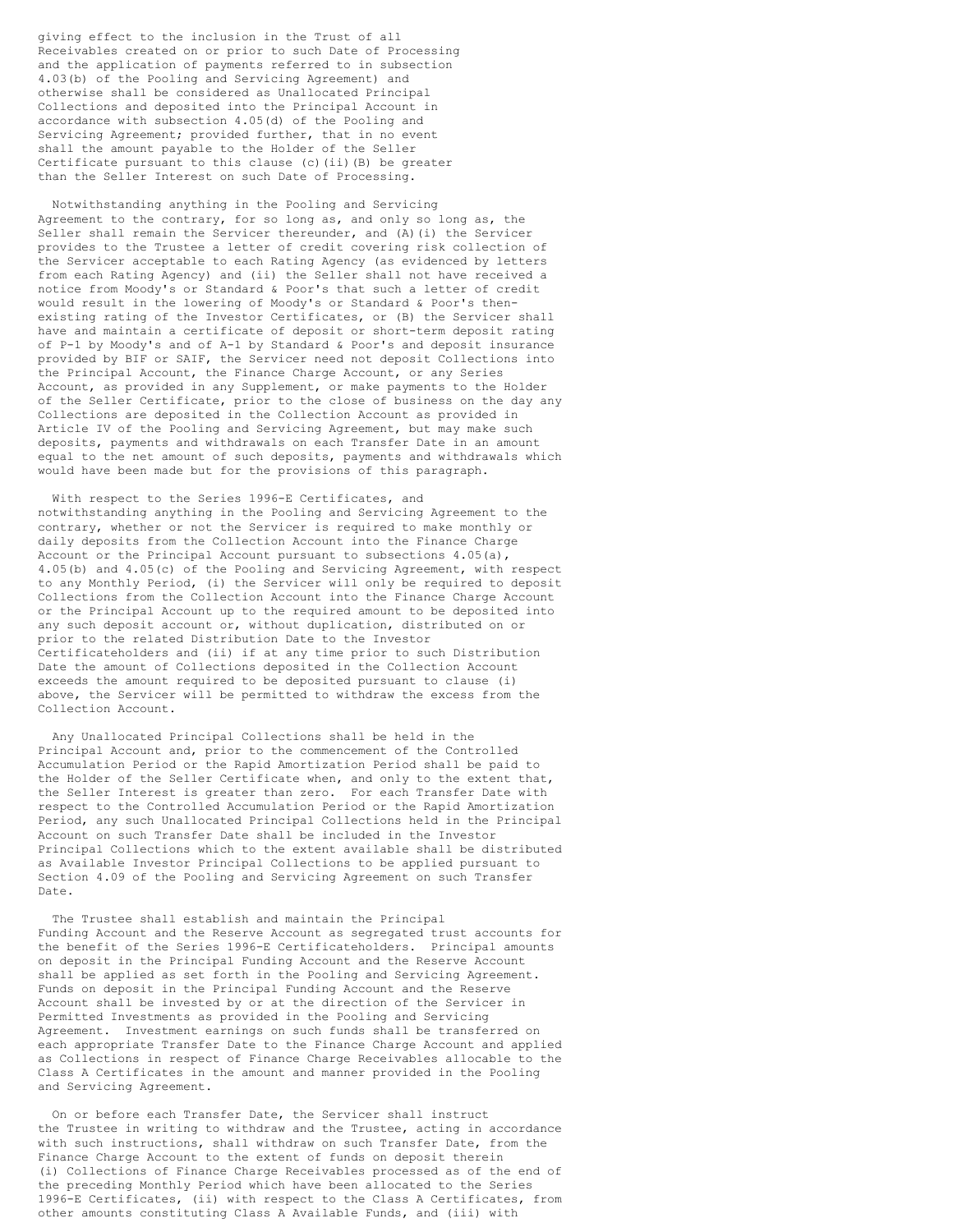respect to the Class B Certificates, from other amounts constituting Class B Available Funds, the following amounts: (x) an amount equal to the product of (i) (A) a fraction, the numerator of which is the actual number of days in the related Interest Period and the denominator of which is 360, times (B) the Class A Certificate Rate for such Interest Period and (ii) the Class A Investor Interest as of the close of business on the last day of the preceding Monthly Period ("Class A Monthly Interest"), provided, however, that with respect to the first Distribution Date, Class A Monthly Interest shall be equal to the interest accrued on the Class A Initial Investor Interest at the applicable Class A Certificate Rate for the period from the Closing Date through the day prior to such first Distribution Date; and (y) amounts up to the Class B Monthly Interest followed by the Collateral Monthly Interest, in the actual amounts and manner described in the Pooling and Servicing Agreement.

On each Transfer Date, the Trustee shall apply the Class A Available Funds withdrawn from the Finance Charge Account, as required by the Pooling and Servicing Agreement, in the following order of priority: (i) an amount equal to the Class A Monthly Interest for such Transfer Date, plus the amount of any Class A Deficiency Amount for such Transfer Date, plus the amount of any Class A Additional Interest for such Transfer Date, (ii) an amount equal to the Class A Servicing Fee for such Transfer Date plus the amount of any Class A Servicing Fee due but not paid on any prior Transfer Date and (iii) an amount equal to the Class A Investor Default Amount, if any, for the preceding Monthly Period. The Trustee on each Transfer Date shall apply the Class B Available Funds withdrawn from the Finance Charge Account as required by the Pooling and Servicing Agreement in the following order of priority: (i) the Class B Monthly Interest for such Transfer Date, plus the amount of any Class B Deficiency Amount for such Transfer Date, plus the amount of any Class B Additional Interest for such Transfer Date, and (ii) the Class B Servicing Fee for such Transfer Date plus the amount of any Class B Servicing Fee due but not paid on any prior Transfer Date. The Trustee on each Transfer Date shall apply the Collateral Available Funds withdrawn from the Finance Charge Account as required by the Pooling and Servicing Agreement, if MBNA or The Bank of New York is not the Servicer, to pay the Collateral Interest Servicing Fee for such Transfer Date plus the amount of any Collateral Interest Servicing Fee due but not paid on any prior Transfer Date. The balance of the amount withdrawn from the Finance Charge Account allocable to the Series 1996-E Certificates, if any, after giving effect to the applications above shall constitute "Excess Spread."

On or before each Transfer Date, the Servicer shall determine the amount (the "Class A Required Amount"), if any, by which (a) the sum of (i) Class A Monthly Interest for such Transfer Date, and (ii) the Class A Deficiency Amount for such Transfer Date, and (iii) the Class A Additional Interest, if any, for such Transfer Date, and (iv) the Class A Servicing Fee for the prior Monthly Period plus the Class A Servicing Fee, if any, due but not paid on any Transfer Date prior thereto, and (v) the Class A Investor Default Amount, if any, for the prior Monthly Period exceeds (b) the Class A Available Funds. In the event that the sum of the Class A Required Amount and Class B Required Amount for such Transfer Date is greater than zero, the Servicer shall give written notice to the Trustee of such positive sum on or before such Transfer Date. In the event that the Class A Required Amount for such Transfer Date is greater than zero, all or a portion of the Excess Spread with respect to such Transfer Date in an amount equal to the Class A Required Amount for such Transfer Date, to the extent available, shall be distributed from the Finance Charge Account on such Transfer Date pursuant to subsection 4.11(a) of the Pooling and Servicing Agreement. In the event that the Class A Required Amount for such Transfer Date exceeds the amount of Excess Spread with respect to such Transfer Date, Reallocated Principal Collections, to the extent available, shall be withdrawn on the Transfer Date from the Principal Account and applied pursuant to Section 4.12 of the Pooling and Servicing Agreement. In the event that the Class A Required Amount for such Transfer Date exceeds the amount of such Excess Spread and the amount of such Reallocated Principal Collections, the Collateral Interest shall, and the Class B Investor Interest may, be reduced as provided in the Pooling and Servicing Agreement.

On or before the Transfer Date immediately succeeding the Monthly Period in which the Controlled Accumulation Period or the Rapid Amortization Period commences and on or before each Transfer Date thereafter, the Servicer shall instruct the Trustee in writing to withdraw, and the Trustee, acting in accordance with such instructions, shall withdraw on such Transfer Date from the Principal Account an amount equal to the Available Investor Principal Collections on deposit in the Principal Account and from such amounts, (A) deposit an amount equal to Class A Monthly Principal (i) during the Controlled Accumulation Period, into the Principal Funding Account, and (ii) during the Rapid Amortization Period, into the Distribution Account, (B) after the Class A Certificates have been paid in full, deposit an amount equal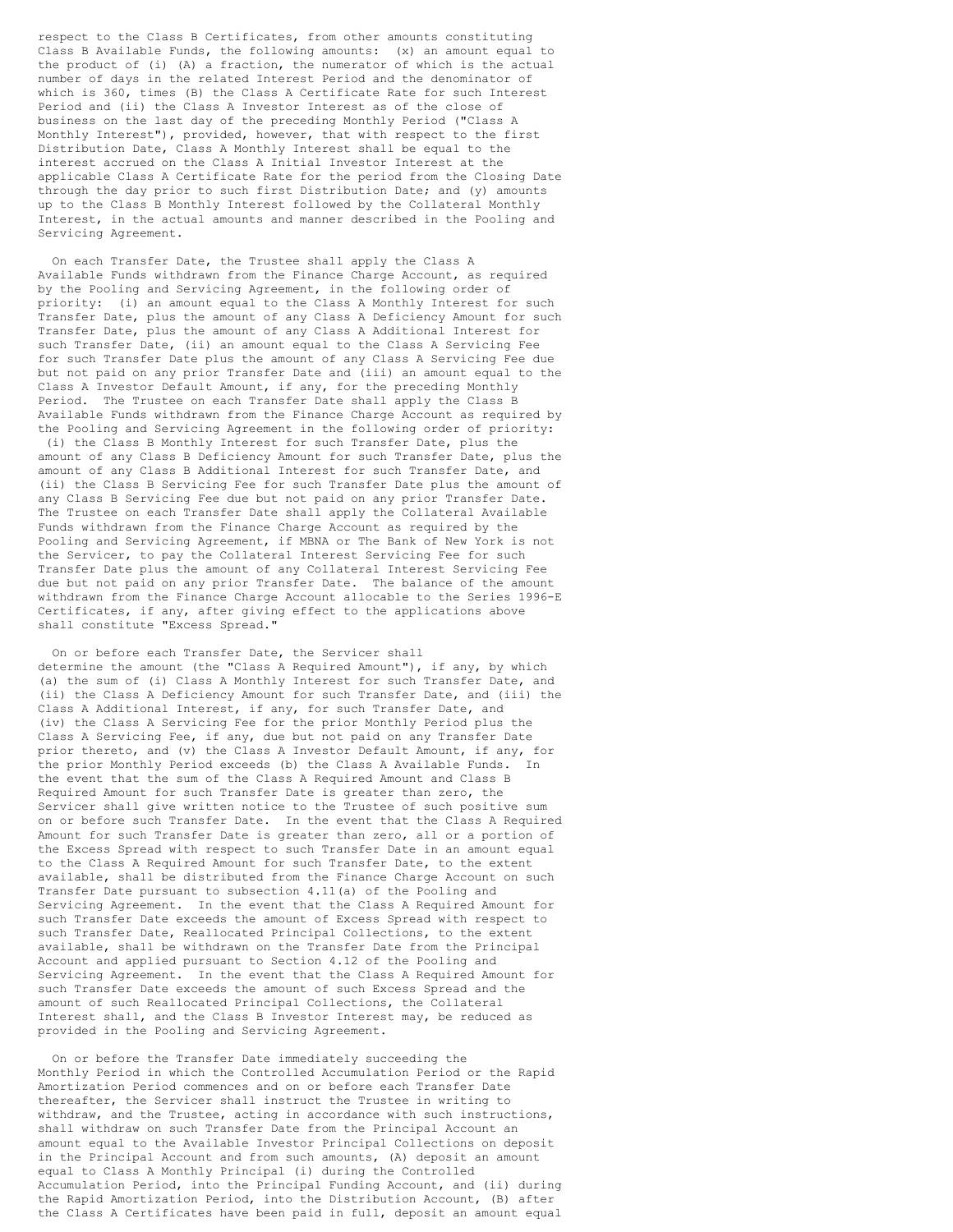to Class B Monthly Principal into the Distribution Account, and (C) any remaining amounts in the Principal Account shall be used for payment of Collateral Monthly Principal.

On the earlier to occur of the first Transfer Date with respect to the Rapid Amortization Period or the Transfer Date immediately preceding the Class A Scheduled Payment Date, the Servicer shall instruct the Trustee to withdraw, and the Trustee shall withdraw from the Principal Funding Account and deposit in the Distribution Account the amount on deposit in the Principal Funding Account.

On the Class A Scheduled Payment Date or on each Distribution Date with respect to a Rapid Amortization Period, the Trustee shall pay from amounts on deposit in the Distribution Account an amount equal to the lesser of the Class A Investor Interest and the amount of Available Investor Principal Collections on deposit in the Distribution Account with respect to the related Monthly Period, and after the Class A Certificates have been paid in full (after taking into account distributions to be made on the related Distribution Date), Available Investor Principal Collections shall be applied to the Class B Certificates and Collateral Interest as specified in the Pooling and Servicing Agreement.

On each Distribution Date, the Trustee shall pay to the Class A Certificateholders and the Class B Certificateholders the amount deposited on the related Transfer Date into the Distribution Account in respect of Class A Monthly Interest and Class B Monthly Interest, respectively. On each Transfer Date, the Trustee shall pay to the Collateral Interest Holder the Collateral Monthly Interest, to the extent funds are available. Distributions with respect to this Series 1996-E Certificate will be made by the Trustee by, except as otherwise provided in the Pooling and Servicing Agreement, check mailed to the address of each Series 1996-E Certificateholder of record appearing in the Certificate Register and except for the final distribution in respect of this Series 1996-E Certificate, without the presentation or surrender of this Series 1996-E Certificate or the making of any notation thereon; provided that with respect to Series 1996-E Certificates registered in the name of the nominee of a Clearing Agency, distributions will be made in the form of immediately available funds.

This Class A Certificate represents an interest in only MBNA Master Credit Card Trust II. This Class A Certificate does not represent an obligation of, or an interest in, the Seller or the Servicer, and neither the Series 1996-E Certificates nor the Accounts or Receivables are insured or guaranteed by the Federal Deposit Insurance Corporation or any other governmental agency. This Series 1996-E Certificate is limited in right of payment to certain collections respecting the Receivables, all as more specifically set forth hereinabove and in the Pooling and Servicing Agreement.

As provided in the Pooling and Servicing Agreement, withdrawals from the Collection Account, Investor Accounts, Principal Funding Account and Reserve Account may be made upon the instructions of the Servicer from time to time for purposes other than distributions to Series 1996-E Certificateholders.

The transfer of this Class A Certificate shall be registered in the Certificate Register upon surrender of this Class A Certificate for registration of transfer at any office or agency maintained by the Transfer Agent and Registrar accompanied by a written instrument of transfer in a form satisfactory to the Trustee and the Transfer Agent and Registrar duly executed by the Class A Certificateholder or such Class A Certificateholder's attorney-in-fact duly authorized in writing, and thereupon one or more new Class A Certificates of authorized denominations and for the same aggregate Undivided Interests will be issued to the designated transferee or transferees.

As provided in the Pooling and Servicing Agreement and subject to certain limitations set forth therein, Class A Certificates are exchangeable for new Class A Certificates evidencing like aggregate Undivided Interests, as requested by the Class A Certificateholder surrendering such Class A Certificates. No service charge may be imposed for any such exchange but the Servicer or Transfer Agent and Registrar may require payment of a sum sufficient to cover any tax or other governmental charge that may be imposed in connection therewith.

The Servicer, the Trustee and the Transfer Agent and Registrar, and any agent of any of them, may treat the Person in whose name this Class A Certificate is registered as the owner hereof for all purposes, and neither the Servicer, the Trustee, the Paying Agent, the Transfer Agent and Registrar, nor any agent of any of them or of any such agent shall be affected by notice to the contrary except in certain circumstances described in the Pooling and Servicing Agreement.

The Pooling and Servicing Agreement provides that the right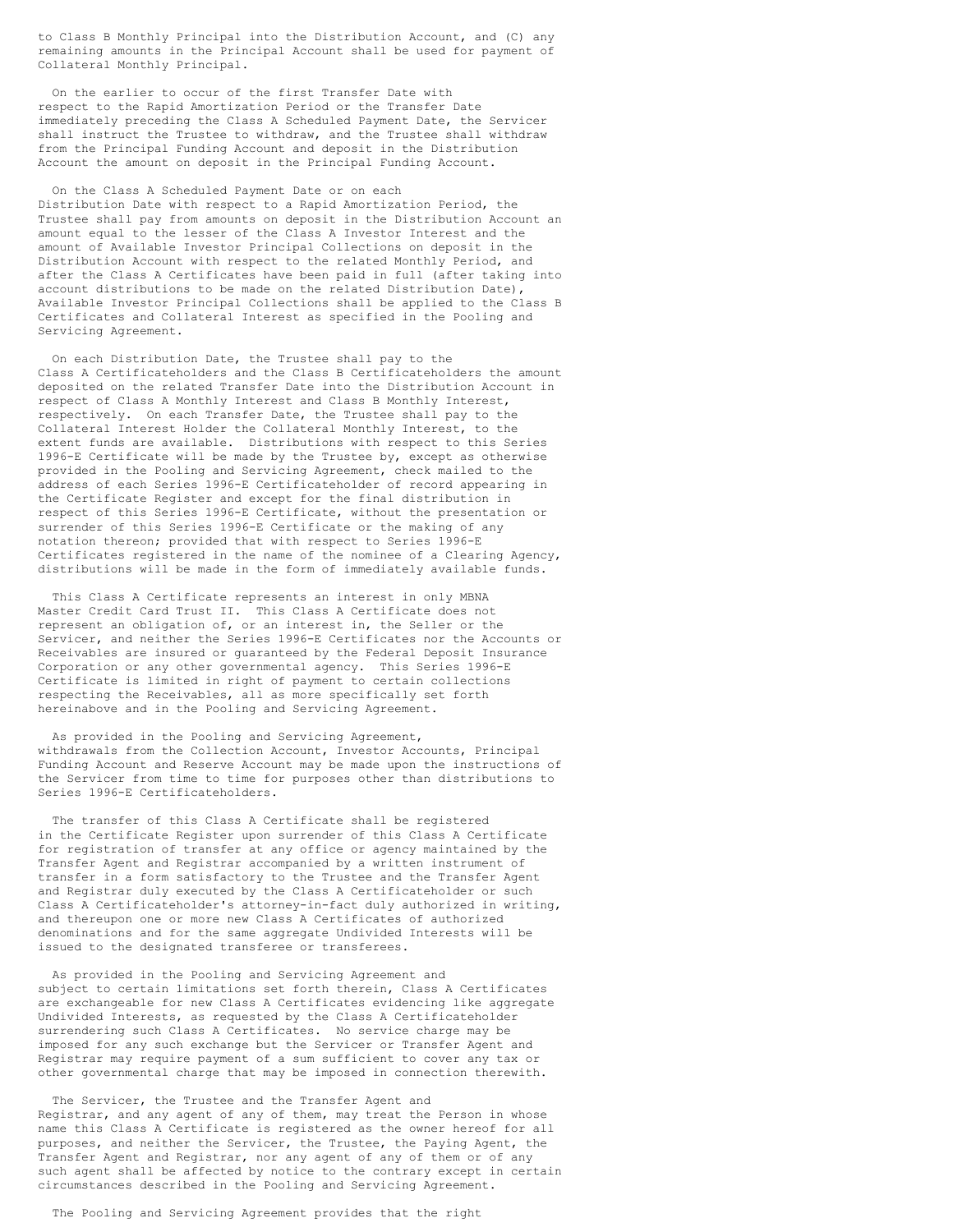of the Series 1996-E Certificateholders to receive payment from the Trust will terminate on the first Business Day following the Series 1996-E Termination Date. Upon the termination of the Trust pursuant to Section 12.01 of the Pooling and Servicing Agreement, the Trustee shall assign and convey to the Holder of the Seller Certificate (without recourse, representation or warranty) all right, title and interest of the Trust in the Receivables, whether then existing or thereafter created, and all proceeds of such Receivables and Insurance Proceeds relating to such Receivables. The Trustee shall execute and deliver such instruments of transfer and assignment, in each case without recourse, as shall be prepared by the Servicer reasonably requested by the Holder of the Seller Certificate to vest in such Holder all right, title and interest which the Trustee had in the Receivables.

Unless the certificate of authentication hereon has been executed by or on behalf of the Trustee, by manual signature, this Class A Certificate shall not be entitled to any benefit under the Pooling and Servicing Agreement, or be valid for any purpose. IN WITNESS WHEREOF, MBNA America Bank, National Association

has caused this Class A Certificate to be duly executed under its official seal.

By: /s/ Thomas Dunn Authorized Officer

[Seal]

Attested to:

By: /s/ John Scheflen Cashier

Date: May 21, 1996

Trustee's Certificate of Authentication

CERTIFICATE OF AUTHENTICATION

This is one of the Series 1996-E Class A Certificates referred to in the within-mentioned Pooling and Servicing Agreement.

THE BANK OF NEW YORK, Trustee

By: /s/ Joseph G. Ernst Authorized Signatory

CLASS A

Unless this Certificate is presented by an authorized representative of The Depository Trust Company, a New York corporation ("DTC"), to MBNA America Bank, National Association or its agent for registration of transfer, exchange or payment, and any certificate issued is registered in the name of Cede & Co. or in such other name as requested by an authorized representative of DTC (and any payment is made to Cede & Co. or to such other entity as is requested by an authorized representative of DTC), ANY TRANSFER, PLEDGE OR OTHER USE HEREOF FOR VALUE OR OTHERWISE BY OR TO ANY PERSON IS WRONGFUL inasmuch as the registered owner hereof, Cede & Co., has an interest herein.

No. 3 \$200,000,000 CUSIP No. 55262TBJ1

MBNA MASTER CREDIT CARD TRUST II CLASS A FLOATING RATE ASSET BACKED CERTIFICATE, SERIES 1996-E

Evidencing an Undivided Interest in a trust, the corpus of which consists of a portfolio of MasterCard registered trademark and VISA registered trademark credit card receivables generated or acquired by MBNA America Bank, National Association and other assets and interests constituting the Trust under the Pooling and Servicing Agreement described below.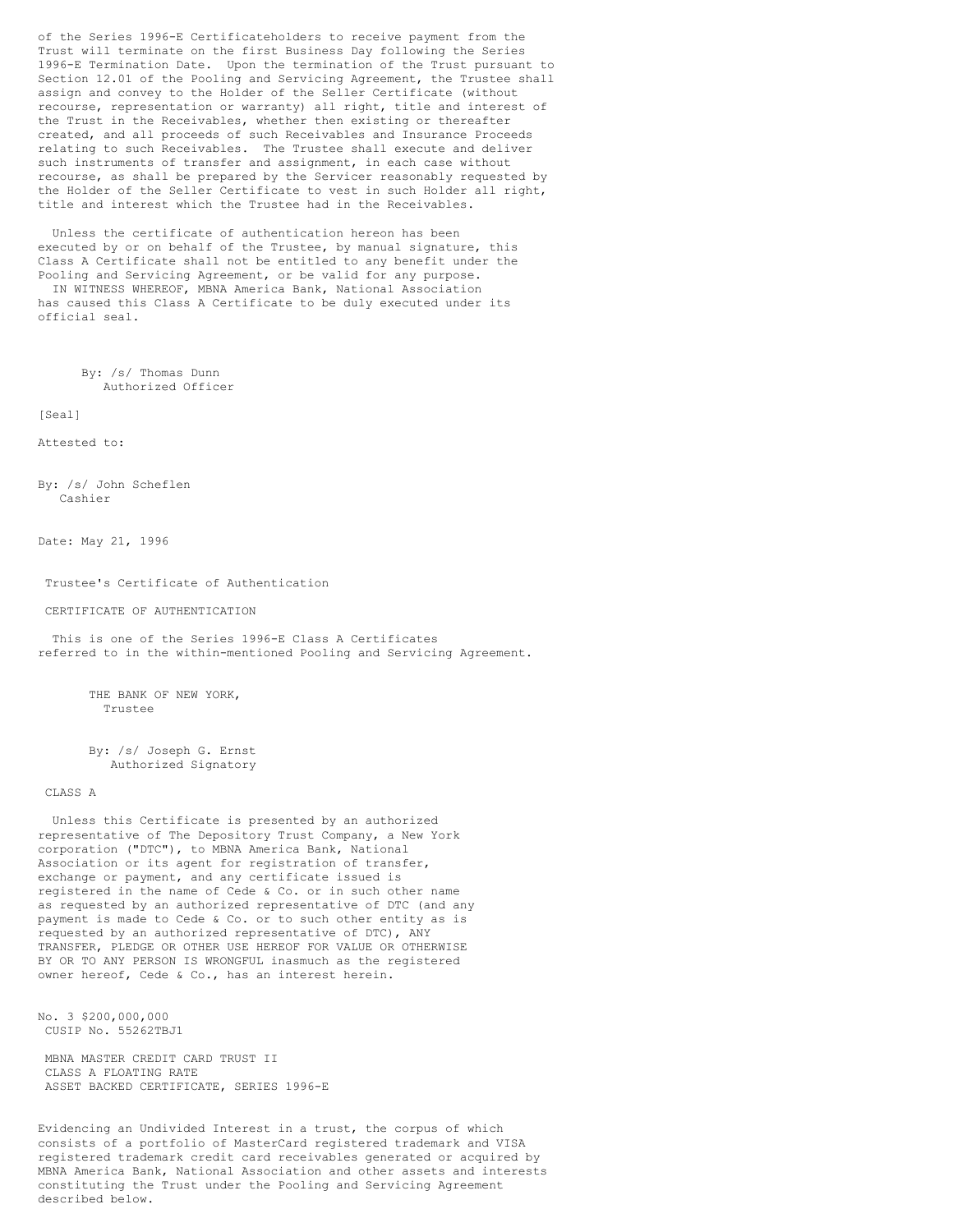(Not an interest in or obligation of MBNA America Bank, National Association or any Affiliate thereof.)

This certifies that CEDE & CO. (the "Class A Certificateholder") is the registered owner of an Undivided Interest in a trust (the "Trust"), the corpus of which consists of a portfolio of receivables (the "Receivables") now existing or hereafter created and arising in connection with selected MasterCard and VISA credit card accounts (the "Accounts") of MBNA America Bank, National Association, a national banking association organized under the laws of the United States, all monies due or to become due in payment of the Receivables (including all Finance Charge Receivables but excluding recoveries on any charged-off Receivables), the right to certain amounts received as Interchange with respect to the Accounts, the benefits of the Collateral Interest (as defined below) and the other assets and interests constituting the Trust pursuant to a Pooling and Servicing Agreement dated as of August 4, 1994, as amended as of March 11, 1996, as supplemented by the Series

1996-E Supplement dated as of May 21, 1996 (collectively, the "Pooling and Servicing Agreement"), by and between MBNA America Bank, National Association, as Seller (the "Seller") and as Servicer (the "Servicer"), and The Bank of New York, as Trustee (the "Trustee"), a summary of certain of the pertinent provisions of which is set forth hereinbelow. The Series 1996-E Certificates are issued in two classes, the Class A Certificates (of which this certificate is one) and the Class B Certificates, which are subordinated to the Class A Certificates in certain rights of payment as described herein and in the Pooling and Servicing Agreement.

The Seller has structured the Pooling and Servicing Agreement and the Series 1996-E Certificates with the intention that the Series 1996-E Certificates will qualify under applicable tax law as indebtedness, and each of the Seller, the Holder of the Seller Certificate, the Servicer and each Series 1996-E Certificateholder (or Series 1996-E Certificate Owner) by acceptance of its Series 1996-E Certificate (or in the case of a Series 1996-E Certificate Owner, by virtue of such Series 1996-E Certificate Owner's acquisition of a beneficial interest therein), agrees to treat and to take no action inconsistent with the treatment of the Series 1996-E Certificates (or any beneficial interest therein) as indebtedness for purposes of federal, state, local and foreign income or franchise taxes and any other tax imposed on or measured by income. Each Series 1996-E Certificateholder agrees that it will cause any Series 1996-E Certificate Owner acquiring an interest in a Series 1996-E Certificate through it to comply with the Pooling and Servicing Agreement as to treatment of the Series 1996-E Certificates as indebtedness for certain tax purposes.

To the extent not defined herein, capitalized terms used herein have the respective meanings assigned to them in the Pooling and Servicing Agreement. This Class A Certificate is issued under and is subject to the terms, provisions and conditions of the Pooling and Servicing Agreement, to which Pooling and Servicing Agreement, as amended from time to time, the Class A Certificateholder by virtue of the acceptance hereof assents and by which the Class A Certificateholder is bound.

The Receivables consist of Principal Receivables, which arise from the purchase of goods and services, and of Finance Charge Receivables, which arise generally from periodic Finance Charges and other fees and charges, as more fully specified in the Pooling and Servicing Agreement. The Trust corpus consists of the Receivables now existing and hereafter created and arising in connection with the Accounts, all monies due or to become due with respect thereto (including all Finance Charge Receivables but excluding recoveries on any charged-off Receivables), all proceeds (as defined in Section 9-306 of the UCC as in effect in the State of Delaware) of the Receivables, Insurance Proceeds relating to the Receivables, the right to certain amounts received as Interchange with respect to the Accounts, and such funds as from time to time are deposited in the Collection Account, the Investor Accounts, the Principal Funding Account, certain investment earnings on the Principal Funding Account, the Reserve Account and certain investment earnings on the Reserve Account and the proceeds (as defined in Section 9-306 of the UCC as in effect in the State of Delaware) thereof. This Class A Certificate is one of a duly authorized Series of Investor Certificates entitled "MBNA Master Credit Card Trust II Class A Floating Rate Asset Backed Certificates, Series 1996-E" (the "Class A Certificates"), each of which represents an Undivided Interest in the Trust, including the right to receive the Collections and other amounts allocated to the Class A Certificates at the times and in the amounts specified in the Pooling and Servicing Agreement and to be deposited in the Investor Accounts, the Principal Funding Account and the Reserve Account or paid to the Class A Certificateholders. Also issued under the Pooling and Servicing Agreement are the "MBNA Master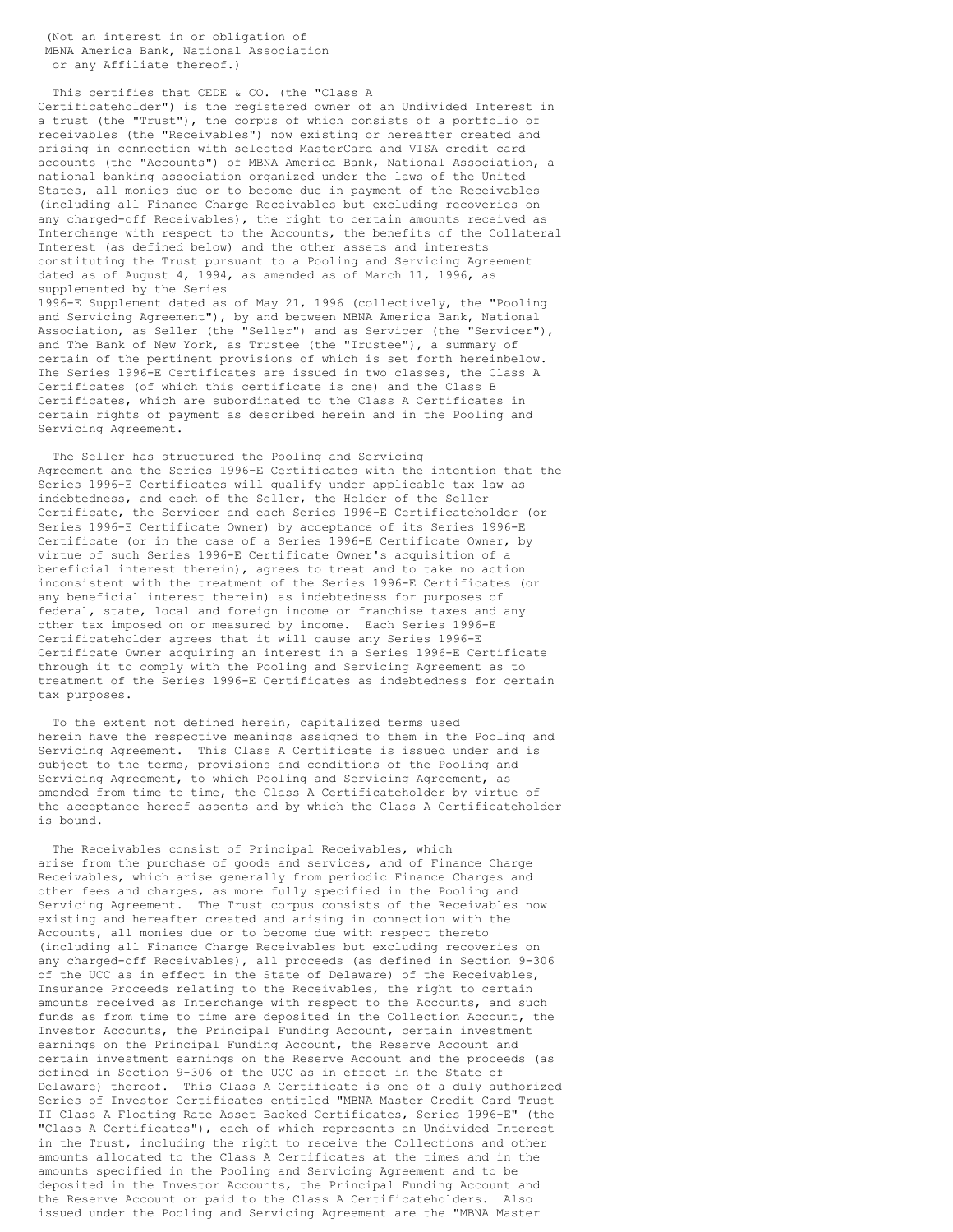Credit Card Trust II Class B Floating Rate Asset-Backed Certificates, Series 1996-E" (the "Class B Certificates"), which represent an Undivided Interest in the Trust subordinate to the Class A Certificates, and the "MBNA Master Credit Card Trust II Collateral Interest, Series 1996-E" (the "Collateral Interest" and collectively with the Class A Certificates and the Class B Certificates, the "Investor Certificates"), which is an undivided interest in the Trust subordinate to the Class A Certificates and Class B Certificates. The subordination of the Class B Certificates and the subordination of the Collateral Interest to the Class A Certificates shall constitute the Enhancement for the Class A Certificates. The aggregate interest represented by the Class A Certificates and the Class B Certificates at any time in the Principal Receivables in the Trust shall not exceed an amount equal to the Class A Investor Interest and the Class B Investor Interest, respectively, at such time. The Class A Initial Investor Interest is \$637,500,000 as of May 21, 1996 (the "Closing Date"). The Class B Initial Investor Interest is \$56,250,000 as of the Closing Date. The Collateral Initial Interest is \$56,250,000 as of the Closing Date. The Class A Investor Interest on any date of determination will be an amount equal to (a) the Class A Initial Investor Interest minus (b) the aggregate amount of payments of principal made to the Class A Certificateholders prior to such date of determination, and minus (c) the excess, if any, of the aggregate amount of Class A Investor Charge-Offs pursuant to subsection 4.10(a) of the Pooling and Servicing Agreement over Class A Investor Charge-Offs reimbursed prior to such date of determination pursuant to subsection 4.11(b) of the Pooling and Servicing Agreement; provided, however, that the Class A Investor Interest may not be reduced below zero. For the purpose of allocating Collections of Finance Charge Receivables and Receivables in Defaulted Accounts for each Monthly Period during the Controlled Accumulation Period, the Class A Investor Interest will be further reduced (such reduced amount, the "Class A Adjusted Investor Interest") by the aggregate principal amount of funds on deposit in the Principal Funding Account. The Class A Investor Interest together with the aggregate interest represented by the Class B Certificates in the Principal Receivables in the Trust (the "Class B Investor Interest") and the aggregate interest represented by the Collateral Interest in the Principal Receivables in the Trust are sometimes collectively referred to herein as the "Investor Interest."

In addition to the Class A Certificates, the Class B Certificates and the Collateral Interest, a Seller Certificate representing an undivided interest in the Trust will be issued to the Seller pursuant to the Pooling and Servicing Agreement. The Seller Certificate will represent the interest in the Principal Receivables not represented by all of the Series of Investor Certificates issued by the Trust. The Seller Certificate may be exchanged by the Seller pursuant to the Pooling and Servicing Agreement for a newly issued Series of Investor Certificates and a reissued Seller Certificate upon the conditions set forth in the Pooling and Servicing Agreement.

Interest will accrue on the Class A Certificates from the Closing Date through June 16, 1996, and from June 17, 1996 through July 14, 1996 and with respect to each Interest Period thereafter, at the rate of 0.17% per annum above LIBOR, as more specifically set forth in the Pooling and Servicing Agreement (the "Class A Certificate Rate"), and will be distributed on July 15, 1996 and on the 15th day of each calendar month thereafter, or if such day is not a Business Day, on the next succeeding Business Day (a "Distribution Date"), to the Class A Certificateholders of record as of the last Business Day of the calendar month preceding such Distribution Date (the "Record Date"). During the Rapid Amortization Period, in addition to Class A Monthly Interest, Class A Monthly Principal will be distributed to the Class A Certificateholders on the Distribution Date of each calendar month commencing in the month following the commencement of the Rapid Amortization Period until the Class A Certificates have been paid in full. During the Controlled Accumulation Period, in addition to monthly payments of Class A Monthly Interest, the amount on deposit in the Principal Funding Account will be distributed as principal to the Class A Certificateholders on the May 2003 Distribution Date (the "Class A Scheduled Payment Date"), unless distributed earlier as a result of the occurrence of a Pay Out Event in accordance with the Pooling and Servicing Agreement.

The Servicer shall deposit all Collections in the Collection Account as promptly as possible after the Date of Processing of such Collections, but in no event later than the second Business Day following such Date of Processing (except as provided below and except as provided in any Supplement to the Pooling and Servicing Agreement). Throughout the existence of the Trust, unless otherwise provided in any Supplement, the Servicer shall allocate to the Holder of the Seller Certificate an amount equal to the product of (A) the Seller Percentage and (B) the aggregate amount of such Collections allocated to Principal Receivables and Finance Charge Receivables, respectively, in respect of each Monthly Period. Notwithstanding the first sentence of this paragraph, the Servicer need not deposit this amount or any other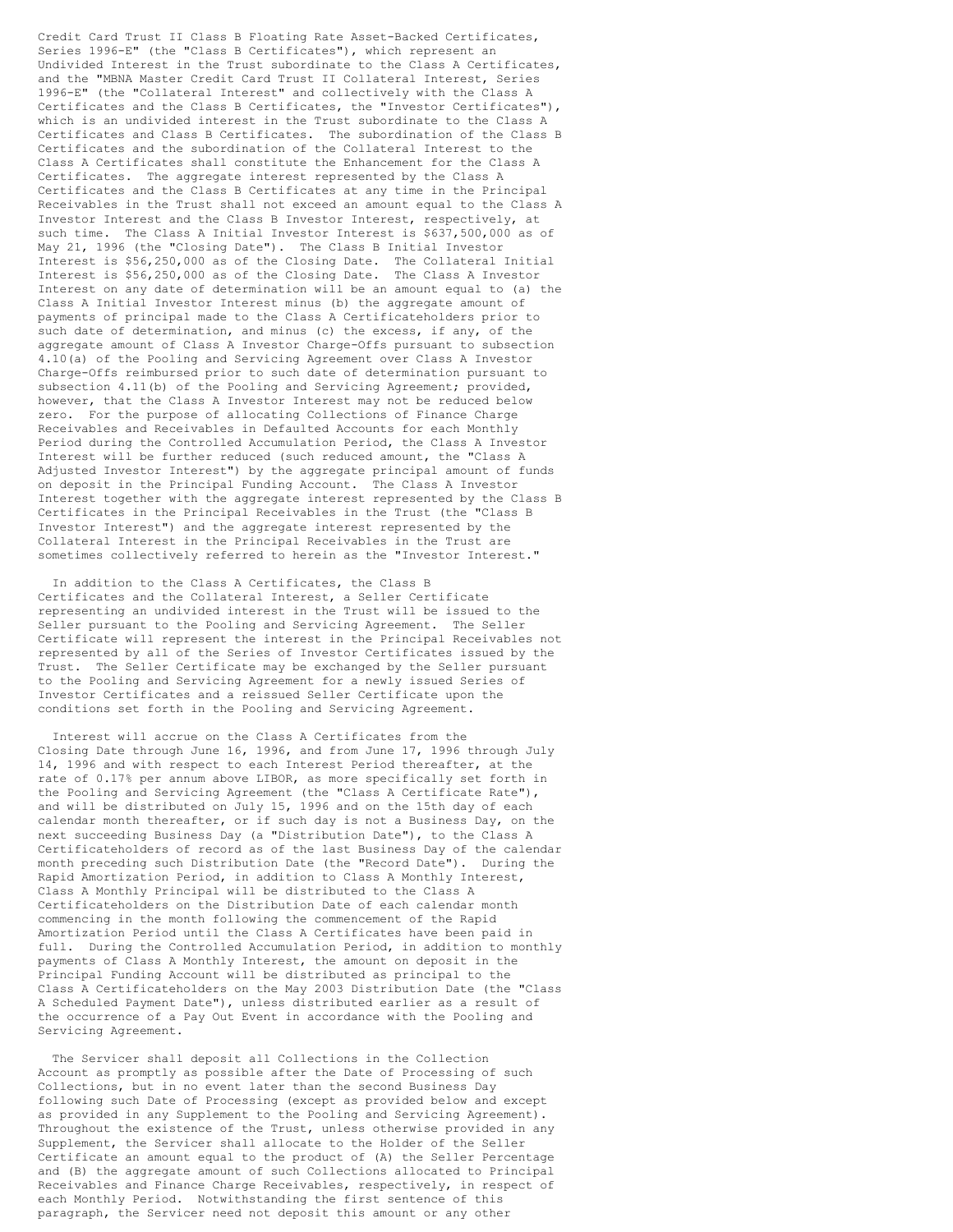amounts so allocated to the Seller Certificate pursuant to any Supplement into the Collection Account and shall pay, or be deemed to pay, such amounts as collected to the Holder of the Seller Certificate. The Servicer shall pay or deposit the following amounts as set forth below:

(g) Allocations During the Revolving Period. During the Revolving Period, the Servicer shall, prior to the close of business on the day any Collections are deposited in the Collection Account, allocate to the Investor Certificateholders or the Holder of the Seller Certificate and pay or deposit from the Collection Account the following amounts as set forth below:

(i) Allocate to the Investor Certificateholders the product of (y) the Investor Percentage on the Date of Processing of such Collections and (z) the aggregate amount of Collections of Finance Charge Receivables on such Date of Processing, and of that allocation, deposit in the Finance Charge Account an amount equal to either (I) (A) prior to the LIBOR Determination Date occurring in such Monthly Period, an amount equal to the product of (1) the Investor Percentage on the Date of Processing of such Collections and (2) the aggregate amount of Collections of Finance Charge Receivables on such Date of Processing, and (B) on and after the LIBOR Determination Date occurring during such Monthly Period, the difference between (1) the Monthly Interest with respect to the immediately following Transfer Date (plus, if the Seller is not the Servicer, the Certificateholder Servicing Fee for such Transfer Date plus the amount of any Certificateholder Servicing Fee due but not paid to the Servicer on any prior Transfer Date) and (2) the amounts previously deposited in the Finance Charge Account with respect to the current Monthly Period pursuant to Section 4.09 of the Pooling and Servicing Agreement or (II) the amount of Collections of Finance Charge Receivables allocated to the Investor Certificateholders on such Date of Processing pursuant to this clause (a)(i); provided, that if a deposit pursuant to clause (a)(i)(I) above is made on any Date of Processing, on the related Transfer Date, the Servicer shall withdraw from the Collection Account and deposit into the Finance Charge Account an amount equal to the amount of Collections of Finance Charge Receivables that have been allocated to the Investor Certificateholders during the related Monthly Period but not previously deposited in the Finance Charge Account. Funds deposited into the Finance Charge Account pursuant to this clause (a)(i) shall be applied in accordance with Section 4.09 of the Pooling and Servicing Agreement.

(ii) Deposit into the Principal Account an amount equal to the product of (A) the Collateral Allocation on the Date of Processing of such Collections, (B) the Investor Percentage on the Date of Processing of such Collections and (C) the aggregate amount of Collections processed in respect of Principal Receivables on such Date of Processing to be applied in accordance with Section 4.12 of the Pooling and Servicing Agreement.

(iii) Deposit into the Principal Account an amount equal to the product of (A) the Class B Investor Allocation on the Date of Processing of such Collections, (B) the Investor Percentage on the Date of Processing of such Collections and (C) the aggregate amount of Collections processed in respect of Principal Receivables on such Date of Processing to be applied in accordance with Section 4.12 of the Pooling and Servicing Agreement.

(iv) (A) Deposit into the Principal Account an amount equal to the product of (1) the Class A Investor Allocation on the Date of Processing of such Collections, (2) the Investor Percentage on the Date of Processing of such Collections and (3) the aggregate amount of Collections processed in respect of Principal Receivables on such Date of Processing; provided, however, that the amount deposited into the Principal Account pursuant to this clause (iv)(A) shall not exceed the Daily Principal Shortfall, and (B) pay to the Holder of the Seller Certificate an amount equal to the excess, if any, identified in the proviso to clause (A) above; provided, however, that the amount to be paid to the Holder of the Seller Certificate pursuant to this clause (iv)(B) with respect to any Date of Processing shall be paid to the Holder of the Seller Certificate only if the Seller Interest on such Date of Processing is greater than zero (after giving effect to the inclusion in the Trust of all Receivables created on or prior to such Date of Processing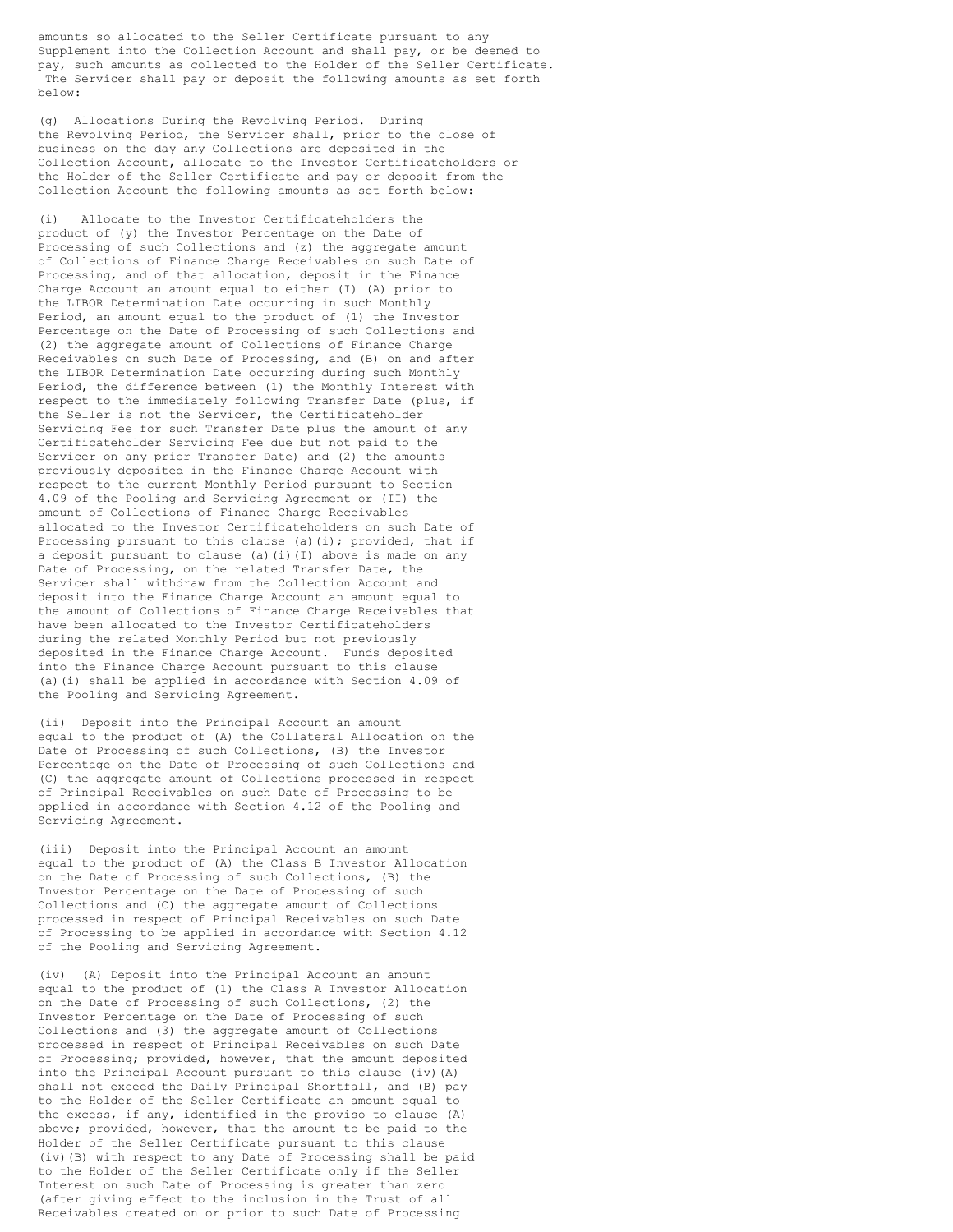and the application of payments referred to in subsection 4.03(b) of the Pooling and Servicing Agreement) and otherwise shall be considered as Unallocated Principal Collections and deposited into the Principal Account in accordance with subsection 4.05(d) of the Pooling and Servicing Agreement; provided further, that in no event shall the amount payable to the Holder of the Seller Certificate pursuant to this clause (iv)(B) be greater than the Seller Interest on such Date of Processing.

(h) Allocations During the Controlled Accumulation Period. During the Controlled Accumulation Period, the Servicer shall, prior to the close of business on the day any Collections are deposited in the Collection Account, allocate to the Investor Certificateholders or the Holder of the Seller Certificate and pay or deposit from the Collection Account the following amounts as set forth below:

(i) Deposit into the Finance Charge Account an amount equal to the product of (A) the Investor Percentage on the Date of Processing of such Collections and (B) the aggregate amount of Collections processed in respect of Finance Charge Receivables on such Date of Processing to be applied in accordance with Section 4.09 of the Pooling and Servicing Agreement.

(ii) Deposit into the Principal Account an amount equal to the product of (A) the Collateral Allocation on the Date of Processing of such Collections, (B) the Investor Percentage on the Date of Processing of such Collections and (C) the aggregate amount of Collections processed in respect of Principal Receivables on such Date of Processing to be applied in accordance with Section 4.12 of the Pooling and Servicing Agreement.

(iii) Deposit into the Principal Account an amount equal to the product of (A) the Class B Investor Allocation on the Date of Processing of such Collections, (B) the Investor Percentage on the Date of Processing of such Collections and (C) the aggregate amount of Collections processed in respect of Principal Receivables on such Date of Processing to be applied in accordance with Section 4.12 of the Pooling and Servicing Agreement.

(iv) (A) Deposit into the Principal Account an amount equal to the product of (1) the Class A Investor Allocation on the Date of Processing of such Collections, (2) the Investor Percentage on the Date of Processing of such Collections and (3) the aggregate amount of Collections processed in respect of Principal Receivables on such Date of Processing; provided, however, that the amount deposited into the Principal Account pursuant to this (b)(iv)(A) shall not exceed the Daily Principal Shortfall, and (B) pay to the Holder of the Seller Certificate an amount equal to the excess identified in the proviso to clause (A) above, if any; provided, however, that the amount to be paid to the holder of the Seller Certificate pursuant to this clause (b)(iv)(B) with respect to any Date of Processing shall be paid to the Holder of the Seller Certificate only if the Seller Interest on such Date of Processing is greater than zero (after giving effect to the inclusion in the Trust of all Receivables created on or prior to such Date of Processing and the application of payments referred to in subsection 4.03(b) of the Pooling and Servicing Agreement) and otherwise shall be considered as Unallocated Principal Collections and deposited into the Principal Account in accordance with subsection 4.05(d) of the Pooling and Servicing Agreement; provided further, that in no event shall the amount payable to the Holder of the Seller Certificate pursuant to this clause (b)(iv)(B) be greater than the Seller Interest on such Date of Processing.

(i) Allocations During the Rapid Amortization Period. During the Rapid Amortization Period, the Servicer shall, prior to the close of business on the day any Collections are deposited in the Collection Account, allocate to the Investor Certificateholders and pay or deposit from the Collection Account the following amounts as set forth below:

(i) Deposit into the Finance Charge Account an amount equal to the product of (A) the Investor Percentage on the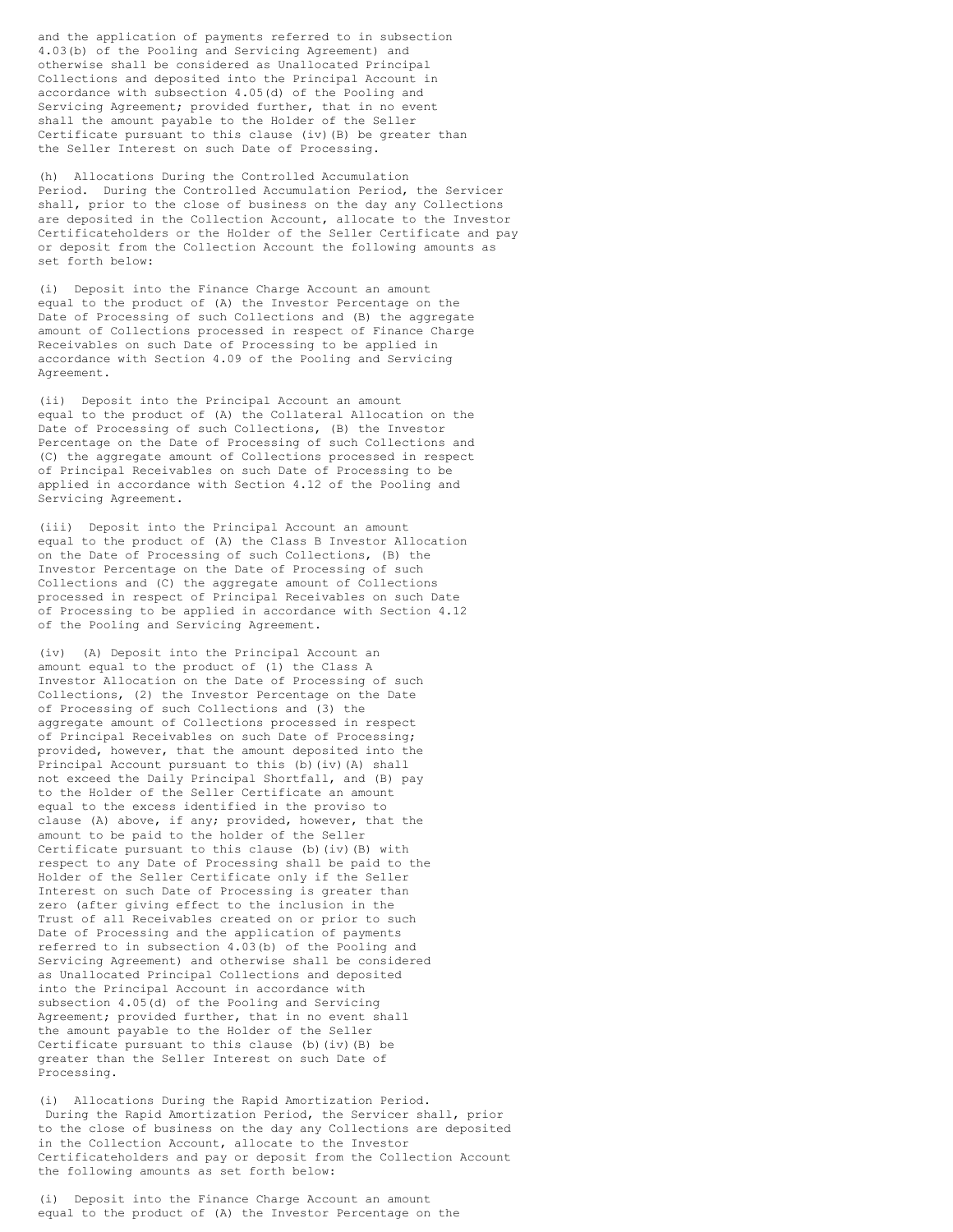Date of Processing of such Collections and (B) the aggregate amount of Collections processed in respect of Finance Charge Receivables on such Date of Processing to be applied in accordance with Section 4.09 of the Pooling and Servicing Agreement.

(ii) (A) Deposit into the Principal Account an amount equal to the product of (1) the Investor Percentage on the Date of Processing of such Collections and (2) the aggregate amount of Collections processed in respect of Principal Receivables on such Date of Processing; provided, however, that the amount deposited into the Principal Account pursuant to this clause (c)(ii)(A) shall not exceed the sum of the Investor Interest as of the close of business on the last day of the prior Monthly Period (after taking into account any payments to be made on the Distribution Date relating to such prior Monthly Period) and any Reallocated Principal Collections relating to the Monthly Period in which such deposit is made and (B) pay to the Holder of the Seller Certificate an amount equal to the excess, if any, identified in the proviso to clause (A) above; provided, however, that the amount to be paid to the Holder of the Seller Certificate pursuant to this clause (c)(ii)(B) with respect to any Date of Processing shall be paid to the Holder of the Seller Certificate only if the Seller Interest on such Date of Processing is greater than zero (after giving effect to the inclusion in the Trust of all Receivables created on or prior to such Date of Processing and the application of payments referred to in subsection 4.03(b) of the Pooling and Servicing Agreement) and otherwise shall be considered as Unallocated Principal Collections and deposited into the Principal Account in accordance with subsection 4.05(d) of the Pooling and Servicing Agreement; provided further, that in no event shall the amount payable to the Holder of the Seller Certificate pursuant to this clause (c)(ii)(B) be greater than the Seller Interest on such Date of Processing.

Notwithstanding anything in the Pooling and Servicing Agreement to the contrary, for so long as, and only so long as, the Seller shall remain the Servicer thereunder, and (A)(i) the Servicer provides to the Trustee a letter of credit covering risk collection of the Servicer acceptable to each Rating Agency (as evidenced by letters from each Rating Agency) and (ii) the Seller shall not have received a notice from Moody's or Standard & Poor's that such a letter of credit would result in the lowering of Moody's or Standard & Poor's thenexisting rating of the Investor Certificates, or (B) the Servicer shall have and maintain a certificate of deposit or short-term deposit rating of P-1 by Moody's and of A-1 by Standard & Poor's and deposit insurance provided by BIF or SAIF, the Servicer need not deposit Collections into the Principal Account, the Finance Charge Account, or any Series Account, as provided in any Supplement, or make payments to the Holder of the Seller Certificate, prior to the close of business on the day any Collections are deposited in the Collection Account as provided in Article IV of the Pooling and Servicing Agreement, but may make such deposits, payments and withdrawals on each Transfer Date in an amount equal to the net amount of such deposits, payments and withdrawals which would have been made but for the provisions of this paragraph.

With respect to the Series 1996-E Certificates, and notwithstanding anything in the Pooling and Servicing Agreement to the contrary, whether or not the Servicer is required to make monthly or daily deposits from the Collection Account into the Finance Charge Account or the Principal Account pursuant to subsections  $4.05(a)$ , 4.05(b) and 4.05(c) of the Pooling and Servicing Agreement, with respect to any Monthly Period, (i) the Servicer will only be required to deposit Collections from the Collection Account into the Finance Charge Account or the Principal Account up to the required amount to be deposited into any such deposit account or, without duplication, distributed on or prior to the related Distribution Date to the Investor Certificateholders and (ii) if at any time prior to such Distribution Date the amount of Collections deposited in the Collection Account exceeds the amount required to be deposited pursuant to clause (i) above, the Servicer will be permitted to withdraw the excess from the Collection Account.

Any Unallocated Principal Collections shall be held in the Principal Account and, prior to the commencement of the Controlled Accumulation Period or the Rapid Amortization Period shall be paid to the Holder of the Seller Certificate when, and only to the extent that, the Seller Interest is greater than zero. For each Transfer Date with respect to the Controlled Accumulation Period or the Rapid Amortization Period, any such Unallocated Principal Collections held in the Principal Account on such Transfer Date shall be included in the Investor Principal Collections which to the extent available shall be distributed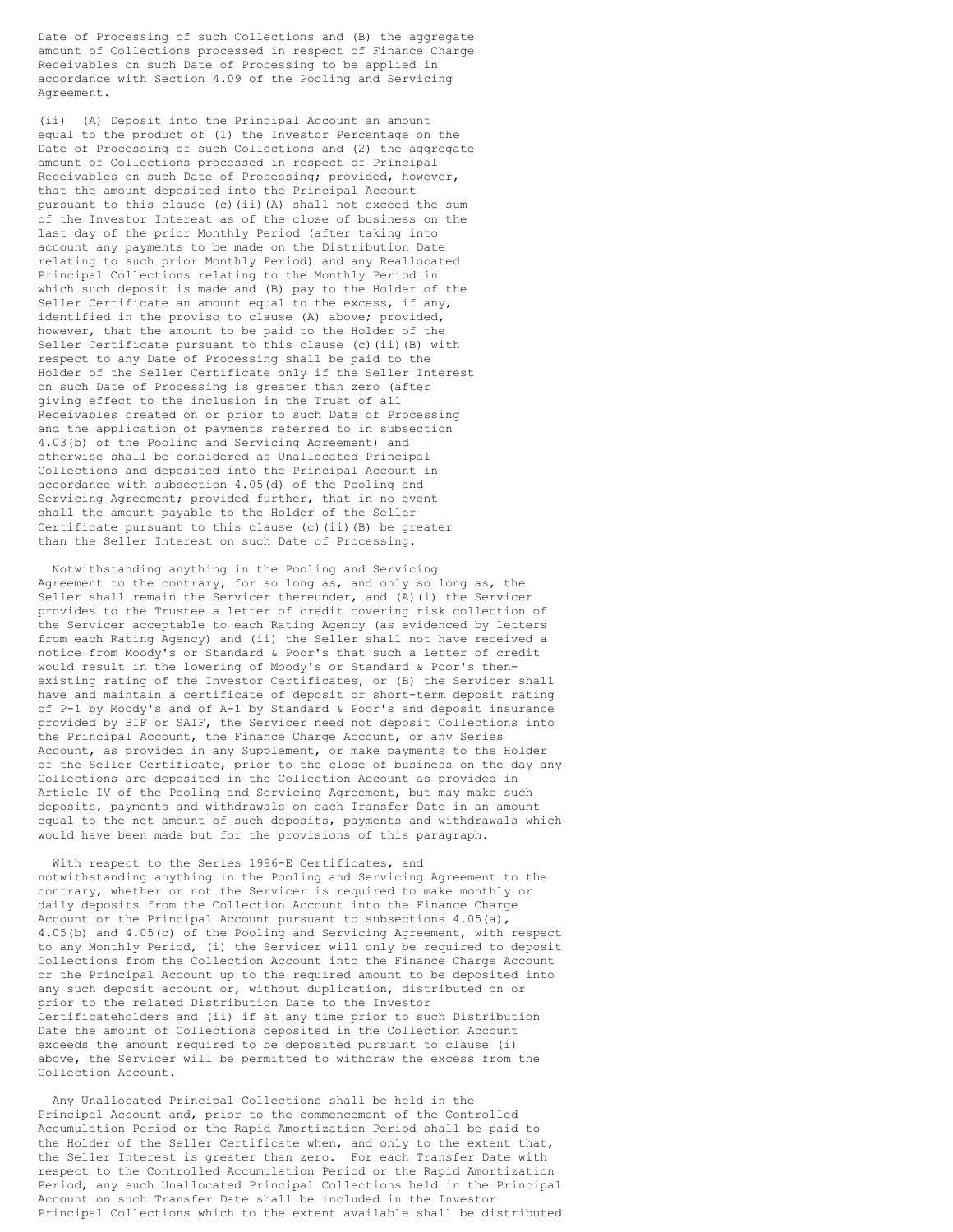as Available Investor Principal Collections to be applied pursuant to Section 4.09 of the Pooling and Servicing Agreement on such Transfer Date.

The Trustee shall establish and maintain the Principal Funding Account and the Reserve Account as segregated trust accounts for the benefit of the Series 1996-E Certificateholders. Principal amounts on deposit in the Principal Funding Account and the Reserve Account shall be applied as set forth in the Pooling and Servicing Agreement. Funds on deposit in the Principal Funding Account and the Reserve Account shall be invested by or at the direction of the Servicer in Permitted Investments as provided in the Pooling and Servicing Agreement. Investment earnings on such funds shall be transferred on each appropriate Transfer Date to the Finance Charge Account and applied as Collections in respect of Finance Charge Receivables allocable to the Class A Certificates in the amount and manner provided in the Pooling and Servicing Agreement.

On or before each Transfer Date, the Servicer shall instruct the Trustee in writing to withdraw and the Trustee, acting in accordance with such instructions, shall withdraw on such Transfer Date, from the Finance Charge Account to the extent of funds on deposit therein (i) Collections of Finance Charge Receivables processed as of the end of the preceding Monthly Period which have been allocated to the Series 1996-E Certificates, (ii) with respect to the Class A Certificates, from other amounts constituting Class A Available Funds, and (iii) with respect to the Class B Certificates, from other amounts constituting Class B Available Funds, the following amounts:  $(x)$  an amount equal to the product of (i) (A) a fraction, the numerator of which is the actual number of days in the related Interest Period and the denominator of which is 360, times (B) the Class A Certificate Rate for such Interest Period and (ii) the Class A Investor Interest as of the close of business on the last day of the preceding Monthly Period ("Class A Monthly Interest"), provided, however, that with respect to the first Distribution Date, Class A Monthly Interest shall be equal to the interest accrued on the Class A Initial Investor Interest at the applicable Class A Certificate Rate for the period from the Closing Date through the day prior to such first Distribution Date; and (y) amounts up to the Class B Monthly Interest followed by the Collateral Monthly Interest, in the actual amounts and manner described in the Pooling and Servicing Agreement.

On each Transfer Date, the Trustee shall apply the Class A Available Funds withdrawn from the Finance Charge Account, as required by the Pooling and Servicing Agreement, in the following order of priority: (i) an amount equal to the Class A Monthly Interest for such Transfer Date, plus the amount of any Class A Deficiency Amount for such Transfer Date, plus the amount of any Class A Additional Interest for such Transfer Date, (ii) an amount equal to the Class A Servicing Fee for such Transfer Date plus the amount of any Class A Servicing Fee due but not paid on any prior Transfer Date and (iii) an amount equal to the Class A Investor Default Amount, if any, for the preceding Monthly Period. The Trustee on each Transfer Date shall apply the Class B Available Funds withdrawn from the Finance Charge Account as required by the Pooling and Servicing Agreement in the following order of priority: (i) the Class B Monthly Interest for such Transfer Date, plus the amount of any Class B Deficiency Amount for such Transfer Date, plus the amount of any Class B Additional Interest for such Transfer Date, and (ii) the Class B Servicing Fee for such Transfer Date plus the amount of any Class B Servicing Fee due but not paid on any prior Transfer Date. The Trustee on each Transfer Date shall apply the Collateral Available Funds withdrawn from the Finance Charge Account as required by the Pooling and Servicing Agreement, if MBNA or The Bank of New York is not the Servicer, to pay the Collateral Interest Servicing Fee for such Transfer Date plus the amount of any Collateral Interest Servicing Fee due but not paid on any prior Transfer Date. The balance of the amount withdrawn from the Finance Charge Account allocable to the Series 1996-E Certificates, if any, after giving effect to the applications above shall constitute "Excess Spread."

On or before each Transfer Date, the Servicer shall determine the amount (the "Class A Required Amount"), if any, by which (a) the sum of (i) Class A Monthly Interest for such Transfer Date, and (ii) the Class A Deficiency Amount for such Transfer Date, and (iii) the Class A Additional Interest, if any, for such Transfer Date, and (iv) the Class A Servicing Fee for the prior Monthly Period plus the Class A Servicing Fee, if any, due but not paid on any Transfer Date prior thereto, and (v) the Class A Investor Default Amount, if any, for the prior Monthly Period exceeds (b) the Class A Available Funds. In the event that the sum of the Class A Required Amount and Class B Required Amount for such Transfer Date is greater than zero, the Servicer shall give written notice to the Trustee of such positive sum on or before such Transfer Date. In the event that the Class A Required Amount for such Transfer Date is greater than zero, all or a portion of the Excess Spread with respect to such Transfer Date in an amount equal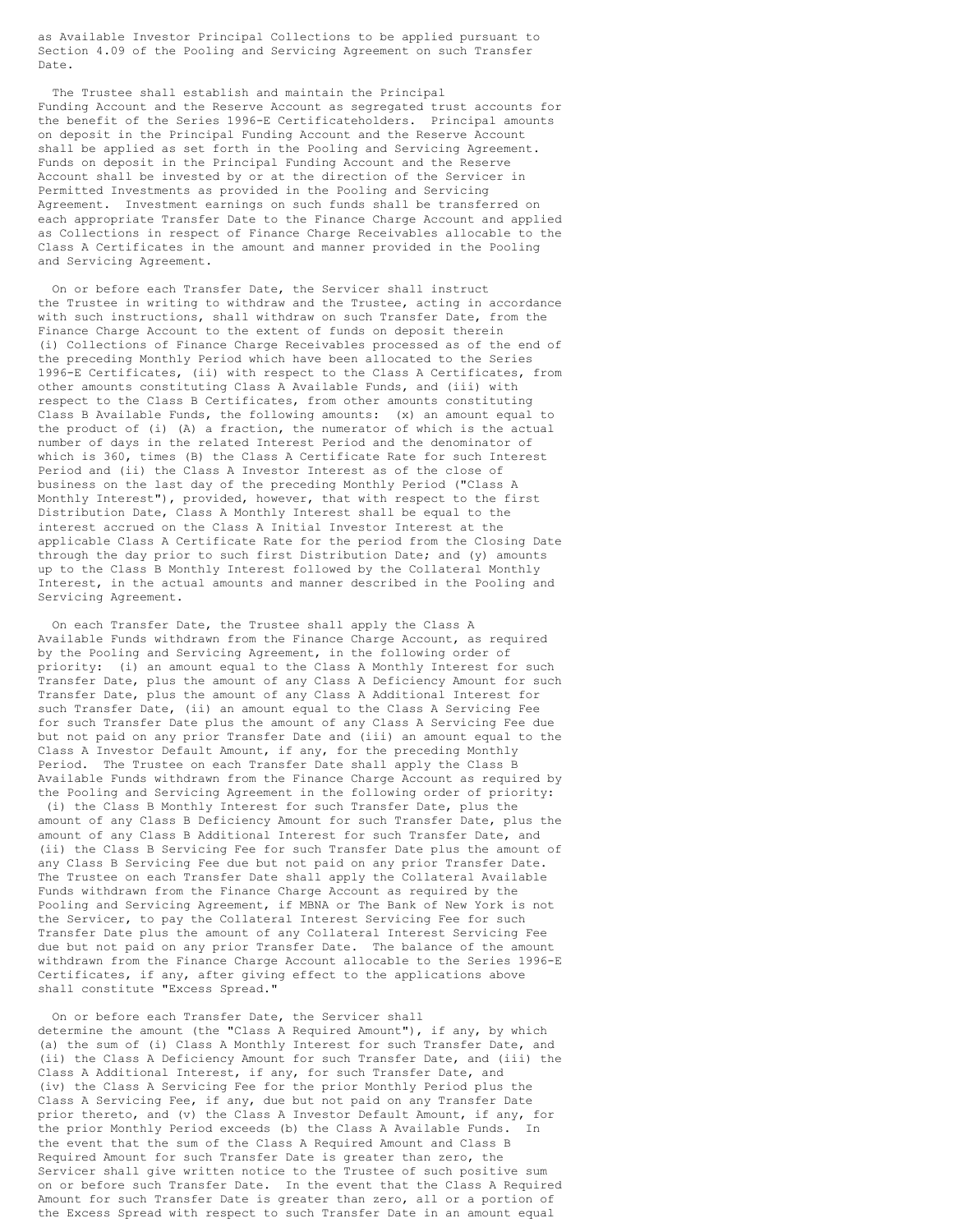to the Class A Required Amount for such Transfer Date, to the extent available, shall be distributed from the Finance Charge Account on such Transfer Date pursuant to subsection 4.11(a) of the Pooling and Servicing Agreement. In the event that the Class A Required Amount for such Transfer Date exceeds the amount of Excess Spread with respect to such Transfer Date, Reallocated Principal Collections, to the extent available, shall be withdrawn on the Transfer Date from the Principal Account and applied pursuant to Section 4.12 of the Pooling and Servicing Agreement. In the event that the Class A Required Amount for such Transfer Date exceeds the amount of such Excess Spread and the amount of such Reallocated Principal Collections, the Collateral Interest shall, and the Class B Investor Interest may, be reduced as provided in the Pooling and Servicing Agreement.

On or before the Transfer Date immediately succeeding the Monthly Period in which the Controlled Accumulation Period or the Rapid Amortization Period commences and on or before each Transfer Date thereafter, the Servicer shall instruct the Trustee in writing to withdraw, and the Trustee, acting in accordance with such instructions, shall withdraw on such Transfer Date from the Principal Account an amount equal to the Available Investor Principal Collections on deposit in the Principal Account and from such amounts, (A) deposit an amount equal to Class A Monthly Principal (i) during the Controlled Accumulation Period, into the Principal Funding Account, and (ii) during the Rapid Amortization Period, into the Distribution Account, (B) after the Class A Certificates have been paid in full, deposit an amount equal to Class B Monthly Principal into the Distribution Account, and (C) any remaining amounts in the Principal Account shall be used for payment of Collateral Monthly Principal.

On the earlier to occur of the first Transfer Date with respect to the Rapid Amortization Period or the Transfer Date immediately preceding the Class A Scheduled Payment Date, the Servicer shall instruct the Trustee to withdraw, and the Trustee shall withdraw from the Principal Funding Account and deposit in the Distribution Account the amount on deposit in the Principal Funding Account.

On the Class A Scheduled Payment Date or on each Distribution Date with respect to a Rapid Amortization Period, the Trustee shall pay from amounts on deposit in the Distribution Account an amount equal to the lesser of the Class A Investor Interest and the amount of Available Investor Principal Collections on deposit in the Distribution Account with respect to the related Monthly Period, and after the Class A Certificates have been paid in full (after taking into account distributions to be made on the related Distribution Date), Available Investor Principal Collections shall be applied to the Class B Certificates and Collateral Interest as specified in the Pooling and Servicing Agreement.

On each Distribution Date, the Trustee shall pay to the Class A Certificateholders and the Class B Certificateholders the amount deposited on the related Transfer Date into the Distribution Account in respect of Class A Monthly Interest and Class B Monthly Interest, respectively. On each Transfer Date, the Trustee shall pay to the Collateral Interest Holder the Collateral Monthly Interest, to the extent funds are available. Distributions with respect to this Series 1996-E Certificate will be made by the Trustee by, except as otherwise provided in the Pooling and Servicing Agreement, check mailed to the address of each Series 1996-E Certificateholder of record appearing in the Certificate Register and except for the final distribution in respect of this Series 1996-E Certificate, without the presentation or surrender of this Series 1996-E Certificate or the making of any notation thereon; provided that with respect to Series 1996-E Certificates registered in the name of the nominee of a Clearing Agency, distributions will be made in the form of immediately available funds.

This Class A Certificate represents an interest in only MBNA Master Credit Card Trust II. This Class A Certificate does not represent an obligation of, or an interest in, the Seller or the Servicer, and neither the Series 1996-E Certificates nor the Accounts or Receivables are insured or guaranteed by the Federal Deposit Insurance Corporation or any other governmental agency. This Series 1996-E Certificate is limited in right of payment to certain collections respecting the Receivables, all as more specifically set forth hereinabove and in the Pooling and Servicing Agreement.

As provided in the Pooling and Servicing Agreement, withdrawals from the Collection Account, Investor Accounts, Principal Funding Account and Reserve Account may be made upon the instructions of the Servicer from time to time for purposes other than distributions to Series 1996-E Certificateholders.

The transfer of this Class A Certificate shall be registered in the Certificate Register upon surrender of this Class A Certificate for registration of transfer at any office or agency maintained by the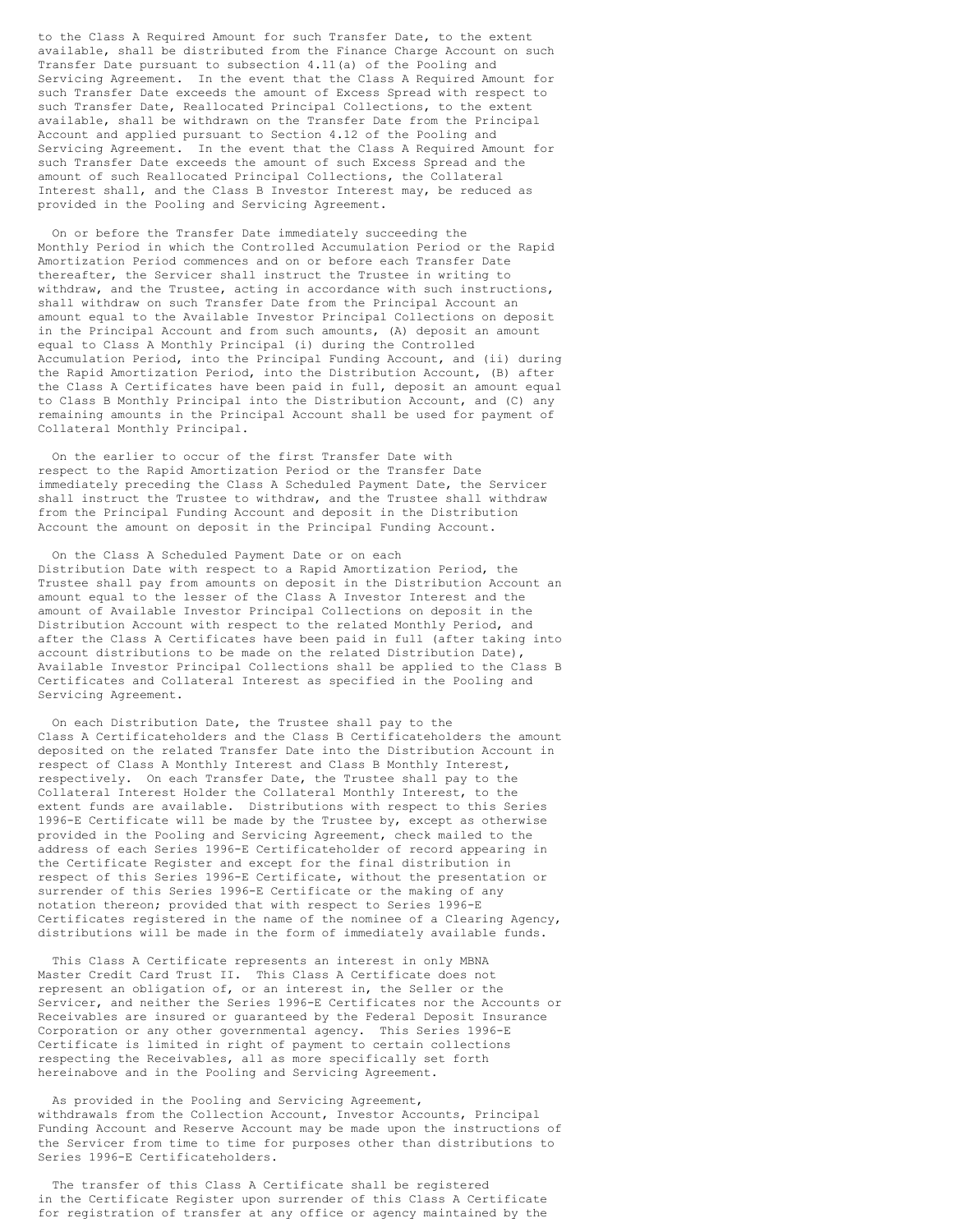Transfer Agent and Registrar accompanied by a written instrument of transfer in a form satisfactory to the Trustee and the Transfer Agent and Registrar duly executed by the Class A Certificateholder or such Class A Certificateholder's attorney-in-fact duly authorized in writing, and thereupon one or more new Class A Certificates of authorized denominations and for the same aggregate Undivided Interests will be issued to the designated transferee or transferees.

As provided in the Pooling and Servicing Agreement and subject to certain limitations set forth therein, Class A Certificates are exchangeable for new Class A Certificates evidencing like aggregate Undivided Interests, as requested by the Class A Certificateholder surrendering such Class A Certificates. No service charge may be imposed for any such exchange but the Servicer or Transfer Agent and Registrar may require payment of a sum sufficient to cover any tax or other governmental charge that may be imposed in connection therewith.

The Servicer, the Trustee and the Transfer Agent and Registrar, and any agent of any of them, may treat the Person in whose name this Class A Certificate is registered as the owner hereof for all purposes, and neither the Servicer, the Trustee, the Paying Agent, the Transfer Agent and Registrar, nor any agent of any of them or of any such agent shall be affected by notice to the contrary except in certain circumstances described in the Pooling and Servicing Agreement.

The Pooling and Servicing Agreement provides that the right of the Series 1996-E Certificateholders to receive payment from the Trust will terminate on the first Business Day following the Series 1996-E Termination Date. Upon the termination of the Trust pursuant to Section 12.01 of the Pooling and Servicing Agreement, the Trustee shall assign and convey to the Holder of the Seller Certificate (without recourse, representation or warranty) all right, title and interest of the Trust in the Receivables, whether then existing or thereafter created, and all proceeds of such Receivables and Insurance Proceeds relating to such Receivables. The Trustee shall execute and deliver such instruments of transfer and assignment, in each case without recourse, as shall be prepared by the Servicer reasonably requested by the Holder of the Seller Certificate to vest in such Holder all right, title and interest which the Trustee had in the Receivables.

Unless the certificate of authentication hereon has been executed by or on behalf of the Trustee, by manual signature, this Class A Certificate shall not be entitled to any benefit under the Pooling and Servicing Agreement, or be valid for any purpose.

IN WITNESS WHEREOF, MBNA America Bank, National Association has caused this Class A Certificate to be duly executed under its official seal.

By: /s/ Thomas Dunn Authorized Officer

[Seal]

Attested to:

By: /s/ John Scheflen Cashier

Date: May 21, 1996

Trustee's Certificate of Authentication

CERTIFICATE OF AUTHENTICATION

This is one of the Series 1996-E Class A Certificates referred to in the within-mentioned Pooling and Servicing Agreement.

> THE BANK OF NEW YORK, Trustee

By: /s/ Joseph G. Ernst Authorized Signatory

CLASS A

Unless this Certificate is presented by an authorized representative of The Depository Trust Company, a New York corporation ("DTC"), to MBNA America Bank, National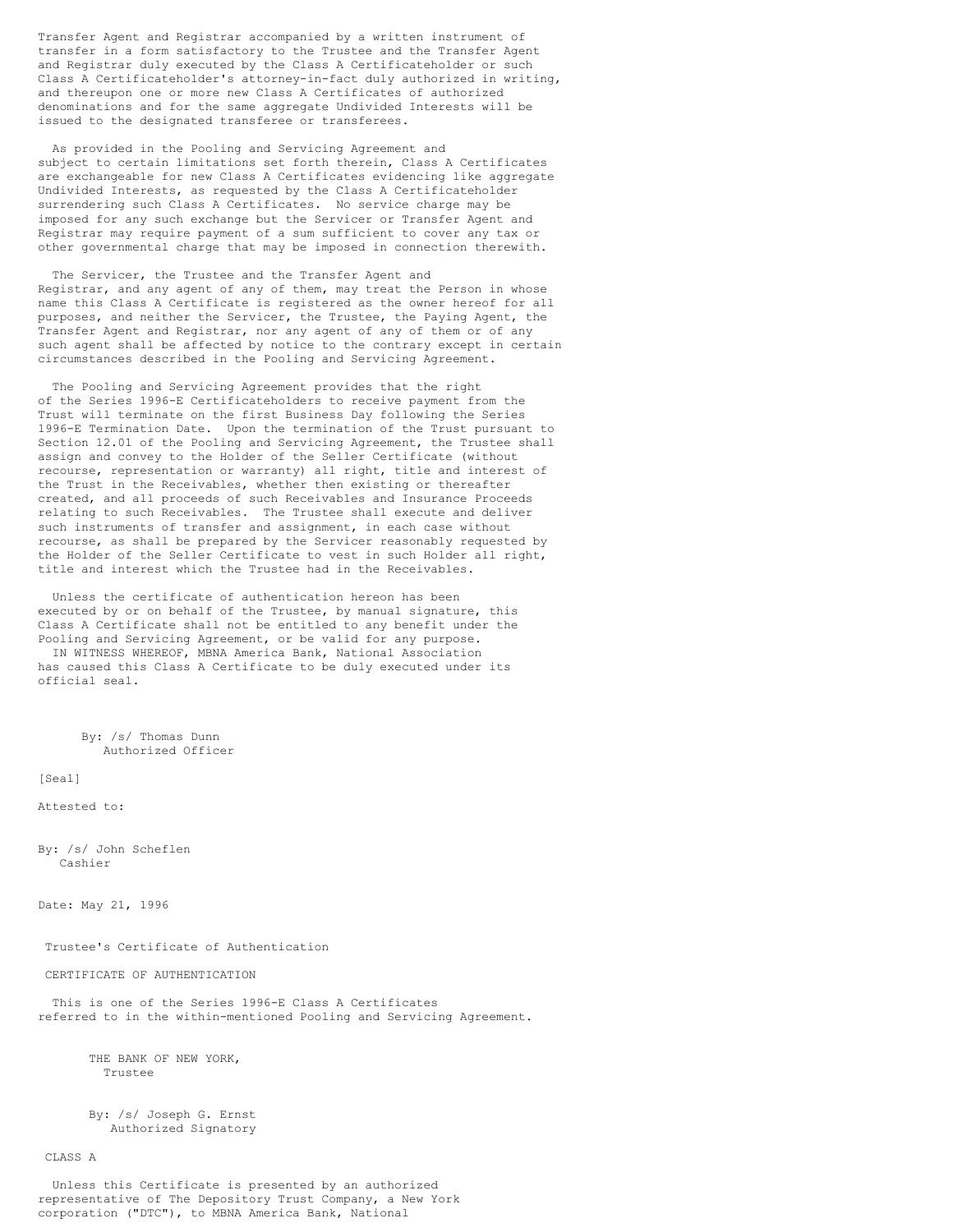Association or its agent for registration of transfer, exchange or payment, and any certificate issued is registered in the name of Cede & Co. or in such other name as requested by an authorized representative of DTC (and any payment is made to Cede & Co. or to such other entity as is requested by an authorized representative of DTC), ANY TRANSFER, PLEDGE OR OTHER USE HEREOF FOR VALUE OR OTHERWISE BY OR TO ANY PERSON IS WRONGFUL inasmuch as the registered owner hereof, Cede & Co., has an interest herein.

No. 4 \$37,500,000 CUSIP No. 55262TBJ1

MBNA MASTER CREDIT CARD TRUST II CLASS A FLOATING RATE ASSET BACKED CERTIFICATE, SERIES 1996-E

Evidencing an Undivided Interest in a trust, the corpus of which consists of a portfolio of MasterCard registered trademark and VISA registered trademark credit card receivables generated or acquired by MBNA America Bank, National Association and other assets and interests constituting the Trust under the Pooling and Servicing Agreement described below.

(Not an interest in or obligation of MBNA America Bank, National Association or any Affiliate thereof.)

This certifies that CEDE & CO. (the "Class A Certificateholder") is the registered owner of an Undivided Interest in a trust (the "Trust"), the corpus of which consists of a portfolio of receivables (the "Receivables") now existing or hereafter created and arising in connection with selected MasterCard and VISA credit card accounts (the "Accounts") of MBNA America Bank, National Association, a national banking association organized under the laws of the United States, all monies due or to become due in payment of the Receivables (including all Finance Charge Receivables but excluding recoveries on any charged-off Receivables), the right to certain amounts received as Interchange with respect to the Accounts, the benefits of the Collateral Interest (as defined below) and the other assets and interests constituting the Trust pursuant to a Pooling and Servicing Agreement dated as of August 4, 1994, as amended as of March 11, 1996, as supplemented by the Series

1996-E Supplement dated as of May 21, 1996 (collectively, the "Pooling and Servicing Agreement"), by and between MBNA America Bank, National Association, as Seller (the "Seller") and as Servicer (the "Servicer"), and The Bank of New York, as Trustee (the "Trustee"), a summary of certain of the pertinent provisions of which is set forth hereinbelow. The Series 1996-E Certificates are issued in two classes, the Class A Certificates (of which this certificate is one) and the Class B Certificates, which are subordinated to the Class A Certificates in certain rights of payment as described herein and in the Pooling and Servicing Agreement.

The Seller has structured the Pooling and Servicing Agreement and the Series 1996-E Certificates with the intention that the Series 1996-E Certificates will qualify under applicable tax law as indebtedness, and each of the Seller, the Holder of the Seller Certificate, the Servicer and each Series 1996-E Certificateholder (or Series 1996-E Certificate Owner) by acceptance of its Series 1996-E Certificate (or in the case of a Series 1996-E Certificate Owner, by virtue of such Series 1996-E Certificate Owner's acquisition of a beneficial interest therein), agrees to treat and to take no action inconsistent with the treatment of the Series 1996-E Certificates (or any beneficial interest therein) as indebtedness for purposes of federal, state, local and foreign income or franchise taxes and any other tax imposed on or measured by income. Each Series 1996-E Certificateholder agrees that it will cause any Series 1996-E Certificate Owner acquiring an interest in a Series 1996-E Certificate through it to comply with the Pooling and Servicing Agreement as to treatment of the Series 1996-E Certificates as indebtedness for certain tax purposes.

To the extent not defined herein, capitalized terms used herein have the respective meanings assigned to them in the Pooling and Servicing Agreement. This Class A Certificate is issued under and is subject to the terms, provisions and conditions of the Pooling and Servicing Agreement, to which Pooling and Servicing Agreement, as amended from time to time, the Class A Certificateholder by virtue of the acceptance hereof assents and by which the Class A Certificateholder is bound.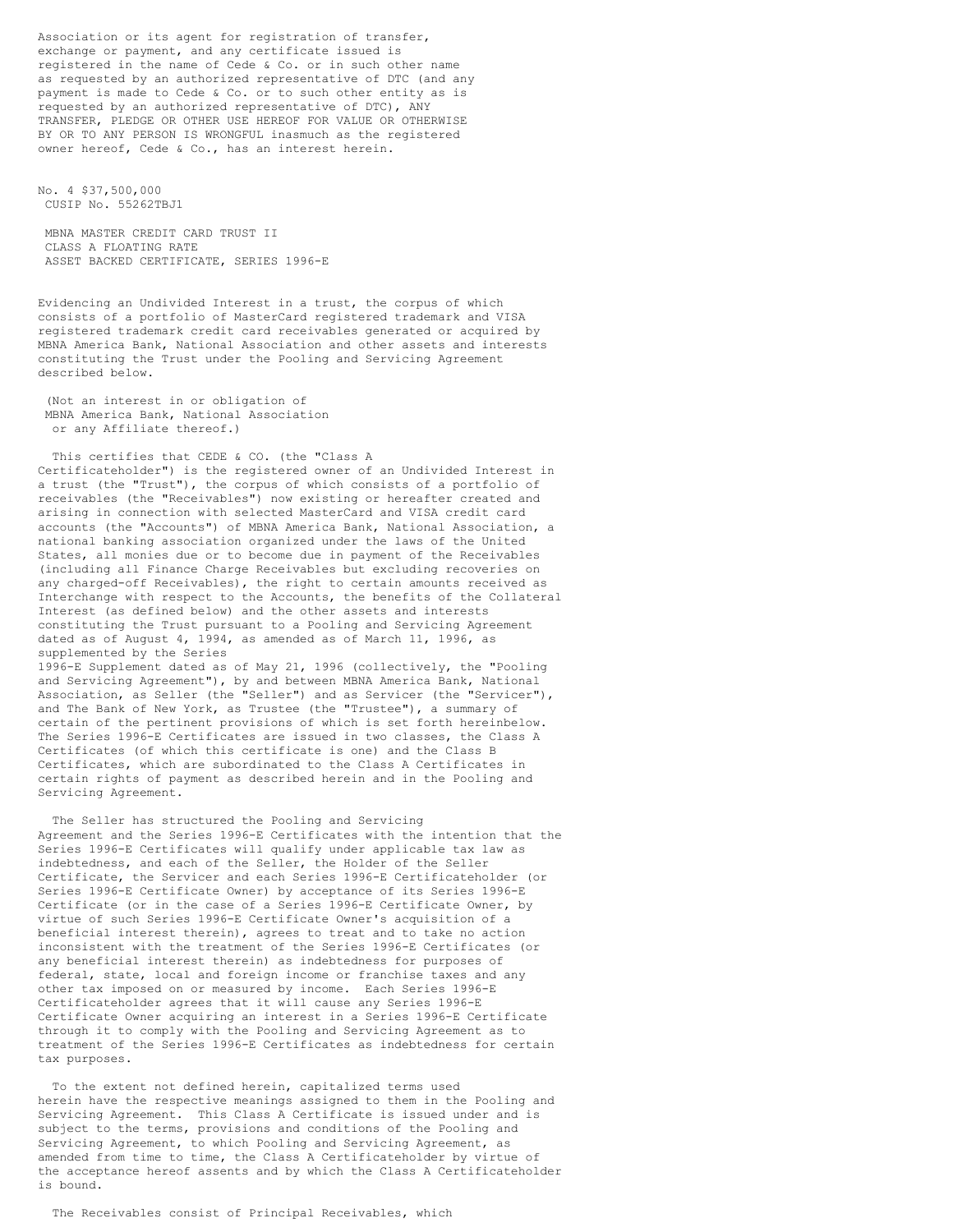arise from the purchase of goods and services, and of Finance Charge Receivables, which arise generally from periodic Finance Charges and other fees and charges, as more fully specified in the Pooling and Servicing Agreement. The Trust corpus consists of the Receivables now existing and hereafter created and arising in connection with the Accounts, all monies due or to become due with respect thereto (including all Finance Charge Receivables but excluding recoveries on any charged-off Receivables), all proceeds (as defined in Section 9-306 of the UCC as in effect in the State of Delaware) of the Receivables, Insurance Proceeds relating to the Receivables, the right to certain amounts received as Interchange with respect to the Accounts, and such funds as from time to time are deposited in the Collection Account, the Investor Accounts, the Principal Funding Account, certain investment earnings on the Principal Funding Account, the Reserve Account and certain investment earnings on the Reserve Account and the proceeds (as defined in Section 9-306 of the UCC as in effect in the State of Delaware) thereof. This Class A Certificate is one of a duly authorized Series of Investor Certificates entitled "MBNA Master Credit Card Trust II Class A Floating Rate Asset Backed Certificates, Series 1996-E" (the "Class A Certificates"), each of which represents an Undivided Interest in the Trust, including the right to receive the Collections and other amounts allocated to the Class A Certificates at the times and in the amounts specified in the Pooling and Servicing Agreement and to be deposited in the Investor Accounts, the Principal Funding Account and the Reserve Account or paid to the Class A Certificateholders. Also issued under the Pooling and Servicing Agreement are the "MBNA Master Credit Card Trust II Class B Floating Rate Asset-Backed Certificates, Series 1996-E" (the "Class B Certificates"), which represent an Undivided Interest in the Trust subordinate to the Class A Certificates, and the "MBNA Master Credit Card Trust II Collateral Interest, Series 1996-E" (the "Collateral Interest" and collectively with the Class A Certificates and the Class B Certificates, the "Investor Certificates"), which is an undivided interest in the Trust subordinate to the Class A Certificates and Class B Certificates. The subordination of the Class B Certificates and the subordination of the Collateral Interest to the Class A Certificates shall constitute the Enhancement for the Class A Certificates. The aggregate interest represented by the Class A Certificates and the Class B Certificates at any time in the Principal Receivables in the Trust shall not exceed an amount equal to the Class A Investor Interest and the Class B Investor Interest, respectively, at such time. The Class A Initial Investor Interest is \$637,500,000 as of May 21, 1996 (the "Closing Date"). The Class B Initial Investor Interest is \$56,250,000 as of the Closing Date. The Collateral Initial Interest is \$56,250,000 as of the Closing Date. The Class A Investor Interest on any date of determination will be an amount equal to (a) the Class A Initial Investor Interest minus (b) the aggregate amount of payments of principal made to the Class A Certificateholders prior to such date of determination, and minus (c) the excess, if any, of the aggregate amount of Class A Investor Charge-Offs pursuant to subsection 4.10(a) of the Pooling and Servicing Agreement over Class A Investor Charge-Offs reimbursed prior to such date of determination pursuant to subsection 4.11(b) of the Pooling and Servicing Agreement; provided, however, that the Class A Investor Interest may not be reduced below zero. For the purpose of allocating Collections of Finance Charge Receivables and Receivables in Defaulted Accounts for each Monthly Period during the Controlled Accumulation Period, the Class A Investor Interest will be further reduced (such reduced amount, the "Class A Adjusted Investor Interest") by the aggregate principal amount of funds on deposit in the Principal Funding Account. The Class A Investor Interest together with the aggregate interest represented by the Class B Certificates in the Principal Receivables in the Trust (the "Class B Investor Interest") and the aggregate interest represented by the Collateral Interest in the Principal Receivables in the Trust are sometimes collectively referred to herein as the "Investor Interest."

In addition to the Class A Certificates, the Class B Certificates and the Collateral Interest, a Seller Certificate representing an undivided interest in the Trust will be issued to the Seller pursuant to the Pooling and Servicing Agreement. The Seller Certificate will represent the interest in the Principal Receivables not represented by all of the Series of Investor Certificates issued by the Trust. The Seller Certificate may be exchanged by the Seller pursuant to the Pooling and Servicing Agreement for a newly issued Series of Investor Certificates and a reissued Seller Certificate upon the conditions set forth in the Pooling and Servicing Agreement.

Interest will accrue on the Class A Certificates from the Closing Date through June 16, 1996, and from June 17, 1996 through July 14, 1996 and with respect to each Interest Period thereafter, at the rate of 0.17% per annum above LIBOR, as more specifically set forth in the Pooling and Servicing Agreement (the "Class A Certificate Rate"), and will be distributed on July 15, 1996 and on the 15th day of each calendar month thereafter, or if such day is not a Business Day, on the next succeeding Business Day (a "Distribution Date"), to the Class A Certificateholders of record as of the last Business Day of the calendar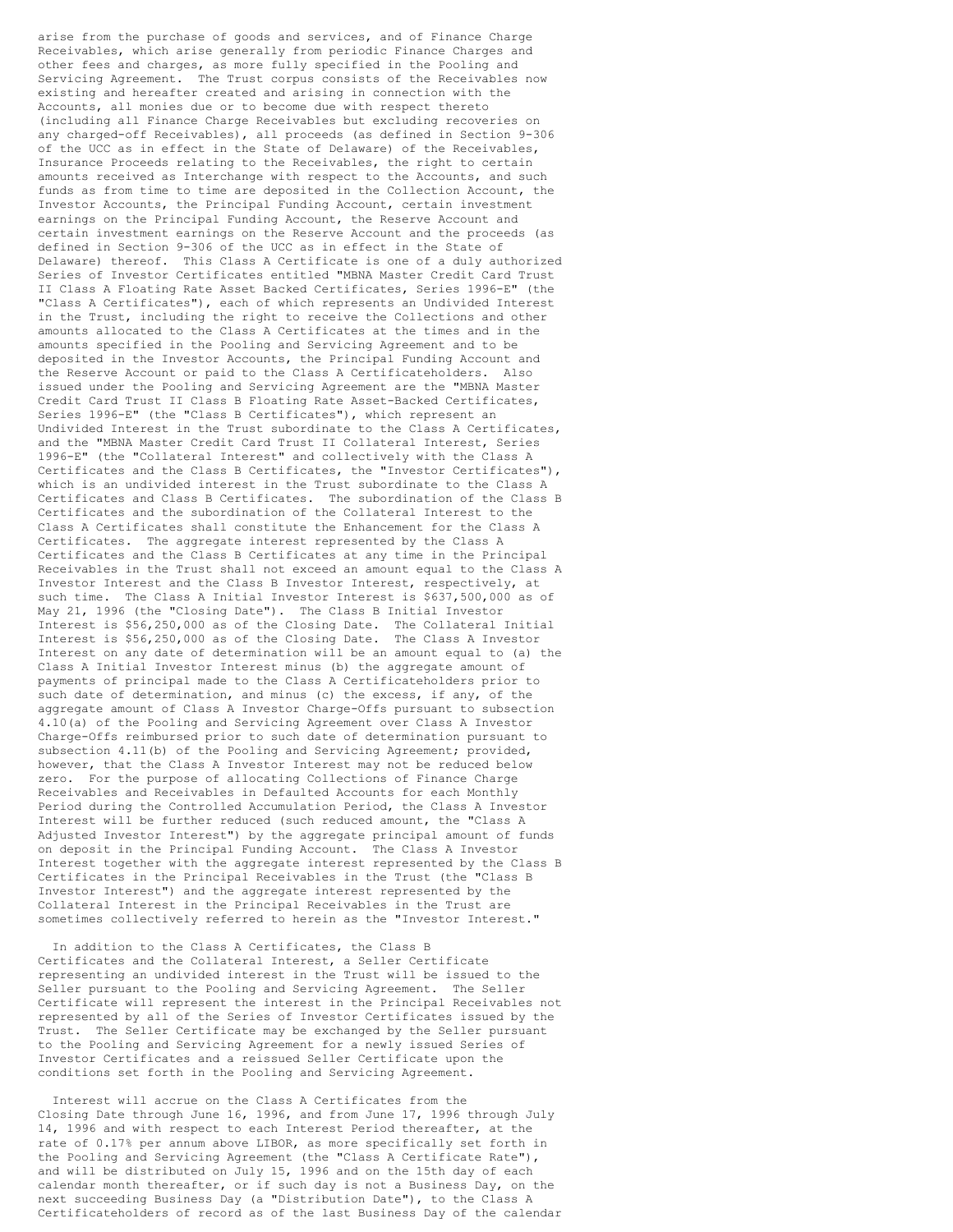month preceding such Distribution Date (the "Record Date"). During the Rapid Amortization Period, in addition to Class A Monthly Interest, Class A Monthly Principal will be distributed to the Class A Certificateholders on the Distribution Date of each calendar month commencing in the month following the commencement of the Rapid Amortization Period until the Class A Certificates have been paid in full. During the Controlled Accumulation Period, in addition to monthly payments of Class A Monthly Interest, the amount on deposit in the Principal Funding Account will be distributed as principal to the Class A Certificateholders on the May 2003 Distribution Date (the "Class A Scheduled Payment Date"), unless distributed earlier as a result of the occurrence of a Pay Out Event in accordance with the Pooling and Servicing Agreement.

The Servicer shall deposit all Collections in the Collection Account as promptly as possible after the Date of Processing of such Collections, but in no event later than the second Business Day following such Date of Processing (except as provided below and except as provided in any Supplement to the Pooling and Servicing Agreement). Throughout the existence of the Trust, unless otherwise provided in any Supplement, the Servicer shall allocate to the Holder of the Seller Certificate an amount equal to the product of (A) the Seller Percentage and (B) the aggregate amount of such Collections allocated to Principal Receivables and Finance Charge Receivables, respectively, in respect of each Monthly Period. Notwithstanding the first sentence of this paragraph, the Servicer need not deposit this amount or any other amounts so allocated to the Seller Certificate pursuant to any Supplement into the Collection Account and shall pay, or be deemed to pay, such amounts as collected to the Holder of the Seller Certificate. The Servicer shall pay or deposit the following amounts as set forth below:

(j) Allocations During the Revolving Period. During the Revolving Period, the Servicer shall, prior to the close of business on the day any Collections are deposited in the Collection Account, allocate to the Investor Certificateholders or the Holder of the Seller Certificate and pay or deposit from the Collection Account the following amounts as set forth below:

(i) Allocate to the Investor Certificateholders the product of (y) the Investor Percentage on the Date of Processing of such Collections and (z) the aggregate amount of Collections of Finance Charge Receivables on such Date of Processing, and of that allocation, deposit in the Finance Charge Account an amount equal to either (I) (A) prior to the LIBOR Determination Date occurring in such Monthly Period, an amount equal to the product of (1) the Investor Percentage on the Date of Processing of such Collections and (2) the aggregate amount of Collections of Finance Charge Receivables on such Date of Processing, and (B) on and after the LIBOR Determination Date occurring during such Monthly Period, the difference between (1) the Monthly Interest with respect to the immediately following Transfer Date (plus, if the Seller is not the Servicer, the Certificateholder Servicing Fee for such Transfer Date plus the amount of any Certificateholder Servicing Fee due but not paid to the Servicer on any prior Transfer Date) and (2) the amounts previously deposited in the Finance Charge Account with respect to the current Monthly Period pursuant to Section 4.09 of the Pooling and Servicing Agreement or (II) the amount of Collections of Finance Charge Receivables allocated to the Investor Certificateholders on such Date of Processing pursuant to this clause (a)(i); provided, that if a deposit pursuant to clause (a)(i)(I) above is made on any Date of Processing, on the related Transfer Date, the Servicer shall withdraw from the Collection Account and deposit into the Finance Charge Account an amount equal to the amount of Collections of Finance Charge Receivables that have been allocated to the Investor Certificateholders during the related Monthly Period but not previously deposited in the Finance Charge Account. Funds deposited into the Finance Charge Account pursuant to this clause (a)(i) shall be applied in accordance with Section 4.09 of the Pooling and Servicing Agreement.

(ii) Deposit into the Principal Account an amount equal to the product of (A) the Collateral Allocation on the Date of Processing of such Collections, (B) the Investor Percentage on the Date of Processing of such Collections and (C) the aggregate amount of Collections processed in respect of Principal Receivables on such Date of Processing to be applied in accordance with Section 4.12 of the Pooling and Servicing Agreement.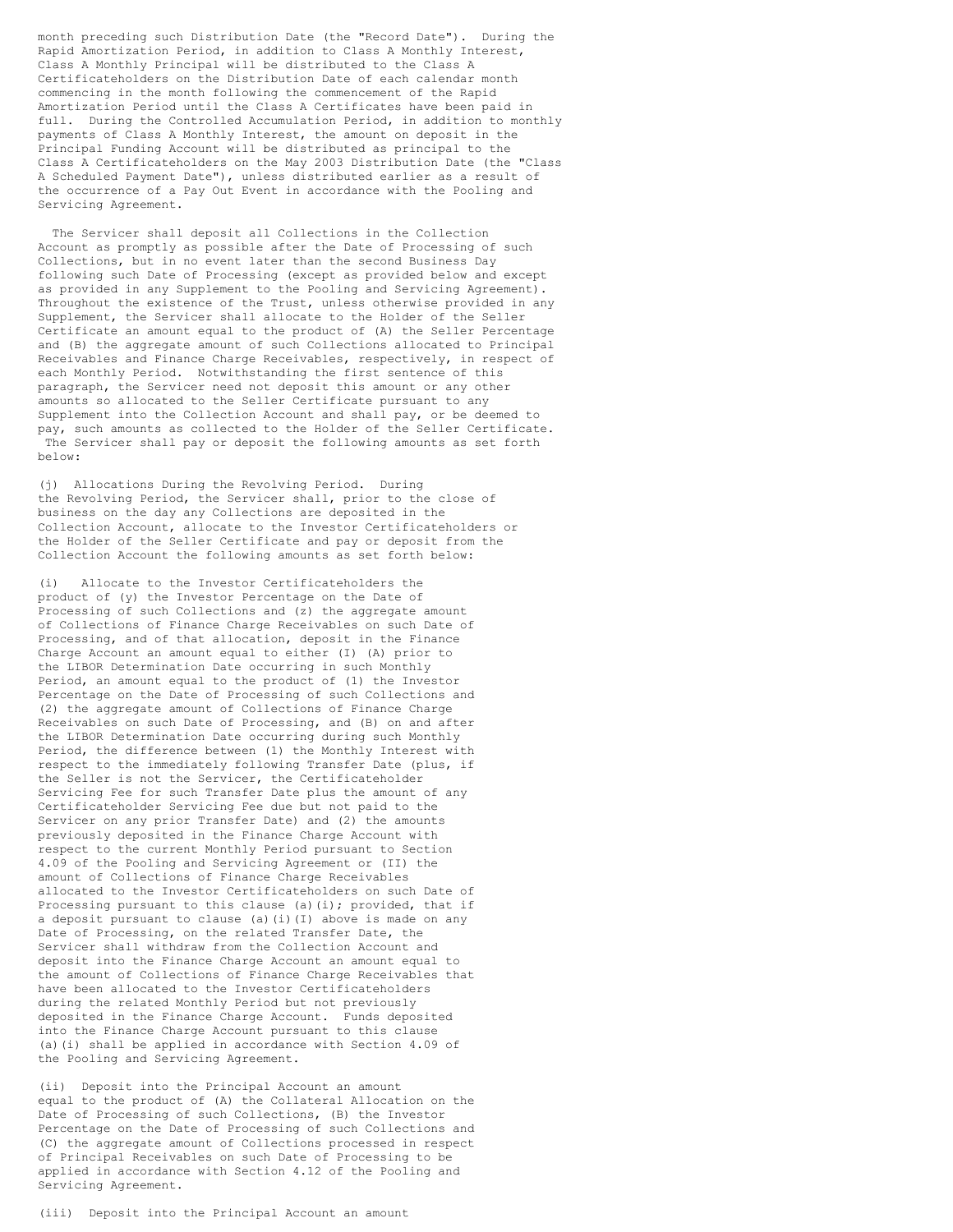equal to the product of (A) the Class B Investor Allocation on the Date of Processing of such Collections, (B) the Investor Percentage on the Date of Processing of such Collections and (C) the aggregate amount of Collections processed in respect of Principal Receivables on such Date of Processing to be applied in accordance with Section 4.12 of the Pooling and Servicing Agreement.

(iv) (A) Deposit into the Principal Account an amount equal to the product of (1) the Class A Investor Allocation on the Date of Processing of such Collections, (2) the Investor Percentage on the Date of Processing of such Collections and (3) the aggregate amount of Collections processed in respect of Principal Receivables on such Date of Processing; provided, however, that the amount deposited into the Principal Account pursuant to this clause (iv)(A) shall not exceed the Daily Principal Shortfall, and (B) pay to the Holder of the Seller Certificate an amount equal to the excess, if any, identified in the proviso to clause (A) above; provided, however, that the amount to be paid to the Holder of the Seller Certificate pursuant to this clause (iv)(B) with respect to any Date of Processing shall be paid to the Holder of the Seller Certificate only if the Seller Interest on such Date of Processing is greater than zero (after giving effect to the inclusion in the Trust of all Receivables created on or prior to such Date of Processing and the application of payments referred to in subsection 4.03(b) of the Pooling and Servicing Agreement) and otherwise shall be considered as Unallocated Principal Collections and deposited into the Principal Account in accordance with subsection 4.05(d) of the Pooling and Servicing Agreement; provided further, that in no event shall the amount payable to the Holder of the Seller Certificate pursuant to this clause (iv)(B) be greater than the Seller Interest on such Date of Processing.

(k) Allocations During the Controlled Accumulation Period. During the Controlled Accumulation Period, the Servicer shall, prior to the close of business on the day any Collections are deposited in the Collection Account, allocate to the Investor Certificateholders or the Holder of the Seller Certificate and pay or deposit from the Collection Account the following amounts as set forth below:

(i) Deposit into the Finance Charge Account an amount equal to the product of (A) the Investor Percentage on the Date of Processing of such Collections and (B) the aggregate amount of Collections processed in respect of Finance Charge Receivables on such Date of Processing to be applied in accordance with Section 4.09 of the Pooling and Servicing Agreement.

(ii) Deposit into the Principal Account an amount equal to the product of (A) the Collateral Allocation on the Date of Processing of such Collections, (B) the Investor Percentage on the Date of Processing of such Collections and (C) the aggregate amount of Collections processed in respect of Principal Receivables on such Date of Processing to be applied in accordance with Section 4.12 of the Pooling and Servicing Agreement.

(iii) Deposit into the Principal Account an amount equal to the product of (A) the Class B Investor Allocation on the Date of Processing of such Collections, (B) the Investor Percentage on the Date of Processing of such Collections and (C) the aggregate amount of Collections processed in respect of Principal Receivables on such Date of Processing to be applied in accordance with Section 4.12 of the Pooling and Servicing Agreement.

(iv) (A) Deposit into the Principal Account an amount equal to the product of (1) the Class A Investor Allocation on the Date of Processing of such Collections, (2) the Investor Percentage on the Date of Processing of such Collections and (3) the aggregate amount of Collections processed in respect of Principal Receivables on such Date of Processing; provided, however, that the amount deposited into the Principal Account pursuant to this (b)(iv)(A) shall not exceed the Daily Principal Shortfall, and (B) pay to the Holder of the Seller Certificate an amount equal to the excess identified in the proviso to clause (A) above, if any; provided, however, that the amount to be paid to the holder of the Seller Certificate pursuant to this clause (b)(iv)(B) with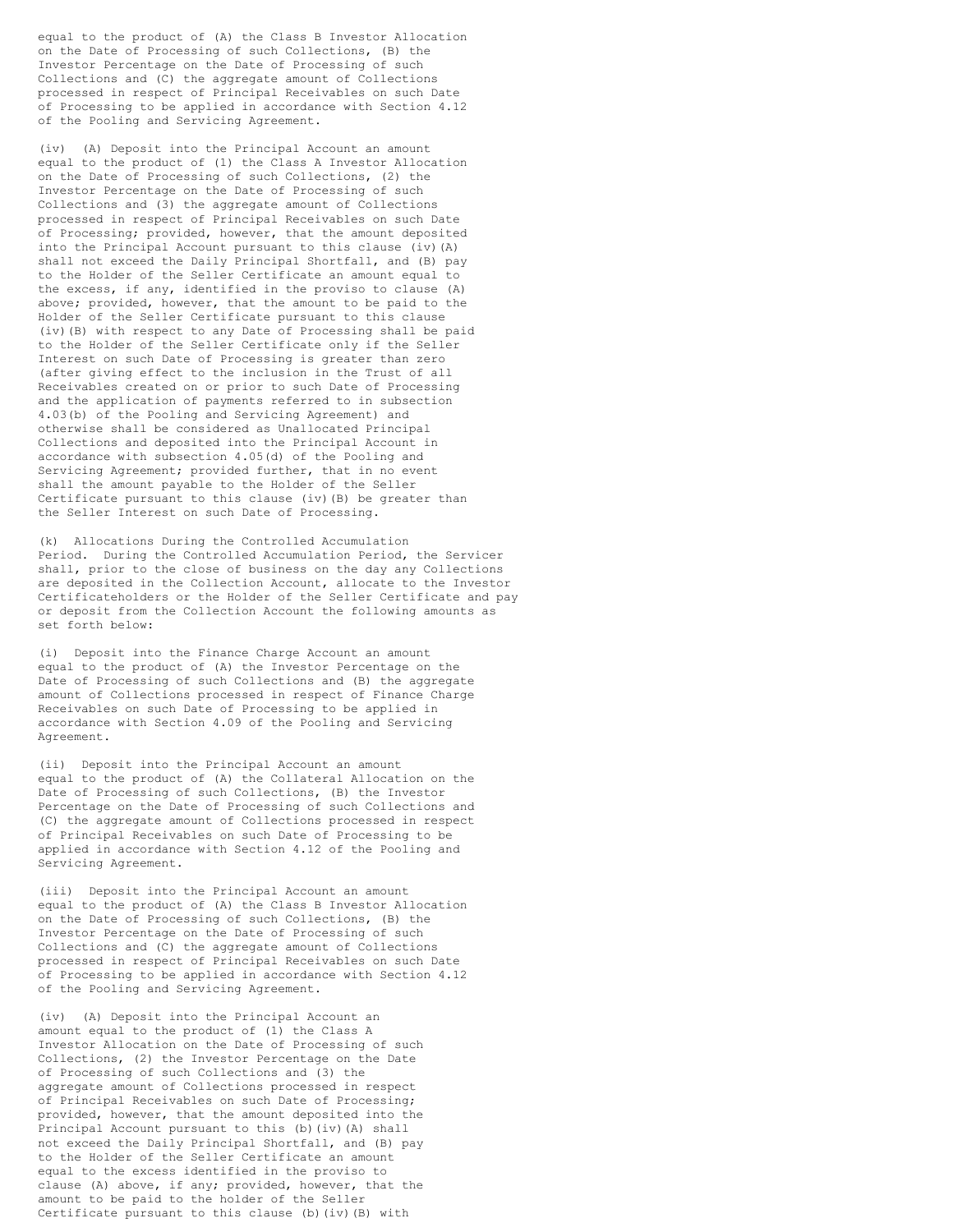respect to any Date of Processing shall be paid to the Holder of the Seller Certificate only if the Seller Interest on such Date of Processing is greater than zero (after giving effect to the inclusion in the Trust of all Receivables created on or prior to such Date of Processing and the application of payments referred to in subsection 4.03(b) of the Pooling and Servicing Agreement) and otherwise shall be considered as Unallocated Principal Collections and deposited into the Principal Account in accordance with subsection 4.05(d) of the Pooling and Servicing Agreement; provided further, that in no event shall the amount payable to the Holder of the Seller Certificate pursuant to this clause (b)(iv)(B) be greater than the Seller Interest on such Date of Processing.

(l) Allocations During the Rapid Amortization Period. During the Rapid Amortization Period, the Servicer shall, prior to the close of business on the day any Collections are deposited in the Collection Account, allocate to the Investor Certificateholders and pay or deposit from the Collection Account the following amounts as set forth below:

(i) Deposit into the Finance Charge Account an amount equal to the product of (A) the Investor Percentage on the Date of Processing of such Collections and (B) the aggregate amount of Collections processed in respect of Finance Charge Receivables on such Date of Processing to be applied in accordance with Section 4.09 of the Pooling and Servicing Agreement.

(ii) (A) Deposit into the Principal Account an amount equal to the product of (1) the Investor Percentage on the Date of Processing of such Collections and (2) the aggregate amount of Collections processed in respect of Principal Receivables on such Date of Processing; provided, however, that the amount deposited into the Principal Account pursuant to this clause (c)(ii)(A) shall not exceed the sum of the Investor Interest as of the close of business on the last day of the prior Monthly Period (after taking into account any payments to be made on the Distribution Date relating to such prior Monthly Period) and any Reallocated Principal Collections relating to the Monthly Period in which such deposit is made and (B) pay to the Holder of the Seller Certificate an amount equal to the excess, if any, identified in the proviso to clause (A) above; provided, however, that the amount to be paid to the Holder of the Seller Certificate pursuant to this clause (c)(ii)(B) with respect to any Date of Processing shall be paid to the Holder of the Seller Certificate only if the Seller Interest on such Date of Processing is greater than zero (after giving effect to the inclusion in the Trust of all Receivables created on or prior to such Date of Processing and the application of payments referred to in subsection 4.03(b) of the Pooling and Servicing Agreement) and otherwise shall be considered as Unallocated Principal Collections and deposited into the Principal Account in accordance with subsection 4.05(d) of the Pooling and Servicing Agreement; provided further, that in no event shall the amount payable to the Holder of the Seller Certificate pursuant to this clause (c)(ii)(B) be greater than the Seller Interest on such Date of Processing.

Notwithstanding anything in the Pooling and Servicing Agreement to the contrary, for so long as, and only so long as, the Seller shall remain the Servicer thereunder, and (A)(i) the Servicer provides to the Trustee a letter of credit covering risk collection of the Servicer acceptable to each Rating Agency (as evidenced by letters from each Rating Agency) and (ii) the Seller shall not have received a notice from Moody's or Standard & Poor's that such a letter of credit would result in the lowering of Moody's or Standard & Poor's thenexisting rating of the Investor Certificates, or (B) the Servicer shall have and maintain a certificate of deposit or short-term deposit rating of P-1 by Moody's and of A-1 by Standard & Poor's and deposit insurance provided by BIF or SAIF, the Servicer need not deposit Collections into the Principal Account, the Finance Charge Account, or any Series Account, as provided in any Supplement, or make payments to the Holder of the Seller Certificate, prior to the close of business on the day any Collections are deposited in the Collection Account as provided in Article IV of the Pooling and Servicing Agreement, but may make such deposits, payments and withdrawals on each Transfer Date in an amount equal to the net amount of such deposits, payments and withdrawals which would have been made but for the provisions of this paragraph.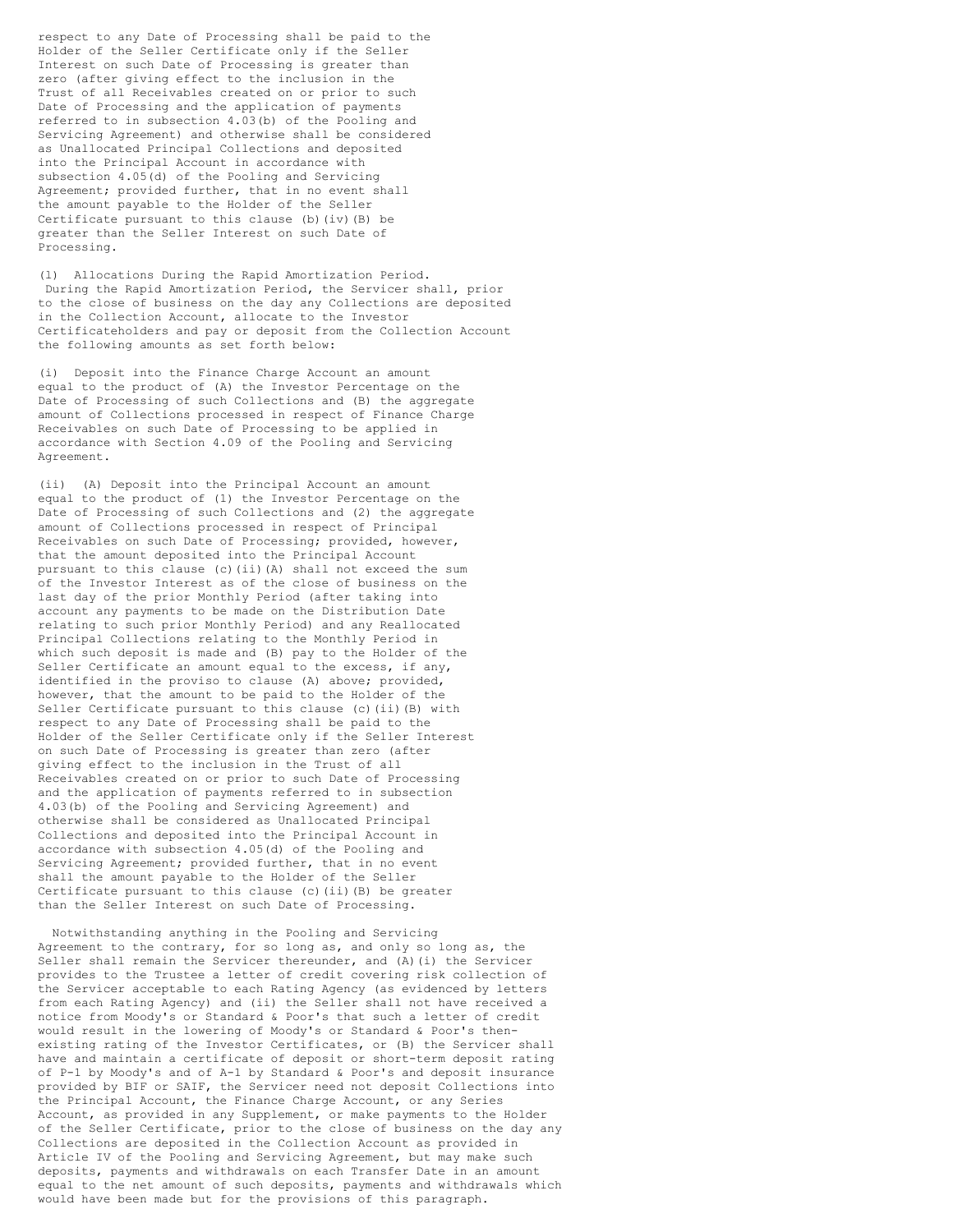With respect to the Series 1996-E Certificates, and notwithstanding anything in the Pooling and Servicing Agreement to the contrary, whether or not the Servicer is required to make monthly or daily deposits from the Collection Account into the Finance Charge Account or the Principal Account pursuant to subsections 4.05(a), 4.05(b) and 4.05(c) of the Pooling and Servicing Agreement, with respect to any Monthly Period, (i) the Servicer will only be required to deposit Collections from the Collection Account into the Finance Charge Account or the Principal Account up to the required amount to be deposited into any such deposit account or, without duplication, distributed on or prior to the related Distribution Date to the Investor Certificateholders and (ii) if at any time prior to such Distribution Date the amount of Collections deposited in the Collection Account exceeds the amount required to be deposited pursuant to clause (i) above, the Servicer will be permitted to withdraw the excess from the Collection Account.

Any Unallocated Principal Collections shall be held in the Principal Account and, prior to the commencement of the Controlled Accumulation Period or the Rapid Amortization Period shall be paid to the Holder of the Seller Certificate when, and only to the extent that, the Seller Interest is greater than zero. For each Transfer Date with respect to the Controlled Accumulation Period or the Rapid Amortization Period, any such Unallocated Principal Collections held in the Principal Account on such Transfer Date shall be included in the Investor Principal Collections which to the extent available shall be distributed as Available Investor Principal Collections to be applied pursuant to Section 4.09 of the Pooling and Servicing Agreement on such Transfer Date.

The Trustee shall establish and maintain the Principal Funding Account and the Reserve Account as segregated trust accounts for the benefit of the Series 1996-E Certificateholders. Principal amounts on deposit in the Principal Funding Account and the Reserve Account shall be applied as set forth in the Pooling and Servicing Agreement. Funds on deposit in the Principal Funding Account and the Reserve Account shall be invested by or at the direction of the Servicer in Permitted Investments as provided in the Pooling and Servicing Agreement. Investment earnings on such funds shall be transferred on each appropriate Transfer Date to the Finance Charge Account and applied as Collections in respect of Finance Charge Receivables allocable to the Class A Certificates in the amount and manner provided in the Pooling and Servicing Agreement.

On or before each Transfer Date, the Servicer shall instruct the Trustee in writing to withdraw and the Trustee, acting in accordance with such instructions, shall withdraw on such Transfer Date, from the Finance Charge Account to the extent of funds on deposit therein (i) Collections of Finance Charge Receivables processed as of the end of the preceding Monthly Period which have been allocated to the Series 1996-E Certificates, (ii) with respect to the Class A Certificates, from other amounts constituting Class A Available Funds, and (iii) with respect to the Class B Certificates, from other amounts constituting Class B Available Funds, the following amounts: (x) an amount equal to the product of (i) (A) a fraction, the numerator of which is the actual number of days in the related Interest Period and the denominator of which is 360, times (B) the Class A Certificate Rate for such Interest Period and (ii) the Class A Investor Interest as of the close of business on the last day of the preceding Monthly Period ("Class A Monthly Interest"), provided, however, that with respect to the first Distribution Date, Class A Monthly Interest shall be equal to the interest accrued on the Class A Initial Investor Interest at the applicable Class A Certificate Rate for the period from the Closing Date through the day prior to such first Distribution Date; and (y) amounts up to the Class B Monthly Interest followed by the Collateral Monthly Interest, in the actual amounts and manner described in the Pooling and Servicing Agreement.

On each Transfer Date, the Trustee shall apply the Class A Available Funds withdrawn from the Finance Charge Account, as required by the Pooling and Servicing Agreement, in the following order of priority: (i) an amount equal to the Class A Monthly Interest for such Transfer Date, plus the amount of any Class A Deficiency Amount for such Transfer Date, plus the amount of any Class A Additional Interest for such Transfer Date, (ii) an amount equal to the Class A Servicing Fee for such Transfer Date plus the amount of any Class A Servicing Fee due but not paid on any prior Transfer Date and (iii) an amount equal to the Class A Investor Default Amount, if any, for the preceding Monthly Period. The Trustee on each Transfer Date shall apply the Class B Available Funds withdrawn from the Finance Charge Account as required by the Pooling and Servicing Agreement in the following order of priority: (i) the Class B Monthly Interest for such Transfer Date, plus the amount of any Class B Deficiency Amount for such Transfer Date, plus the amount of any Class B Additional Interest for such Transfer Date, and (ii) the Class B Servicing Fee for such Transfer Date plus the amount of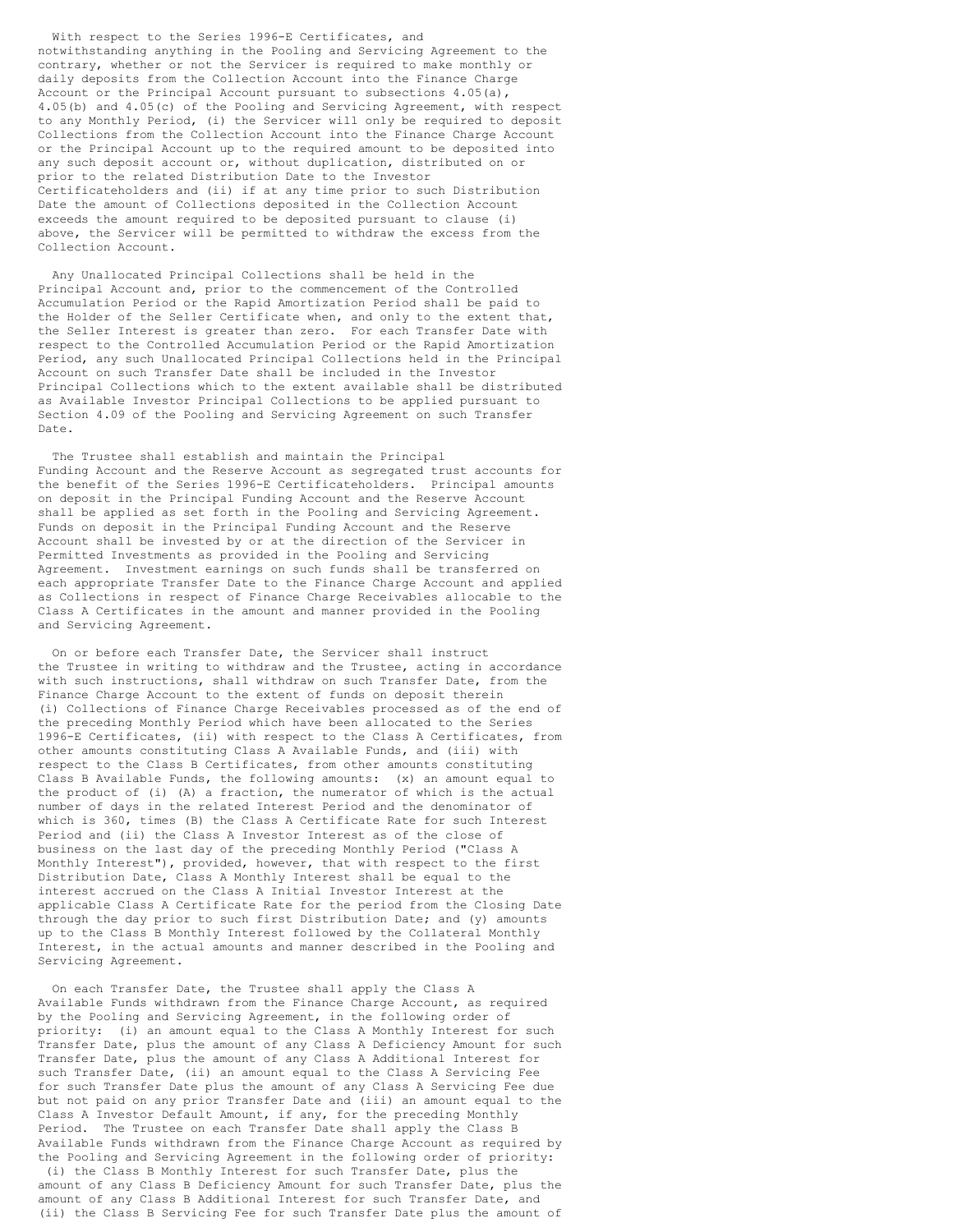any Class B Servicing Fee due but not paid on any prior Transfer Date. The Trustee on each Transfer Date shall apply the Collateral Available Funds withdrawn from the Finance Charge Account as required by the Pooling and Servicing Agreement, if MBNA or The Bank of New York is not the Servicer, to pay the Collateral Interest Servicing Fee for such Transfer Date plus the amount of any Collateral Interest Servicing Fee due but not paid on any prior Transfer Date. The balance of the amount withdrawn from the Finance Charge Account allocable to the Series 1996-E Certificates, if any, after giving effect to the applications above shall constitute "Excess Spread."

On or before each Transfer Date, the Servicer shall determine the amount (the "Class A Required Amount"), if any, by which (a) the sum of (i) Class A Monthly Interest for such Transfer Date, and (ii) the Class A Deficiency Amount for such Transfer Date, and (iii) the Class A Additional Interest, if any, for such Transfer Date, and (iv) the Class A Servicing Fee for the prior Monthly Period plus the Class A Servicing Fee, if any, due but not paid on any Transfer Date prior thereto, and (v) the Class A Investor Default Amount, if any, for the prior Monthly Period exceeds (b) the Class A Available Funds. the event that the sum of the Class A Required Amount and Class B Required Amount for such Transfer Date is greater than zero, the Servicer shall give written notice to the Trustee of such positive sum on or before such Transfer Date. In the event that the Class A Required Amount for such Transfer Date is greater than zero, all or a portion of the Excess Spread with respect to such Transfer Date in an amount equal to the Class A Required Amount for such Transfer Date, to the extent available, shall be distributed from the Finance Charge Account on such Transfer Date pursuant to subsection 4.11(a) of the Pooling and Servicing Agreement. In the event that the Class A Required Amount for such Transfer Date exceeds the amount of Excess Spread with respect to such Transfer Date, Reallocated Principal Collections, to the extent available, shall be withdrawn on the Transfer Date from the Principal Account and applied pursuant to Section 4.12 of the Pooling and Servicing Agreement. In the event that the Class A Required Amount for such Transfer Date exceeds the amount of such Excess Spread and the amount of such Reallocated Principal Collections, the Collateral Interest shall, and the Class B Investor Interest may, be reduced as provided in the Pooling and Servicing Agreement.

On or before the Transfer Date immediately succeeding the Monthly Period in which the Controlled Accumulation Period or the Rapid Amortization Period commences and on or before each Transfer Date thereafter, the Servicer shall instruct the Trustee in writing to withdraw, and the Trustee, acting in accordance with such instructions, shall withdraw on such Transfer Date from the Principal Account an amount equal to the Available Investor Principal Collections on deposit in the Principal Account and from such amounts, (A) deposit an amount equal to Class A Monthly Principal (i) during the Controlled Accumulation Period, into the Principal Funding Account, and (ii) during the Rapid Amortization Period, into the Distribution Account, (B) after the Class A Certificates have been paid in full, deposit an amount equal to Class B Monthly Principal into the Distribution Account, and (C) any remaining amounts in the Principal Account shall be used for payment of Collateral Monthly Principal.

On the earlier to occur of the first Transfer Date with respect to the Rapid Amortization Period or the Transfer Date immediately preceding the Class A Scheduled Payment Date, the Servicer shall instruct the Trustee to withdraw, and the Trustee shall withdraw from the Principal Funding Account and deposit in the Distribution Account the amount on deposit in the Principal Funding Account.

On the Class A Scheduled Payment Date or on each Distribution Date with respect to a Rapid Amortization Period, the Trustee shall pay from amounts on deposit in the Distribution Account an amount equal to the lesser of the Class A Investor Interest and the amount of Available Investor Principal Collections on deposit in the Distribution Account with respect to the related Monthly Period, and after the Class A Certificates have been paid in full (after taking into account distributions to be made on the related Distribution Date), Available Investor Principal Collections shall be applied to the Class B Certificates and Collateral Interest as specified in the Pooling and Servicing Agreement.

On each Distribution Date, the Trustee shall pay to the Class A Certificateholders and the Class B Certificateholders the amount deposited on the related Transfer Date into the Distribution Account in respect of Class A Monthly Interest and Class B Monthly Interest, respectively. On each Transfer Date, the Trustee shall pay to the Collateral Interest Holder the Collateral Monthly Interest, to the extent funds are available. Distributions with respect to this Series 1996-E Certificate will be made by the Trustee by, except as otherwise provided in the Pooling and Servicing Agreement, check mailed to the address of each Series 1996-E Certificateholder of record appearing in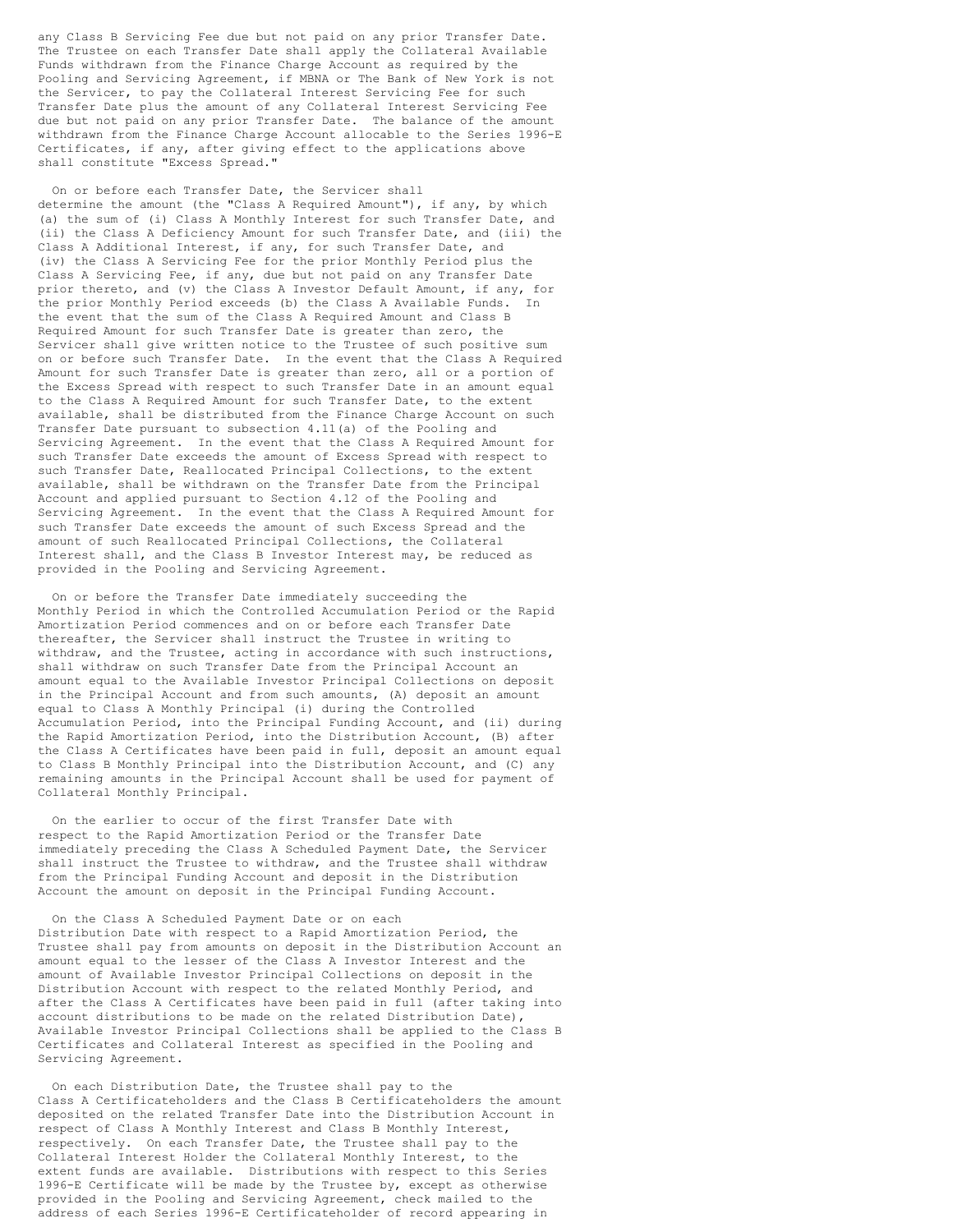the Certificate Register and except for the final distribution in respect of this Series 1996-E Certificate, without the presentation or surrender of this Series 1996-E Certificate or the making of any notation thereon; provided that with respect to Series 1996-E Certificates registered in the name of the nominee of a Clearing Agency, distributions will be made in the form of immediately available funds.

This Class A Certificate represents an interest in only MBNA Master Credit Card Trust II. This Class A Certificate does not represent an obligation of, or an interest in, the Seller or the Servicer, and neither the Series 1996-E Certificates nor the Accounts or Receivables are insured or guaranteed by the Federal Deposit Insurance Corporation or any other governmental agency. This Series 1996-E Certificate is limited in right of payment to certain collections respecting the Receivables, all as more specifically set forth hereinabove and in the Pooling and Servicing Agreement.

As provided in the Pooling and Servicing Agreement, withdrawals from the Collection Account, Investor Accounts, Principal Funding Account and Reserve Account may be made upon the instructions of the Servicer from time to time for purposes other than distributions to Series 1996-E Certificateholders.

The transfer of this Class A Certificate shall be registered in the Certificate Register upon surrender of this Class A Certificate for registration of transfer at any office or agency maintained by the Transfer Agent and Registrar accompanied by a written instrument of transfer in a form satisfactory to the Trustee and the Transfer Agent and Registrar duly executed by the Class A Certificateholder or such Class A Certificateholder's attorney-in-fact duly authorized in writing, and thereupon one or more new Class A Certificates of authorized denominations and for the same aggregate Undivided Interests will be issued to the designated transferee or transferees.

As provided in the Pooling and Servicing Agreement and subject to certain limitations set forth therein, Class A Certificates are exchangeable for new Class A Certificates evidencing like aggregate Undivided Interests, as requested by the Class A Certificateholder surrendering such Class A Certificates. No service charge may be imposed for any such exchange but the Servicer or Transfer Agent and Registrar may require payment of a sum sufficient to cover any tax or other governmental charge that may be imposed in connection therewith.

The Servicer, the Trustee and the Transfer Agent and Registrar, and any agent of any of them, may treat the Person in whose name this Class A Certificate is registered as the owner hereof for all purposes, and neither the Servicer, the Trustee, the Paying Agent, the Transfer Agent and Registrar, nor any agent of any of them or of any such agent shall be affected by notice to the contrary except in certain circumstances described in the Pooling and Servicing Agreement.

The Pooling and Servicing Agreement provides that the right of the Series 1996-E Certificateholders to receive payment from the Trust will terminate on the first Business Day following the Series 1996-E Termination Date. Upon the termination of the Trust pursuant to Section 12.01 of the Pooling and Servicing Agreement, the Trustee shall assign and convey to the Holder of the Seller Certificate (without recourse, representation or warranty) all right, title and interest of the Trust in the Receivables, whether then existing or thereafter created, and all proceeds of such Receivables and Insurance Proceeds relating to such Receivables. The Trustee shall execute and deliver such instruments of transfer and assignment, in each case without recourse, as shall be prepared by the Servicer reasonably requested by the Holder of the Seller Certificate to vest in such Holder all right, title and interest which the Trustee had in the Receivables.

Unless the certificate of authentication hereon has been executed by or on behalf of the Trustee, by manual signature, this Class A Certificate shall not be entitled to any benefit under the Pooling and Servicing Agreement, or be valid for any purpose. IN WITNESS WHEREOF, MBNA America Bank, National Association

has caused this Class A Certificate to be duly executed under its official seal.

By: /s/ Thomas Dunn Authorized Officer

[Seal]

Attested to: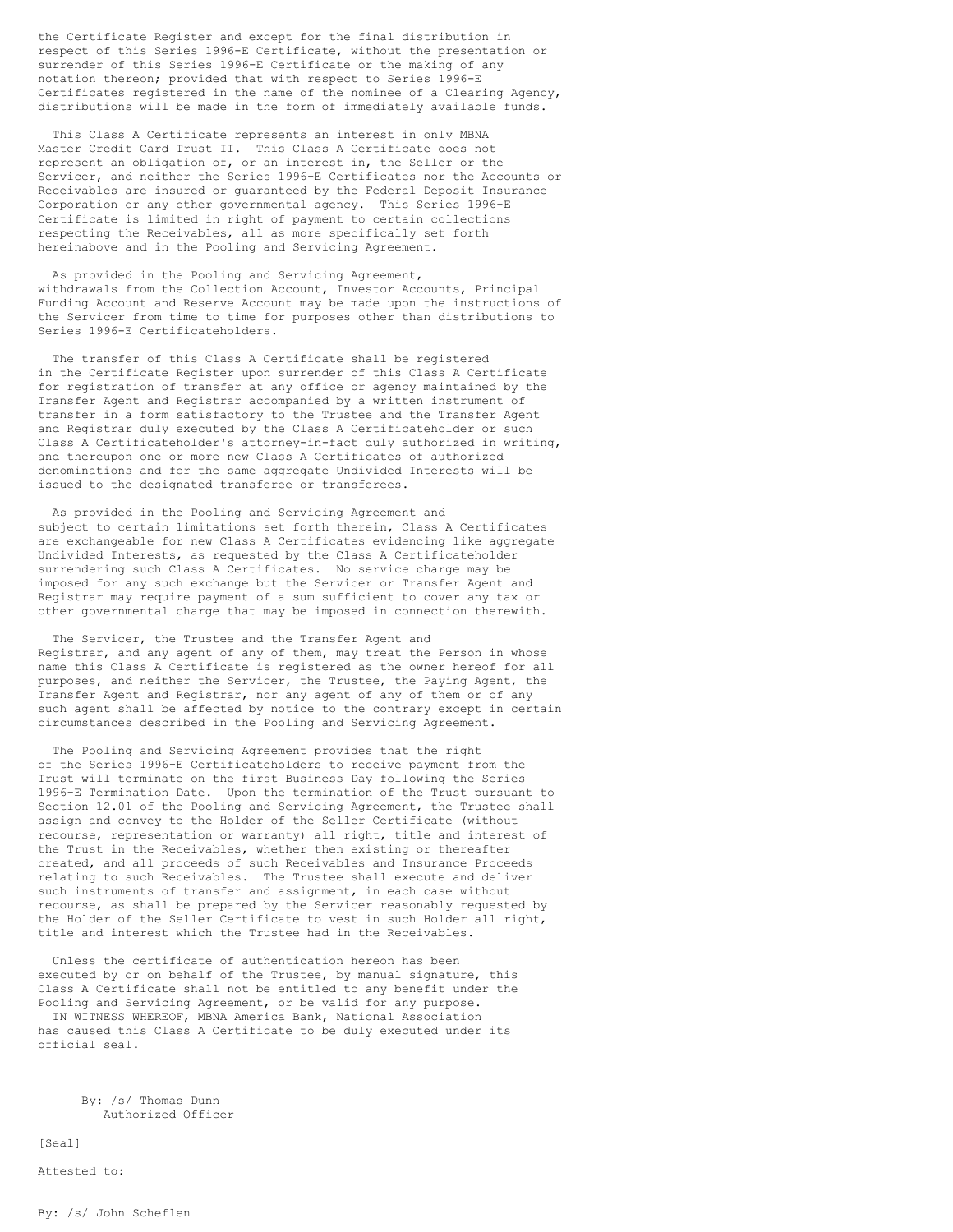Cashier

Date: May 21, 1996

```
Trustee's Certificate of Authentication
```
CERTIFICATE OF AUTHENTICATION

This is one of the Series 1996-E Class A Certificates referred to in the within-mentioned Pooling and Servicing Agreement.

THE BANK OF NEW YORK, Trustee

```
By: /s/ Joseph G. Ernst
Authorized Signatory
```
CLASS B

Unless this Certificate is presented by an authorized representative of The Depository Trust Company, a New York corporation ("DTC"), to MBNA America Bank, National Association or its agent for registration of transfer, exchange or payment, and any certificate issued is registered in the name of Cede & Co. or in such other name as requested by an authorized representative of DTC (and any payment is made to Cede & Co. or to such other entity as is requested by an authorized representative of DTC), ANY TRANSFER, PLEDGE OR OTHER USE HEREOF FOR VALUE OR OTHERWISE BY OR TO ANY PERSON IS WRONGFUL inasmuch as the registered owner hereof, Cede & Co., has an interest herein.

No. 1 \$56,250,000 CUSIP No. 55262TBK8

MBNA MASTER CREDIT CARD TRUST II CLASS B FLOATING RATE ASSET BACKED CERTIFICATE, SERIES 1996-E

Evidencing an Undivided Interest in a trust, the corpus of which consists of a portfolio of MasterCard registered trademark and VISA registered trademark credit card receivables generated or acquired by MBNA America Bank, National Association and other assets and interests constituting the Trust under the Pooling and Servicing Agreement described below.

(Not an interest in or obligation of MBNA America Bank, National Association or any Affiliate thereof.)

This certifies that CEDE & CO. (the "Class B Certificateholder") is the registered owner of an Undivided Interest in a trust (the "Trust"), the corpus of which consists of a portfolio of receivables (the "Receivables") now existing or hereafter created and arising in connection with selected MasterCard and VISA credit card accounts (the "Accounts") of MBNA America Bank, National Association, a national banking association organized under the laws of the United States, all monies due or to become due in payment of the Receivables (including all Finance Charge Receivables but excluding recoveries on any charged-off Receivables), the right to certain amounts received as Interchange with respect to the Accounts, the benefits of the Collateral Interest (as defined below) and the other assets and interests constituting the Trust pursuant to a Pooling and Servicing Agreement dated as of August 4, 1994, as amended as of March 11, 1996, as supplemented by the Series 1996-E Supplement dated as of May 21, 1996 (collectively, the "Pooling and Servicing Agreement"), by and between MBNA America Bank, National Association, as Seller (the "Seller") and as Servicer (the "Servicer"), and The Bank of New York, as Trustee (the "Trustee"), a summary of certain of the pertinent provisions of which is set forth hereinbelow. The Series 1996-E Certificates are issued in two classes, the Class A Certificates and the Class B Certificates (of which this certificate is one), which are subordinated to the Class A Certificates in certain rights of payment as described herein and in the Pooling and Servicing Agreement.

The Seller has structured the Pooling and Servicing Agreement and the Series 1996-E Certificates with the intention that the Series 1996-E Certificates will qualify under applicable tax law as indebtedness, and each of the Seller, the Holder of the Seller Certificate, the Servicer and each Series 1996-E Certificateholder (or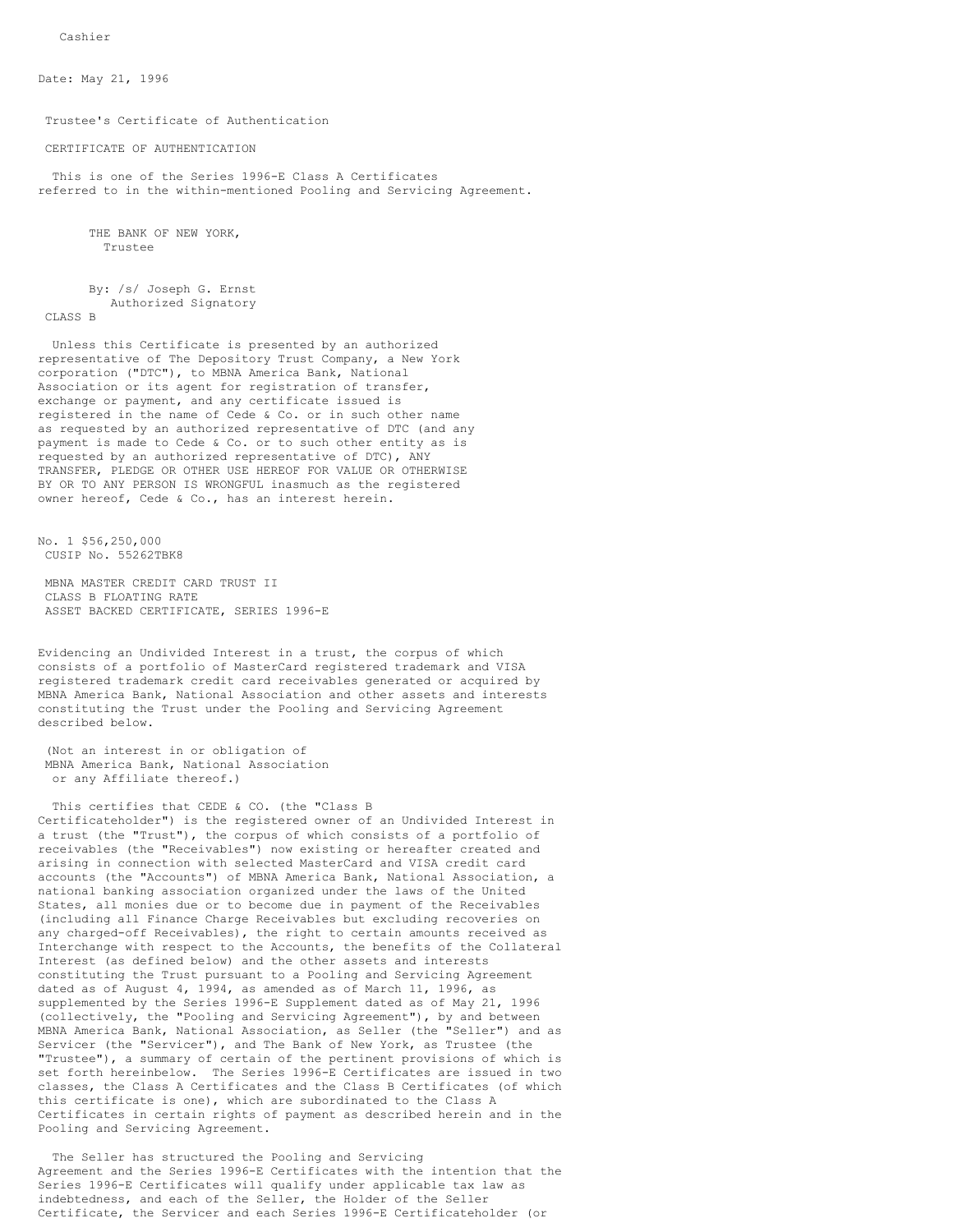Series 1996-E Certificate Owner) by acceptance of its Series 1996-E Certificate (or in the case of a Series 1996-E Certificate Owner, by virtue of such Series 1996-E Certificate Owner's acquisition of a beneficial interest therein), agrees to treat and to take no action inconsistent with the treatment of the Series 1996-E Certificates (or any beneficial interest therein) as indebtedness for purposes of federal, state, local and foreign income or franchise taxes and any other tax imposed on or measured by income. Each Series 1996-E Certificateholder agrees that it will cause any Series 1996-E Certificate Owner acquiring an interest in a Series 1996-E Certificate through it to comply with the Pooling and Servicing Agreement as to treatment of the Series 1996-E Certificates as indebtedness for certain tax purposes.

To the extent not defined herein, capitalized terms used herein have the respective meanings assigned to them in the Pooling and Servicing Agreement. This Class B Certificate is issued under and is subject to the terms, provisions and conditions of the Pooling and Servicing Agreement, to which Pooling and Servicing Agreement, as amended from time to time, the Class B Certificateholder by virtue of the acceptance hereof assents and by which the Class B Certificateholder is bound.

The Receivables consist of Principal Receivables, which arise from the purchase of goods and services, and of Finance Charge Receivables, which arise generally from periodic Finance Charges and other fees and charges, as more fully specified in the Pooling and Servicing Agreement. The Trust corpus consists of the Receivables now existing and hereafter created and arising in connection with the Accounts, all monies due or to become due with respect thereto (including all Finance Charge Receivables but excluding recoveries on any charged-off Receivables), all proceeds (as defined in Section 9-306 of the UCC as in effect in the State of Delaware) of the Receivables, Insurance Proceeds relating to the Receivables, the right to certain amounts received as Interchange with respect to the Accounts, and such funds as from time to time are deposited in the Collection Account, the Investor Accounts, the Principal Funding Account, certain investment earnings on the Principal Funding Account, the Reserve Account and certain investment earnings on the Reserve Account and the proceeds (as defined in Section 9-306 of the UCC as in effect in the State of Delaware) thereof. This Class B Certificate is one of a duly authorized Series of Investor Certificates entitled "MBNA Master Credit Card Trust II Class B Floating Rate Asset Backed Certificates, Series 1996-E" (the "Class B Certificates"), each of which represents an Undivided Interest in the Trust, including the right to receive the Collections and other amounts allocated to the Class B Certificates at the times and in the amounts specified in the Pooling and Servicing Agreement and to be deposited in the Investor Accounts or paid to the Class B Certificateholders. Also issued under the Pooling and Servicing Agreement are the "MBNA Master Credit Card Trust II Class A Floating Rate Asset-Backed Certificates, Series 1996-E" (the "Class A Certificates"), which represent an Undivided Interest in the Trust senior to the Class B Certificates, and the "MBNA Master Credit Card Trust II Collateral Interest, Series 1996-E" (the "Collateral Interest" and collectively with the Class A Certificates and the Class B Certificates, the "Investor Certificates"), which is an undivided interest in the Trust subordinate to the Class A Certificates and Class B Certificates. The subordination of the Collateral Interest to the Class B Certificates shall constitute the Enhancement for the Class B Certificates. The aggregate interest represented by the Class A Certificates and the Class B Certificates at any time in the Principal Receivables in the Trust shall not exceed an amount equal to the Class A Investor Interest and the Class B Investor Interest, respectively, at such time. The Class A Initial Investor Interest is \$637,500,000 as of May 21, 1996 (the "Closing Date"). The Class B Initial Investor Interest is \$56,250,000 as of the Closing Date. The Collateral Initial Interest is \$56,250,000 as of the Closing Date. The Class B Investor Interest on any date of determination will be an amount equal to (a) the Class B Initial Investor Interest minus (b) the aggregate amount of payments of principal made to the Class B Certificateholders prior to such date of determination, minus (c) the aggregate amount of Class B Investor Charge-Offs pursuant to subsection 4.10(b) of the Pooling and Servicing Agreement minus (d) the amount of the Reallocated Class B Principal Collections allocated pursuant to subsection 4.12(a) of the Pooling and Servicing Agreement on all prior Transfer Dates for which the Collateral Interest has not been reduced, minus (e) an amount equal to the amount by which the Class B Investor Interest has been reduced on all prior Transfer Dates pursuant to subsection 4.10(a) of the Pooling and Servicing Agreement and plus (f) the aggregate amount of Excess Spread allocated and available on all prior Transfer Dates pursuant to subsection 4.11(d) of the Pooling and Servicing Agreement for the purpose of reimbursing amounts deducted pursuant to the foregoing clauses (c), (d) and (e); provided, however, that the Class B Investor Interest may not be reduced below zero. The Class B Investor Interest together with the aggregate interest represented by the Class A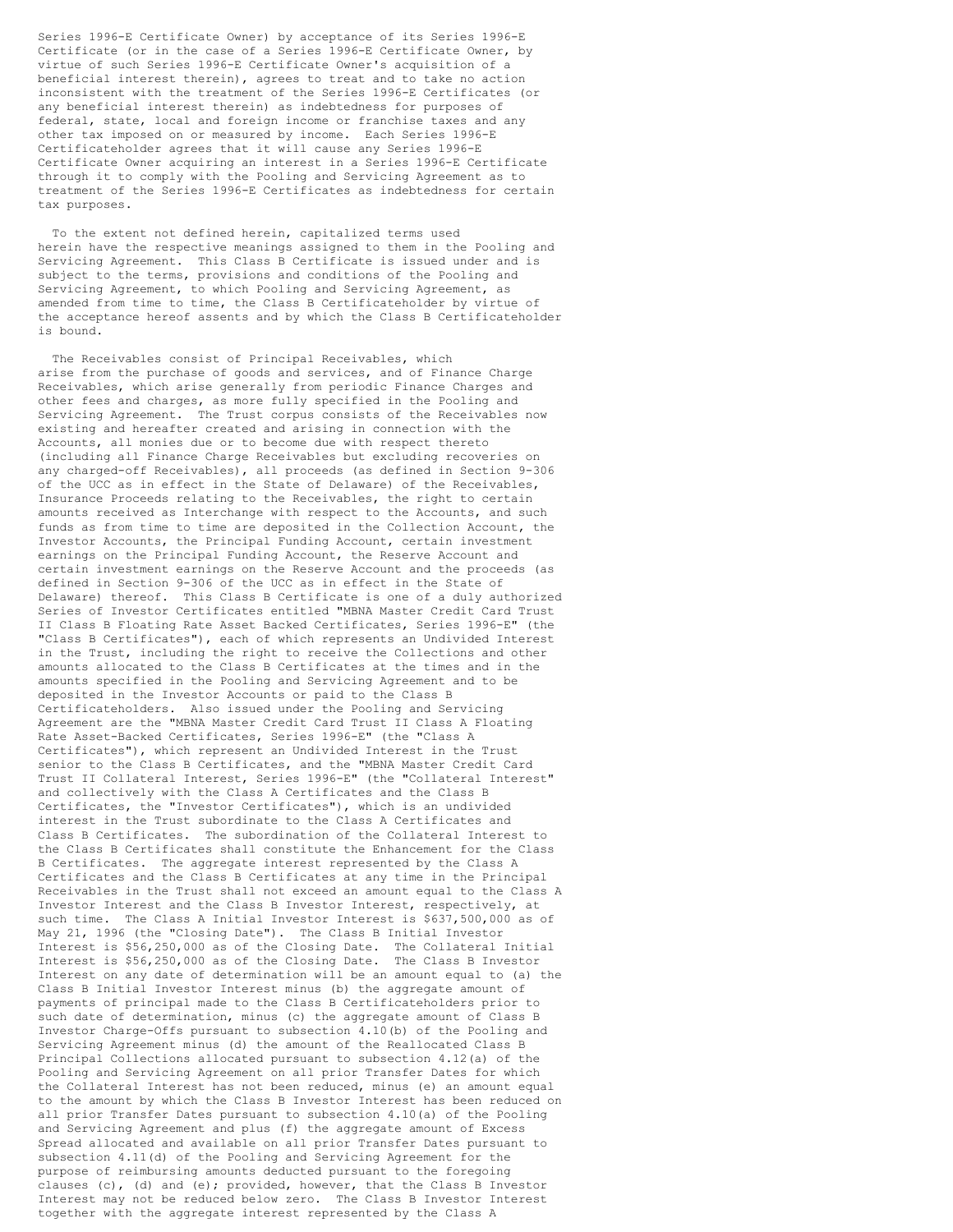Certificates in the Principal Receivables in the Trust (the "Class A Investor Interest") and the aggregate interest represented by the Collateral Interest in the Principal Receivables in the Trust are sometimes collectively referred to herein as the "Investor Interest."

In addition to the Class A Certificates, the Class B Certificates and the Collateral Interest, a Seller Certificate representing an undivided interest in the Trust will be issued to the Seller pursuant to the Pooling and Servicing Agreement. The Seller Certificate will represent the interest in the Principal Receivables not represented by all of the Series of Investor Certificates issued by the Trust. The Seller Certificate may be exchanged by the Seller pursuant to the Pooling and Servicing Agreement for a newly issued Series of Investor Certificates and a reissued Seller Certificate upon the conditions set forth in the Pooling and Servicing Agreement.

Interest will accrue on the Class B Certificates from the Closing Date through June 16, 1996, and from June 17, 1996 through July 14, 1996 and with respect to each Interest Period thereafter, at the rate of 0.31% per annum above LIBOR, as more specifically set forth in the Pooling and Servicing Agreement (the "Class B Certificate Rate"), and will be distributed on July 15, 1996 and on the 15th day of each calendar month thereafter, or if such day is not a Business Day, on the next succeeding Business Day (a "Distribution Date"), to the Class B Certificateholders of record as of the last Business Day of the calendar month preceding such Distribution Date (the "Record Date"). During the Rapid Amortization Period, in addition to Class B Monthly Interest, Class B Monthly Principal will be distributed to the Class B Certificateholders on the Distribution Date of each calendar month commencing in the month following the commencement of the Rapid Amortization Period until the Class B Certificates have been paid in full or, during the Controlled Accumulation Period following the payment in full of the Class A Investor Interest, on the June 2003 Distribution Date (the "Class B Scheduled Payment Date"), unless distributed earlier as a result of the occurrence of a Pay Out Event.

The Servicer shall deposit all Collections in the Collection Account as promptly as possible after the Date of Processing of such Collections, but in no event later than the second Business Day following such Date of Processing (except as provided below and except as provided in any Supplement to the Pooling and Servicing Agreement). Throughout the existence of the Trust, unless otherwise provided in any Supplement, the Servicer shall allocate to the Holder of the Seller Certificate an amount equal to the product of (A) the Seller Percentage and (B) the aggregate amount of such Collections allocated to Principal Receivables and Finance Charge Receivables, respectively, in respect of each Monthly Period. Notwithstanding the first sentence of this paragraph, the Servicer need not deposit this amount or any other amounts so allocated to the Seller Certificate pursuant to any Supplement into the Collection Account and shall pay, or be deemed to pay, such amounts as collected to the Holder of the Seller Certificate. The Servicer shall pay or deposit the following amounts as set forth below:

(m) Allocations During the Revolving Period. During the Revolving Period, the Servicer shall, prior to the close of business on the day any Collections are deposited in the Collection Account, allocate to the Investor Certificateholders or the Holder of the Seller Certificate and pay or deposit from the Collection Account the following amounts as set forth below:

(i) Allocate to the Investor Certificateholders the product of (y) the Investor Percentage on the Date of Processing of such Collections and (z) the aggregate amount of Collections of Finance Charge Receivables on such Date of Processing, and of that allocation, deposit in the Finance Charge Account an amount equal to either (I) (A) prior to the LIBOR Determination Date occurring in such Monthly Period, an amount equal to the product of (1) the Investor Percentage on the Date of Processing of such Collections and (2) the aggregate amount of Collections of Finance Charge Receivables on such Date of Processing, and (B) on and after the LIBOR Determination Date occurring during such Monthly Period, the difference between (1) the Monthly Interest with respect to the immediately following Transfer Date (plus, if the Seller is not the Servicer, the Certificateholder Servicing Fee for such Transfer Date plus the amount of any Certificateholder Servicing Fee due but not paid to the Servicer on any prior Transfer Date) and (2) the amounts previously deposited in the Finance Charge Account with respect to the current Monthly Period pursuant to Section 4.09 of the Pooling and Servicing Agreement or (II) the amount of Collections of Finance Charge Receivables allocated to the Investor Certificateholders on such Date of Processing pursuant to this clause (a)(i); provided, that if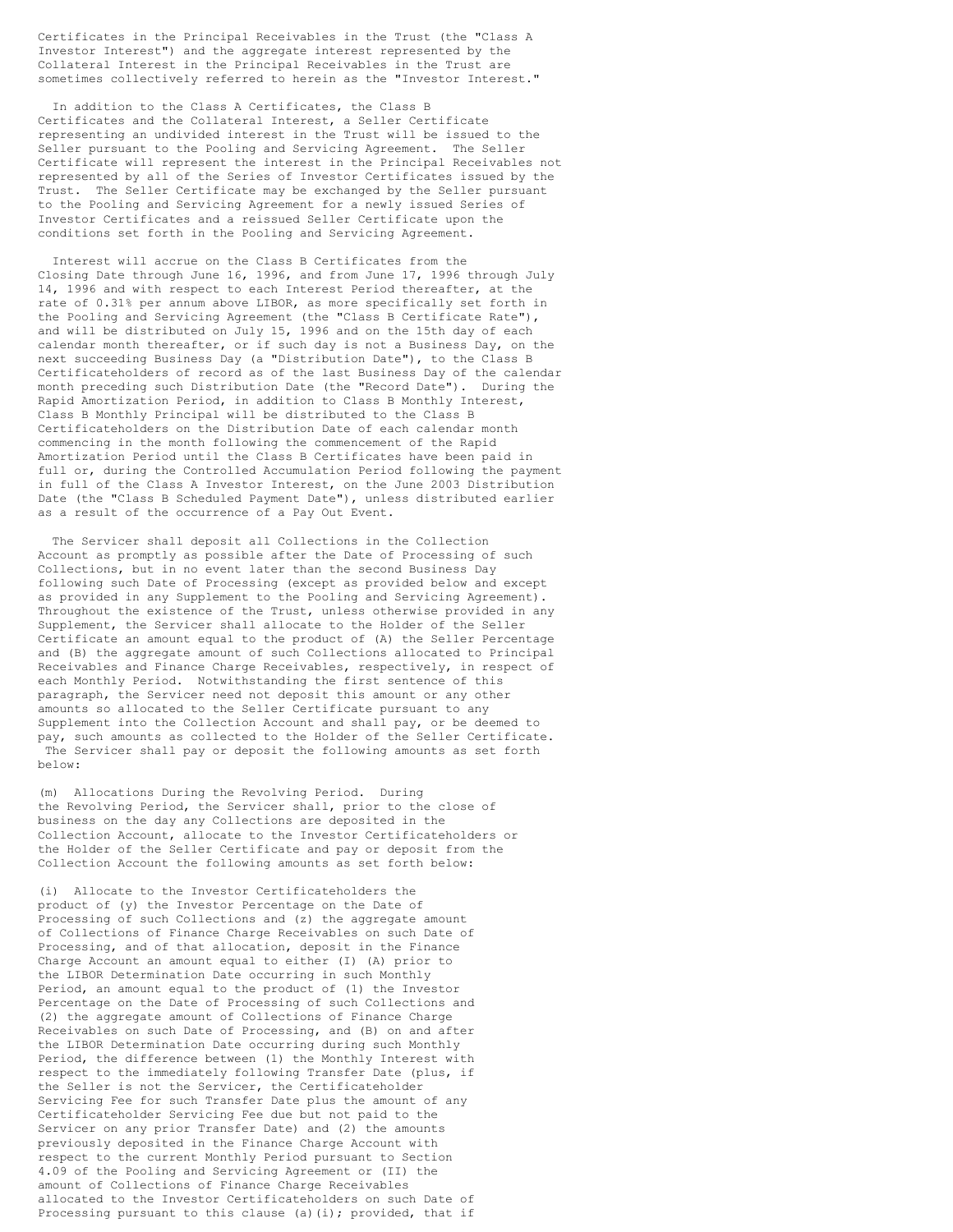a deposit pursuant to clause (a)(i)(I) above is made on any Date of Processing, on the related Transfer Date, the Servicer shall withdraw from the Collection Account and deposit into the Finance Charge Account an amount equal to the amount of Collections of Finance Charge Receivables that have been allocated to the Investor Certificateholders during the related Monthly Period but not previously deposited in the Finance Charge Account. Funds deposited into the Finance Charge Account pursuant to this clause (a)(i) shall be applied in accordance with Section 4.09 of the Pooling and Servicing Agreement.

(ii) Deposit into the Principal Account an amount equal to the product of (A) the Collateral Allocation on the Date of Processing of such Collections, (B) the Investor Percentage on the Date of Processing of such Collections and (C) the aggregate amount of Collections processed in respect of Principal Receivables on such Date of Processing to be applied in accordance with Section 4.12 of the Pooling and Servicing Agreement.

(iii) Deposit into the Principal Account an amount equal to the product of (A) the Class B Investor Allocation on the Date of Processing of such Collections, (B) the Investor Percentage on the Date of Processing of such Collections and (C) the aggregate amount of Collections processed in respect of Principal Receivables on such Date of Processing to be applied in accordance with Section 4.12 of the Pooling and Servicing Agreement.

(iv) (A) Deposit into the Principal Account an amount equal to the product of (1) the Class A Investor Allocation on the Date of Processing of such Collections, (2) the Investor Percentage on the Date of Processing of such Collections and (3) the aggregate amount of Collections processed in respect of Principal Receivables on such Date of Processing; provided, however, that the amount deposited into the Principal Account pursuant to this clause (iv)(A) shall not exceed the Daily Principal Shortfall, and (B) pay to the Holder of the Seller Certificate an amount equal to the excess, if any, identified in the proviso to clause (A) above; provided, however, that the amount to be paid to the Holder of the Seller Certificate pursuant to this clause (iv)(B) with respect to any Date of Processing shall be paid to the Holder of the Seller Certificate only if the Seller Interest on such Date of Processing is greater than zero (after giving effect to the inclusion in the Trust of all Receivables created on or prior to such Date of Processing and the application of payments referred to in subsection 4.03(b) of the Pooling and Servicing Agreement) and otherwise shall be considered as Unallocated Principal Collections and deposited into the Principal Account in accordance with subsection 4.05(d) of the Pooling and Servicing Agreement; provided further, that in no event shall the amount payable to the Holder of the Seller Certificate pursuant to this clause (iv)(B) be greater than the Seller Interest on such Date of Processing.

(n) Allocations During the Controlled Accumulation Period. During the Controlled Accumulation Period, the Servicer shall, prior to the close of business on the day any Collections are deposited in the Collection Account, allocate to the Investor Certificateholders or the Holder of the Seller Certificate and pay or deposit from the Collection Account the following amounts as set forth below:

(i) Deposit into the Finance Charge Account an amount equal to the product of (A) the Investor Percentage on the Date of Processing of such Collections and (B) the aggregate amount of Collections processed in respect of Finance Charge Receivables on such Date of Processing to be applied in accordance with Section 4.09 of the Pooling and Servicing Agreement.

(ii) Deposit into the Principal Account an amount equal to the product of (A) the Collateral Allocation on the Date of Processing of such Collections, (B) the Investor Percentage on the Date of Processing of such Collections and (C) the aggregate amount of Collections processed in respect of Principal Receivables on such Date of Processing to be applied in accordance with Section 4.12 of the Pooling and Servicing Agreement.

(iii) Deposit into the Principal Account an amount equal to the product of (A) the Class B Investor Allocation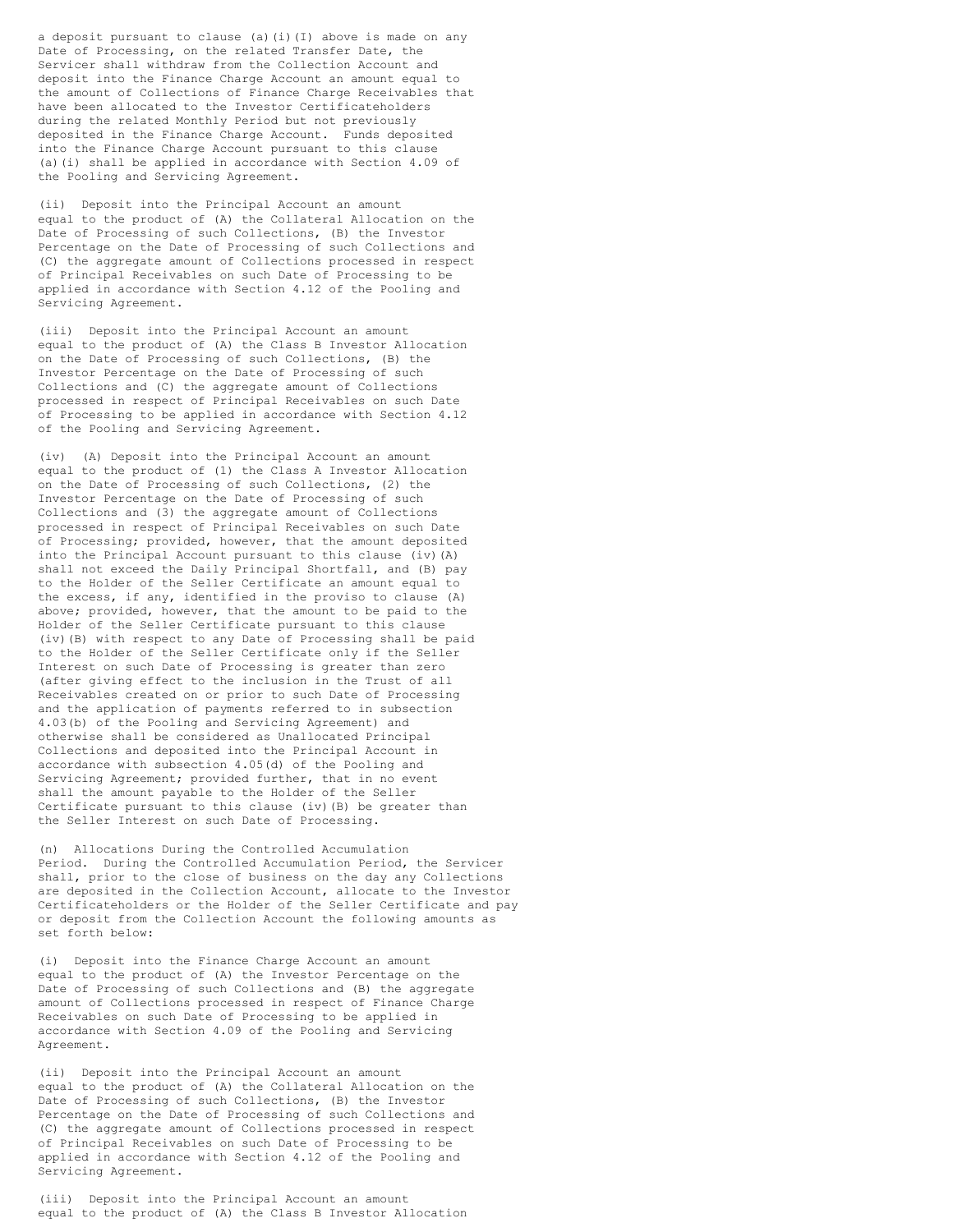on the Date of Processing of such Collections, (B) the Investor Percentage on the Date of Processing of such Collections and (C) the aggregate amount of Collections processed in respect of Principal Receivables on such Date of Processing to be applied in accordance with Section 4.12 of the Pooling and Servicing Agreement.

(iv) (A) Deposit into the Principal Account an amount equal to the product of (1) the Class A Investor Allocation on the Date of Processing of such Collections, (2) the Investor Percentage on the Date of Processing of such Collections and (3) the aggregate amount of Collections processed in respect of Principal Receivables on such Date of Processing; provided, however, that the amount deposited into the Principal Account pursuant to this (b)(iv)(A) shall not exceed the Daily Principal Shortfall, and (B) pay to the Holder of the Seller Certificate an amount equal to the excess identified in the proviso to clause (A) above, if any; provided, however, that the amount to be paid to the holder of the Seller Certificate pursuant to this clause (b)(iv)(B) with respect to any Date of Processing shall be paid to the Holder of the Seller Certificate only if the Seller Interest on such Date of Processing is greater than zero (after giving effect to the inclusion in the Trust of all Receivables created on or prior to such Date of Processing and the application of payments referred to in subsection 4.03(b) of the Pooling and Servicing Agreement) and otherwise shall be considered as Unallocated Principal Collections and deposited into the Principal Account in accordance with subsection 4.05(d) of the Pooling and Servicing Agreement; provided further, that in no event shall the amount payable to the Holder of the Seller Certificate pursuant to this clause (b)(iv)(B) be greater than the Seller Interest on such Date of Processing.

(o) Allocations During the Rapid Amortization Period. During the Rapid Amortization Period, the Servicer shall, prior to the close of business on the day any Collections are deposited in the Collection Account, allocate to the Investor Certificateholders and pay or deposit from the Collection Account the following amounts as set forth below:

(i) Deposit into the Finance Charge Account an amount equal to the product of (A) the Investor Percentage on the Date of Processing of such Collections and (B) the aggregate amount of Collections processed in respect of Finance Charge Receivables on such Date of Processing to be applied in accordance with Section 4.09 of the Pooling and Servicing Agreement.

(ii) (A) Deposit into the Principal Account an amount equal to the product of (1) the Investor Percentage on the Date of Processing of such Collections and (2) the aggregate amount of Collections processed in respect of Principal Receivables on such Date of Processing; provided, however, that the amount deposited into the Principal Account pursuant to this clause (c)(ii)(A) shall not exceed the sum of the Investor Interest as of the close of business on the last day of the prior Monthly Period (after taking into account any payments to be made on the Distribution Date relating to such prior Monthly Period) and any Reallocated Principal Collections relating to the Monthly Period in which such deposit is made and (B) pay to the Holder of the Seller Certificate an amount equal to the excess, if any, identified in the proviso to clause (A) above; provided, however, that the amount to be paid to the Holder of the Seller Certificate pursuant to this clause (c)(ii)(B) with respect to any Date of Processing shall be paid to the Holder of the Seller Certificate only if the Seller Interest on such Date of Processing is greater than zero (after giving effect to the inclusion in the Trust of all Receivables created on or prior to such Date of Processing and the application of payments referred to in subsection 4.03(b) of the Pooling and Servicing Agreement) and otherwise shall be considered as Unallocated Principal Collections and deposited into the Principal Account in accordance with subsection 4.05(d) of the Pooling and Servicing Agreement; provided further, that in no event shall the amount payable to the Holder of the Seller Certificate pursuant to this clause (c)(ii)(B) be greater than the Seller Interest on such Date of Processing.

Notwithstanding anything in the Pooling and Servicing Agreement to the contrary, for so long as, and only so long as, the Seller shall remain the Servicer thereunder, and (A)(i) the Servicer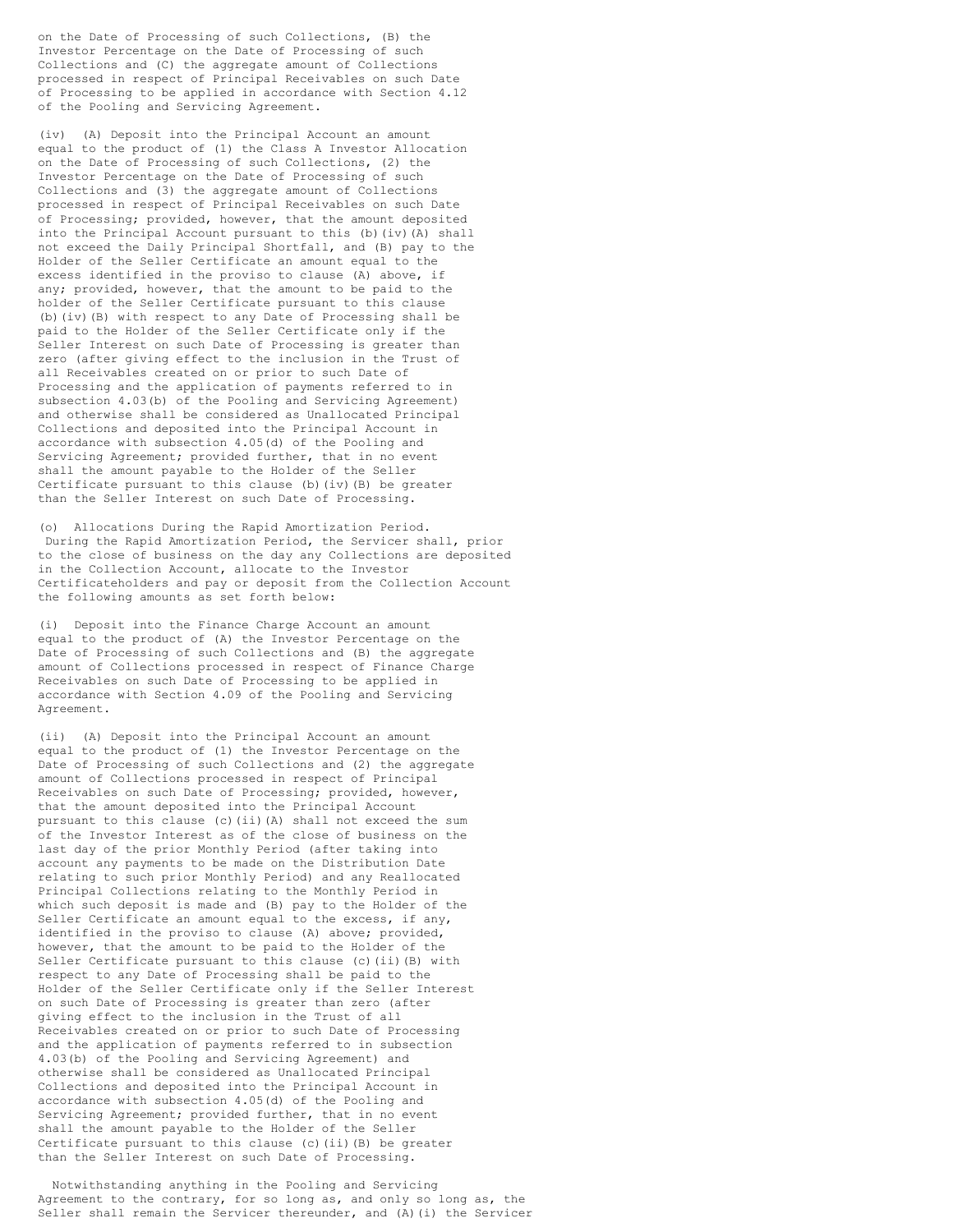provides to the Trustee a letter of credit covering risk collection of the Servicer acceptable to each Rating Agency (as evidenced by letters from each Rating Agency) and (ii) the Seller shall not have received a notice from Moody's or Standard & Poor's that such a letter of credit would result in the lowering of Moody's or Standard & Poor's thenexisting rating of the Investor Certificates, or (B) the Servicer shall have and maintain a certificate of deposit or short-term deposit rating of P-1 by Moody's and of A-1 by Standard & Poor's and deposit insurance provided by BIF or SAIF, the Servicer need not deposit Collections into the Principal Account, the Finance Charge Account, or any Series Account, as provided in any Supplement, or make payments to the Holder of the Seller Certificate, prior to the close of business on the day any Collections are deposited in the Collection Account as provided in Article IV of the Pooling and Servicing Agreement, but may make such deposits, payments and withdrawals on each Transfer Date in an amount equal to the net amount of such deposits, payments and withdrawals which would have been made but for the provisions of this paragraph.

With respect to the Series 1996-E Certificates, and notwithstanding anything in the Pooling and Servicing Agreement to the contrary, whether or not the Servicer is required to make monthly or daily deposits from the Collection Account into the Finance Charge Account or the Principal Account pursuant to subsections  $4.05(a)$ , 4.05(b) and 4.05(c) of the Pooling and Servicing Agreement, with respect to any Monthly Period, (i) the Servicer will only be required to deposit Collections from the Collection Account into the Finance Charge Account or the Principal Account up to the required amount to be deposited into any such deposit account or, without duplication, distributed on or prior to the related Distribution Date to the Investor Certificateholders and (ii) if at any time prior to such Distribution Date the amount of Collections deposited in the Collection Account exceeds the amount required to be deposited pursuant to clause (i) above, the Servicer will be permitted to withdraw the excess from the Collection Account.

Any Unallocated Principal Collections shall be held in the Principal Account and, prior to the commencement of the Controlled Accumulation Period or the Rapid Amortization Period shall be paid to the Holder of the Seller Certificate when, and only to the extent that, the Seller Interest is greater than zero. For each Transfer Date with respect to the Controlled Accumulation Period or the Rapid Amortization Period, any such Unallocated Principal Collections held in the Principal Account on such Transfer Date shall be included in the Investor Principal Collections which to the extent available shall be distributed as Available Investor Principal Collections to be applied pursuant to Section 4.09 of the Pooling and Servicing Agreement on such Transfer Date.

The Trustee shall establish and maintain the Principal Funding Account and the Reserve Account as segregated trust accounts for the benefit of the Series 1996-E Certificateholders. Principal amounts on deposit in the Principal Funding Account and the Reserve Account shall be applied as set forth in the Pooling and Servicing Agreement. Funds on deposit in the Principal Funding Account and the Reserve Account shall be invested by or at the direction of the Servicer in Permitted Investments as provided in the Pooling and Servicing Agreement. Investment earnings on such funds shall be transferred on each appropriate Transfer Date to the Finance Charge Account and applied as Collections in respect of Finance Charge Receivables allocable to the Class A Certificates in the amount and manner provided in the Pooling and Servicing Agreement.

On or before each Transfer Date, the Servicer shall instruct the Trustee in writing to withdraw and the Trustee, acting in accordance with such instructions, shall withdraw on such Transfer Date, from the Finance Charge Account to the extent of funds on deposit therein (i) Collections of Finance Charge Receivables processed as of the end of the preceding Monthly Period which have been allocated to the Series 1996-E Certificates, (ii) with respect to the Class A Certificates, from other amounts constituting Class A Available Funds, and (iii) with respect to the Class B Certificates, from other amounts constituting Class B Available Funds, the following amounts:  $(x)$  amounts up to the Class A Monthly Interest; (y) an amount equal to the product of (i) (A) a fraction, the numerator of which is the actual number of days in the related Interest Period and the denominator of which is 360, times (B) the Class B Certificate Rate for such Interest Period and (ii) the Class B Investor Interest as of the close of business on the last day of the preceding Monthly Period ("Class B Monthly Interest"), provided, however, that with respect to the first Distribution Date, Class B Monthly Interest shall be equal to the interest accrued on the Class B Initial Investor Interest at the applicable Class B Certificate Rate for the period from the Closing Date through the day prior to such first Distribution Date; and (z) amounts up to the Collateral Monthly Interest, in the actual amounts and manner described in the Pooling and Servicing Agreement.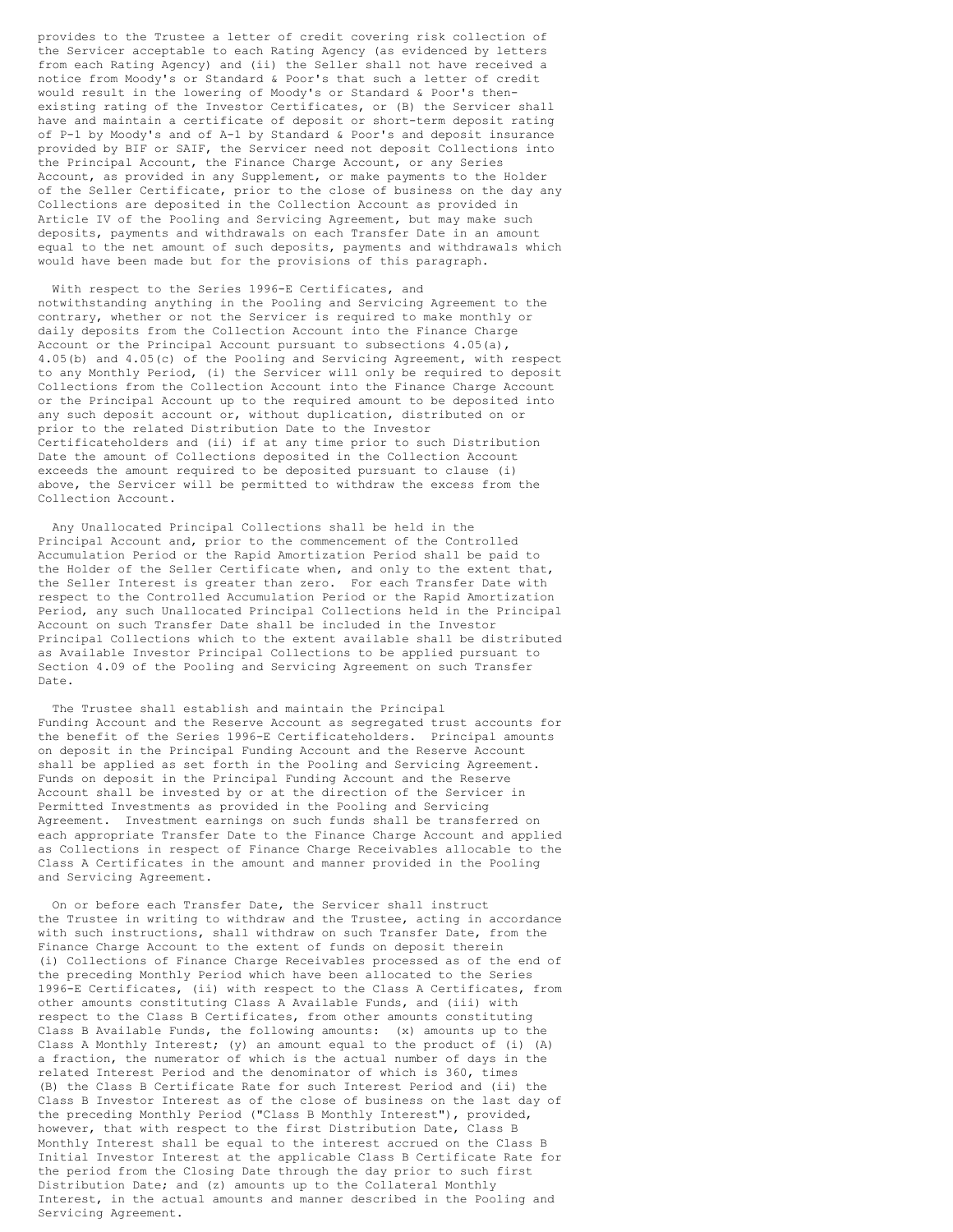On each Transfer Date, the Trustee shall apply the Class A Available Funds withdrawn from the Finance Charge Account, as required by the Pooling and Servicing Agreement, in the following order of priority: (i) an amount equal to the Class A Monthly Interest for such Transfer Date, plus the amount of any Class A Deficiency Amount for such Transfer Date, plus the amount of any Class A Additional Interest for such Transfer Date, (ii) an amount equal to the Class A Servicing Fee for such Transfer Date plus the amount of any Class A Servicing Fee due but not paid on any prior Transfer Date and (iii) an amount equal to the Class A Investor Default Amount, if any, for the preceding Monthly Period. The Trustee on each Transfer Date shall apply the Class B Available Funds withdrawn from the Finance Charge Account as required by the Pooling and Servicing Agreement in the following order of priority: (i) the Class B Monthly Interest for such Transfer Date, plus the amount of any Class B Deficiency Amount for such Transfer Date, plus the amount of any Class B Additional Interest for such Transfer Date, and (ii) the Class B Servicing Fee for such Transfer Date plus the amount of any Class B Servicing Fee due but not paid on any prior Transfer Date. The Trustee on each Transfer Date shall apply the Collateral Available Funds withdrawn from the Finance Charge Account as required by the Pooling and Servicing Agreement, if MBNA or The Bank of New York is not the Servicer, to pay the Collateral Interest Servicing Fee for such Transfer Date plus the amount of any Collateral Interest Servicing Fee due but not paid on any prior Transfer Date. The balance of the amount withdrawn from the Finance Charge Account allocable to the Series 1996-E Certificates, if any, after giving effect to the applications above shall constitute "Excess Spread."

On or before each Transfer Date, the Servicer shall determine the amount (the "Class B Required Amount"), if any, equal to the sum of (a) the amount, if any, by which the sum of (i) Class B Monthly Interest for such Transfer Date, and (ii) the Class B Deficiency Amount, if any, for such Transfer Date, and (iii) the Class B Additional Interest, if any, for such Transfer Date, and (iv) the Class B Servicing Fee for the prior Monthly Period plus the Class B Servicing Fee, if any, due but not paid on any Transfer Date prior thereto, exceeds the Class B Available Funds and (b) the Class B Investor Default Amount, if any, for the prior Monthly Period. In the event that the sum of the Class A Required Amount and Class B Required Amount for such Transfer Date is greater than zero, the Servicer shall give written notice to the Trustee of such positive sum on or before such Transfer Date. In the event that the Class A Required Amount for such Transfer Date is greater than zero, all or a portion of the Excess Spread with respect to such Transfer Date in an amount equal to the Class A Required Amount for such Transfer Date, to the extent available, shall be distributed from the Finance Charge Account on such Transfer Date pursuant to subsection 4.11(a) of the Pooling and Servicing Agreement. In the event that the Class A Required Amount for such Transfer Date exceeds the amount of Excess Spread with respect to such Transfer Date, Reallocated Principal Collections shall be, to the extent available, withdrawn on the Transfer Date from the Principal Account and applied pursuant to Section 4.12 of the Pooling and Servicing Agreement. In the event that the Class A Required Amount for such Transfer Date exceeds the amount of such Excess Spread and the amount of such Reallocated Principal Collections, the Collateral Interest shall, and the Class B Investor Interest may, be reduced as provided in the Pooling and Servicing Agreement. In the event that the Class B Required Amount for such Transfer Date exceeds the amount of Excess Spread available to fund the Class B Required Amount pursuant to subsection  $4.11(c)$  of the Pooling and Servicing Agreement, Collections of Principal Receivables allocable to the Collateral Interest (after application to the Class A Required Amount) shall be applied to the Class B Required Amount to the extent available pursuant to subsection 4.12(b) of the Pooling and Servicing Agreement.

On or before the Transfer Date immediately succeeding the Monthly Period in which the Controlled Accumulation Period or the Rapid Amortization Period commences and on or before each Transfer Date thereafter, the Servicer shall instruct the Trustee in writing to withdraw, and the Trustee, acting in accordance with such instructions, shall withdraw on such Transfer Date from the Principal Account an amount equal to the Available Investor Principal Collections on deposit in the Principal Account and from such amounts, (A) deposit an amount equal to Class A Monthly Principal (i) during the Controlled Accumulation Period, into the Principal Funding Account, and (ii) during the Rapid Amortization Period, into the Distribution Account, (B) after the Class A Certificates have been paid in full, deposit an amount equal to Class B Monthly Principal in the Distribution Account, and (C) any remaining amounts in the Principal Account shall be used for payment of Collateral Monthly Principal.

On the earlier to occur of the first Transfer Date with respect to the Rapid Amortization Period after payment in full of the Class A Investor Interest (after taking into account distributions to be made on the related Distribution Date) or the Transfer Date immediately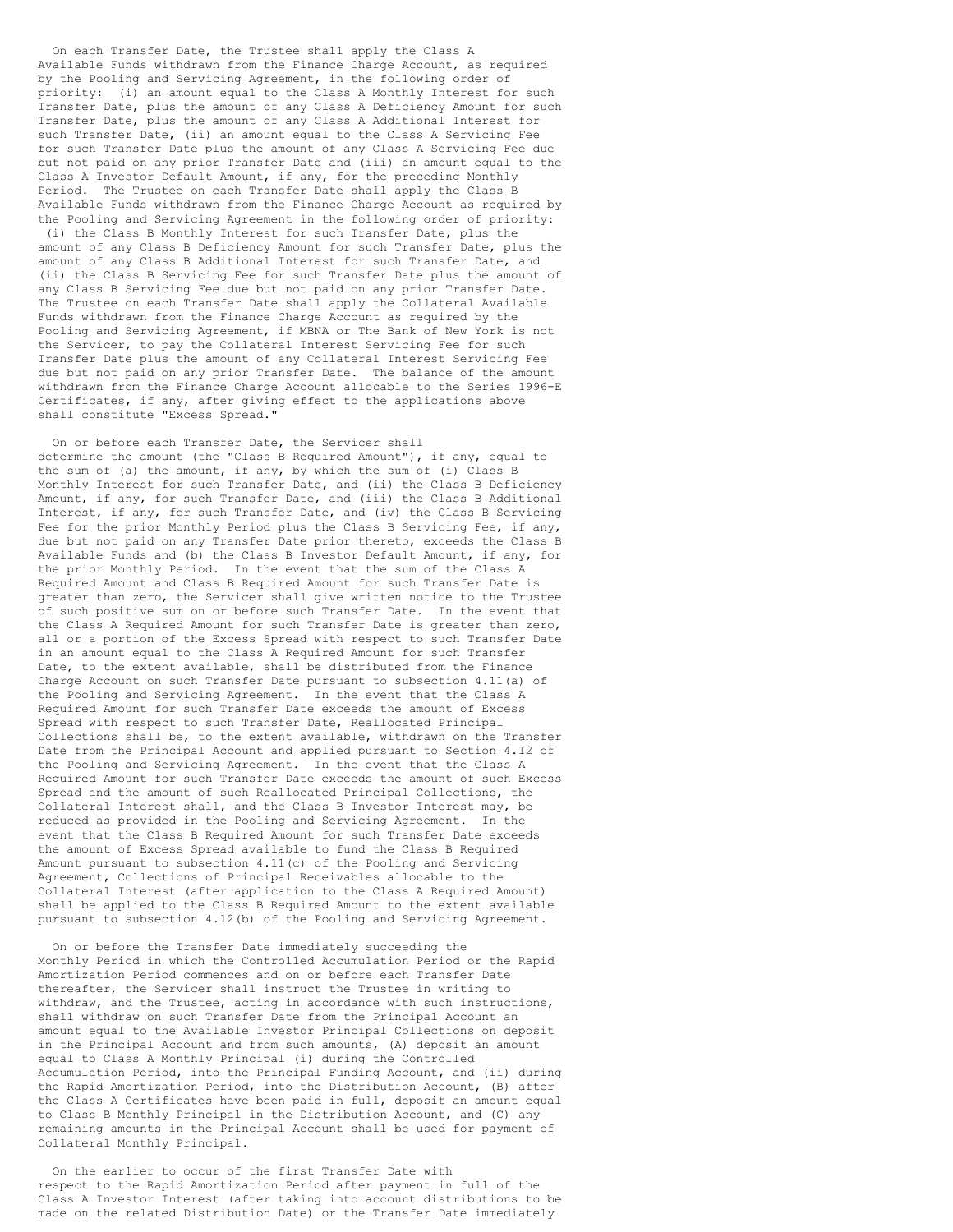preceding the Class B Scheduled Payment Date, the Servicer shall instruct the Trustee to withdraw, and on such Transfer Date the Trustee shall withdraw from the Principal Account and deposit in the Distribution Account the amount on deposit in the Principal Account.

On the Class B Scheduled Payment Date or on each Distribution Date after payment in full of the Class A Investor Interest with respect to a Rapid Amortization Period, the Trustee shall pay from amounts on deposit in the Distribution Account an amount equal to the lesser of the Class B Investor Interest and the amount of Available Investor Principal Collections on deposit in the Distribution Account with respect to the related Monthly Period.

On each Distribution Date, the Trustee shall pay to the Class A Certificateholders and the Class B Certificateholders the amount deposited on the related Transfer Date into the Distribution Account in respect of Class A Monthly Interest and Class B Monthly Interest, respectively. On each Transfer Date, the Trustee shall pay to the Collateral Interest Holder the Collateral Monthly Interest, to the extent funds are available. Distributions with respect to this Series 1996-E Certificate will be made by the Trustee by, except as otherwise provided in the Pooling and Servicing Agreement, check mailed to the address of each Series 1996-E Certificateholder of record appearing in the Certificate Register and except for the final distribution in respect of this Series 1996-E Certificate, without the presentation or surrender of this Series 1996-E Certificate or the making of any notation thereon; provided that with respect to Series 1996-E Certificates registered in the name of the nominee of a Clearing Agency, distributions will be made in the form of immediately available funds.

This Class B Certificate represents an interest in only MBNA Master Credit Card Trust II. This Class B Certificate does not represent an obligation of, or an interest in, the Seller or the Servicer, and neither the Series 1996-E Certificates nor the Accounts or Receivables are insured or guaranteed by the Federal Deposit Insurance Corporation or any other governmental agency. This Series 1996-E Certificate is limited in right of payment to certain collections respecting the Receivables, all as more specifically set forth hereinabove and in the Pooling and Servicing Agreement.

As provided in the Pooling and Servicing Agreement, withdrawals from the Collection Account, Investor Accounts, Principal Funding Account and Reserve Account may be made upon the instructions of the Servicer from time to time for purposes other than distributions to Series 1996-E Certificateholders.

The transfer of this Class B Certificate shall be registered in the Certificate Register upon surrender of this Class B Certificate for registration of transfer at any office or agency maintained by the Transfer Agent and Registrar accompanied by a written instrument of transfer in a form satisfactory to the Trustee and the Transfer Agent and Registrar duly executed by the Class B Certificateholder or such Class B Certificateholder's attorney-in-fact duly authorized in writing, and thereupon one or more new Class B Certificates of authorized denominations and for the same aggregate Undivided Interests will be issued to the designated transferee or transferees.

As provided in the Pooling and Servicing Agreement and subject to certain limitations set forth therein, Class B Certificates are exchangeable for new Class B Certificates evidencing like aggregate Undivided Interests, as requested by the Class B Certificateholder surrendering such Class A Certificates. No service charge may be imposed for any such exchange but the Servicer or Transfer Agent and Registrar may require payment of a sum sufficient to cover any tax or other governmental charge that may be imposed in connection therewith.

The Servicer, the Trustee and the Transfer Agent and Registrar, and any agent of any of them, may treat the Person in whose name this Class B Certificate is registered as the owner hereof for all purposes, and neither the Servicer, the Trustee, the Paying Agent, the Transfer Agent and Registrar, nor any agent of any of them or of any such agent shall be affected by notice to the contrary except in certain circumstances described in the Pooling and Servicing Agreement.

The Pooling and Servicing Agreement provides that the right of the Series 1996-E Certificateholders to receive payment from the Trust will terminate on the first Business Day following the Series 1996-E Termination Date. Upon the termination of the Trust pursuant to Section 12.01 of the Pooling and Servicing Agreement, the Trustee shall assign and convey to the Holder of the Seller Certificate (without recourse, representation or warranty) all right, title and interest of the Trust in the Receivables, whether then existing or thereafter created, and all proceeds of such Receivables and Insurance Proceeds relating to such Receivables. The Trustee shall execute and deliver such instruments of transfer and assignment, in each case without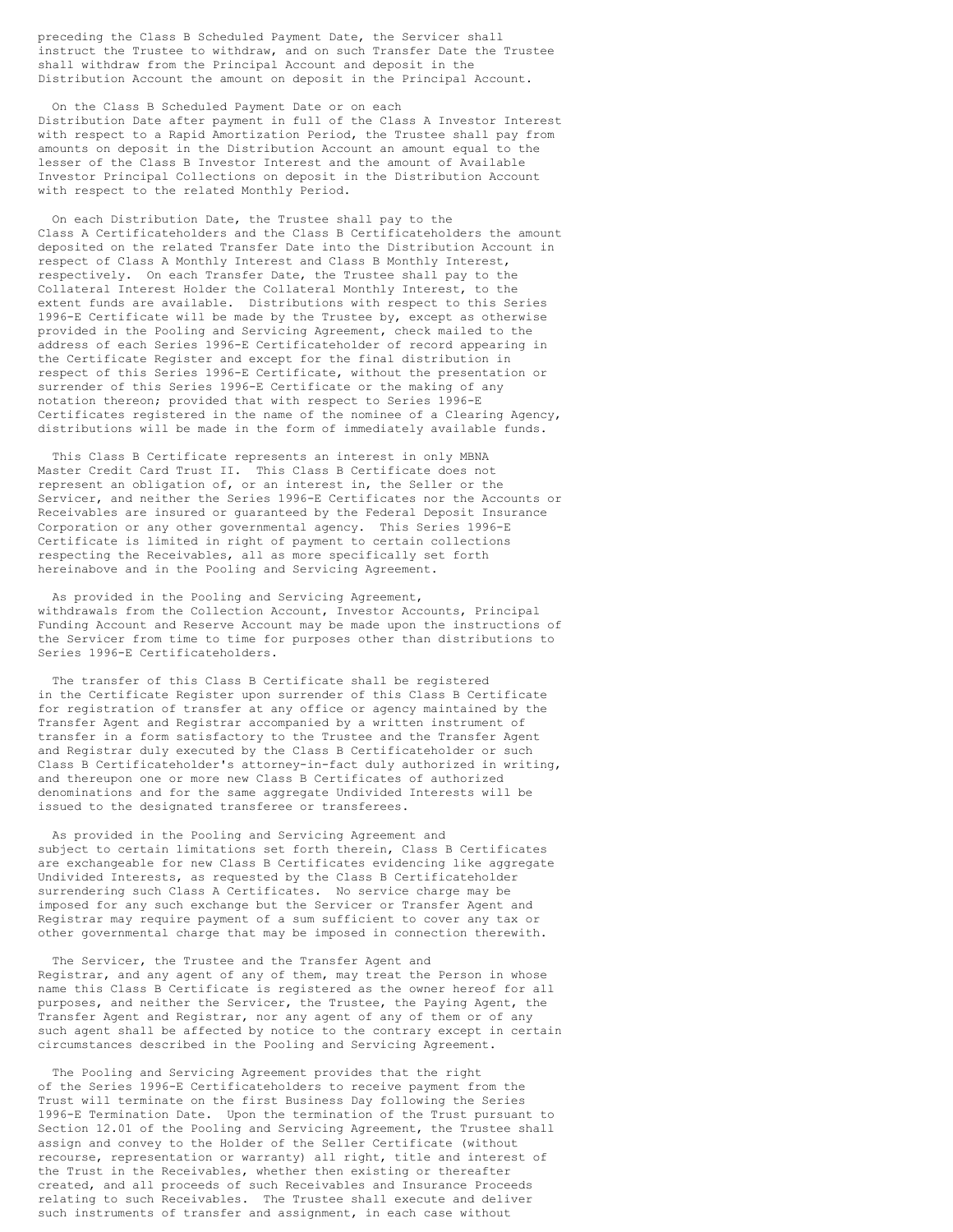recourse, as shall be prepared by the Servicer reasonably requested by the Holder of the Seller Certificate to vest in such Holder all right, title and interest which the Trustee had in the Receivables.

Unless the certificate of authentication hereon has been executed by or on behalf of the Trustee, by manual signature, this Class B Certificate shall not be entitled to any benefit under the Pooling and Servicing Agreement, or be valid for any purpose. IN WITNESS WHEREOF, MBNA America Bank, National Association has caused this Class B Certificate to be duly executed under its official seal.

By: /s/ Thomas Dunn Authorized Officer

[Seal]

Attested to:

By: /s/ John Scheflen Cashier

Date: May 21, 1996

Trustee's Certificate of Authentication

CERTIFICATE OF AUTHENTICATION

This is one of the Series 1996-E Class B Certificates referred to in the within-mentioned Pooling and Servicing Agreement.

THE BANK OF NEW YORK Trustee

By: /s/ Joseph G. Ernst Authorized Signatory

(..continued)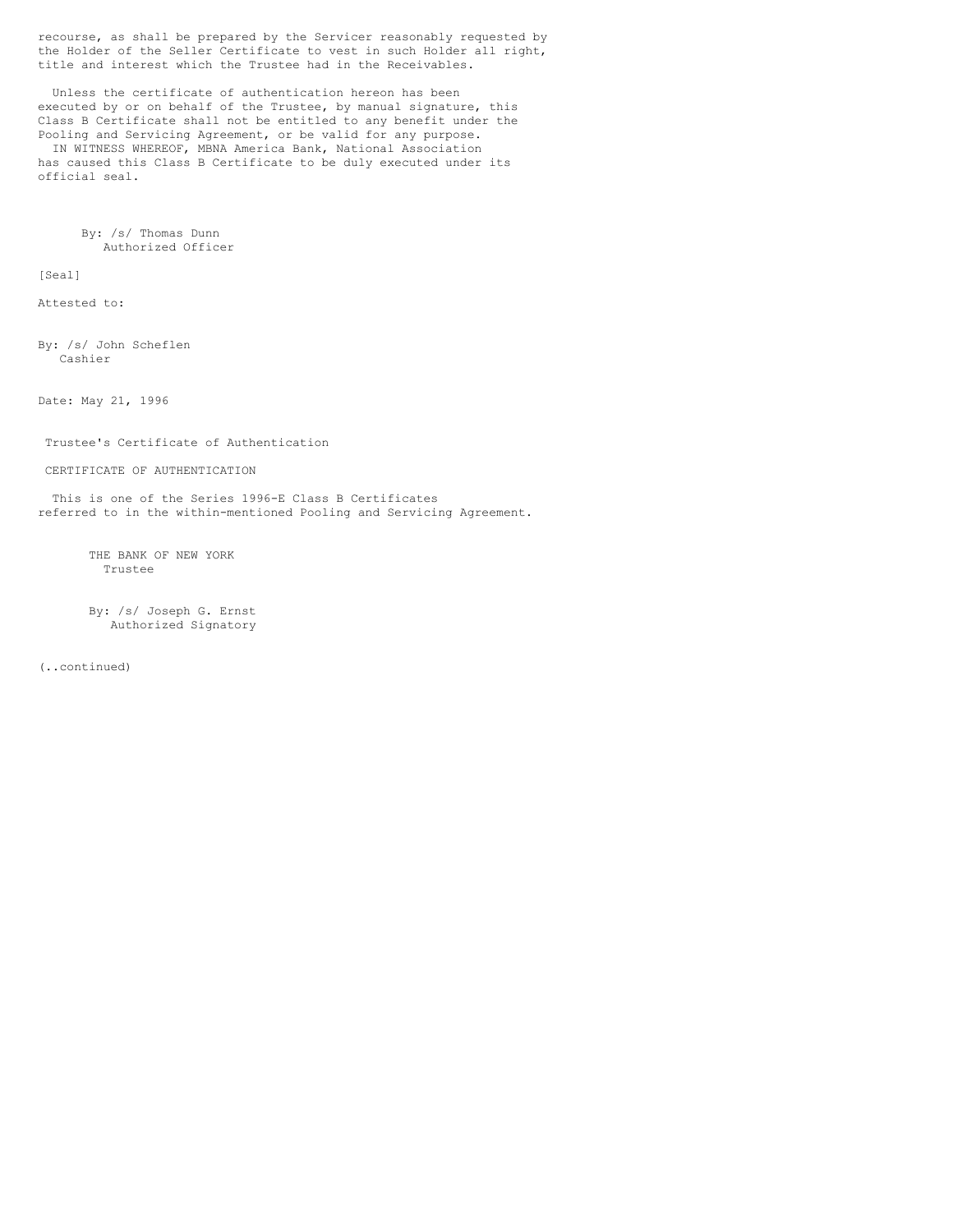MBNA AMERICA BANK, NATIONAL ASSOCIATION

Seller and Servicer

and

THE BANK OF NEW YORK

Trustee

on behalf of the Series 1996-E Certificateholders

\_\_\_\_\_\_\_\_\_\_\_\_\_\_\_\_\_\_\_\_\_\_\_\_\_\_\_\_\_\_\_\_\_\_\_\_\_\_\_\_

 $\mathcal{L}_\text{max}$  and  $\mathcal{L}_\text{max}$  and  $\mathcal{L}_\text{max}$  and  $\mathcal{L}_\text{max}$  and  $\mathcal{L}_\text{max}$  and  $\mathcal{L}_\text{max}$ 

 $\mathcal{L}_\text{max}$  and  $\mathcal{L}_\text{max}$  and  $\mathcal{L}_\text{max}$  and  $\mathcal{L}_\text{max}$  and  $\mathcal{L}_\text{max}$  and  $\mathcal{L}_\text{max}$ 

SERIES 1996-E SUPPLEMENT

Dated as of May 21, 1996

to

POOLING AND SERVICING AGREEMENT

Dated as of August 4, 1994

MBNA MASTER CREDIT CARD TRUST II

\_\_\_\_\_\_\_\_\_\_\_\_\_\_\_\_\_\_\_\_\_\_\_\_\_\_\_\_\_\_\_\_\_\_\_\_\_\_\_

Series 1996-E

TABLE OF CONTENTS

SECTION 1. Designation 1

Page

SECTION 2. Definitions 2 SECTION 3. Servicing Compensation and Assignment of Interchange 19 SECTION 4. Reassignment and Transfer Terms 20 SECTION 5. Delivery and Payment for the Investor Certificates 21 SECTION 6. Depository; Form of Delivery of Investor Certificates 21 SECTION 7. Article IV of Agreement 21 SECTION 4.04 Rights of Certificateholders and the Collateral Interest Holder 21 SECTION 4.05 Allocations 22 SECTION 4.06 Determination of Monthly Interest 26 SECTION 4.07 Determination of Monthly Principal 27 SECTION 4.08 Coverage of Required Amount 28 SECTION 4.09 Monthly Payments 29 SECTION 4.10 Investor Charge-Offs 34 SECTION 4.11 Excess Spread 35 SECTION 4.12 Reallocated Principal Collections 36 SECTION 4.13 Shared Principal Collections 37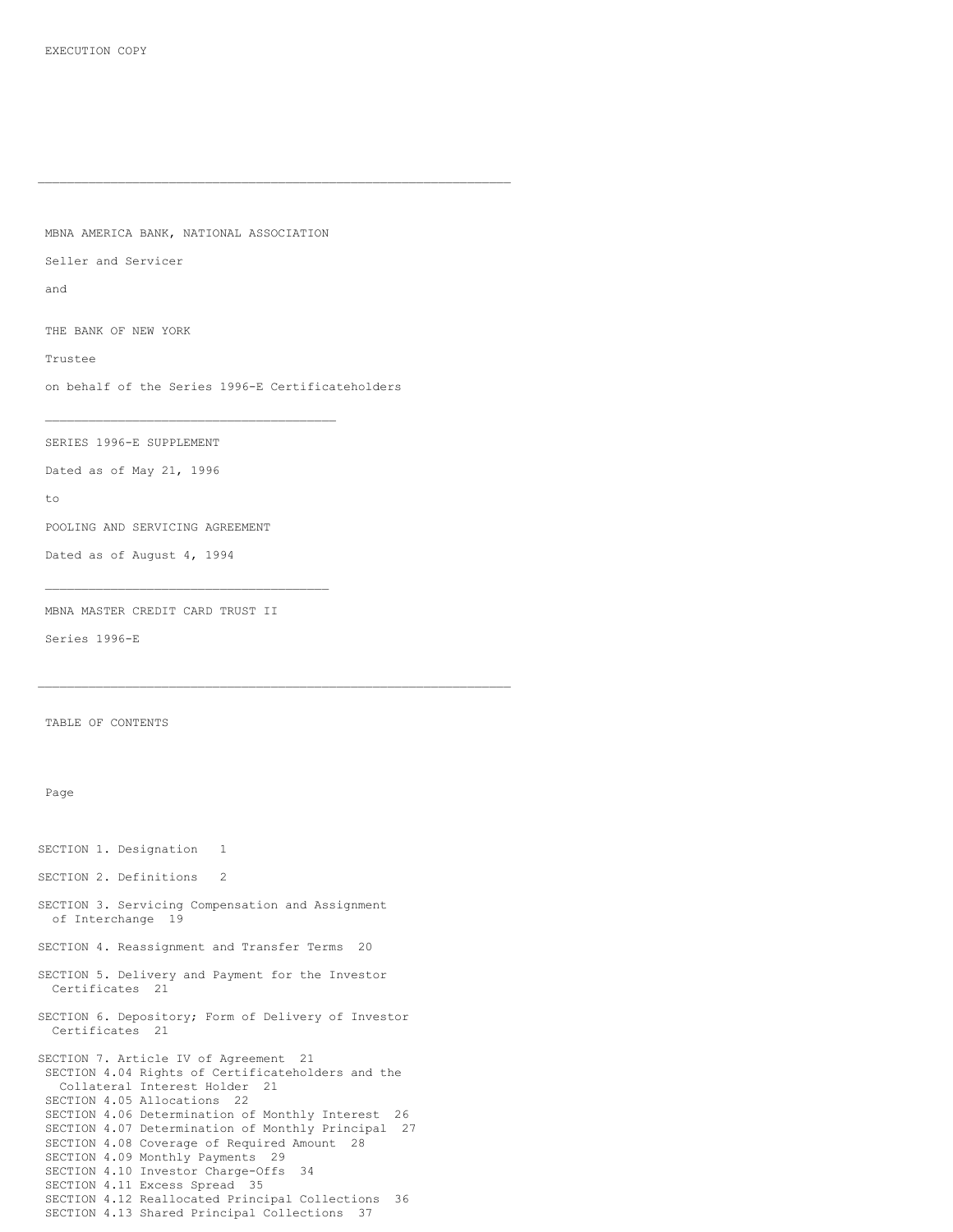SECTION 4.14 Principal Funding Account 38 SECTION 4.15 Reserve Account 39 SECTION 4.16 Determination of LIBOR 41 SECTION 4.17 Seller's or Servicer's Failure to Make a Deposit or Payment 42 SECTION 8. Article V of the Agreement 42 SECTION 5.01 Distributions 42 SECTION 5.02 Monthly Series 1996-E Certificateholders' Statement 43 SECTION 9. Series 1996-E Pay Out Events 45 SECTION 10. Series 1996-E Termination 47 SECTION 11. Periodic Finance Charges and Other Fees 47 SECTION 12. Limitations on Addition of Accounts 47 SECTION 13. Counterparts 47 SECTION 14. Governing Law 47 SECTION 15. Additional Notices 47 SECTION 16. Additional Representations and Warranties of the Servicer 48 SECTION 17. No Petition 48 SECTION 18. Certain Tax Related Amendments 48 SECTION 19. Tax Representation and Covenant 49 **EXHIBITS** EXHIBIT A-1 Form of Class A Certificate EXHIBIT A-2 Form of Class B Certificate EXHIBIT B Form of Monthly Payment Instructions and

Notification to the Trustee EXHIBIT C Form of Monthly Series 1996-E Certificateholders' Statement

SCHEDULE 1

Schedule to Exhibit C of the Pooling and Servicing Agreement with respect to the Investor Certificates

SERIES 1996-E SUPPLEMENT, dated as of May 21, 1996 (this "Series Supplement"), by and between MBNA AMERICA BANK, NATIONAL ASSOCIATION, a national banking association, as Seller and Servicer, and THE BANK OF NEW YORK, as Trustee under the Pooling and Servicing Agreement dated as of August 4, 1994 between MBNA America Bank, National Association and the Trustee (as amended, the "Agreement").

Section 6.09 of the Agreement provides, among other things, that the Seller and the Trustee may at any time and from time to time enter into a supplement to the Agreement for the purpose of authorizing the delivery by the Trustee to the Seller for the execution and redelivery to the Trustee for authentication of one or more Series of Certificates.

Pursuant to this Series Supplement, the Seller and the Trust shall create a new Series of Investor Certificates and shall specify the Principal Terms thereof.

(a) There is hereby created a Series of Investor Certificates to be issued in two classes pursuant to the Agreement and this Series Supplement and to be known together as the "Series 1996-E Certificates." The two classes shall be designated the Class A Floating Rate Asset Backed Certificates, Series 1996-E (the "Class A Certificates") and the Class B Floating Rate Asset Backed Certificates, Series 1996-E (the "Class B Certificates"). The Class A Certificates and the Class B Certificates shall be substantially in the form of Exhibits A-1 and A-2 hereto, respectively. In addition, there is hereby created a third Class of an uncertificated interest in the Trust which shall be deemed to be an "Investor Certificate" for all purposes under the Agreement and this Series Supplement, except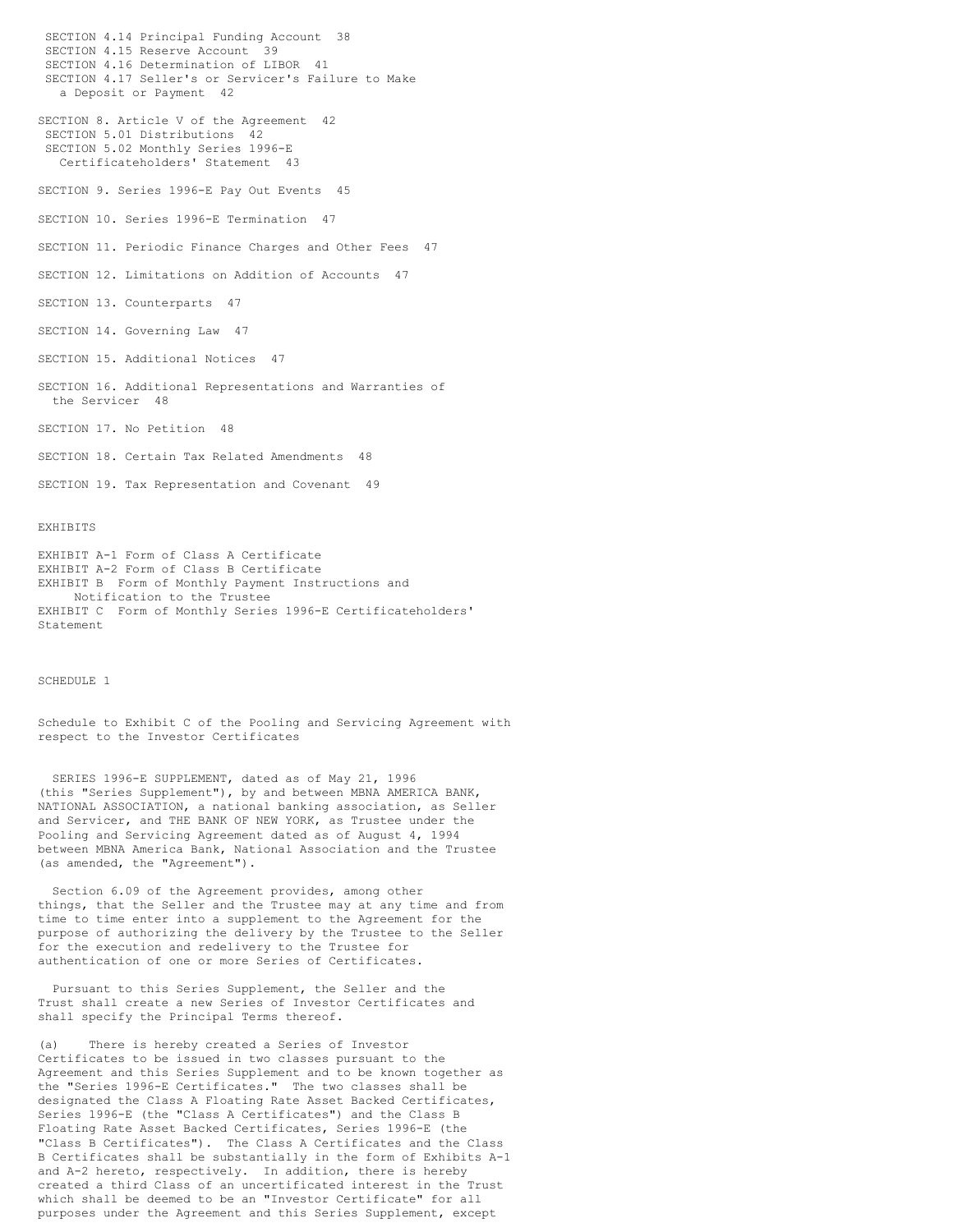as expressly provided herein, and which shall be known as the Collateral Interest, Series 1996-E (the "Collateral Interest").  $(h)$ 

(b) Series 1996-E shall be included in Group One (as defined below). Series 1996-E shall not be subordinated to any other Series.

(c) The Collateral Interest Holder, as holder of an "Investor Certificate" under the Agreement, shall be entitled to the benefits of the Agreement and this Series Supplement upon payment by the Collateral Interest Holder of amounts owing on the Closing Date pursuant to the Loan Agreement. Notwithstanding the foregoing, except as expressly provided herein, the provisions of Article VI and Article XII of the Agreement relating to the registration, authentication, delivery, presentation, cancellation and surrender of Registered Certificates and the opinion described in Section 6.09(b)(d)(i) and clause (a) and (c) of the definition of Tax Opinion in Section 1.01 of the Agreement shall not be applicable to the Collateral Interest.

SECTION 2. Definitions.

In the event that any term or provision contained herein shall conflict with or be inconsistent with any provision contained in the Agreement, the terms and provisions of this Series Supplement shall govern. All Article, Section or subsection references herein shall mean Articles, Sections or subsections of the Agreement, except as otherwise provided herein. All capitalized terms not otherwise defined herein are defined in the Agreement. Each capitalized term defined herein shall relate only to the Investor Certificates and no other Series of Certificates issued by the Trust.

"Accumulation Period" shall mean, solely for the purposes of the definition of Group One Monthly Principal Payment as such term is defined in each Supplement relating to Group One, the Controlled Accumulation Period.

"Accumulation Period Factor" shall mean, for each Monthly Period, a fraction, the numerator of which is equal to the sum of the initial investor interests of all outstanding Series, and the denominator of which is equal to the sum of (a) the Initial Investor Interest, (b) the initial investor interests of all outstanding Series (other than Series 1996-E) which are not expected to be in their revolving periods, and (c) the initial investor interests of all other outstanding Series which are not allocating Shared Principal Collections to other Series and are in their revolving periods.

"Accumulation Period Length" shall have the meaning assigned such term in subsection 4.09(i).

"Accumulation Shortfall" shall initially mean zero and shall thereafter mean, with respect to any Monthly Period during the Controlled Accumulation Period, the excess, if any, of the Controlled Deposit Amount for the previous Monthly Period over the amount deposited into the Principal Funding Account pursuant to subsection  $4.09(e)$  (i) with respect to the Class A Certificates for the previous Monthly Period.

"Adjusted Investor Interest" shall mean, with respect to any date of determination, an amount equal to the sum of (a) the Class A Adjusted Investor Interest and (b) the Class B Investor Interest and (c) the Collateral Interest.

"Aggregate Investor Default Amount" shall mean, with respect to any Monthly Period, the sum of the Investor Default Amounts in respect of such Monthly Period.

"Available Investor Principal Collections" shall mean with respect to any Monthly Period, an amount equal to (a) the Investor Principal Collections for such Monthly Period, minus (b) the amount of Reallocated Collateral Principal Collections and Reallocated Class B Principal Collections with respect to such Monthly Period which pursuant to Section 4.12 are required to fund the Class A Required Amount and the Class B Required Amount, plus (c) the amount of Shared Principal Collections with respect to Group One that are allocated to Series 1996-E in accordance with subsection 4.13(b).

"Available Reserve Account Amount" shall mean, with respect to any Transfer Date, the lesser of (a) the amount on deposit in the Reserve Account on such date (after taking into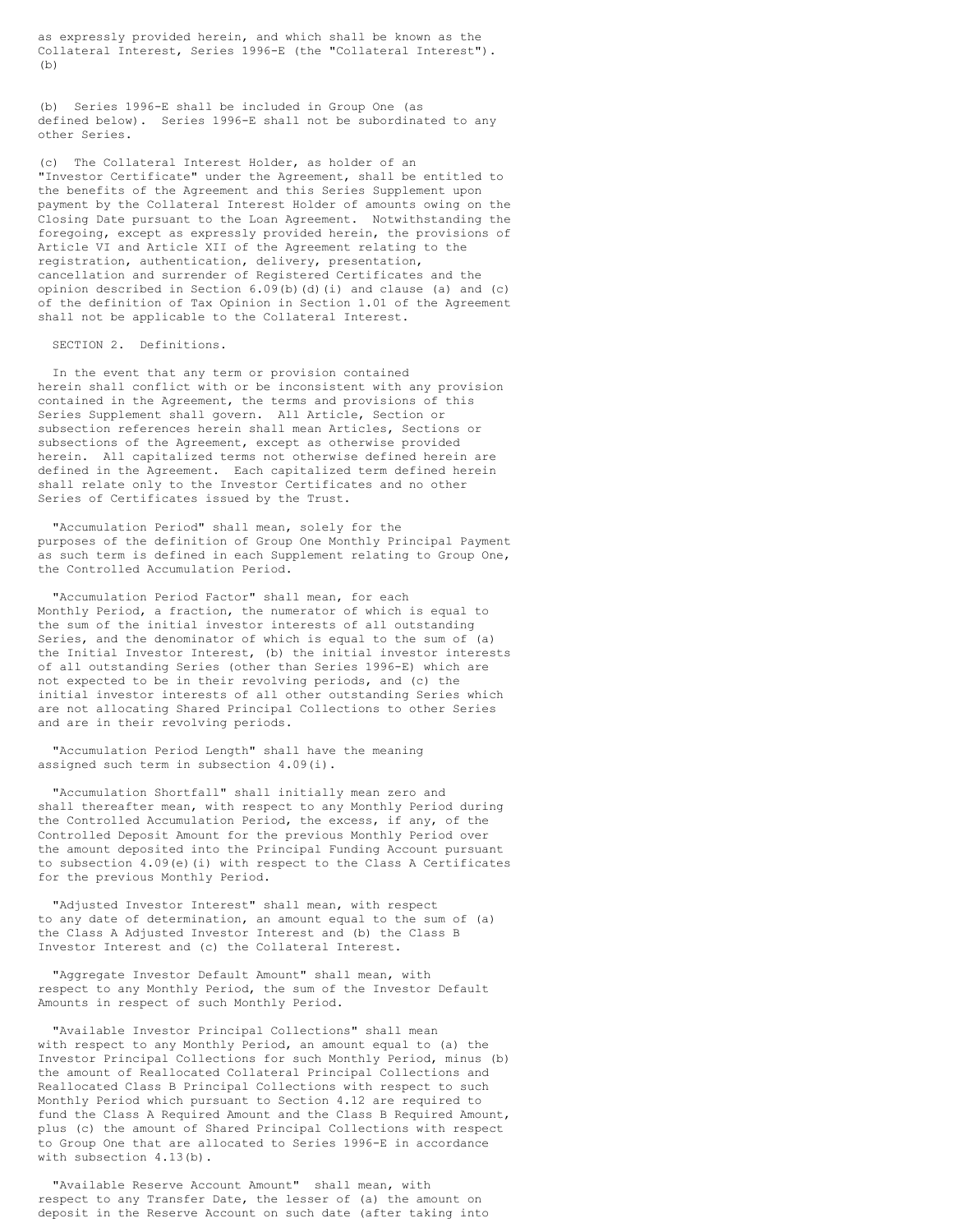account any interest and earnings retained in the Reserve Account pursuant to subsection 4.15(b) on such date, but before giving effect to any deposit made or to be made pursuant to subsection 4.11(i) to the Reserve Account on such date) and (b) the Required Reserve Account Amount.

"Base Rate" shall mean, with respect to any Monthly Period, the annualized percentage equivalent of a fraction, the numerator of which is equal to the sum of the Class A Monthly Interest, the Class B Monthly Interest, the Collateral Monthly Interest, each for the related Interest Period, and the Certificateholder Servicing Fee and the Servicer Interchange, each with respect to such Monthly Period and the denominator of which is the Investor Interest as of the close of business on the last day of such Monthly Period.

"Certificateholder Servicing Fee" shall have the meaning specified in subsection 3(a) hereof.

"Class A Additional Interest" shall have the meaning specified in Section 4.06(a).

"Class A Adjusted Investor Interest" shall mean, with respect to any date of determination, an amount equal to the Class A Investor Interest minus the Principal Funding Account Balance on such date of determination.

"Class A Available Funds" shall mean, with respect to any Monthly Period, an amount equal to the sum of (a) the Class A Floating Allocation of the Collections of Finance Charge Receivables and amounts with respect to Annual Membership Fees allocated to the Investor Certificates and deposited in the Finance Charge Account for such Monthly Period (or to be deposited in the Finance Charge Account on the related Transfer Date with respect to the preceding Monthly Period pursuant to the third paragraph of subsection 4.03(a) and Section 2.08 of the Agreement and subsection 3(b) of this Series Supplement), excluding the portion of Collections of Finance Charge Receivables attributable to Servicer Interchange, (b) with respect to any Monthly Period during the Controlled Accumulation Period prior to the payment in full of the Class A Investor Interest, the Principal Funding Investment Proceeds arising pursuant to subsection 4.14(b), if any, with respect to the related Transfer Date and (c) amounts, if any, to be withdrawn from the Reserve Account which will be deposited into the Finance Charge Account on the related Transfer Date pursuant to subsections 4.15(b) and 4.15(d).

"Class A Certificate Rate" shall mean from the Closing Date through June 16, 1996, and from June 17, 1996 through July 14, 1996 and with respect to each Interest Period thereafter, a per annum rate equal to 0.17% per annum in excess of LIBOR, as determined on the related LIBOR Determination Date.

"Class A Certificateholder" shall mean the Person in whose name a Class A Certificate is registered in the Certificate Register.

"Class A Certificates" shall mean any of the certificates executed by the Seller and authenticated by or on behalf of the Trustee, substantially in the form of Exhibit A-1 hereto.

"Class A Deficiency Amount" shall have the meaning specified in subsection 4.06(a).

"Class A Fixed Allocation" shall mean, with respect to any Monthly Period following the Revolving Period, the percentage equivalent (which percentage shall never exceed 100%) of a fraction, the numerator of which is the Class A Investor Interest as of the close of business on the last day of the Revolving Period and the denominator of which is equal to the Investor Interest as of the close of business on the last day of the Revolving Period.

"Class A Floating Allocation" shall mean, with respect to any Monthly Period, the percentage equivalent (which percentage shall never exceed 100%) of a fraction, the numerator of which is the Class A Adjusted Investor Interest as of the close of business on the last day of the preceding Monthly Period and the denominator of which is equal to the Adjusted Investor Interest as of the close of business on such day; provided, however, that, with respect to the first Monthly Period, the Class A Floating Allocation shall mean the percentage equivalent of a fraction, the numerator of which is the Class A Initial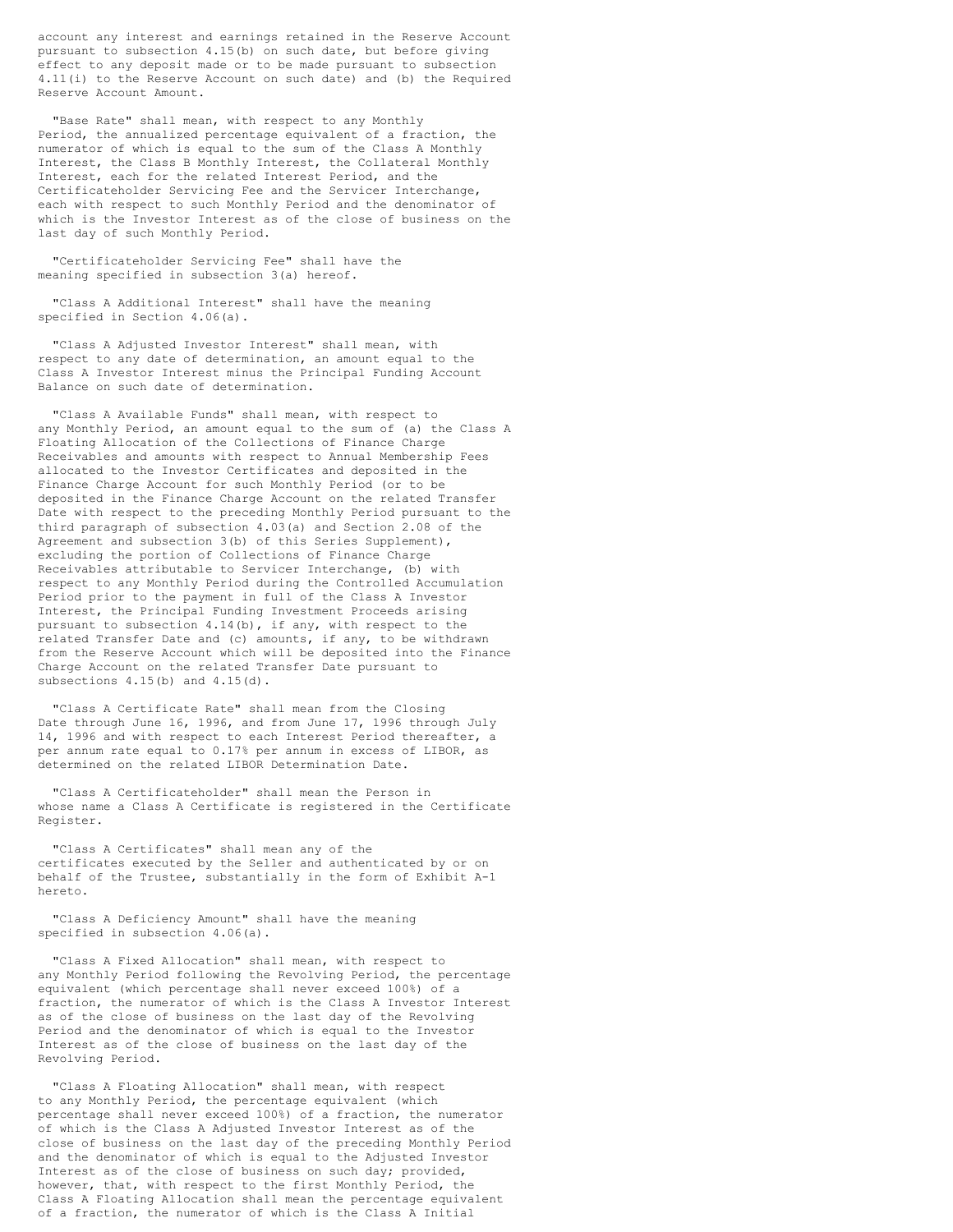Investor Interest and the denominator of which is the Initial Investor Interest.

"Class A Initial Investor Interest" shall mean the aggregate initial principal amount of the Class A Certificates, which is \$637,500,000.

"Class A Investor Allocation" shall mean with respect to any Monthly Period, (a) with respect to Default Amounts and Finance Charge Receivables at any time and Principal Receivables during the Revolving Period, the Class A Floating Allocation, and (b) with respect to Principal Receivables during the Controlled Accumulation Period or Rapid Amortization Period, the Class A Fixed Allocation.

"Class A Investor Charge-Offs" shall have the meaning specified in subsection 4.10(a).

"Class A Investor Default Amount" shall mean, with respect to each Transfer Date, an amount equal to the product of (a) the Aggregate Investor Default Amount for the related Monthly Period and (b) the Class A Floating Allocation applicable for the related Monthly Period.

"Class A Investor Interest" shall mean, on any date of determination, an amount equal to (a) the Class A Initial Investor Interest, minus (b) the aggregate amount of principal payments made to Class A Certificateholders prior to such date and minus (c) the excess, if any, of the aggregate amount of Class A Investor Charge-Offs pursuant to subsection 4.10(a) over Class A Investor Charge-Offs reimbursed pursuant to subsection 4.11(b) prior to such date of determination; provided, however, that the Class A Investor Interest may not be reduced below zero.

"Class A Monthly Interest" shall mean the monthly interest distributable in respect of the Class A Certificates as calculated in accordance with subsection 4.06(a).

"Class A Monthly Principal" shall mean the monthly principal distributable in respect of the Class A Certificates as calculated in accordance with subsection 4.07(a).

"Class A Required Amount" shall have the meaning specified in subsection 4.08(a).

"Class A Scheduled Payment Date" shall mean the May 2003 Distribution Date.

"Class A Servicing Fee" shall have the meaning specified in subsection 3(a) of this Series Supplement.

"Class B Additional Interest" shall have the meaning specified in subsection 4.06(b).

"Class B Available Funds" shall mean, with respect to any Monthly Period, an amount equal to the Class B Floating Allocation of the Collections of Finance Charge Receivables and amounts with respect to Annual Membership Fees allocated to the Investor Certificates and deposited in the Finance Charge Account for such Monthly Period (or to be deposited in the Finance Charge Account on the related Transfer Date with respect to the preceding Monthly Period pursuant to the third paragraph of subsection 4.03(a) and Section 2.08 of the Agreement and subsection 3(b) of this Series Supplement), excluding the portion of Collections of Finance Charge Receivables attributable to Servicer Interchange.

"Class B Certificate Rate" shall mean from the Closing Date through June 16, 1996, and from June 17, 1996 through July 14, 1996 and with respect to each Interest Period thereafter, a per annum rate equal to 0.31% per annum in excess of LIBOR, as determined on the related LIBOR Determination Date.

"Class B Certificateholder" shall mean the Person in whose name a Class B Certificate is registered in the Certificate Register.

"Class B Certificates" shall mean any of the certificates executed by the Seller and authenticated by or on behalf of the Trustee, substantially in the form of Exhibit A-2 hereto.

"Class B Deficiency Amount" shall have the meaning specified in subsection 4.06(b).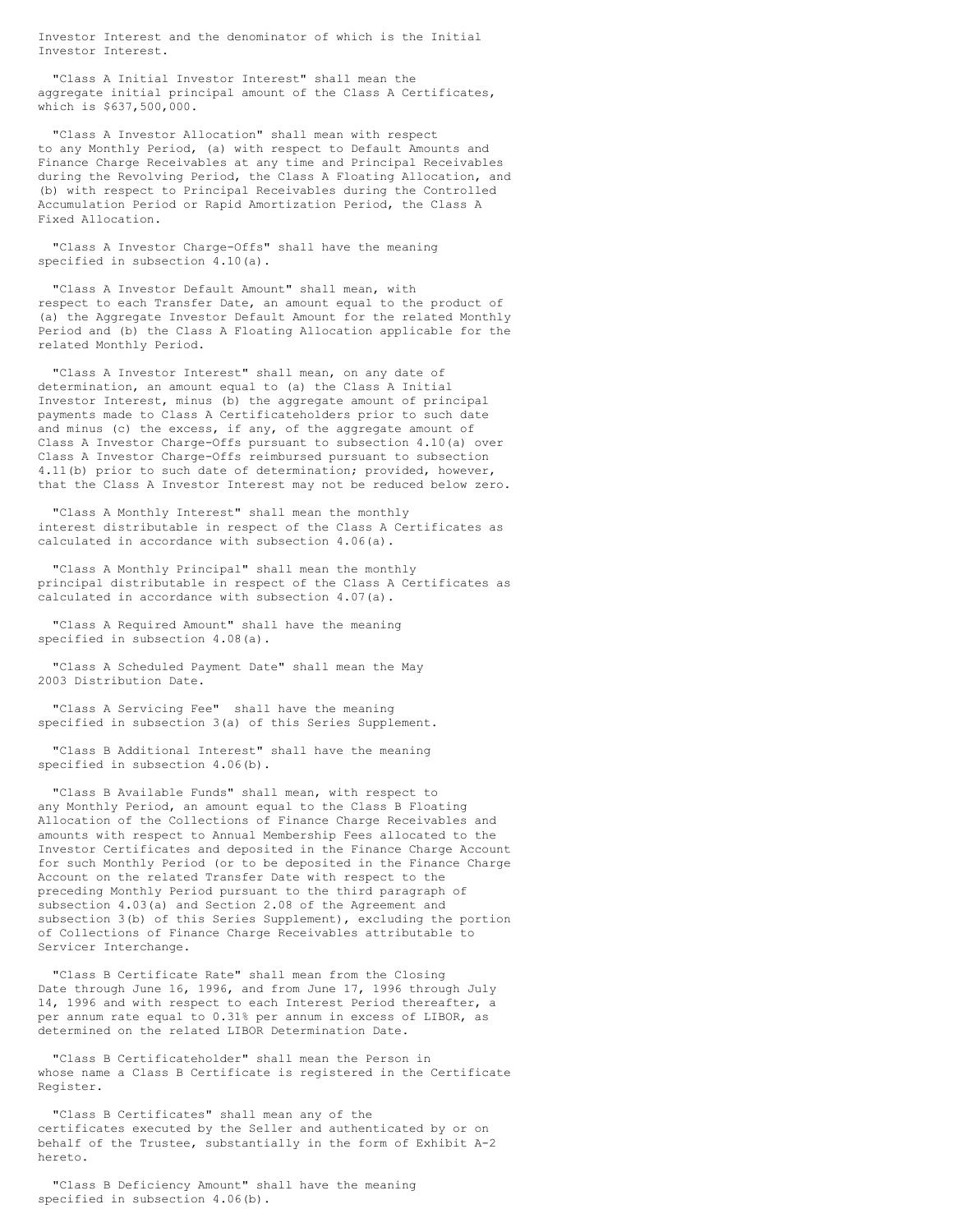"Class B Fixed Allocation" shall mean, with respect to any Monthly Period following the Revolving Period, the percentage equivalent (which percentage shall never exceed 100%) of a fraction, the numerator of which is the Class B Investor Interest as of the close of business on the last day of the Revolving Period and the denominator of which is equal to the Investor Interest as of the close of business on the last day of the Revolving Period.

"Class B Floating Allocation" shall mean, with respect to any Monthly Period, the percentage equivalent (which percentage shall never exceed 100%) of a fraction, the numerator of which is the Class B Investor Interest as of the close of business on the last day of the preceding Monthly Period and the denominator of which is equal to the Adjusted Investor Interest as of the close of business on such day; provided, however, that, with respect to the first Monthly Period, the Class B Floating Allocation shall mean the percentage equivalent of a fraction, the numerator of which is the Class B Initial Investor Interest and the denominator of which is the Initial Investor Interest.

"Class B Initial Investor Interest" shall mean the aggregate initial principal amount of the Class B Certificates, which is \$56,250,000.

"Class B Investor Allocation" shall mean with respect to any Monthly Period, (a) with respect to Default Amounts and Finance Charge Receivables at any time or Principal Receivables during the Revolving Period, the Class B Floating Allocation, and (b) with respect to Principal Receivables during the Controlled Accumulation Period or Rapid Amortization Period, the Class B Fixed Allocation.

"Class B Investor Charge-Offs" shall have the meaning specified in subsection 4.10(b).

"Class B Investor Default Amount" shall mean, with respect to each Transfer Date, an amount equal to the product of (a) the Aggregate Investor Default Amount for the related Monthly Period and (b) the Class B Floating Allocation applicable for the related Monthly Period.

"Class B Investor Interest" shall mean, on any date of determination, an amount equal to (a) the Class B Initial Investor Interest, minus (b) the aggregate amount of principal payments made to Class B Certificateholders prior to such date, minus (c) the aggregate amount of Class B Investor Charge-Offs for all prior Transfer Dates pursuant to subsection 4.10(b), minus (d) the amount of the Reallocated Class B Principal Collections allocated pursuant to subsection 4.12(a) on all prior Transfer Dates for which the Collateral Interest has not been reduced, minus (e) an amount equal to the amount by which the Class B Investor Interest has been reduced on all prior Transfer Dates pursuant to subsection 4.10(a) and plus (f) the aggregate amount of Excess Spread allocated and available on all prior Transfer Dates pursuant to subsection 4.11(d), for the purpose of reimbursing amounts deducted pursuant to the foregoing clauses (c), (d) and (e); provided, however, that the Class B Investor Interest may not be reduced below zero.

"Class B Monthly Interest" shall mean the monthly interest distributable in respect of the Class B Certificates as calculated in accordance with subsection 4.06(b).

"Class B Monthly Principal" shall mean the monthly principal distributable in respect of the Class B Certificates as calculated in accordance with subsection 4.07(b).

"Class B Required Amount" shall have the meaning specified in subsection 4.08(b).

"Class B Scheduled Payment Date" shall mean the June 2003 Distribution Date.

"Class B Servicing Fee" shall have the meaning specified in subsection 3(a) hereof.

"Closing Date" shall mean May 21, 1996.

"Code" shall mean the Internal Revenue Code of 1986, as amended.

"Collateral Allocation" shall mean with respect to any Monthly Period, (a) with respect to Default Amounts and Finance Charge Receivables at any time or Principal Receivables during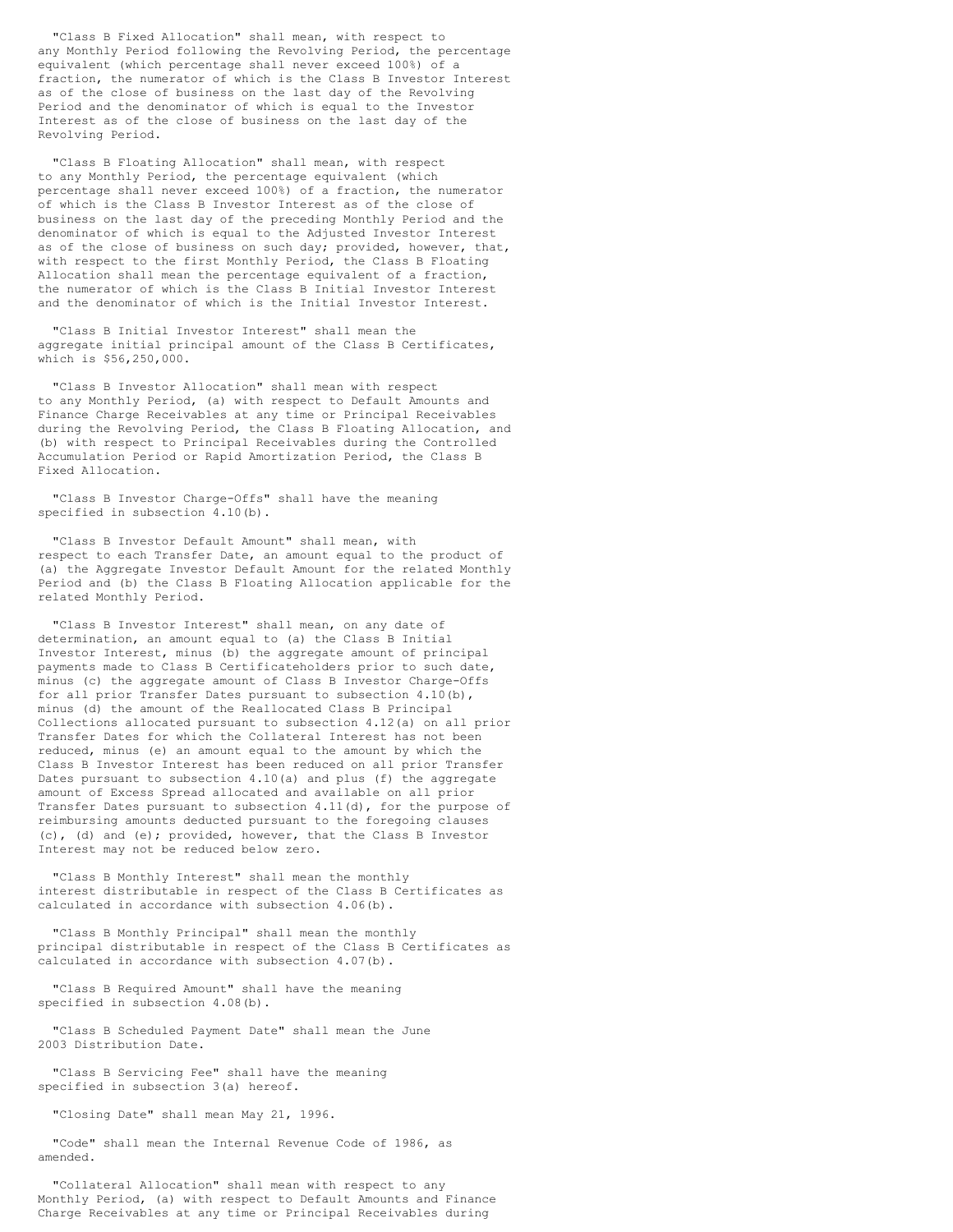the Revolving Period, the Collateral Floating Allocation, and (b) with respect to Principal Receivables during the Controlled Accumulation Period or Rapid Amortization Period, the Collateral Fixed Allocation.

"Collateral Available Funds" shall mean, with respect to any Monthly Period, an amount equal to the Collateral Floating Allocation of the Collections of Finance Charge Receivables and amounts with respect to Annual Membership Fees allocated to the Investor Certificates and deposited in the Finance Charge Account for such Monthly Period (or to be deposited in the Finance Charge Account on the related Transfer Date with respect to the preceding Monthly Period pursuant to the third paragraph of subsection 4.03(a) and Section 2.08 of the Agreement and subsection 3(b) of this Series Supplement), excluding the portion of Collections of Finance Charge Receivables attributable to Servicer Interchange.

"Collateral Charge-Offs" shall have the meaning specified in subsection 4.10(c).

"Collateral Default Amount" shall mean, with respect to any Transfer Date, an amount equal to the product of (a) the Aggregate Investor Default Amount for the related Monthly Period and (b) the Collateral Floating Allocation applicable for the related Monthly Period.

"Collateral Fixed Allocation" shall mean with respect to any Monthly Period following the Revolving Period, the percentage equivalent (which percentage shall never exceed 100%) of a fraction, the numerator of which is the Collateral Interest as of the close of business on the last day of the Revolving Period and the denominator of which is equal to the Investor Interest as of the close of business on the last day of the Revolving Period.

"Collateral Floating Allocation" shall mean, with respect to any Monthly Period, the percentage equivalent (which percentage shall never exceed 100%) of a fraction, the numerator of which is the Collateral Interest as of the close of business on the last day of the preceding Monthly Period and the denominator of which is equal to the Adjusted Investor Interest as of the close of business on such day; provided, however, that, with respect to the first Monthly Period, the Collateral Floating Allocation shall mean the percentage equivalent of a fraction, the numerator of which is the Collateral Initial Interest and the denominator of which is the Initial Investor Interest.

"Collateral Initial Interest" shall mean \$56,250,000.

"Collateral Interest" shall mean, on any date of determination, a fractional undivided interest in the Trust which shall consist of the right to receive, to the extent necessary to make the required payments to the Collateral Interest Holder under this Series Supplement, the portion of Collections allocable thereto under the Agreement and this Series Supplement, and funds on deposit in the Collection Account allocable thereto pursuant to the Agreement and this Series Supplement; provided that, with respect to any date, the Collateral Interest shall be an amount equal to (a) the Collateral Initial Interest, minus (b) the aggregate amount of principal payments made to the Collateral Interest Holder prior to such date, minus (c) the aggregate amount of Collateral Charge-Offs for all prior Transfer Dates pursuant to subsection 4.10(c), minus (d) the amount of Reallocated Principal Collections allocated pursuant to subsections 4.12(a) and (b) on all prior Transfer Dates, minus (e) an amount equal to the amount by which the Collateral Interest has been reduced on all prior Transfer Dates pursuant to subsections  $4.10(a)$  and (b), and plus (f) the aggregate amount of Excess Spread allocated and available on all prior Transfer Dates pursuant to subsection 4.11(h), for the purpose of reimbursing amounts deducted pursuant to the foregoing clauses  $(c)$ ,  $(d)$  and (e); provided further, however, that the Collateral Interest may not be reduced below zero.

"Collateral Interest Holder" shall mean the entity so designated in the Loan Agreement.

"Collateral Interest Servicing Fee" shall have the meaning specified in subsection 3(a) hereof.

"Collateral Monthly Interest" shall mean the monthly interest distributable in respect of the Collateral Interest as calculated in accordance with subsection 4.06(c).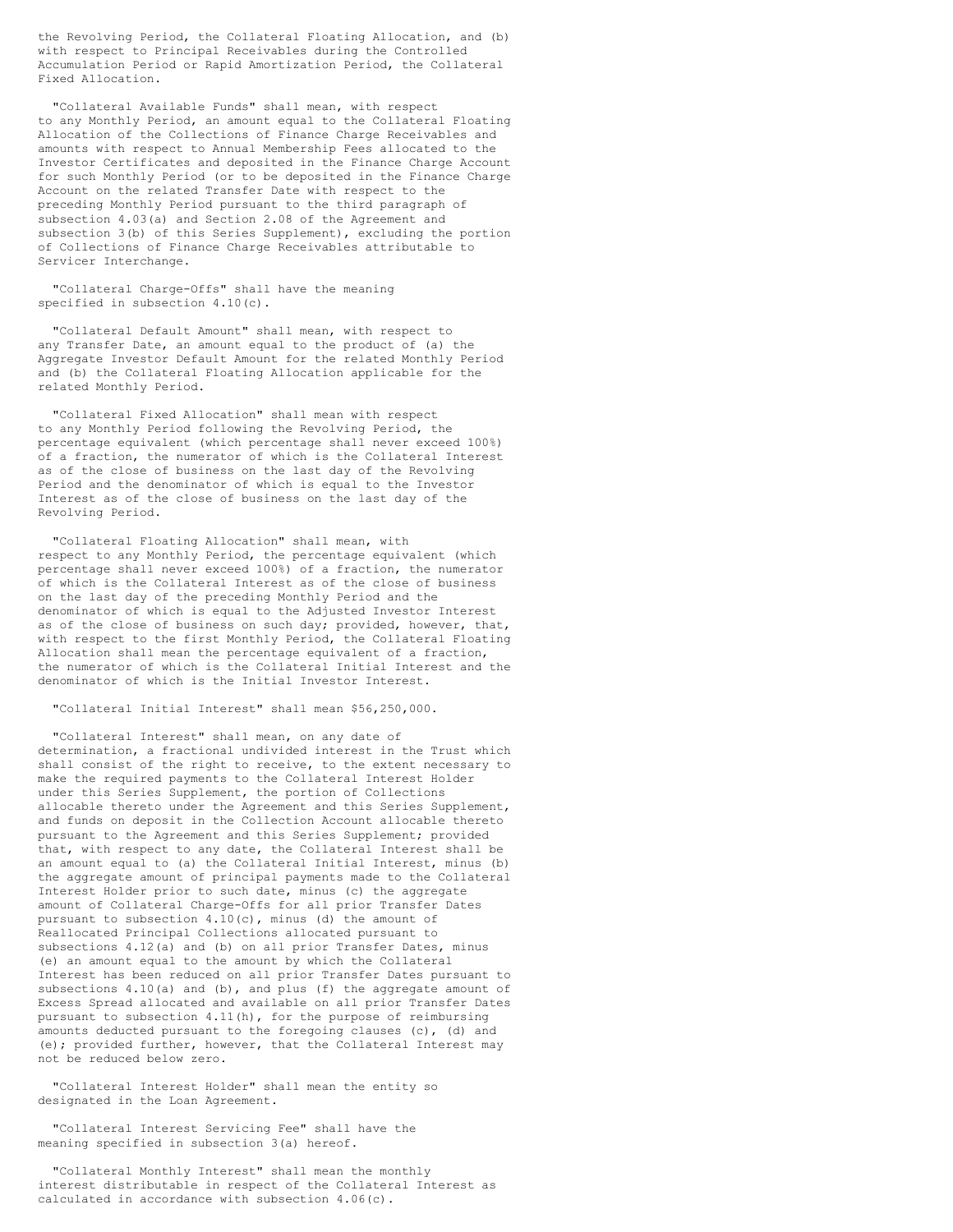"Collateral Monthly Principal" shall mean the monthly principal distributable in respect of the Collateral Interest as calculated in accordance with subsection 4.07(c).

"Collateral Rate" shall mean, for any Interest Period, the rate specified in the Loan Agreement.

"Controlled Accumulation Amount" shall mean (a) for any Transfer Date with respect to the Controlled Accumulation Period prior to the payment in full of the Class A Investor Interest, \$53,125,000; provided, however, that if the Accumulation Period Length is determined to be less than 12 months pursuant to subsection 4.09(i), the Controlled Accumulation Amount for each Transfer Date with respect to the Controlled Accumulation Period prior to the payment in full of the Class A Investor Interest will be equal to (i) the product of (x) the Class A Initial Investor Interest and (y) the Accumulation Period Factor for such Monthly Period divided by (ii) the Required Accumulation Factor Number, and (b) for any Transfer Date with respect to the Controlled Accumulation Period after payment in full of the Class A Investor Interest, an amount equal to the Class B Investor Interest as of such Transfer Date.

"Controlled Accumulation Period" shall mean, unless a Pay Out Event shall have occurred prior thereto, the period commencing at the close of business on April 30, 2002 or such later date as is determined in accordance with subsection 4.09(i) and ending on the first to occur of (a) the commencement of the Rapid Amortization Period and (b) the Series 1996-E Termination Date.

"Controlled Deposit Amount" shall mean, with respect to any Transfer Date, the sum of (a) the Controlled Accumulation Amount for such Transfer Date and (b) any existing Accumulation Shortfall.

"Covered Amount" shall mean an amount, determined as of each Transfer Date with respect to any Interest Period, equal to the product of (a) (i) a fraction, the numerator of which is the actual number of days in such Interest Period and the denominator of which is 360, times (ii) the Class A Certificate Rate in effect with respect to such Interest Period, and (b) the Principal Funding Account Balance allocable to the Class A Certificates as of the Record Date preceding such Transfer Date.

"Credit Enhancement" shall mean (a) with respect to the Class A Certificates, the subordination of the Class B Certificates and the Collateral Interest, and (b) with respect to the Class B Certificates, the subordination of the Collateral Interest.

"Credit Enhancement Provider" shall mean the Collateral Interest Holder.

"Cumulative Series Principal Shortfall" shall mean the sum of the Series Principal Shortfalls (as such term is defined in each of the related Series Supplements) for each Series in Group One.

"Daily Principal Shortfall" shall mean, on any date of determination, the excess of the Group One Monthly Principal Payment for the Monthly Period relating to such date over the month to date amount of Collections processed in respect of Principal Receivables for such Monthly Period allocable to investor certificates of all outstanding Series in Group One, not subject to reallocation, which are on deposit or to be deposited in the Principal Account on such date.

"Deficiency Amount" shall mean, at any time of determination, the sum of the Class A Deficiency Amount and the Class B Deficiency Amount.

"Distribution Date" shall mean July 15, 1996 and the fifteenth day of each calendar month thereafter, or if such fifteenth day is not a Business Day, the next succeeding Business Day.

"Excess Principal Funding Investment Proceeds" shall mean, with respect to each Transfer Date relating to the Controlled Accumulation Period, the amount, if any, by which the Principal Funding Investment Proceeds for such Transfer Date exceed the Covered Amount determined on such Transfer Date.

"Excess Spread" shall mean, with respect to any Transfer Date, the sum of the amounts with respect to such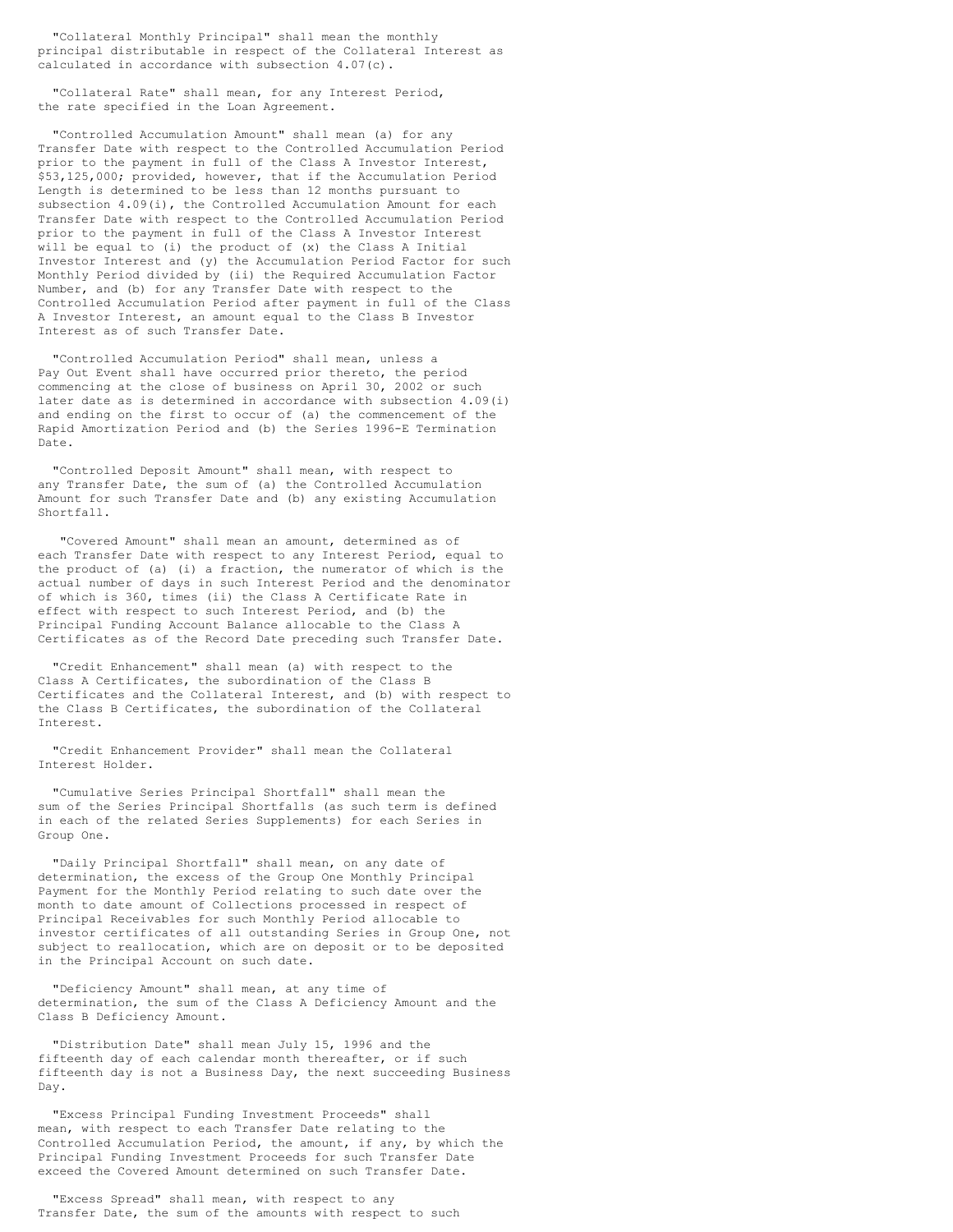Transfer Date, if any, specified pursuant to subsections 4.09(a)(iv), 4.09(b)(iii) and 4.09(c)(ii).

"Fitch" shall mean Fitch Investors Service, L.P. or its successors.

"Fixed Investor Percentage" shall mean, with respect to any Monthly Period, the percentage equivalent of a fraction, the numerator of which is the Investor Interest as of the close of business on the last day of the Revolving Period and the denominator of which is the greater of (a) the aggregate amount of Principal Receivables in the Trust determined as of the close of business on the last day of the prior Monthly Period and (b) the sum of the numerators used to calculate the Investor Percentages (as such term is defined in the Agreement) for allocations with respect to Principal Receivables for all outstanding Series on such date of determination; provided, however, that with respect to any Monthly Period in which an Addition Date occurs or in which a Removal Date occurs on which, if any Series has been paid in full, Principal Receivables in an aggregate amount approximately equal to the initial investor interest of such Series are removed from the Trust, the denominator determined pursuant to clause (a) hereof shall be (i) the aggregate amount of Principal Receivables in the Trust as of the close of business on the last day of the prior Monthly Period for the period from and including the first day of such Monthly Period to but excluding the related Addition Date or Removal Date and (ii) the aggregate amount of Principal Receivables in the Trust as of the beginning of the day on the related Addition Date or Removal Date after adjusting for the aggregate amount of Principal Receivables added to or removed from the Trust on the related Addition Date or Removal Date, for the period from and including the related Addition Date or Removal Date to and including the last day of such Monthly Period.

"Floating Investor Percentage" shall mean, with respect to any Monthly Period, the percentage equivalent of a fraction, the numerator of which is the Adjusted Investor Interest as of the close of business on the last day of the preceding Monthly Period (or with respect to the first Monthly Period, the Initial Investor Interest) and the denominator of which is the greater of (a) the aggregate amount of Principal Receivables as of the close of business on the last day of the preceding Monthly Period (or with respect to the first calendar month in the first Monthly Period, the aggregate amount of Principal Receivables in the Trust as of the close of business on the day immediately preceding the Closing Date, and with respect to the second calendar month in the first Monthly Period, the aggregate amount of Principal Receivables as of the close of business on the last day of the first calendar month in the first Monthly Period), and (b) the sum of the numerators used to calculate the Investor Percentages (as such term is defined in the Agreement) for allocations with respect to Finance Charge Receivables, Default Amounts or Principal Receivables, as applicable, for all outstanding Series on such date of determination; provided, however, that with respect to any Monthly Period in which an Addition Date occurs or in which a Removal Date occurs on which, if any Series has been paid in full, Principal Receivables in an aggregate amount approximately equal to the initial investor interest of such Series are removed from the Trust, the denominator determined pursuant to clause (a) hereof shall be (i) the aggregate amount of Principal Receivables in the Trust as of the close of business on the last day of the prior Monthly Period for the period from and including the first day of such Monthly Period to but excluding the related Addition Date or Removal Date and (ii) the aggregate amount of Principal Receivables in the Trust as of the beginning of the day on the related Addition Date or Removal Date after adjusting for the aggregate amount of Principal Receivables added to or removed from the Trust on the related Addition Date or Removal Date, for the period from and including the related Addition Date or Removal Date to and including the last day of such Monthly Period.

"Group One" shall mean Series 1996-E and each other Series specified in the related Supplement to be included in Group One.

"Group One Monthly Principal Payment" shall mean with respect to any Monthly Period, for all Series in Group One (including Series 1996-E) which are in an Amortization Period or Accumulation Period (as such terms are defined in the related Supplements for all Series in Group One), the sum of (a) the Controlled Distribution Amount for the related Transfer Date for any Series in its Controlled Amortization Period (as such terms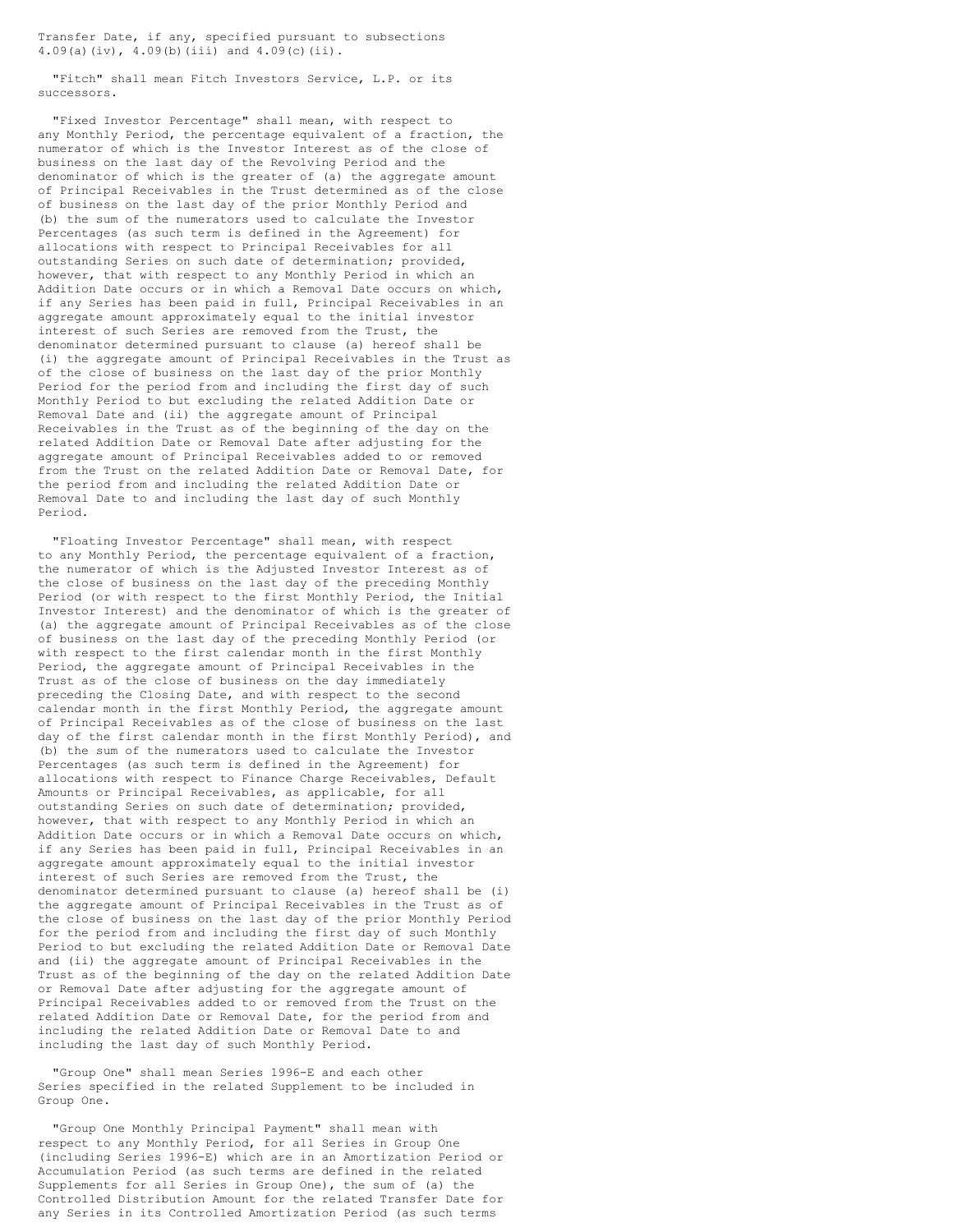are defined in the related Supplements for all Series in Group One), (b) the Controlled Deposit Amount for the related Transfer Date for any Series in its Accumulation Period, other than its Rapid Accumulation Period, if applicable (as such terms are defined in the related Supplements for all Series in Group One), (c) the Investor Interest as of the end of the prior Monthly Period taking into effect any payments to be made on the following Distribution Date for any Series in Group One in its Principal Amortization Period or Rapid Amortization Period (as such terms are defined in the related Supplements for all Series in Group One), (d) the Adjusted Investor Interest as of the end of the prior Monthly Period taking into effect any payments or deposits to be made on the following Transfer Date and Distribution Date for any Series in Group One in its Rapid Accumulation Period (as such terms are defined in the related Supplements for all Series in Group One), (e) the excess of the Collateral Interest as of the Transfer Date occurring in such Monthly Period over the Required Collateral Interest for the related Transfer Date, assuming no Accumulation Shortfall and (f) such other amounts as may be specified in the related Supplements for all Series in Group One.

"Initial Investor Interest" shall mean \$750,000,000.

"Interest Period" shall mean, with respect to any Distribution Date, the period from and including the previous Distribution Date through the day preceding such Distribution Date, except that the initial Interest Period shall be the period from and including the Closing Date through the day preceding the initial Distribution Date.

"Investor Certificateholder" shall mean (a) with respect to the Class A Certificates, the holder of record of a Class A Certificate, (b) with respect to the Class B Certificates, the holder of record of a Class B Certificate and (c) with respect to the Collateral Interest, the Collateral Interest Holder.

"Investor Certificates" shall mean the Class A Certificates, the Class B Certificates and the Collateral Interest.

"Investor Default Amount" shall mean, with respect to any Receivable in a Defaulted Account, an amount equal to the product of (a) the Default Amount and (b) the Floating Investor Percentage on the day such Account became a Defaulted Account.

"Investor Interest" shall mean, on any date of determination, an amount equal to the sum of (a) the Class A Investor Interest, (b) the Class B Investor Interest and (c) the Collateral Interest, each as of such date.

"Investor Percentage" shall mean for any Monthly Period, (a) with respect to Finance Charge Receivables and Default Amounts at any time and Principal Receivables during the Revolving Period, the Floating Investor Percentage and (b) with respect to Principal Receivables during the Controlled Accumulation Period or the Rapid Amortization Period, the Fixed Investor Percentage.

"Investor Principal Collections" shall mean, with respect to any Monthly Period, the sum of (a) the aggregate amount deposited into the Principal Account for such Monthly Period pursuant to subsections 4.05(a)(ii), (iii) and (iv), 4.05(b)(ii), (iii) and (iv), or  $4.05(c)$ (ii), in each case, as applicable to such Monthly Period, (b) the aggregate amount to be treated as Investor Principal Collections pursuant to subsections 4.09(a)(iii), and 4.11(a), (b), (c), (d), (g) and (h) for such Monthly Period (other than such amount paid from Reallocated Principal Collections), and (c) the aggregate amount of Unallocated Principal Collections deposited into the Principal Account pursuant to subsection 4.05(d).

"Investor Servicing Fee" shall have the meaning specified in subsection 3(a) hereof.

"LIBOR" shall mean, for any Interest Period, the London interbank offered rate for one-month United States dollar deposits determined by the Trustee for each Interest Period in accordance with the provisions of Section 4.16.

"LIBOR Determination Date" shall mean May 17, 1996 for the period from the Closing Date through June 16, 1996, June 13, 1996 for the period from June 17, 1996 through July 14, 1996, and the second London Business Day prior to the commencement of the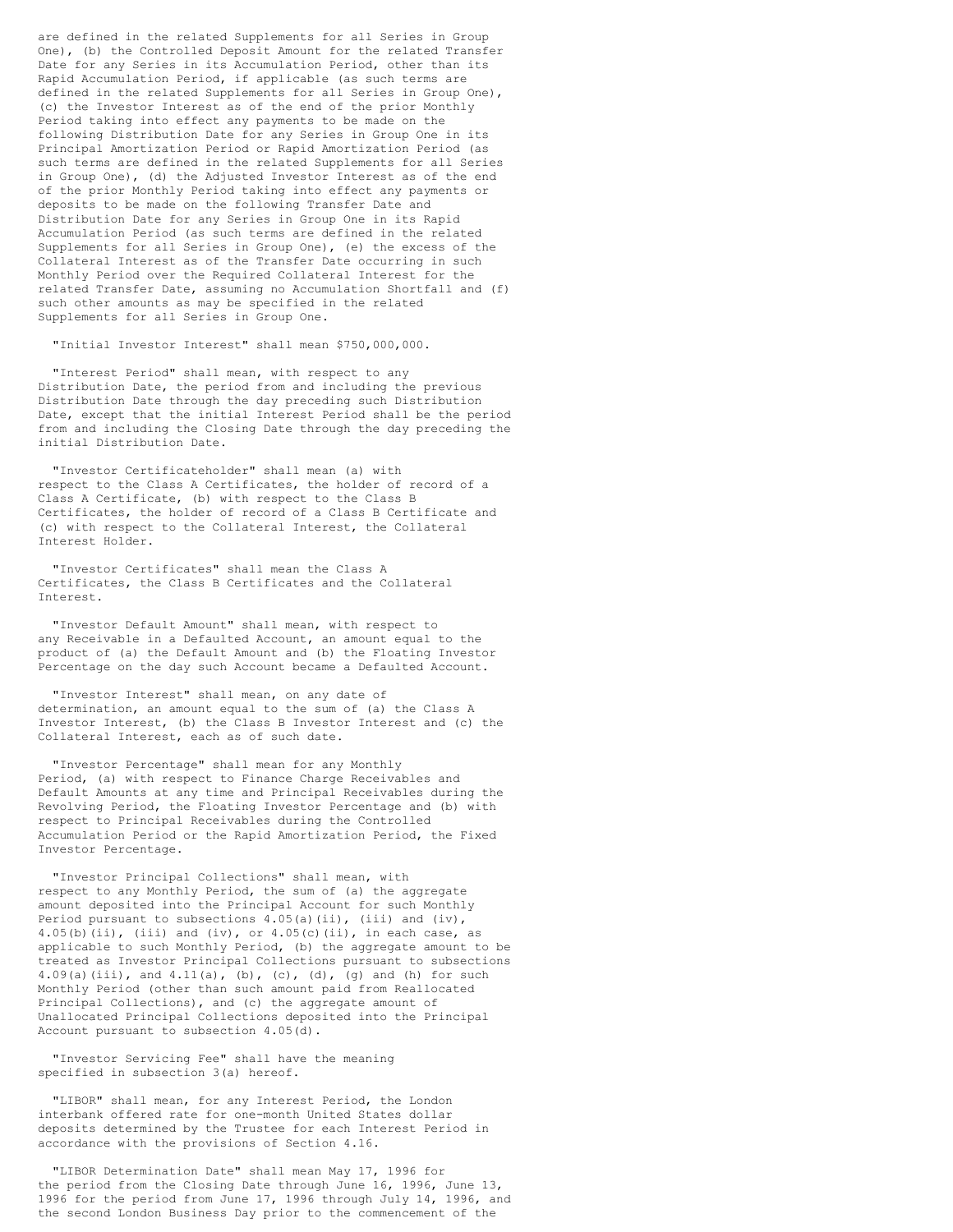second and each subsequent Interest Period.

"Loan Agreement" shall mean the agreement among the Seller, the Servicer, the Trustee, and the Collateral Interest Holder, dated as of May 21, 1996, as amended or modified from time to time.

"London Business Day" shall mean any Business Day on which dealings in deposits in United States dollars are transacted in the London interbank market.

"Monthly Interest" shall mean, with respect to any Transfer Date, the sum of (a) the Class A Monthly Interest, the Class A Additional Interest, if any, and the unpaid Class A Deficiency Amount, if any; (b) the Class B Monthly Interest, the Class B Additional Interest, if any, and the unpaid Class B Deficiency Amount, if any, and (c) the Collateral Monthly Interest, each with respect to such Transfer Date.

"Monthly Period" shall have the meaning specified in the Agreement, except that the first Monthly Period with respect to the Investor Certificates shall begin on and include the Closing Date and shall end on and include June 30, 1996.

"Net Servicing Fee Rate" shall mean (a) so long as the Seller or The Bank of New York is the Servicer, 1.25% per annum and (b) if the Seller or The Bank of New York is no longer the Servicer, 2.0% per annum.

"Pay Out Commencement Date" shall mean the date on which a Trust Pay Out Event is deemed to occur pursuant to Section 9.01 or a Series 1996-E Pay Out Event is deemed to occur pursuant to Section 9 hereof.

"Portfolio Adjusted Yield" shall mean, with respect to any Transfer Date, the average of the percentages obtained for each of the three preceding Monthly Periods by subtracting the Base Rate from the Portfolio Yield for such Monthly Period and deducting 0.5% from the result for each Monthly Period.

"Portfolio Yield" shall mean, with respect to any Monthly Period, the annualized percentage equivalent of a fraction, the numerator of which is an amount equal to the sum of (a) the amount of Collections of Finance Charge Receivables deposited into the Finance Charge Account and allocable to the Investor Certificates for such Monthly Period and (b) the amount with respect to Annual Membership Fees deposited into the Finance Charge Account and allocable to the Investor Certificates for such Monthly Period, and (c) the Principal Funding Investment Proceeds deposited into the Finance Charge Account on the Transfer Date related to such Monthly Period, and (d) the amount of the Reserve Draw Amount (up to the Available Reserve Account Amount) plus any amounts of interest and earnings described in subsection 4.15, each deposited into the Finance Charge Account on the Transfer Date relating to such Monthly Period, such sum to be calculated on a cash basis after subtracting the Aggregate Investor Default Amount for such Monthly Period, and the denominator of which is the Investor Interest as of the close of business on the last day of such Monthly Period.

"Principal Funding Account" shall have the meaning set forth in subsection 4.14(a).

"Principal Funding Account Balance" shall mean, with respect to any date of determination, the principal amount, if any, on deposit in the Principal Funding Account on such date of determination.

"Principal Funding Investment Proceeds" shall mean, with respect to each Transfer Date, the investment earnings on funds in the Principal Funding Account (net of investment expenses and losses) for the period from and including the immediately preceding Transfer Date to but excluding such Transfer Date.

"Principal Funding Investment Shortfall" shall mean, with respect to each Transfer Date relating to the Controlled Accumulation Period, the amount, if any, by which the Principal Funding Investment Proceeds for such Transfer Date are less than the Covered Amount determined as of such Transfer Date.

"Rapid Amortization Period" shall mean the Amortization Period commencing on the Pay Out Commencement Date and ending on the earlier to occur of (a) the Series 1996-E Termination Date and (b) the termination of the Trust pursuant to Section 12.01.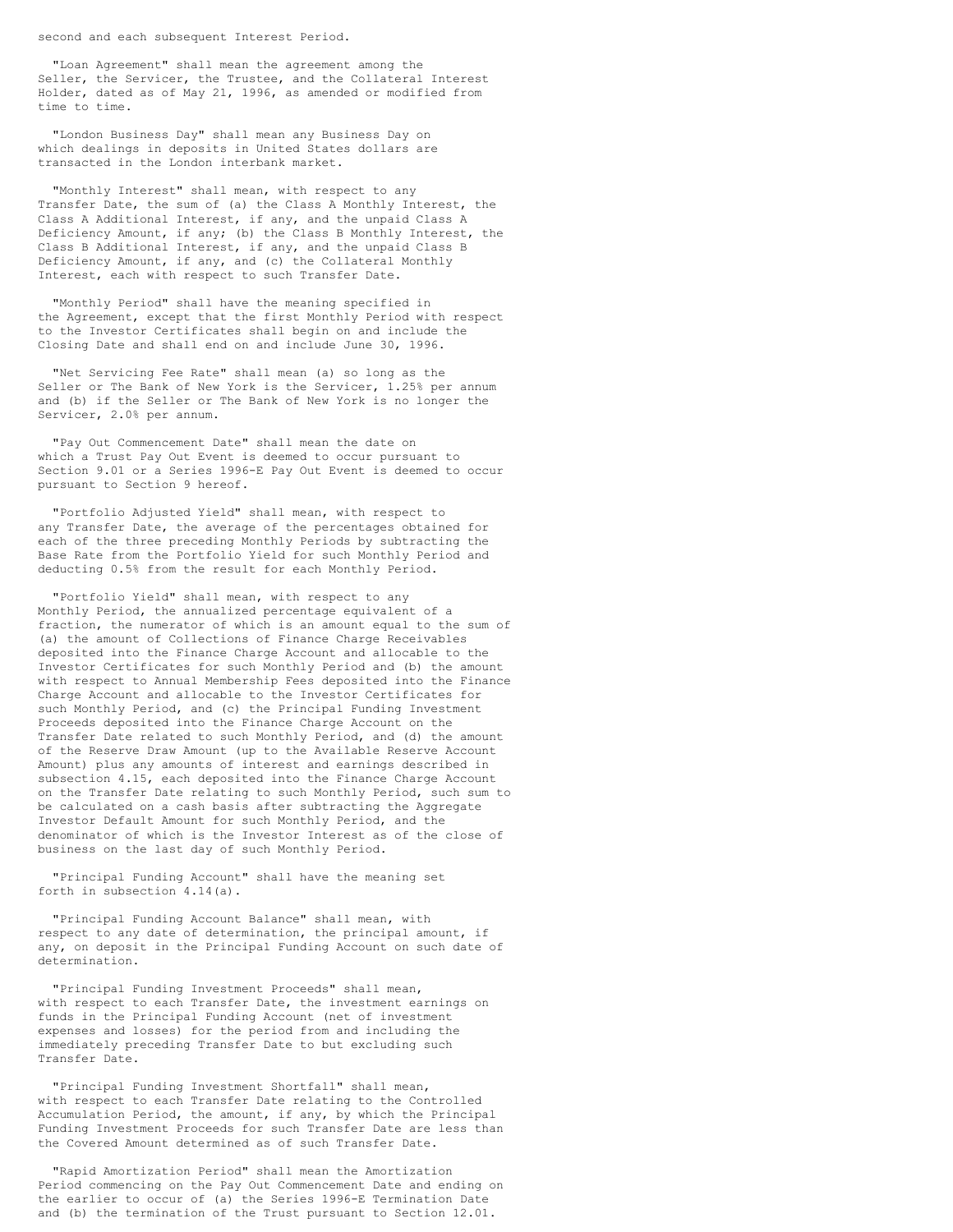"Rating Agency" shall mean Moody's and Standard & Poor's.

"Rating Agency Condition" shall mean the notification in writing by each Rating Agency to the Seller, the Servicer and the Trustee that an action will not result in any Rating Agency reducing or withdrawing its then existing rating of the investor certificates of any outstanding Series or class of a Series with respect to which it is a Rating Agency.

"Reallocated Class B Principal Collections" shall mean, with respect to any Transfer Date, Collections of Principal Receivables applied in accordance with subsection 4.12(a) in an amount not to exceed the product of (a) the Class B Investor Allocation with respect to the Monthly Period relating to such Transfer Date and (b) the Investor Percentage with respect to the Monthly Period relating to such Transfer Date and (c) the amount of Collections of Principal Receivables with respect to the Monthly Period relating to such Transfer Date; provided however, that such amount shall not exceed the Class B Investor Interest after giving effect to any Class B Investor Charge-Offs for such Transfer Date.

"Reallocated Collateral Principal Collections" shall mean, with respect to any Transfer Date, Collections of Principal Receivables applied in accordance with subsections 4.12(a) and (b) in an amount not to exceed the product of (a) the Collateral Allocation with respect to the Monthly Period relating to such Transfer Date and (b) the Investor Percentage with respect to the Monthly Period relating to such Transfer Date and (c) the amount of Collections of Principal Receivables with respect to the Monthly Period relating to such Transfer Date; provided, however, that such amount shall not exceed the Collateral Interest after giving effect to any Collateral Charge-Offs for such Transfer Date.

"Reallocated Principal Collections" shall mean the sum of (a) Reallocated Class B Principal Collections and (b) Reallocated Collateral Principal Collections.

"Reference Banks" shall mean four major banks in the London interbank market selected by the Servicer.

"Required Accumulation Factor Number" shall be equal to a fraction, rounded upwards to the nearest whole number, the numerator of which is one and the denominator of which is equal to the lowest monthly principal payment rate on the Accounts, expressed as a decimal, for the 12 months preceding the date of such calculation.

"Required Collateral Interest" shall mean (a) initially, \$56,250,000 and (b) on any Transfer Date thereafter, 7.5% of the sum of the Class A Adjusted Investor Interest and the Class B Investor Interest on such Transfer Date, after taking into account deposits into the Principal Funding Account on such Transfer Date and payments to be made on the related Distribution Date, and the Collateral Interest on the prior Transfer Date, after any adjustments to be made on such date, but not less than \$22,500,000; provided, however, that (x) if either (i) there is a reduction in the Collateral Interest pursuant to clause (c), (d) or (e) of the definition of such term or (ii) a Pay Out Event with respect to the Investor Certificates has occurred, the Required Collateral Interest for any Transfer Date shall equal the Required Collateral Interest for the Transfer Date immediately preceding such reduction or Pay Out Event, (y) in no event shall the Required Collateral Interest exceed the sum of the outstanding principal amounts of (i) the Class A Certificates and (ii) the Class B Certificates, each as of the last day of the Monthly Period preceding such Transfer Date after taking into account the payments to be made on the related Distribution Date and (z) the Required Collateral Interest may be reduced at the Seller's option at any time to a lesser amount if the Seller, the Servicer, the Collateral Interest Holder and the Trustee have been provided evidence that the Rating Agency Condition shall have been satisfied.

"Required Reserve Account Amount" shall mean, with respect to any Transfer Date on or after the Reserve Account Funding Date, an amount equal to (a) 0.5% of the outstanding principal balance of the Class A Certificates or (b) any other amount designated by the Seller; provided, however, that if such designation is of a lesser amount, the Seller shall (i) provide the Servicer, the Collateral Interest Holder and the Trustee with evidence that the Rating Agency Condition shall have been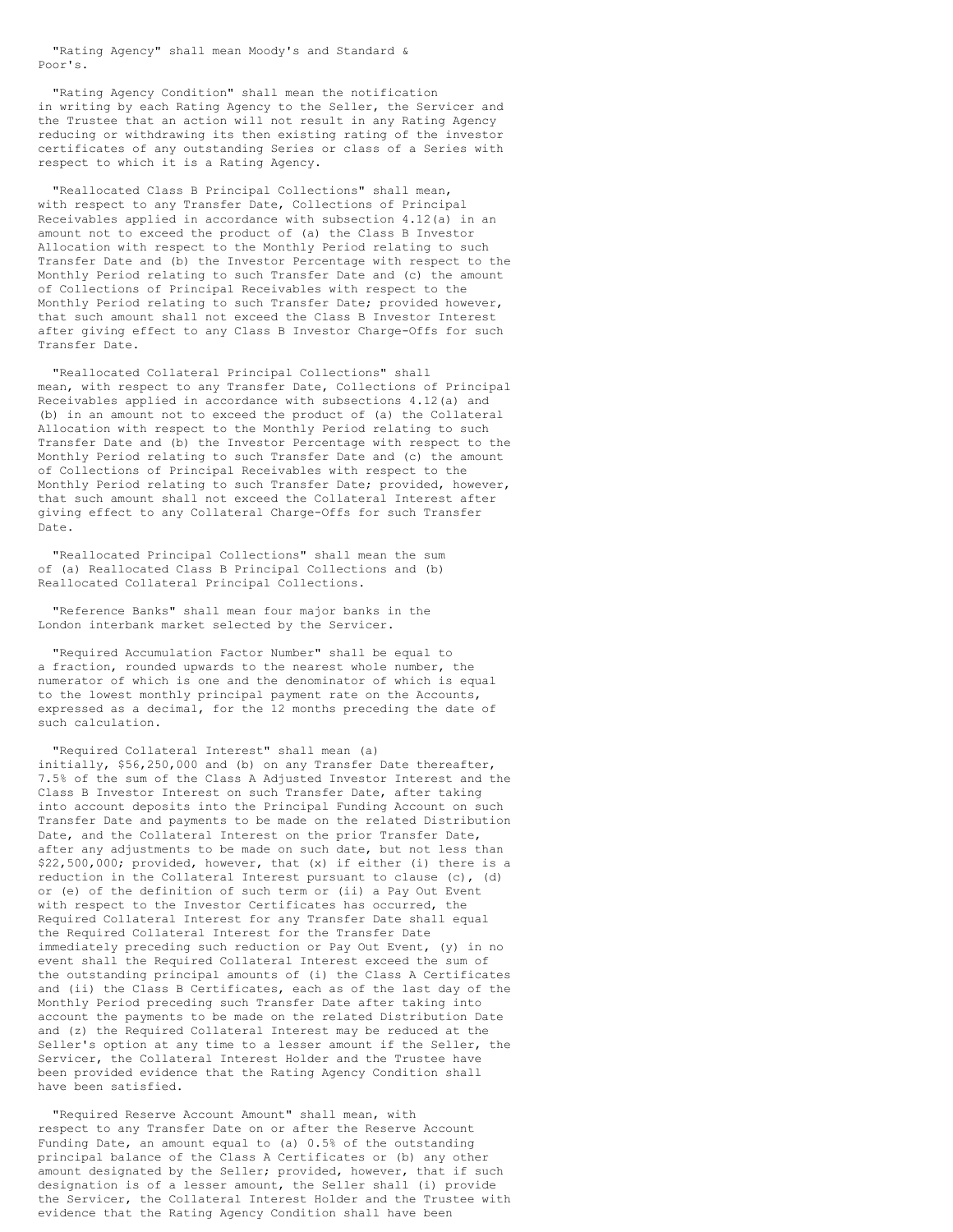satisfied and (ii) deliver to the Trustee a certificate of an authorized officer to the effect that, based on the facts known to such officer at such time, in the reasonable belief of the Seller, such designation will not cause a Pay Out Event or an event that, after the giving of notice or the lapse of time, would cause a Pay Out Event to occur with respect to Series 1996-E.

"Reserve Account" shall have the meaning specified in subsection 4.15(a).

"Reserve Account Funding Date" shall mean the Transfer Date which occurs not later than the earliest of (a) the Transfer Date with respect to the Monthly Period which commences 3 months prior to the commencement of the Controlled Accumulation Period; (b) the first Transfer Date for which the Portfolio Adjusted Yield is less than 2%, but in such event the Reserve Account Funding Date shall not be required to occur earlier than the Transfer Date with respect to the Monthly Period which commences 12 months prior to the commencement of the Controlled Accumulation Period; (c) the first Transfer Date for which the Portfolio Adjusted Yield is less than 3%, but in such event the Reserve Account Funding Date shall not be required to occur earlier than the Transfer Date with respect to the Monthly Period which commences 6 months prior to the commencement of the Controlled Accumulation Period; and (d) the first Transfer Date for which the Portfolio Adjusted Yield is less than 4%, but in such event the Reserve Account Funding Date shall not be required to occur earlier than the Transfer Date with respect to the Monthly Period which commences 4 months prior to the commencement of the Controlled Accumulation Period.

"Reserve Account Surplus" shall mean, as of any Transfer Date following the Reserve Account Funding Date, the amount, if any, by which the amount on deposit in the Reserve Account exceeds the Required Reserve Account Amount.

"Reserve Draw Amount" shall have the meaning specified in subsection 4.15(c).

"Revolving Period" shall mean the period from and including the Closing Date to, but not including, the earlier of (a) the day the Controlled Accumulation Period commences and (b) the Pay Out Commencement Date.

"Series 1996-E" shall mean the Series of the MBNA Master Credit Card Trust II represented by the Investor Certificates.

"Series 1996-E Certificateholders" shall mean the holder of record of a Series 1996-E Certificate.

"Series 1996-E Certificates" shall mean the Class A Certificates and the Class B Certificates.

"Series 1996-E Pay Out Event" shall have the meaning specified in Section 9 hereof.

"Series 1996-E Termination Date" shall mean the earliest to occur of (a) the Distribution Date on which the Investor Interest is paid in full, (b) the October 2005 Distribution Date and (c) the Trust Termination Date.

"Series Principal Shortfall" shall mean with respect to any Transfer Date, the excess, if any, of (a) (i) with respect to any Transfer Date relating to the Controlled Accumulation Period, the sum of (A) the Controlled Deposit Amount for such Transfer Date, and (B) the excess, if any, of the Collateral Interest for such Transfer Date over the Required Collateral Interest for such Transfer Date and (ii) with respect to any Transfer Date during the Rapid Amortization Period, the Adjusted Investor Interest over (b) the Investor Principal Collections minus the Reallocated Principal Collections for such Transfer Date.

"Series Servicing Fee Percentage" shall mean 2.0%.

"Servicer Interchange" shall mean, for any Transfer Date, the portion of Collections of Finance Charge Receivables allocated to the Investor Certificates and deposited in the Finance Charge Account with respect to the related Monthly Period that is attributable to Interchange; provided, however, that Servicer Interchange for any Transfer Date shall not exceed one-twelfth of the product of (i) the Adjusted Investor Interest as of the last day of the related Monthly Period and (ii) 0.75%; provided further, however, with respect to the first Transfer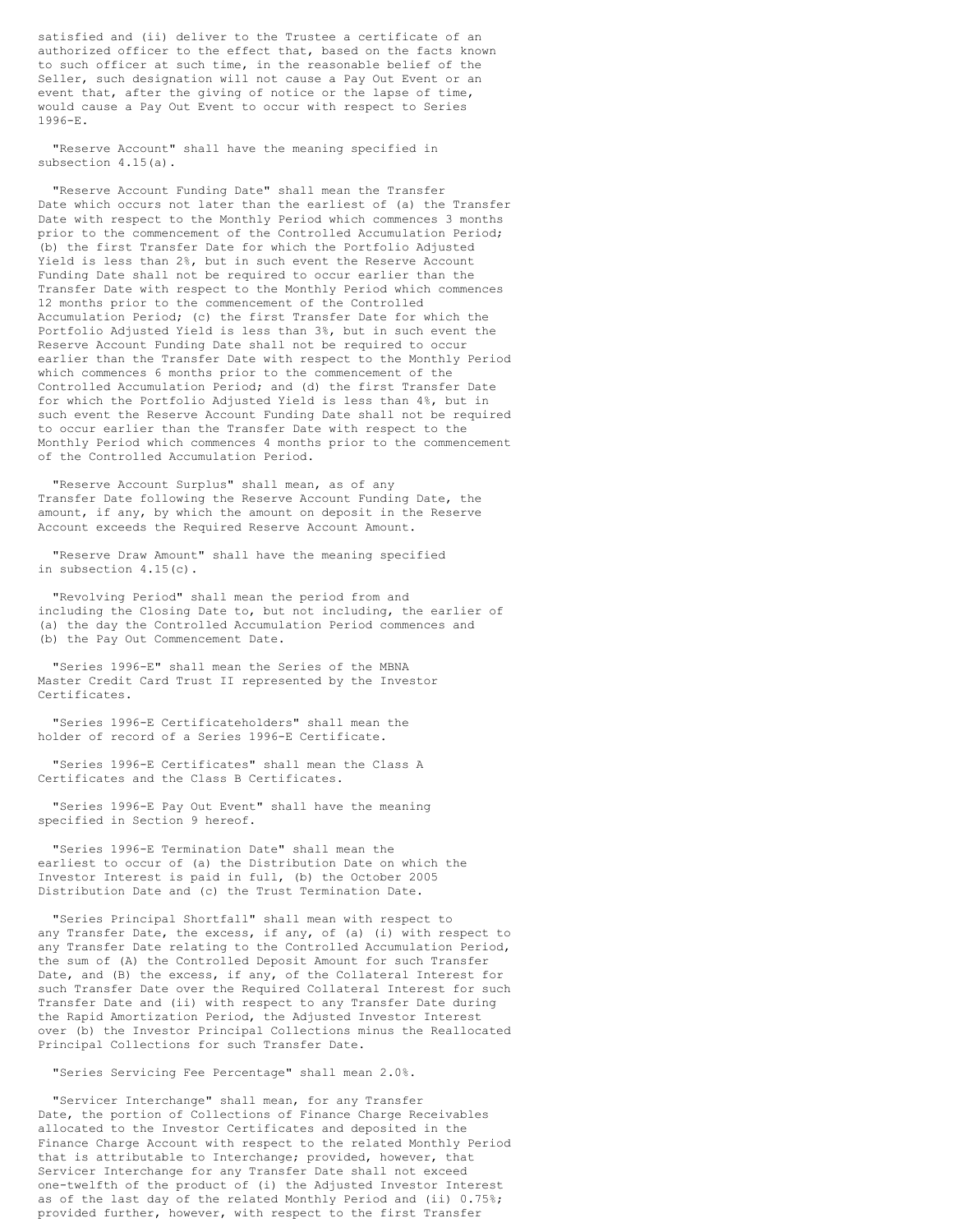Date, the Servicer Interchange may equal but shall not exceed \$625,000.

"Shared Principal Collections" shall mean, with respect to any Transfer Date, either (a) the amount allocated to the Investor Certificates which may be applied to the Series Principal Shortfall with respect to other outstanding Series in Group One or (b) the amounts allocated to the investor certificates of other Series in Group One which the applicable Supplements for such Series specify are to be treated as "Shared Principal Collections" and which may be applied to cover the Series Principal Shortfall with respect to the Investor Certificates.

"Telerate Page 3750" shall mean the display page currently so designated on the Dow Jones Telerate Service (or such other page as may replace that page on that service for the purpose of displaying comparable rates or prices).

"Unallocated Principal Collections" shall have the meaning specified in subsection 4.05(d).

(2) The share of the Servicing Fee allocable to Series 1996-E with respect to any Transfer Date (the "Investor Servicing Fee") shall be equal to one-twelfth of the product of (i) the Series Servicing Fee Percentage and (ii) the Adjusted Investor Interest as of the last day of the Monthly Period preceding such Transfer Date; provided, however, that with respect to the first Transfer Date, the Investor Servicing Fee shall be equal to \$1,666,666.67. On each Transfer Date for which the Seller or The Bank of New York is the Servicer, the Servicer Interchange with respect to the related Monthly Period that is on deposit in the Finance Charge Account shall be withdrawn from the Finance Charge Account and paid to the Servicer in payment of a portion of the Investor Servicing Fee with respect to such Monthly Period. Should the Servicer Interchange on deposit in the Finance Charge Account on any Transfer Date with respect to the related Monthly Period be less than one-twelfth of 0.75% of the Adjusted Investor Interest as of the last day of such Monthly Period, the Investor Servicing Fee with respect to such Monthly Period will not be paid to the extent of such insufficiency of Servicer Interchange on deposit in the Finance Charge Account. The Servicer Interchange with respect to the first Transfer Date may equal but shall not exceed \$625,000. The share of the Investor Servicing Fee allocable to the Class A Investor Interest with respect to any Transfer Date (the "Class A Servicing Fee") shall be equal to one-twelfth of the product of (i) the Class A Floating Allocation, (ii) the Net Servicing Fee Rate and (iii) the Adjusted Investor Interest as of the last day of the Monthly Period preceding such Transfer Date; provided, however, that with respect to the first Transfer Date, the Class A Servicing Fee shall be equal to \$885,416.67. The share of the Investor Servicing Fee allocable to the Class B Investor Interest with respect to any Transfer Date (the "Class B Servicing Fee") shall be equal to one-twelfth of the product of (i) the Class B Floating Allocation, (ii) the Net Servicing Fee Rate and (iii) the Adjusted Investor Interest as of the last day of the Monthly Period preceding such Transfer Date; provided, however, that with respect to the first Transfer Date, the Class B Servicing Fee shall be equal to \$78,125. The share of the Investor Servicing Fee allocable to the Collateral Interest with respect to any Transfer Date (the "Collateral Interest Servicing Fee", and together with the Class A Servicing Fee and the Class B Servicing Fee, the "Certificateholder Servicing Fee") shall be equal to one-twelfth of the product of (i) the Collateral Floating Allocation, (ii) the Net Servicing Fee Rate and (iii) the Adjusted Investor Interest as of the last day of the Monthly Period preceding such Transfer Date; provided, however, that with respect to the first Transfer Date, the Collateral Interest Servicing Fee shall be equal to \$78,125. Except as specifically provided above, the Servicing Fee shall be paid by the cash flows from the Trust allocated to the Seller or the certificateholders of other Series (as provided in the related Supplements) and in no event shall the Trust, the Trustee or the Investor Certificateholders be liable therefor. The Class A Servicing Fee shall be payable to the Servicer solely to the extent amounts are available for distribution in respect thereof pursuant to subsections  $4.09(a)(ii)$  and  $4.11(a)$ . The Class B Servicing Fee shall be payable solely to the extent amounts are available for distribution in respect thereof pursuant to subsections 4.09(b)(ii) and 4.11(c). The Collateral Interest Servicing Fee shall be payable solely to the extent amounts are available for distribution in respect thereof pursuant to subsection 4.11(f) or if applicable subsection 4.09(c)(i). (3)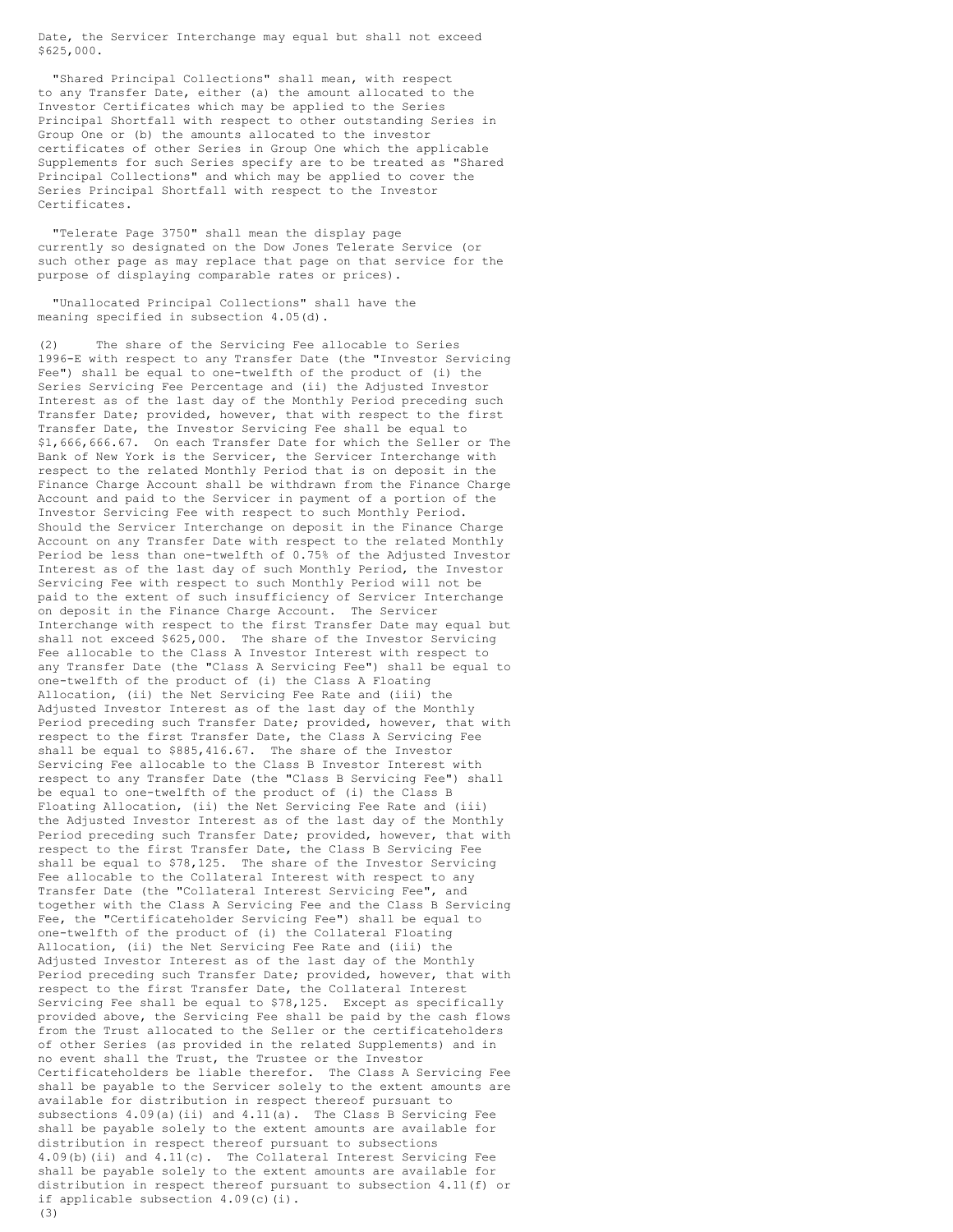(3) On or before each Transfer Date, the Seller shall notify the Servicer of the amount of Interchange to be included as Collections of Finance Charge Receivables and allocable to the Investor Certificateholders with respect to the preceding Monthly Period as determined pursuant to this subsection 3(b). Such amount of Interchange shall be equal to the product of (i) the total amount of Interchange paid or payable to the Seller with respect to such Monthly Period, (ii) a fraction the numerator of which is the aggregate amount of cardholder charges for goods and services in the Accounts with respect to such Monthly Period and the denominator of which is the aggregate amount of cardholder charges for goods and services in all MasterCard and VISA consumer revolving credit card accounts owned by the Seller with respect to such Monthly Period and (iii) the Investor Percentage with regard to Finance Charge Receivables. On each Transfer Date, the Seller shall pay to the Servicer, and the Servicer shall deposit into the Finance Charge Account, in immediately available funds, the amount of Interchange to be so included as Collections of Finance Charge Receivables allocable to the Investor Certificates with respect to the preceding Monthly Period. The Seller hereby assigns, sets-over, conveys, pledges and grants a security interest and lien to the Trustee for the benefit of the Investor Certificateholders in Interchange and the proceeds of Interchange, as set forth in this subsection 3(b). In connection with the foregoing grant of a security interest, this Series Supplement shall constitute a security agreement under applicable law. To the extent that a Supplement for a related Series, other than Series 1996-E, assigns, sets-over, conveys, pledges or grants a security interest in Interchange allocable to the Trust, all Investor Certificates of any such Series (except as otherwise specified in any such Supplement) and the Investor Certificates shall rank pari passu and be equally and ratably entitled as provided herein to the benefits of such Interchange without preference or priority on account of the actual time or times of authentication and delivery, all in accordance with the terms and provisions of this Series Supplement and other related Supplements.

SECTION 4. Reassignment and Transfer Terms. The Investor Certificates shall be subject to retransfer to the Seller at its option, in accordance with the terms specified in subsection 12.02(a), on any Distribution Date on or after the Distribution Date on which the Investor Interest is reduced to an amount less than or equal to 5% of the Initial Investor Interest. The deposit required in connection with any such repurchase shall include the amount, if any, on deposit in the Principal Funding Account and will be equal to the sum of (a) the Investor Interest and (b) accrued and unpaid interest on the Investor Certificates through the day preceding the Distribution Date on which the repurchase occurs.

SECTION 5. Delivery and Payment for the Investor Certificates. The Seller shall execute and deliver the Series 1996-E Certificates to the Trustee for authentication in accordance with Section 6.01. The Trustee shall deliver such Certificates when authenticated in accordance with Section 6.02.

SECTION 6. Depository; Form of Delivery of Investor Certificates.

(a) The Class A Certificates and the Class B Certificates shall be delivered as Book-Entry Certificates as provided in Sections 6.01 and 6.10.  $(b)$ 

(b) The Depository for Series 1996-E shall be The Depository Trust Company, and the Class A Certificates and Class B Certificates shall be initially registered in the name of Cede & Co., its nominee.

SECTION 7. Article IV of Agreement. Sections 4.01, 4.02 and 4.03 shall be read in their entirety as provided in the Agreement. Article IV (except for Sections 4.01, 4.02 and 4.03 thereof) shall be read in its entirety as follows and shall be applicable only to the Investor Certificates:

ARTICLE IV

RIGHTS OF CERTIFICATEHOLDERS AND ALLOCATION AND APPLICATION OF COLLECTIONS

SECTION 4.04 Rights of Certificateholders and the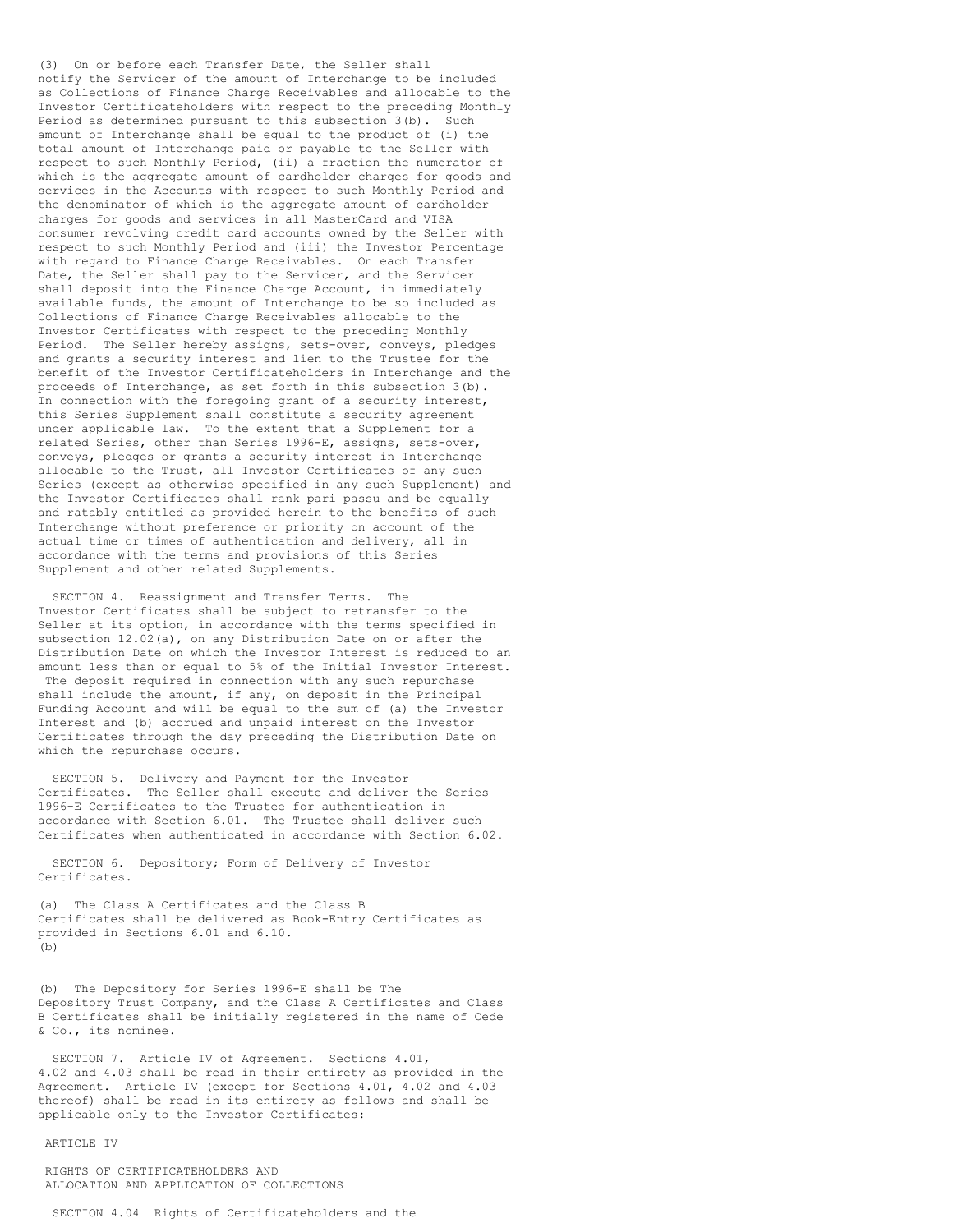Collateral Interest Holder. The Investor Certificates shall represent undivided interests in the Trust, consisting of the right to receive, to the extent necessary to make the required payments with respect to such Investor Certificates at the times and in the amounts specified in this Agreement, (a) the Floating Investor Percentage and Fixed Investor Percentage (as applicable from time to time) of Collections received with respect to the Receivables and (b) funds on deposit in the Collection Account, the Finance Charge Account, the Principal Account, the Principal Funding Account, the Reserve Account and the Distribution Account. The Collateral Interest shall be subordinate to the Class A Certificates and the Class B Certificates. The Class B Certificates shall be subordinate to the Class A Certificates. The Seller Certificate shall not represent any interest in the Collection Account, the Finance Charge Account, the Principal Account, the Principal Funding Account, the Reserve Account or the Distribution Account, except as specifically provided in this Article IV.

# SECTION 4.05 Allocations.

(c) Allocations During the Revolving Period. During the Revolving Period, the Servicer shall, prior to the close of business on the day any Collections are deposited in the Collection Account, allocate to the Investor Certificateholders or the Holder of the Seller Certificate and pay or deposit from the Collection Account the following amounts as set forth below: (d)

(i) Allocate to the Investor Certificateholders the product of (y) the Investor Percentage on the Date of Processing of such Collections and (z) the aggregate amount of Collections of Finance Charge Receivables on such Date of Processing, and of that allocation, deposit in the Finance Charge Account an amount equal to either (I) (A) prior to the LIBOR Determination Date occurring in such Monthly Period, an amount equal to the product of (1) the Investor Percentage on the Date of Processing of such Collections and (2) the aggregate amount of Collections of Finance Charge Receivables on such Date of Processing, and (B) on and after the LIBOR Determination Date occurring during such Monthly Period, the difference between (1) the Monthly Interest with respect to the immediately following Transfer Date (plus, if the Seller is not the Servicer, the Certificateholder Servicing Fee for such Transfer Date plus the amount of any Certificateholder Servicing Fee due but not paid to the Servicer on any prior Transfer Date) and (2) the amounts previously deposited in the Finance Charge Account with respect to the current Monthly Period pursuant to this subsection 4.05(a)(i) or (II) the amount of Collections of Finance Charge Receivables allocated to the Investor Certificateholders on such Date of Processing pursuant to this subsection  $4.05(a)(i)$ ; provided, that if a deposit pursuant to subsection 4.05(a)(i)(I) is made on any Date of Processing, on the related Transfer Date, the Servicer shall withdraw from the Collection Account and deposit into the Finance Charge Account an amount equal to the amount of Collections of Finance Charge Receivables that have been allocated to the Investor Certificateholders during the related Monthly Period but not previously deposited in the Finance Charge Account. Funds deposited into the Finance Charge Account pursuant to this subsection 4.05(a)(i) shall be applied in accordance with Section 4.09.

(ii) Deposit into the Principal Account an amount equal to the product of (A) the Collateral Allocation on the Date of Processing of such Collections, (B) the Investor Percentage on the Date of Processing of such Collections and (C) the aggregate amount of Collections processed in respect of Principal Receivables on such Date of Processing to be applied first in accordance with Section 4.12 and then in accordance with subsection 4.09(d).

(iii) Deposit into the Principal Account an amount equal to the product of (A) the Class B Investor Allocation on the Date of Processing of such Collections, (B) the Investor Percentage on the Date of Processing of such Collections and (C) the aggregate amount of Collections processed in respect of Principal Receivables on such Date of Processing to be applied first in accordance with Section 4.12 and then in accordance with subsection 4.09(d).

(iv) (A) Deposit into the Principal Account an amount equal to the product of (1) the Class A Investor Allocation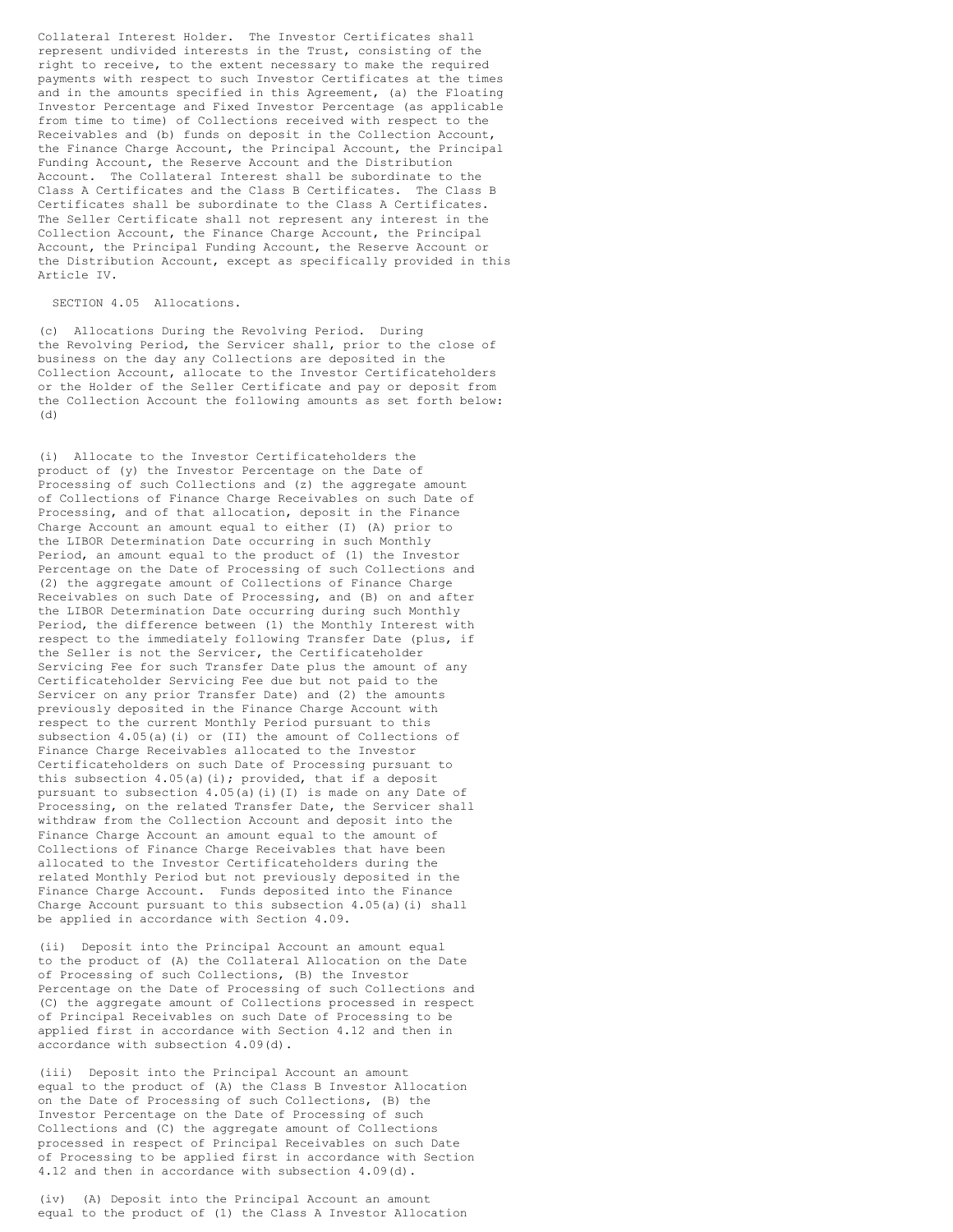on the Date of Processing of such Collections, (2) the Investor Percentage on the Date of Processing of such Collections and (3) the aggregate amount of Collections processed in respect of Principal Receivables on such Date of Processing; provided, however, that the amount deposited into the Principal Account pursuant to this subsection 4.05(a)(iv)(A) shall not exceed the Daily Principal Shortfall, and (B) pay to the Holder of the Seller Certificate an amount equal to the excess, if any, identified in the proviso to clause (A) above; provided, however, that the amount to be paid to the Holder of the Seller Certificate pursuant to this subsection 4.05(a)(iv)(B) with respect to any Date of Processing shall be paid to the Holder of the Seller Certificate only if the Seller Interest on such Date of Processing is greater than zero (after giving effect to the inclusion in the Trust of all Receivables created on or prior to such Date of Processing and the application of payments referred to in subsection 4.03(b)) and otherwise shall be considered as Unallocated Principal Collections and deposited into the Principal Account in accordance with subsection 4.05(d); provided further, that in no event shall the amount payable to the Holder of the Seller Certificate pursuant to this subsection 4.05(a)(iv)(B) be greater than the Seller Interest on such Date of Processing.

(d) Allocations During the Controlled Accumulation Period. During the Controlled Accumulation Period, the Servicer shall, prior to the close of business on the day any Collections are deposited in the Collection Account, allocate to the Investor Certificateholders or the Holder of the Seller Certificate and pay or deposit from the Collection Account the following amounts as set forth below:

(i) Deposit into the Finance Charge Account an amount equal to the product of (A) the Investor Percentage on the Date of Processing of such Collections and (B) the aggregate amount of Collections processed in respect of Finance Charge Receivables on such Date of Processing to be applied in accordance with Section 4.09.

(ii) Deposit into the Principal Account an amount equal to the product of (A) the Collateral Allocation on the Date of Processing of such Collections, (B) the Investor Percentage on the Date of Processing of such Collections and (C) the aggregate amount of Collections processed in respect of Principal Receivables on such Date of Processing to be applied first in accordance with Section 4.12 and then in accordance with subsection 4.09(e).

(iii) Deposit into the Principal Account an amount equal to the product of (A) the Class B Investor Allocation on the Date of Processing of such Collections, (B) the Investor Percentage on the Date of Processing of such Collections and (C) the aggregate amount of Collections processed in respect of Principal Receivables on such Date of Processing to be applied first in accordance with Section 4.12 and then in accordance with subsection 4.09(e).

(iv) (A) Deposit into the Principal Account an amount equal to the product of (1) the Class A Investor Allocation on the Date of Processing of such Collections, (2) the Investor Percentage on the Date of Processing of such Collections and (3) the aggregate amount of Collections processed in respect of Principal Receivables on such Date of Processing; provided, however, that the amount deposited into the Principal Account pursuant to this subsection 4.05(b)(iv)(A) shall not exceed the Daily Principal Shortfall, and (B) pay to the Holder of the Seller Certificate an amount equal to the excess identified in the proviso to clause (A) above, if any; provided, however, that the amount to be paid to the Holder of the Seller Certificate pursuant to this subsection 4.05(b)(iv)(B) with respect to any Date of Processing shall be paid to the Holder of the Seller Certificate only if the Seller Interest on such Date of Processing is greater than zero (after giving effect to the inclusion in the Trust of all Receivables created on or prior to such Date of Processing and the application of payments referred to in subsection 4.03(b)) and otherwise shall be considered as Unallocated Principal Collections and deposited into the Principal Account in accordance with subsection  $4.05(d)$ ; provided further, that in no event shall the amount payable to the Holder of the Seller Certificate pursuant to this subsection 4.05(b)(iv)(B) be greater than the Seller Interest on such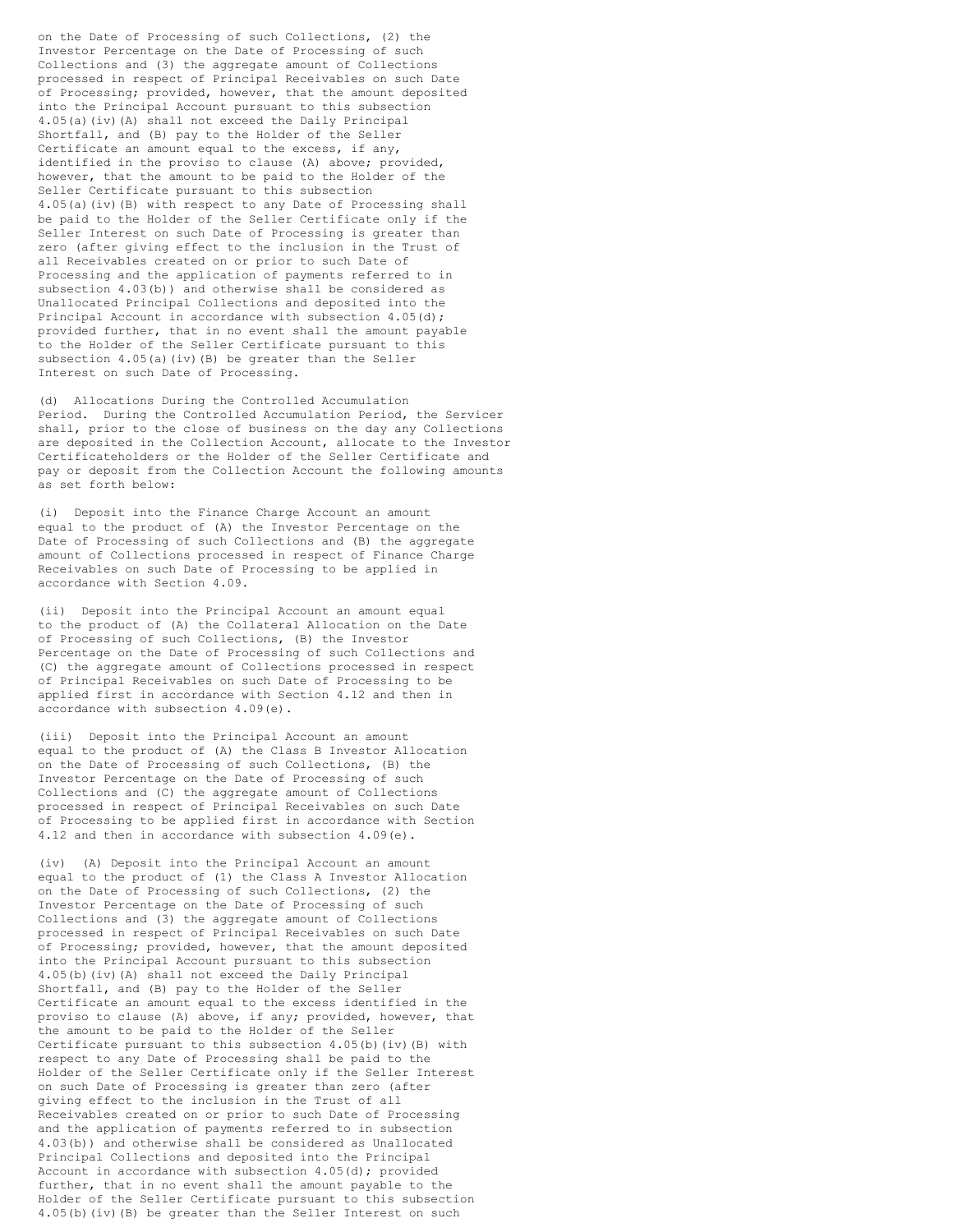Date of Processing.

(e) Allocations During the Rapid Amortization Period. During the Rapid Amortization Period, the Servicer shall, prior to the close of business on the day any Collections are deposited in the Collection Account, allocate to the Investor Certificateholders and pay or deposit from the Collection Account the following amounts as set forth below:

(i) Deposit into the Finance Charge Account an amount equal to the product of (A) the Investor Percentage on the Date of Processing of such Collections and (B) the aggregate amount of Collections processed in respect of Finance Charge Receivables on such Date of Processing to be applied in accordance with Section 4.09.

(ii) (A) Deposit into the Principal Account an amount equal to the product of (1) the Investor Percentage on the Date of Processing of such Collections and (2) the aggregate amount of Collections processed in respect of Principal Receivables on such Date of Processing; provided, however, that the amount deposited into the Principal Account pursuant to this subsection 4.05(c)(ii)(A) shall not exceed the sum of the Investor Interest as of the close of business on the last day of the prior Monthly Period (after taking into account any payments to be made on the Distribution Date relating to such prior Monthly Period and deposits and any adjustments to be made to the Investor Interest to be made on the Transfer Date relating to such Monthly Period) and any Reallocated Principal Collections relating to the Monthly Period in which such deposit is made and (B) pay to the Holder of the Seller Certificate an amount equal to the excess, if any, identified in the proviso to clause (A) above; provided, however, that the amount to be paid to the Holder of the Seller Certificate pursuant to this subsection 4.05(c)(ii)(B) with respect to any Date of Processing shall be paid to the Holder of the Seller Certificate only if the Seller Interest on such Date of Processing is greater than zero (after giving effect to the inclusion in the Trust of all Receivables created on or prior to such Date of Processing and the application of payments referred to in subsection 4.03(b)) and otherwise shall be considered as Unallocated Principal Collections and deposited into the Principal Account in accordance with subsection 4.05(d); provided further, that in no event shall the amount payable to the Holder of the Seller Certificate pursuant to this subsection  $4.05(c)$  (ii)(B) be greater than the Seller Interest on such Date of Processing.

(f) Unallocated Principal Collections. Any Collections in respect of Principal Receivables or Finance Charge Receivables not allocated and paid to the Holder of the Seller Certificate because of the limitations contained in subsections 4.05(a)(iv)(B), 4.05(b)(iv)(B) and 4.05(c)(ii)(B) and any amounts allocable to the Investor Certificates deposited in the Principal Account pursuant to subsections  $2.04$  (d)(iii) and  $4.03$  (c) ("Unallocated Principal Collections") shall be held in the Principal Account and, prior to the commencement of the Controlled Accumulation Period or the Rapid Amortization Period shall be paid to the Holder of the Seller Certificate when, and only to the extent that, the Seller Interest is greater than zero. For each Transfer Date with respect to the Controlled Accumulation Period or the Rapid Amortization Period, any such Unallocated Principal Collections held in the Principal Account on such Transfer Date shall be included in the Investor Principal Collections which to the extent available shall be distributed as Available Investor Principal Collections to be applied pursuant to Section 4.09 on such Transfer Date.

With respect to the Investor Certificates, and notwithstanding anything in the Agreement or this Series Supplement to the contrary, whether or not the Servicer is required to make monthly or daily deposits from the Collection Account into the Finance Charge Account or the Principal Account pursuant to subsections 4.05(a), 4.05(b) and 4.05(c), with respect to any Monthly Period (i) the Servicer will only be required to deposit Collections from the Collection Account into the Finance Charge Account or the Principal Account up to the required amount to be deposited into any such deposit account or, without duplication, distributed on or prior to the related Distribution Date to the Investor Certificateholders and (ii) if at any time prior to such Distribution Date the amount of Collections deposited in the Collection Account exceeds the amount required to be deposited pursuant to clause (i) above, the Servicer will be permitted to withdraw the excess from the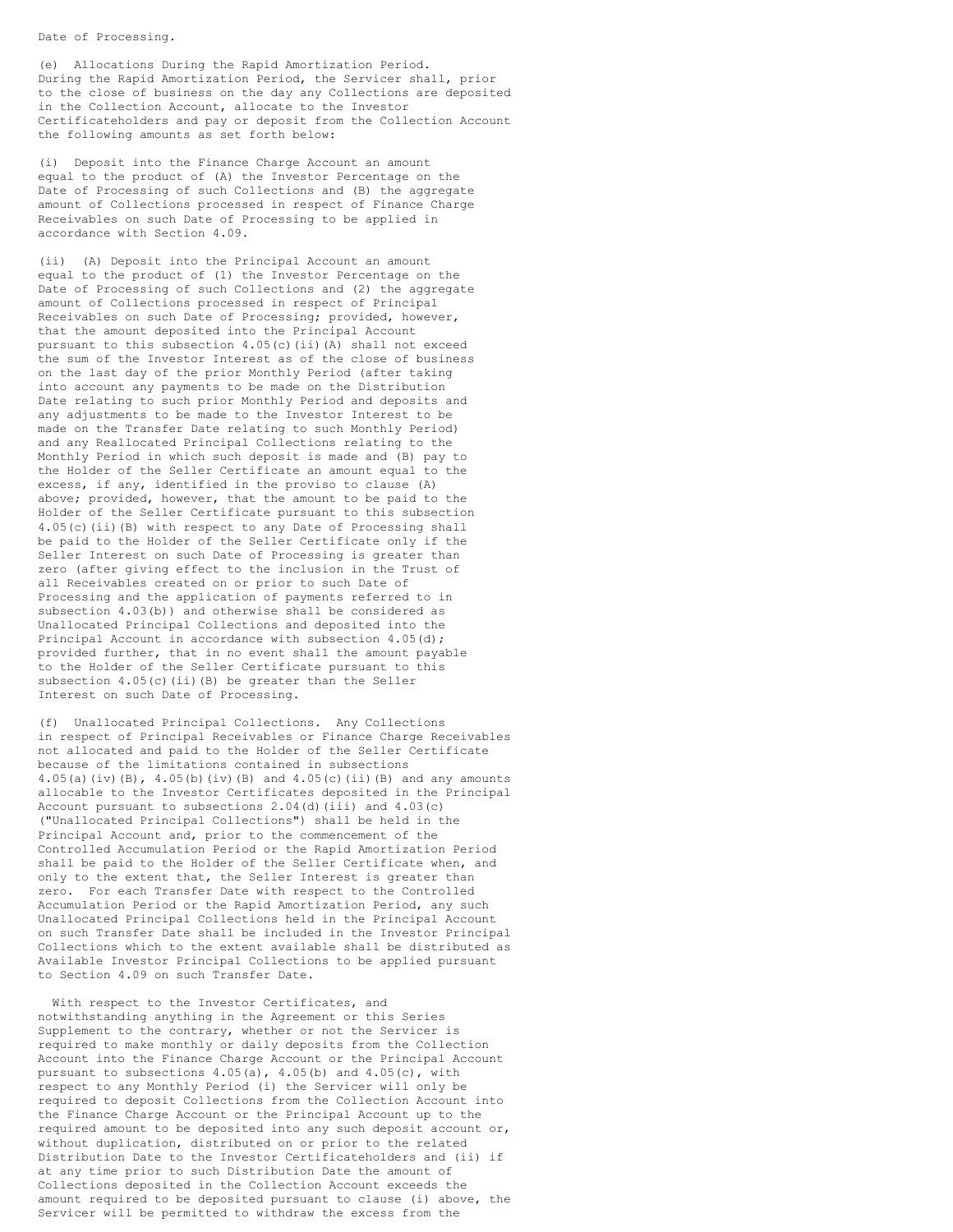#### Collection Account.

#### SECTION 4.06 Determination of Monthly Interest.

(g) The amount of monthly interest distributable to the Class A Certificates shall be an amount equal to the product of (i)(A) a fraction, the numerator of which is the actual number of days in the related Interest Period and the denominator of which is 360, times (B) the Class A Certificate Rate in effect with respect to the related Interest Period, times (ii) the outstanding principal balance of the Class A Certificates determined as of the Record Date preceding the related Transfer Date (the "Class A Monthly Interest"); provided, however, that in addition to Class A Monthly Interest an amount equal to the amount of any unpaid Class A Deficiency Amounts, as defined below, plus an amount equal to the product of (A) (1) a fraction, the numerator of which is the actual number of days in the related Interest Period and the denominator of which is 360, times (2) the sum of the Class A Certificate Rate in effect with respect to the related Interest Period, plus 2% per annum, and (B) any Class A Deficiency Amount from the prior Transfer Date, as defined below (or the portion thereof which has not theretofore been paid to Class A Certificateholders) (the "Class A Additional Interest") shall also be distributable to the Class A Certificates, and on such Transfer Date the Trustee shall deposit such funds, to the extent available, into the Distribution Account; provided further, that the "Class A Deficiency Amount" for any Transfer Date shall be equal to the excess, if any, of the aggregate amount accrued pursuant to this subsection 4.06(a) as of the prior Interest Period over the amount actually transferred to the Distribution Account for payment of such amount.  $(h)$ 

(h) The amount of monthly interest distributable to the Class B Certificates shall be an amount equal to the product of (i)(A) a fraction, the numerator of which is the actual number of days in the related Interest Period and the denominator of which is 360, times (B) the Class B Certificate Rate in effect with respect to the related Interest Period, times (ii) the outstanding principal balance of the Class B Certificates determined as of the Record Date preceding the related Transfer Date (the "Class B Monthly Interest"); provided, however, that in addition to the Class B Monthly Interest an amount equal to the amount of any unpaid Class B Deficiency Amounts, as defined below, plus an amount equal to the product of (A) (1) a fraction, the numerator of which is the actual number of days in the related Interest Period and the denominator of which is 360, times (2) the sum of the Class B Certificate Rate in effect with respect to the related Interest Period, plus 2% per annum, and (B) any Class B Deficiency Amount from the prior Transfer Date, as defined below (or the portion thereof which has not theretofore been paid to Class B Certificateholders) (the "Class B Additional Interest") shall also be distributable to the Class B Certificates, and on such Transfer Date the Trustee shall deposit such funds, to the extent available, into the Distribution Account; provided further, that the "Class B Deficiency Amount" for any Transfer Date shall be equal to the excess, if any, of the aggregate amount accrued pursuant to this subsection 4.06(b) as of the prior Interest Period over the amount actually transferred to the Distribution Account for payment of such amount.

(i) The amount of monthly interest distributable to the Collateral Interest, which shall be an amount equal to the product of (i)(A) a fraction, the numerator of which is the actual number of days in the related Interest Period and the denominator of which is 360, times (B) the Collateral Rate in effect with respect to the related Interest Period, times (ii) the Collateral Interest determined as of the Record Date preceding such Transfer Date (the "Collateral Monthly Interest"); provided, however, that for the purposes of determining Collateral Monthly Interest only, the Collateral Rate shall not exceed a per annum rate of 1% in excess of LIBOR as determined on the related LIBOR Determination Date.

### SECTION 4.07 Determination of Monthly Principal.

(j) The amount of monthly principal distributable from the Principal Account with respect to the Class A Certificates on each Transfer Date ("Class A Monthly Principal"), beginning with the Transfer Date in the month following the month in which the Controlled Accumulation Period or, if earlier, the Rapid Amortization Period, begins, shall be equal to the least of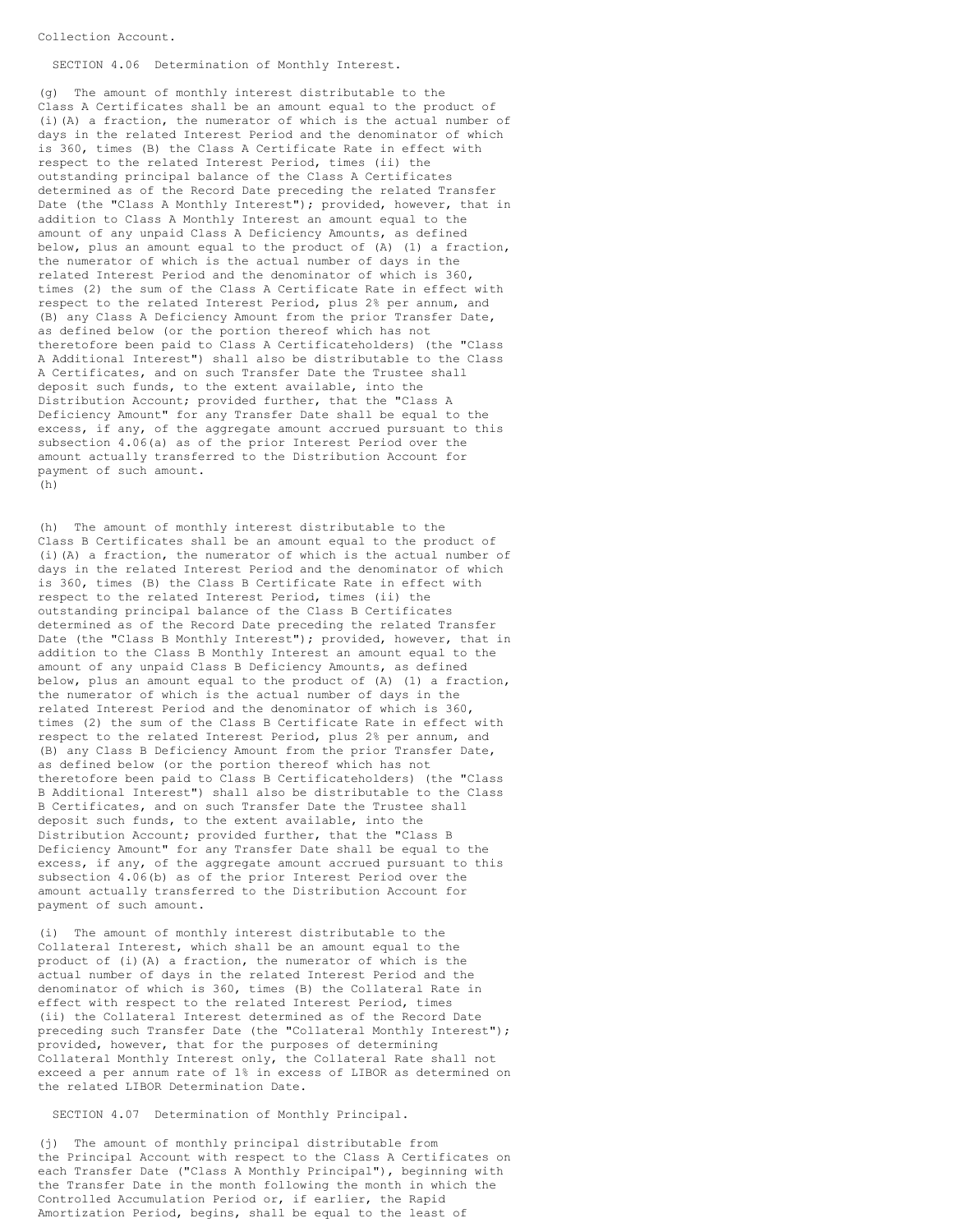(i) the Available Investor Principal Collections on deposit in the Principal Account with respect to such Transfer Date, (ii) for each Transfer Date with respect to the Controlled Accumulation Period prior to the Class A Scheduled Payment Date, the Controlled Deposit Amount for such Transfer Date and (iii) the Class A Adjusted Investor Interest on such Transfer Date prior to any deposit into the Principal Funding Account on such Transfer Date.  $(k)$ 

(k) The amount of monthly principal distributable from the Principal Account with respect to the Class B Certificates on each Transfer Date (the "Class B Monthly Principal"), for the Controlled Accumulation Period, beginning with the Transfer Date following the Monthly Period in which the Class A Investor Interest has been paid in full, and during the Rapid Amortization Period, beginning with the Transfer Date immediately preceding the Distribution Date on which the Class A Investor Interest has been paid in full, shall be an amount equal to the lesser of (i) the Available Investor Principal Collections on deposit in the Principal Account with respect to such Transfer Date (minus the portion of such Available Investor Principal Collections applied to Class A Monthly Principal on such Transfer Date) and (ii) the Class B Investor Interest (after taking into account any adjustments to be made on such Transfer Date pursuant to Sections 4.10 and 4.12) on such Transfer Date.

(l) The amount of monthly principal (the "Collateral Monthly Principal") distributable from the Principal Account with respect to the Collateral Interest on each Transfer Date shall be (A) during the Revolving Period following any reduction of the Required Collateral Interest pursuant to clause (z) of the proviso in the definition thereof an amount equal to the lesser of (1) the excess, if any, of the Collateral Interest (after taking into account any adjustments to be made on such Transfer Date pursuant to Sections 4.10 and 4.12) over the Required Collateral Interest on such Transfer Date, and (2) the Available Investor Principal Collections on such Transfer Date or (B) during the Controlled Accumulation Period or Rapid Amortization Period an amount equal to the lesser of (1) the excess, if any, of the Collateral Interest (after taking into account any adjustments to be made on such Transfer Date pursuant to Sections 4.10 and 4.12) over the Required Collateral Interest on such Transfer Date, and (2) the excess, if any, of (i) the Available Investor Principal Collections on such Transfer Date over (ii) the sum of the Class A Monthly Principal and the Class B Monthly Principal for such Transfer Date.

SECTION 4.08 Coverage of Required Amount.

(m) On or before each Transfer Date, the Servicer shall determine the amount (the "Class A Required Amount"), if any, by which the sum of (i) the Class A Monthly Interest for such Transfer Date, plus (ii) the Class A Deficiency Amount, if any, for such Transfer Date, plus (iii) the Class A Additional Interest, if any, for such Transfer Date, plus (iv) the Class A Servicing Fee for the prior Monthly Period plus (v) the Class A Servicing Fee, if any, due but not paid on any prior Transfer Date, plus (vi) the Class A Investor Default Amount, if any, for the prior Monthly Period, exceeds the Class A Available Funds for the related Monthly Period.

 $(n)$ 

(n) On or before each Transfer Date, the Servicer shall also determine the amount (the "Class B Required Amount"), if any, equal to the sum of (i) the amount, if any, by which the sum of (A) the Class B Monthly Interest for such Transfer Date, plus (B) the Class B Deficiency Amount, if any, for such Transfer Date plus (C) the Class B Additional Interest, if any, for such Transfer Date, plus (D) the Class B Servicing Fee for the prior Monthly Period plus (E) the Class B Servicing Fee, if any, due but not paid on any prior Transfer Date, exceeds the Class B Available Funds for the related Monthly Period plus (ii) the Class B Investor Default Amount, if any, for the prior Monthly Period.

(o) In the event that the sum of the Class A Required Amount and the Class B Required Amount for such Transfer Date is greater than zero, the Servicer shall give written notice to the Trustee of such positive Class A Required Amount or Class B Required Amount on or before such Transfer Date. In the event that the Class A Required Amount for such Transfer Date is greater than zero, all or a portion of the Excess Spread with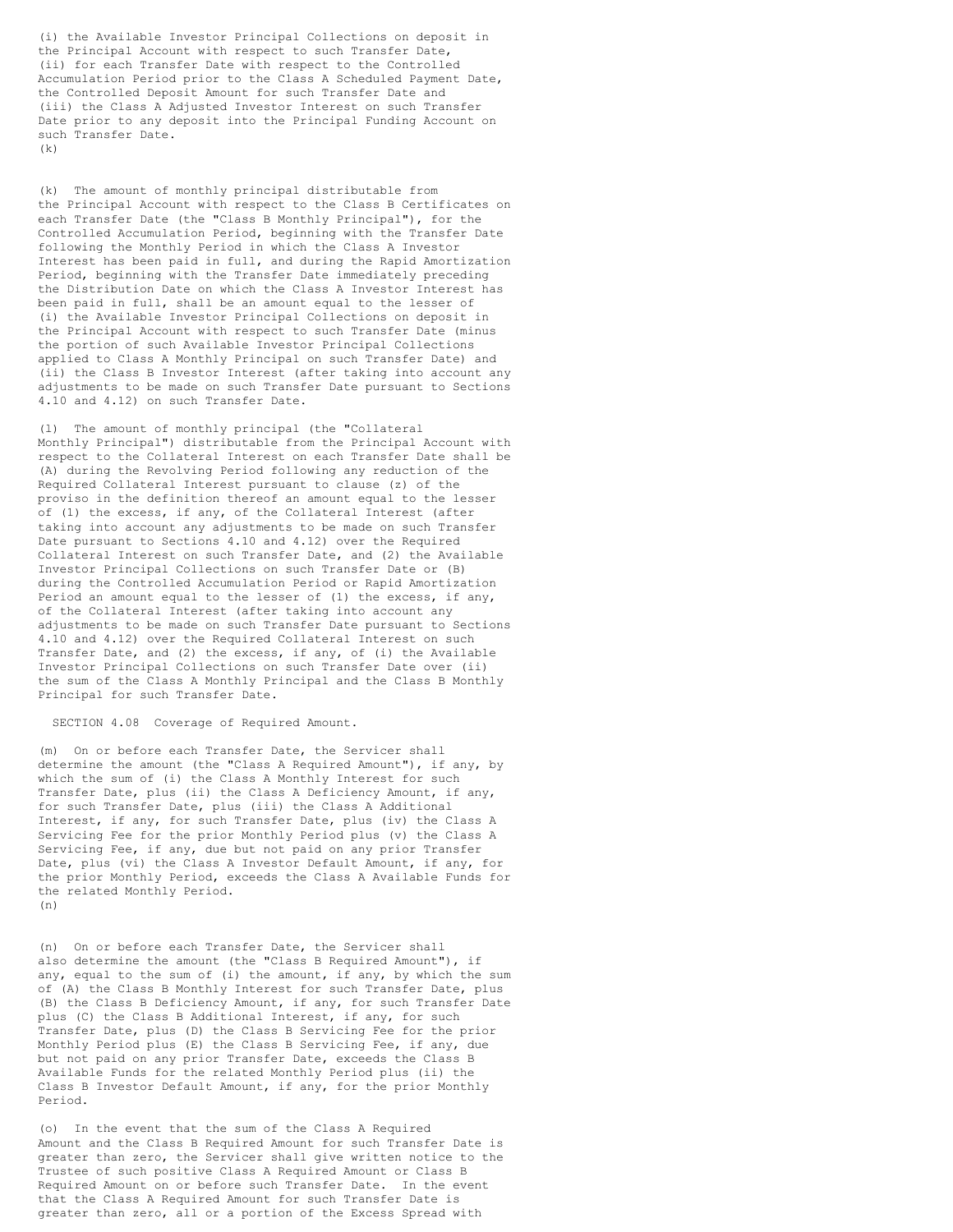respect to such Transfer Date in an amount equal to the Class A Required Amount, to the extent available, for such Transfer Date shall be distributed from the Finance Charge Account on such Transfer Date pursuant to subsection 4.11(a). In the event that the Class A Required Amount for such Transfer Date exceeds the amount of Excess Spread with respect to such Transfer Date, the Collections of Principal Receivables allocable to the Collateral Interest and the Collections of Principal Receivables allocable to the Class B Certificates with respect to the prior Monthly Period shall be applied as specified in Section 4.12. In the event that the Class B Required Amount for such Transfer Date exceeds the amount of Excess Spread available to fund the Class B Required Amount pursuant to subsection 4.11(c), the Collections of Principal Receivables allocable to the Collateral Interest (after application to the Class A Required Amount) shall be applied as specified in Section 4.12; provided, however, that the sum of any payments pursuant to this paragraph shall not exceed the sum of the Class A Required Amount and Class B Required Amount.

SECTION 4.09 Monthly Payments. On or before each Transfer Date, the Servicer shall instruct the Trustee in writing (which writing shall be substantially in the form of Exhibit B hereto) to withdraw and the Trustee, acting in accordance with such instructions, shall withdraw on such Transfer Date or the related Distribution Date, as applicable, to the extent of available funds, the amounts required to be withdrawn from the Finance Charge Account, the Principal Account, the Principal Funding Account and the Distribution Account as follows:

(p) An amount equal to the Class A Available Funds deposited into the Finance Charge Account for the related Monthly Period will be distributed on each Transfer Date in the following priority: (q)

(i) an amount equal to Class A Monthly Interest for such Transfer Date, plus the amount of any Class A Deficiency Amount for such Transfer Date, plus the amount of any Class A Additional Interest for such Transfer Date, shall be deposited by the Servicer or the Trustee into the Distribution Account;

(ii) an amount equal to the Class A Servicing Fee for such Transfer Date plus the amount of any Class A Servicing Fee due but not paid to the Servicer on any prior Transfer Date shall be distributed to the Servicer;

(iii) an amount equal to the Class A Investor Default Amount, if any, for the preceding Monthly Period shall be treated as a portion of Investor Principal Collections and deposited into the Principal Account on such Transfer Date; and

(iv) the balance, if any, shall constitute Excess Spread and shall be allocated and distributed as set forth in Section 4.11.

(q) An amount equal to the Class B Available Funds deposited into the Finance Charge Account for the related Monthly Period will be distributed on each Transfer Date in the following priority:

(i) an amount equal to the Class B Monthly Interest for such Transfer Date, plus the amount of any Class B Deficiency Amount for such Transfer Date, plus the amount of any Class B Additional Interest for such Transfer Date, shall be deposited by the Servicer or the Trustee into the Distribution Account;

(ii) an amount equal to the Class B Servicing Fee for such Transfer Date, plus the amount of any Class B Servicing Fee due but not paid to the Servicer on any prior Transfer Date for such Transfer Date shall be distributed to the Servicer; and

(iii) the balance, if any, shall constitute Excess Spread and shall be allocated and distributed as set forth in Section 4.11.

(r) An amount equal to the Collateral Available Funds deposited into the Finance Charge Account for the related Monthly Period will be distributed on each Transfer Date in the following priority: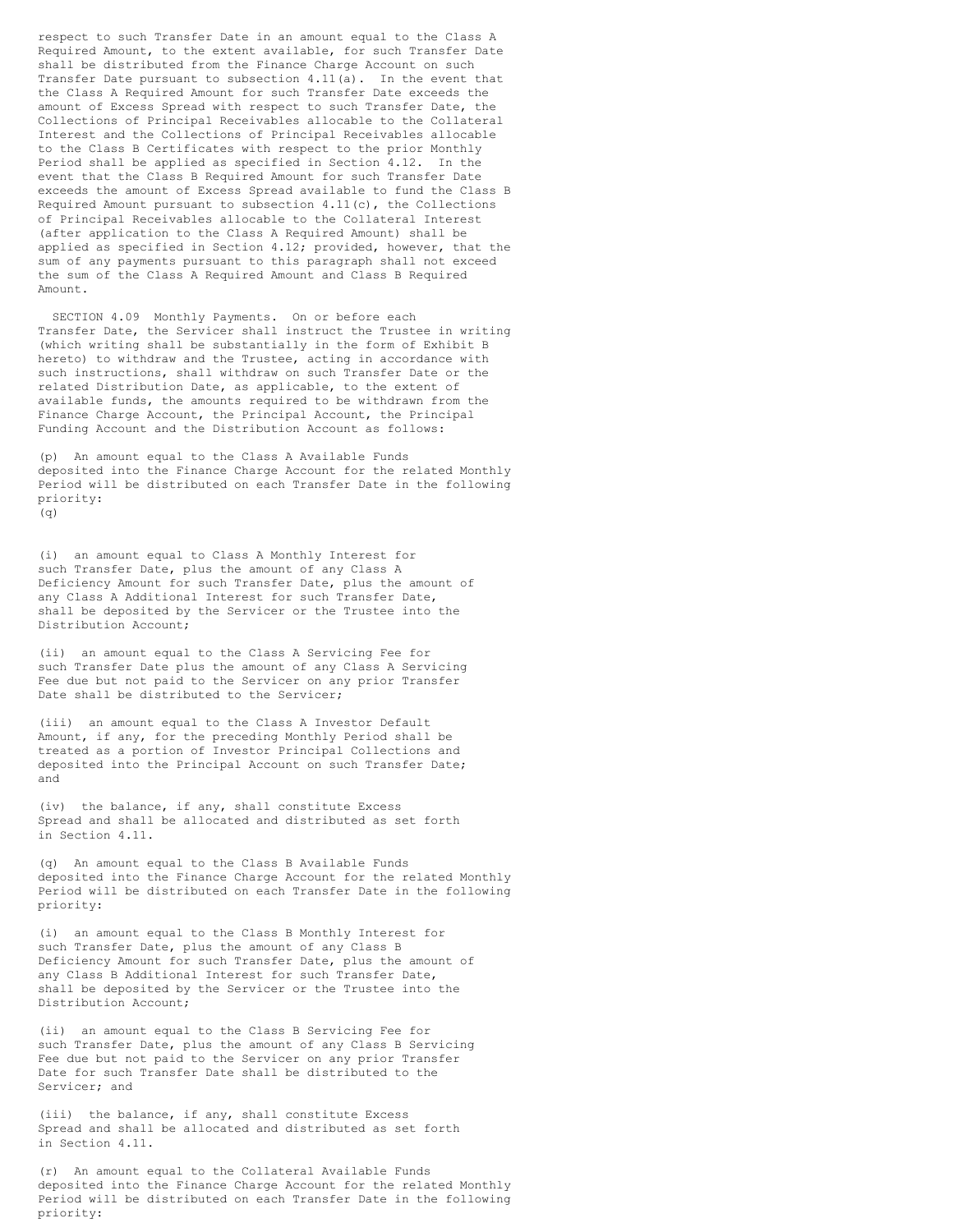(i) if the Seller or The Bank of New York is no longer the Servicer, an amount equal to the Collateral Interest Servicing Fee for such Transfer Date plus the amount of any Collateral Interest Servicing Fee due but not paid to the Servicer on any prior Transfer Date shall be distributed to the Servicer; and

(ii) the balance, if any, shall constitute Excess Spread and shall be allocated and distributed as set forth in Section 4.11.

(s) During the Revolving Period, an amount equal to the Available Investor Principal Collections deposited into the Principal Account for the related Monthly Period will be distributed on each Transfer Date in the following priority:

(i) an amount equal to the Collateral Monthly Principal for such Transfer Date shall be distributed to the Collateral Interest Holder in accordance with the Loan Agreement;

(ii) an amount equal to the lesser of (A) the product of (1) a fraction, the numerator of which is equal to the Available Investor Principal Collections remaining after the application specified in subsection 4.09(d)(i) above and the denominator of which is equal to the sum of the Available Investor Principal Collections available for sharing as specified in the related Series Supplement for each Series in Group One and (2) the Cumulative Series Principal Shortfall and (B) Available Investor Principal Collections, shall remain in the Principal Account to be treated as Shared Principal Collections and applied to Series in Group One other than this Series 1996-E; and

(iii) an amount equal to the excess, if any, of (A) the Available Investor Principal Collections for such Transfer Date over (B) the applications specified in subsections 4.09(d)(i) and (ii) above shall be paid to the Holder of the Seller Certificate; provided, however, that the amount to be paid to the Holder of the Seller Certificate pursuant to this subsection  $4.09(d)$  (iii) with respect to such Transfer Date shall be paid to the Holder of the Seller Certificate only if the Seller Interest on such Date of Processing is greater than zero (after giving effect to the inclusion in the Trust of all Receivables created on or prior to such Transfer Date and the application of payments referred to in subsection 4.03(b)) and otherwise shall be considered as Unallocated Principal Collections and deposited into the Principal Account in accordance with subsection 4.05(d); provided further, that in no event shall the amount payable to the Holder of the Seller Certificate pursuant to this subsection 4.09(d)(iii) be greater than the Seller Interest on such Transfer Date.

(t) During the Controlled Accumulation Period or the Rapid Amortization Period, an amount equal to the Available Investor Principal Collections deposited into the Principal Account for the related Monthly Period will be distributed on each Transfer Date in the following priority:

(i) an amount equal to the Class A Monthly Principal for such Transfer Date, shall be (A) during the Controlled Accumulation Period, deposited into the Principal Funding Account, and (B) during the Rapid Amortization Period, deposited into the Distribution Account;

(ii) after giving effect to the distribution referred to in clause (i) above, an amount equal to the Class B Monthly Principal, shall be deposited into the Distribution Account;

(iii) for each Transfer Date (other than the Transfer Date immediately preceding the Series 1996-E Termination Date, in which case on the Series 1996-E Termination Date) after giving effect to the distribution referred to in clauses (i) and (ii) above, an amount equal to Collateral Monthly Principal shall be distributed to the Collateral Interest Holder in accordance with the Loan Agreement;

(iv) an amount equal to the lesser of (A) the product of (1) a fraction, the numerator of which is equal to the Available Investor Principal Collections remaining after the application specified in subsections 4.09(e)(i), (ii) and (iii) above and the denominator of which is equal to the sum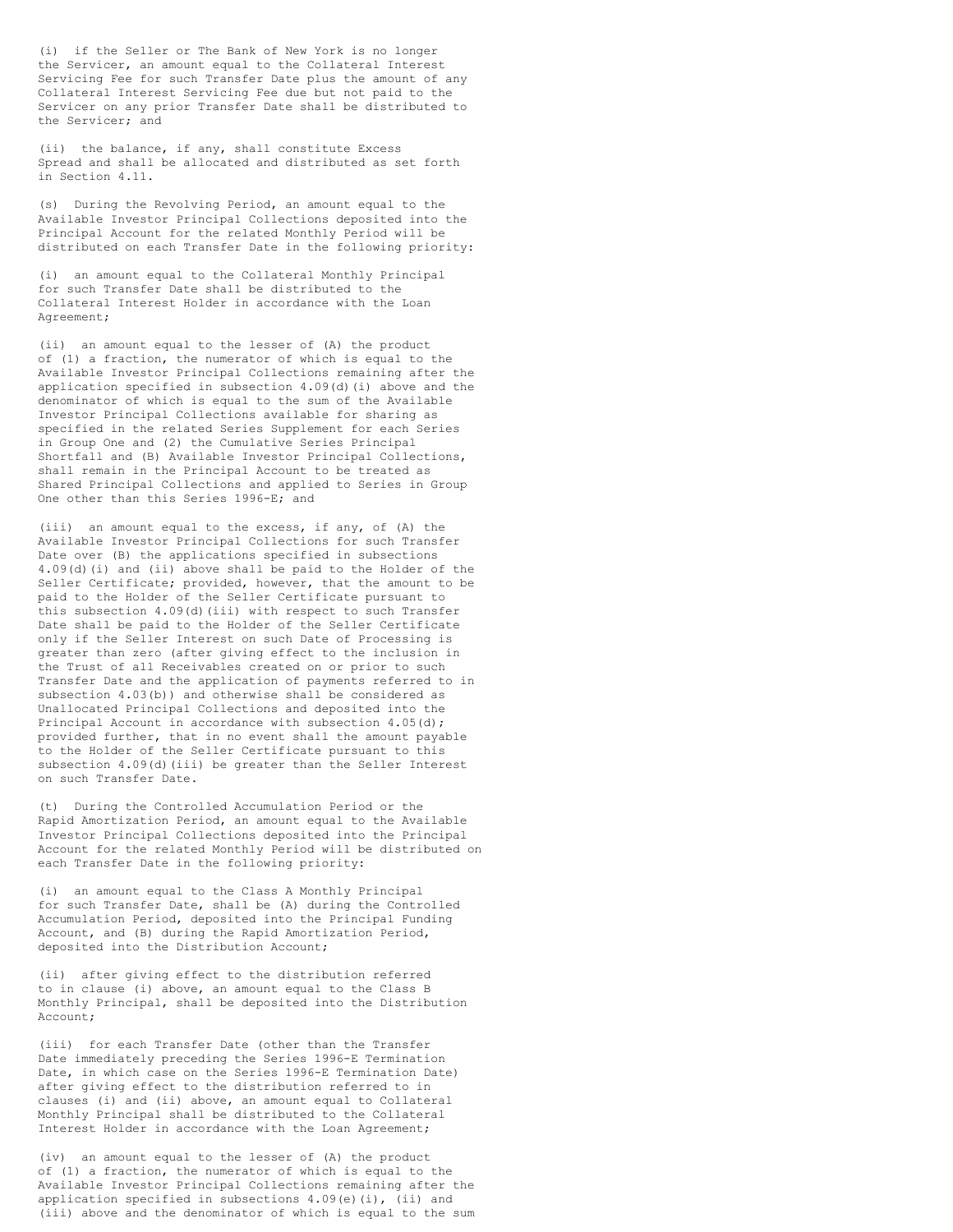of the Available Investor Principal Collections available for sharing as specified in the related Series Supplement for each Series in Group One and (2) the Cumulative Series Principal Shortfall and (B) the Available Investor Principal Collections, shall remain in the Principal Account to be treated as Shared Principal Collections and applied to Series in Group One other than this Series 1996-E; and

(v) an amount equal to the excess, if any, of (A) the Available Investor Principal Collections over (B) the applications specified in subsections 4.09(e)(i) through (iv) above shall be paid to the Holder of the Seller Certificate; provided, however, that the amount to be paid to the Holder of the Seller Certificate pursuant to this subsection 4.09(e)(v) with respect to such Transfer Date shall be paid to the Holder of the Seller Certificate only if the Seller Interest on such Date of Processing is greater than zero (after giving effect to the inclusion in the Trust of all Receivables created on or prior to such Transfer Date and the application of payments referred to in subsection 4.03(b)) and otherwise shall be considered as Unallocated Principal Collections and deposited into the Principal Account in accordance with subsection 4.05(d); provided further, that in no event shall the amount payable to the Holder of the Seller Certificate pursuant to this subsection 4.09(e)(v) be greater than the Seller Interest on such Transfer Date.

(u) On the earlier to occur of (i) the first Transfer Date with respect to the Rapid Amortization Period and (ii) the Transfer Date immediately preceding the Class A Scheduled Payment Date, the Trustee, acting in accordance with instructions from the Servicer, shall withdraw from the Principal Funding Account and deposit in the Distribution Account the amount on deposit in the Principal Funding Account.

(v) On each Distribution Date, the Trustee shall pay in accordance with subsection 5.01(a) to the Class A Certificateholders from the Distribution Account, the amount deposited into the Distribution Account pursuant to subsection 4.09(a)(i) on the preceding Transfer Date and (b) to the Class B Certificateholders from the Distribution Account, the amount deposited into the Distribution Account pursuant to subsection 4.09(b)(i) on the preceding Transfer Date.

(w) On the earlier to occur of (i) the first Distribution Date with respect to the Rapid Amortization Period and (ii) the Class A Scheduled Payment Date and on each Distribution Date thereafter, the Trustee, acting in accordance with instructions from the Servicer, shall pay in accordance with Section 5.01 from the Distribution Account the amount so deposited into the Distribution Account pursuant to subsections 4.09(e) and (f) on the related Transfer Date in the following priority:

(i) an amount equal to the lesser of such amount on deposit in the Distribution Account and the Class A Investor Interest shall be paid to the Class A Certificateholders; and

(ii) for each Distribution Date with respect to the Rapid Amortization Period and on the Class B Scheduled Payment Date, after giving effect to the distributions referred to in clause (i) above, an amount equal to the lesser of such amount on deposit in the Distribution Account and the Class B Investor Interest shall be paid to the Class B Certificateholders.

(x) The Controlled Accumulation Period is scheduled to commence at the close of business on April 30, 2002; provided, however, that, if the Accumulation Period Length (determined as described below) is less than 12 months, the date on which the Controlled Accumulation Period actually commences will be delayed to the first Business Day of the month that is the number of whole months prior to the Class A Scheduled Payment Date at least equal to the Accumulation Period Length and, as a result, the number of Monthly Periods in the Controlled Accumulation Period will at least equal the Accumulation Period Length. On the Determination Date immediately preceding the April 2002 Distribution Date, and each Determination Date thereafter until the Controlled Accumulation Period begins, the Servicer will determine the "Accumulation Period Length" which will equal the number of whole months such that the sum of the Accumulation Period Factors for each month during such period will be equal to or greater than the Required Accumulation Factor Number;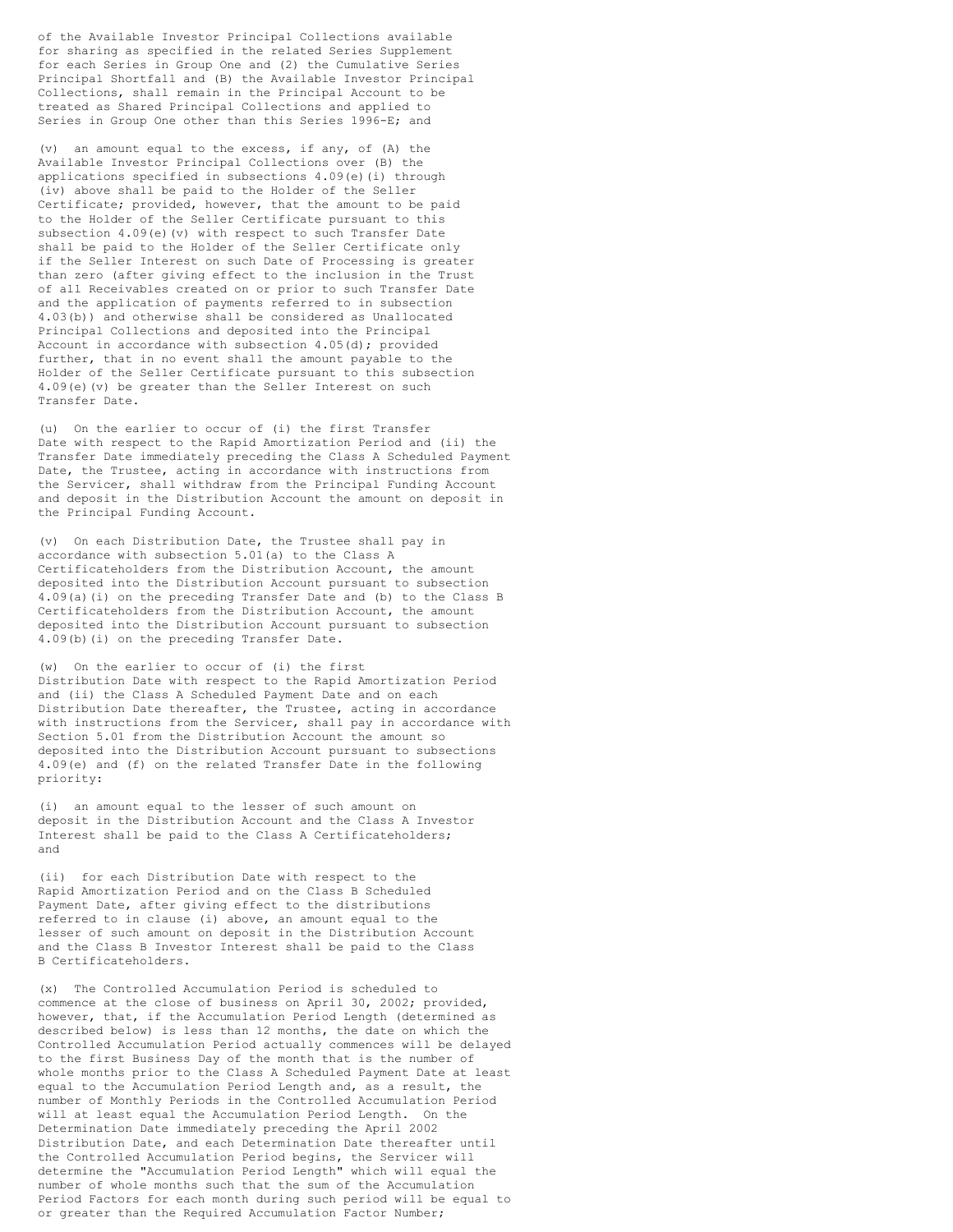provided, however, that the Accumulation Period Length will not be determined to be less than one month.

SECTION 4.10 Investor Charge-Offs.

(y) On or before each Transfer Date, the Servicer shall calculate the Class A Investor Default Amount. If on any Transfer Date, the Class A Investor Default Amount for the prior Monthly Period exceeds the sum of the amount allocated with respect thereto pursuant to subsection 4.09(a)(iii), subsection 4.11(a) and Section 4.12 with respect to such Monthly Period, the Collateral Interest (after giving effect to reductions for any Collateral Charge-Offs and any Reallocated Principal Collections on such Transfer Date) will be reduced by the amount of such excess, but not by more than the lesser of the Class A Investor Default Amount and the Collateral Interest (after giving effect to reductions for any Collateral Charge-Offs and any Reallocated Principal Collections on such Transfer Date) for such Transfer Date. In the event that such reduction would cause the Collateral Interest to be a negative number, the Collateral Interest will be reduced to zero, and the Class B Investor Interest (after giving effect to reductions for any Class B Investor Charge-Offs and any Reallocated Class B Principal Collections on such Transfer Date) will be reduced by the amount by which the Collateral Interest would have been reduced below zero. In the event that such reduction would cause the Class B Investor Interest to be a negative number, the Class B Investor Interest will be reduced to zero, and the Class A Investor Interest will be reduced by the amount by which the Class B Investor Interest would have been reduced below zero, but not by more than the Class A Investor Default Amount for such Transfer Date (a "Class A Investor Charge-Off"). If the Class A Investor Interest has been reduced by the amount of any Class A Investor Charge-Offs, it will be reimbursed on any Transfer Date (but not by an amount in excess of the aggregate Class A Investor Charge-Offs) by the amount of Excess Spread allocated and available for such purpose pursuant to subsection 4.11(b).  $(z)$ 

(z) On or before each Transfer Date, the Servicer shall calculate the Class B Investor Default Amount. If on any Transfer Date, the Class B Investor Default Amount for the prior Monthly Period exceeds the amount of Excess Spread and Reallocated Collateral Principal Collections which are allocated and available to fund such amount pursuant to subsection 4.11(c) and Section 4.12, the Collateral Interest (after giving effect to reductions for any Collateral Charge-Offs and any Reallocated Principal Collections on such Transfer Date and any adjustments with respect thereto as described in subsection 4.10(a) above) will be reduced by the amount of such excess but not by more than the lesser of the Class B Investor Default Amount and the Collateral Interest (after giving effect to reductions for any Collateral Charge-Offs and any Reallocated Principal Collections on such Transfer Date and any adjustments with respect thereto as described in subsection 4.10(a) above) for such Transfer Date. In the event that such reduction would cause the Collateral Interest to be a negative number, the Collateral Interest shall be reduced to zero and the Class B Investor Interest shall be reduced by the amount by which the Collateral Interest would have been reduced below zero, but not by more than the Class B Investor Default Amount for such Transfer Date (a "Class B Investor Charge-Off"). The Class B Investor Interest will also be reduced by the amount of Reallocated Class B Principal Collections in excess of the Collateral Interest pursuant to Section 4.12 and the amount of any portion of the Class B Investor Interest allocated to the Class A Certificates to avoid a reduction in the Class A Investor Interest pursuant to subsection 4.10(a) above. The Class B Investor Interest will thereafter be reimbursed (but not to an amount in excess of the unpaid principal balance of the Class B Certificates) on any Transfer Date by the amount of Excess Spread allocated and available for that purpose as described under subsection 4.11(d).

(aa) On or before each Transfer Date, the Servicer shall calculate the Collateral Default Amount. If on any Transfer Date, the Collateral Default Amount for the prior Monthly Period exceeds the amount of Excess Spread which is allocated and available to fund such amount pursuant to subsection 4.11(g), the Collateral Interest will be reduced by the amount of such excess but not by more than the lesser of the Collateral Default Amount and the Collateral Interest for such Transfer Date (a "Collateral Charge-Off"). The Collateral Interest will also be reduced by the amount of Reallocated Principal Collections pursuant to Section 4.12 and the amount of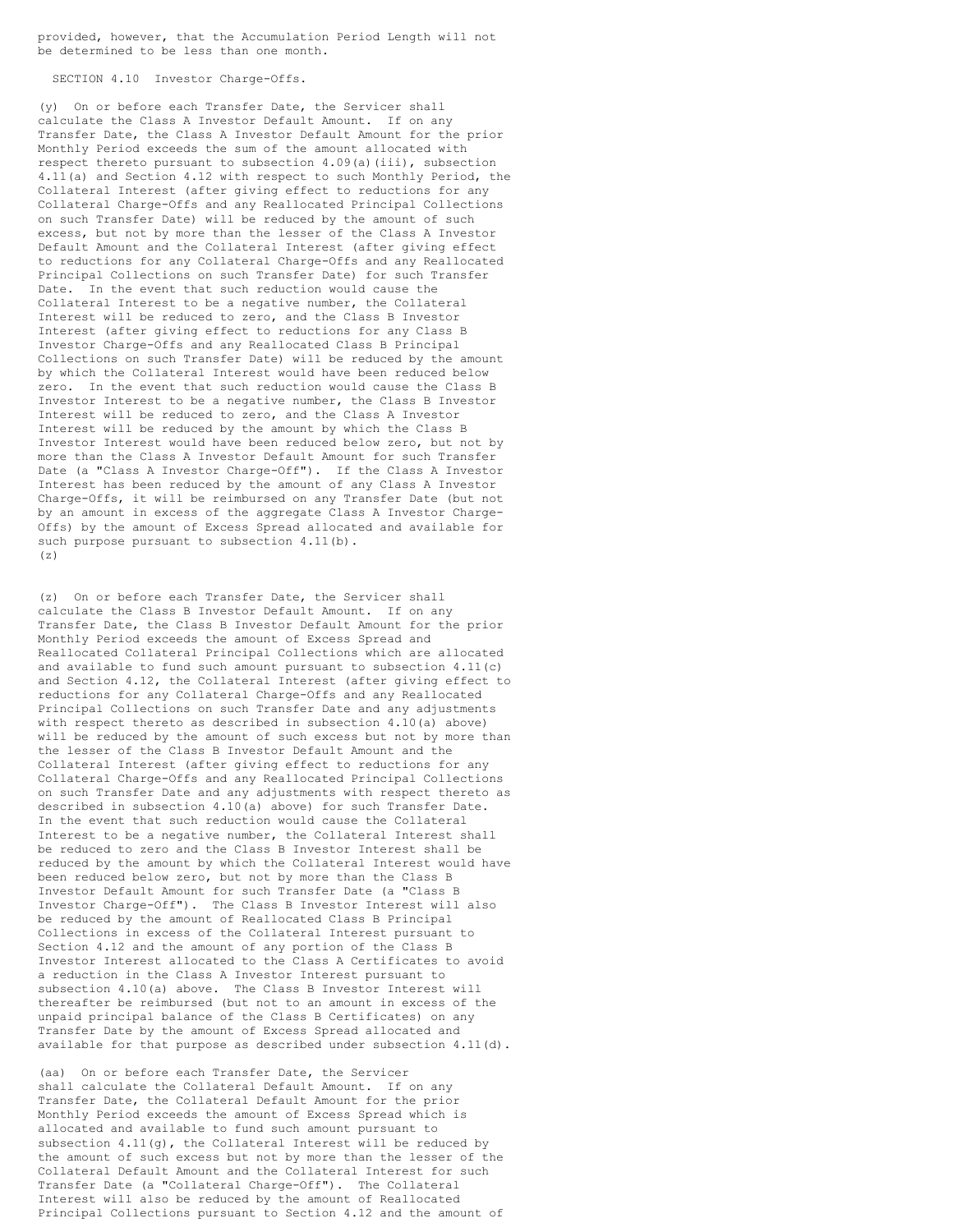any portion of the Collateral Interest allocated to the Class A Certificates or the Class B Certificates to avoid a reduction in the Class A Investor Interest, pursuant to subsection 4.10(a), or the Class B Investor Interest, pursuant to subsection 4.10(b), respectively. The Collateral Interest will thereafter be reimbursed on any Transfer Date by the amount of the Excess Spread allocated and available for that purpose as described under subsection 4.11(h).

SECTION 4.11 Excess Spread. On or before each Transfer Date, the Servicer shall instruct the Trustee in writing (which writing shall be substantially in the form of Exhibit B hereto) to apply, Excess Spread with respect to the related Monthly Period, to make the following distributions on each Transfer Date in the following priority:

(bb) an amount equal to the Class A Required Amount, if any, with respect to such Transfer Date will be used to fund the Class A Required Amount and be applied in accordance with, and in the priority set forth in, subsection 4.09(a);  $(cc)$ 

(cc) an amount equal to the aggregate amount of Class A Investor Charge-Offs which have not been previously reimbursed will be treated as a portion of Investor Principal Collections and deposited into the Principal Account on such Transfer Date;

(dd) an amount equal to the Class B Required Amount, if any, with respect to such Transfer Date will be used to fund the Class B Required Amount and be applied first in accordance with, and in the priority set forth in, subsection 4.09(b) and then any remaining amount available to pay the Class B Investor Default Amount shall be treated as a portion of Investor Principal Collections and deposited into the Principal Account on such Transfer Date;

(ee) an amount equal to the aggregate amount by which the Class B Investor Interest has been reduced below the initial Class B Investor Interest for reasons other than the payment of principal to the Class B Certificateholders (but not in excess of the aggregate amount of such reductions which have not been previously reimbursed) will be treated as a portion of Investor Principal Collections and deposited into the Principal Account on such Transfer Date;

(ff) an amount equal to the Collateral Monthly Interest plus the amount of any past due Collateral Monthly Interest for such Transfer Date will be paid to the Collateral Interest Holder in accordance with the Loan Agreement;

(gg) if the Seller or The Bank of New York is the Servicer, an amount equal to the aggregate amount of accrued but unpaid Collateral Interest Servicing Fees will be paid to the Servicer;

(hh) an amount equal to the Collateral Default Amount, if any, for the prior Monthly Period will be treated as a portion of Investor Principal Collections and deposited into the Principal Account on such Transfer Date;

(ii) an amount equal to the aggregate amount by which the Collateral Interest has been reduced below the Required Collateral Interest for reasons other than the payment of principal to the Collateral Interest Holder (but not in excess of the aggregate amount of such reductions which have not been previously reimbursed) will be treated as a portion of Investor Principal Collections and deposited into the Principal Account on such Transfer Date;

(jj) on each Transfer Date from and after the Reserve Account Funding Date, but prior to the date on which the Reserve Account terminates as described in Section  $4.15(f)$ , an amount up to the excess, if any, of the Required Reserve Account Amount over the Available Reserve Account Amount shall be deposited into the Reserve Account; and

(kk) the balance, if any, after giving effect to the payments made pursuant to subparagraphs (a) through (i) above shall be distributed in accordance with the Loan Agreement.

SECTION 4.12 Reallocated Principal Collections. On or before each Transfer Date, the Servicer shall instruct the Trustee in writing (which writing shall be substantially in the form of Exhibit B hereto) to withdraw from the Principal Account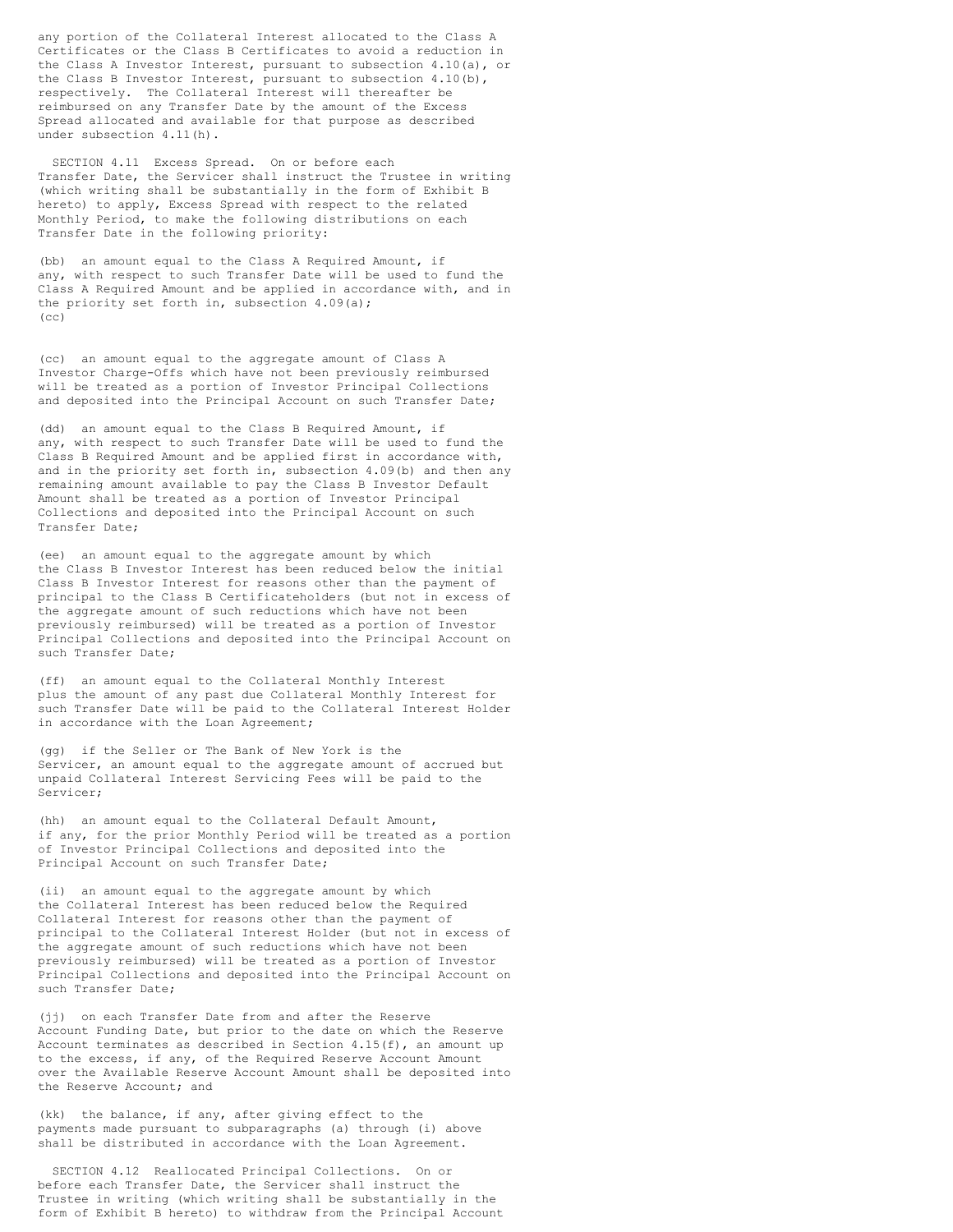and apply Reallocated Principal Collections (applying all Reallocated Collateral Principal Collections in accordance with subsections 4.12(a) and (b) prior to applying any Reallocated Class B Principal Collections in accordance with subsection 4.12(a) for any amounts still owing after the application of Reallocated Collateral Principal Collections) with respect to such Transfer Date, to make the following distributions on each Transfer Date in the following priority:

(ll) an amount equal to the excess, if any, of (i) the Class A Required Amount, if any, with respect to such Transfer Date over (ii) the amount of Excess Spread with respect to the related Monthly Period, shall be applied pursuant to subsections  $4.09(a)(i)$ , (ii) and (iii); and (mm)

(mm) an amount equal to the excess, if any, of (i) the Class B Required Amount, if any, with respect to such Transfer Date over (ii) the amount of Excess Spread allocated and available to the Class B Certificates pursuant to subsection 4.11(c) on such Transfer Date shall be applied first pursuant to subsections 4.09(b)(i) and (ii) and then pursuant to subsection 4.11(c).

(nn) On each Transfer Date, the Collateral Interest shall be reduced by the amount of Reallocated Collateral Principal Collections and by the amount of Reallocated Class B Principal Collections for such Transfer Date. In the event that such reduction would cause the Collateral Interest (after giving effect to any Collateral Charge-Offs for such Transfer Date) to be a negative number, the Collateral Interest (after giving effect to any Collateral Charge-Offs for such Transfer Date) shall be reduced to zero and the Class B Investor Interest shall be reduced by the amount by which the Collateral Interest would have been reduced below zero. In the event that the reallocation of Reallocated Principal Collections would cause the Class B Investor Interest (after giving effect to any Class B Investor Charge-Offs for such Transfer Date) to be a negative number on any Transfer Date, Reallocated Principal Collections shall be reallocated on such Transfer Date in an aggregate amount not to exceed the amount which would cause the Class B Investor Interest (after giving effect to any Class B Investor Charge-Offs for such Transfer Date) to be reduced to zero.

SECTION 4.13 Shared Principal Collections.

(oo) The portion of Shared Principal Collections on deposit in the Principal Account equal to the amount of Shared Principal Collections allocable to Series 1996-E on any Transfer Date shall be applied as an Available Investor Principal Collection pursuant to Section 4.09 and pursuant to such Section 4.09 shall be deposited in the Distribution Account or distributed in accordance with the Loan Agreement. (pp)

(pp) Shared Principal Collections allocable to Series 1996-E with respect to any Transfer Date shall mean an amount equal to the Series Principal Shortfall, if any, with respect to Series 1996-E for such Transfer Date; provided, however, that if the aggregate amount of Shared Principal Collections for all Series for such Transfer Date is less than the Cumulative Series Principal Shortfall for such Transfer Date, then Shared Principal Collections allocable to Series 1996-E on such Transfer Date shall equal the product of (i) Shared Principal Collections for all Series for such Transfer Date and (ii) a fraction, the numerator of which is the Series Principal Shortfall with respect to Series 1996-E for such Transfer Date and the denominator of which is the aggregate amount of Cumulative Series Principal Shortfall for all Series for such Transfer Date.

(qq) Solely for the purpose of determining the amount of Available Investor Principal Collections to be treated as Shared Principal Collections on any Transfer Date allocable to other Series in Group One, on each Determination Date, the Servicer shall determine the Class A Required Amount, Class B Required Amount, Excess Spread and Reallocated Principal Collections as of such Determination Date for the following Transfer Date.

SECTION 4.14 Principal Funding Account.

(rr) The Trustee shall establish and maintain with a Qualified Institution, which may be the Trustee, in the name of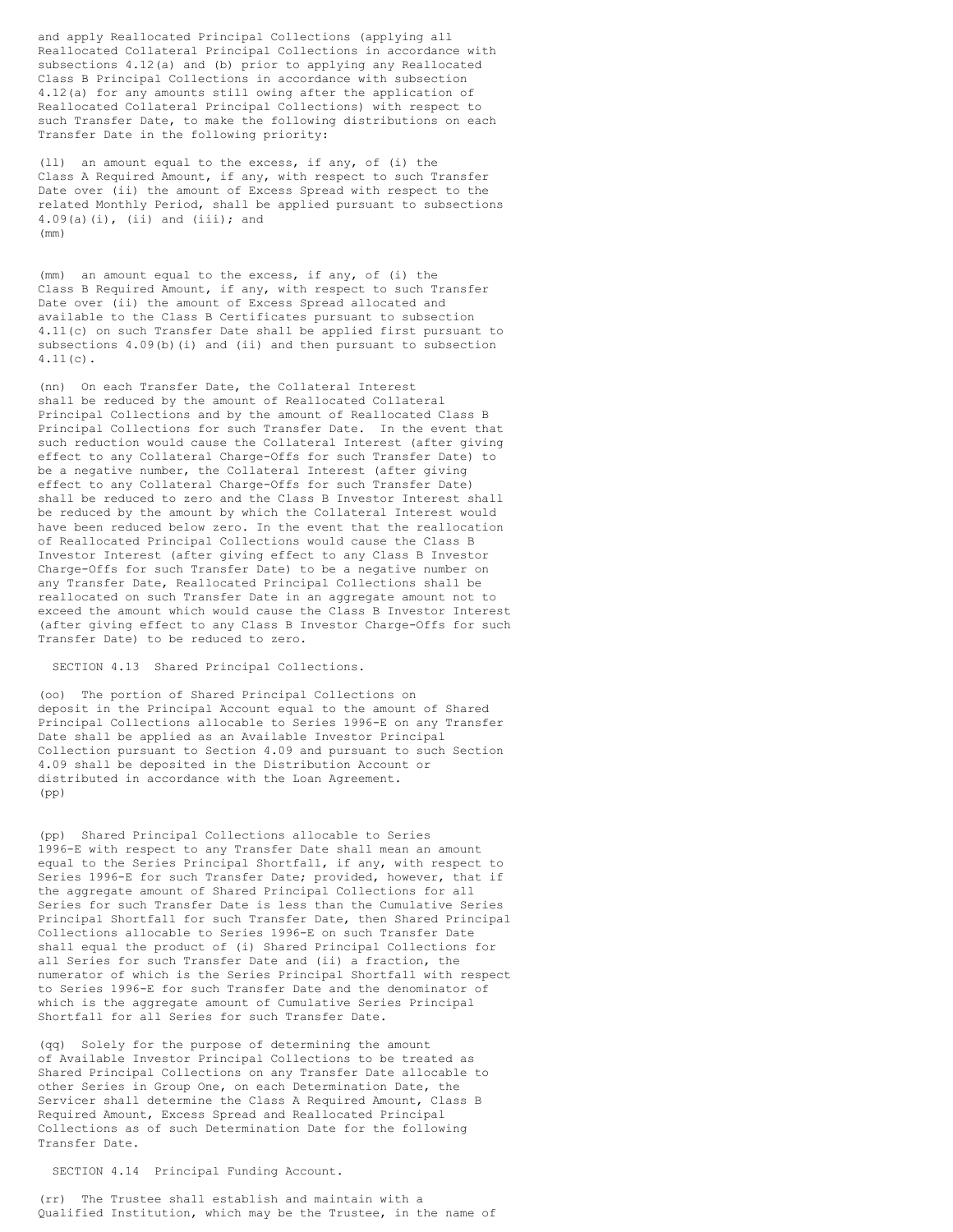the Trust, on behalf of the Trust, for the benefit of the Investor Certificateholders, a segregated trust account with the corporate trust department of such Qualified Institution (the "Principal Funding Account"), bearing a designation clearly indicating that the funds deposited therein are held for the benefit of the Investor Certificateholders. The Trustee shall possess all right, title and interest in all funds on deposit from time to time in the Principal Funding Account and in all proceeds thereof. The Principal Funding Account shall be under the sole dominion and control of the Trustee for the benefit of the Investor Certificateholders. If at any time the institution holding the Principal Funding Account ceases to be a Qualified Institution, the Seller shall notify the Trustee, and the Trustee upon being notified (or the Servicer on its behalf) shall, within 10 Business Days, establish a new Principal Funding Account meeting the conditions specified above with a Qualified Institution, and shall transfer any cash or any investments to such new Principal Funding Account. The Trustee, at the direction of the Servicer, shall (i) make withdrawals from the Principal Funding Account from time to time, in the amounts and for the purposes set forth in this Series Supplement, and (ii) on each Transfer Date (from and after the commencement of the Controlled Accumulation Period) prior to termination of the Principal Funding Account make a deposit into the Principal Funding Account in the amount specified in, and otherwise in accordance with, subsection 4.09(e).  $(s<sub>s</sub>)$ 

(ss) Funds on deposit in the Principal Funding Account shall be invested at the direction of the Servicer by the Trustee in Permitted Investments. Funds on deposit in the Principal Funding Account on any Transfer Date, after giving effect to any withdrawals from the Principal Funding Account on such Transfer Date, shall be invested in such investments that will mature so that such funds will be available for withdrawal on or prior to the following Transfer Date. The Trustee shall maintain for the benefit of the Investor Certificateholders possession of the negotiable instruments or securities, if any, evidencing such Permitted Investments. No Permitted Investment shall be disposed of prior to its maturity.

On the Transfer Date occurring in the month following the commencement of the Controlled Accumulation Period and on each Transfer Date thereafter with respect to the Controlled Accumulation Period, the Trustee, acting at the Servicer's direction given on or before such Transfer Date, shall transfer from the Principal Funding Account to the Finance Charge Account the Principal Funding Investment Proceeds on deposit in the Principal Funding Account, but not in excess of the Covered Amount, for application as Class A Available Funds applied pursuant to subsection 4.09(a)(i).

Any Excess Principal Funding Investment Proceeds shall be paid to the Seller on each Transfer Date. An amount equal to any Principal Funding Investment Shortfall will be deposited in the Finance Charge Account on each Transfer Date from the Reserve Account to the extent funds are available pursuant to subsection 4.15(d). Principal Funding Investment Proceeds (including reinvested interest) shall not be considered part of the amounts on deposit in the Principal Funding Account for purposes of this Series Supplement.

## SECTION 4.15 Reserve Account.

(tt) The Trustee shall establish and maintain with a Qualified Institution, which may be the Trustee in the name of the Trust, on behalf of the Trust, for the benefit of the Investor Certificateholders, a segregated trust account with the corporate trust department of such Qualified Institution (the "Reserve Account"), bearing a designation clearly indicating that the funds deposited therein are held for the benefit of the Investor Certificateholders. The Trustee shall possess all right, title and interest in all funds on deposit from time to time in the Reserve Account and in all proceeds thereof. The Reserve Account shall be under the sole dominion and control of the Trustee for the benefit of the Investor Certificateholders. If at any time the institution holding the Reserve Account ceases to be a Qualified Institution, the Seller shall notify the Trustee, and the Trustee upon being notified (or the Servicer on its behalf) shall, within 10 Business Days, establish a new Reserve Account meeting the conditions specified above with a Qualified Institution, and shall transfer any cash or any investments to such new Reserve Account. The Trustee, at the direction of the Servicer, shall (i) make withdrawals from the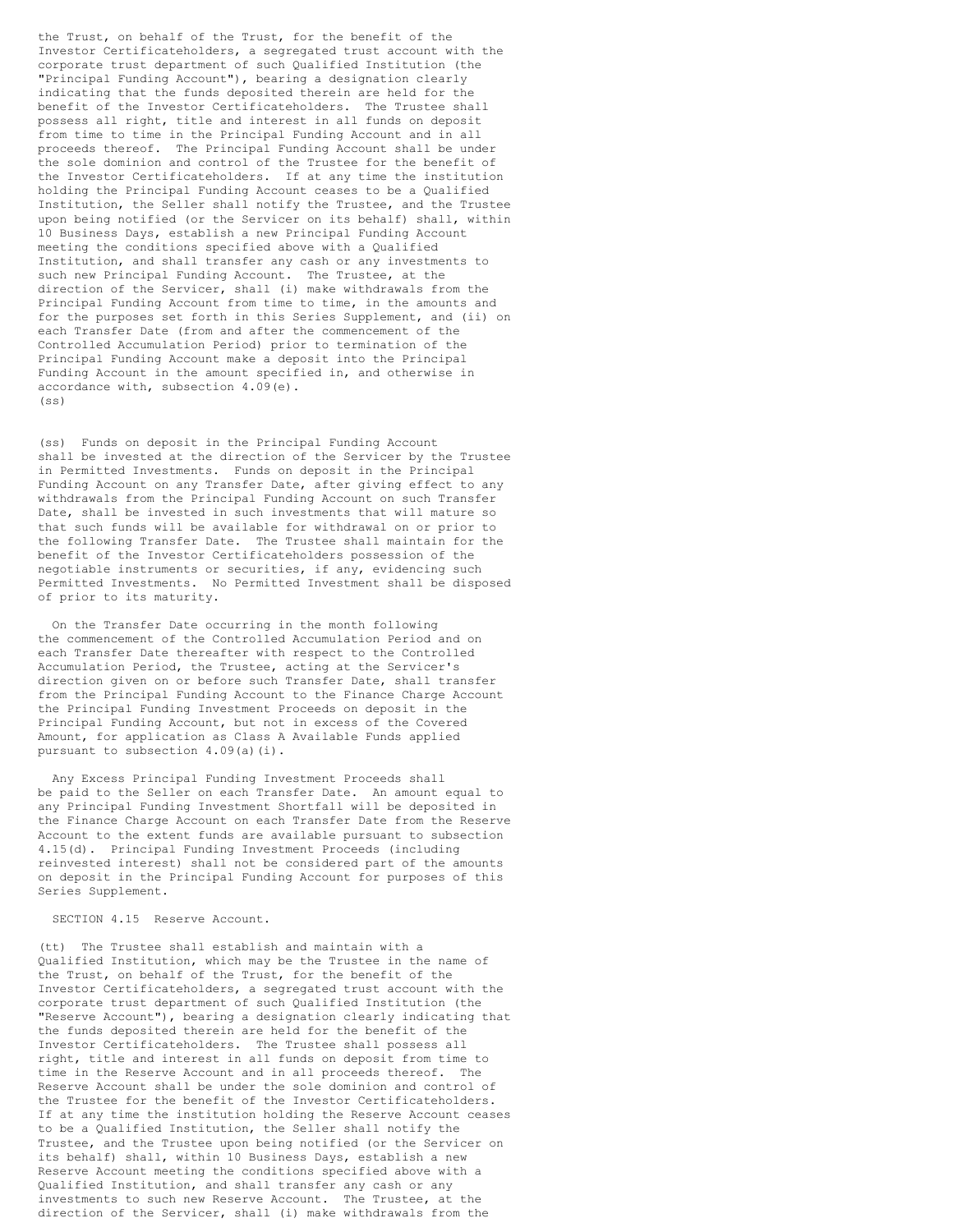Reserve Account from time to time in an amount up to the Available Reserve Account Amount at such time, for the purposes set forth in this Series Supplement, and (ii) on each Transfer Date (from and after the Reserve Account Funding Date) prior to termination of the Reserve Account make a deposit into the Reserve Account in the amount specified in, and otherwise in accordance with, subsection 4.11(i).  $(1111)$ 

(uu) Funds on deposit in the Reserve Account shall be invested at the direction of the Servicer by the Trustee in Permitted Investments. Funds on deposit in the Reserve Account on any Transfer Date, after giving effect to any withdrawals from the Reserve Account on such Transfer Date, shall be invested in such investments that will mature so that such funds will be available for withdrawal on or prior to the following Transfer Date. The Trustee shall maintain for the benefit of the Investor Certificateholders possession of the negotiable instruments or securities, if any, evidencing such Permitted Investments. No Permitted Investment shall be disposed of prior to its maturity. On each Transfer Date, all interest and earnings (net of losses and investment expenses) accrued since the preceding Transfer Date on funds on deposit in the Reserve Account shall be retained in the Reserve Account (to the extent that the Available Reserve Account Amount is less than the Required Reserve Account Amount) and the balance, if any, shall be deposited into the Finance Charge Account and included in Class A Available Funds for such Transfer Date. For purposes of determining the availability of funds or the balance in the Reserve Account for any reason under this Series Supplement, except as otherwise provided in the preceding sentence, investment earnings on such funds shall be deemed not to be available or on deposit.

(vv) On or before each Transfer Date with respect to the Controlled Accumulation Period prior to the payment in full of the Class A Investor Interest and on or before the first Transfer Date with respect to the Rapid Amortization Period, the Servicer shall calculate the "Reserve Draw Amount" which shall be equal to the Principal Funding Investment Shortfall with respect to each Transfer Date with respect to the Controlled Accumulation Period or the first Transfer Date with respect to the Rapid Amortization Period; provided, however, that such amount will be reduced to the extent that funds otherwise would be available for deposit in the Reserve Account under Section 4.11(i) with respect to such Transfer Date.

(ww) In the event that for any Transfer Date the Reserve Draw Amount is greater than zero, the Reserve Draw Amount, up to the Available Reserve Account Amount, shall be withdrawn from the Reserve Account on such Transfer Date by the Trustee (acting in accordance with the instructions of the Servicer), deposited into the Finance Charge Account and included in Class A Available Funds for such Transfer Date.

(xx) In the event that the Reserve Account Surplus on any Transfer Date, after giving effect to all deposits to and withdrawals from the Reserve Account with respect to such Transfer Date, is greater than zero, the Trustee, acting in accordance with the instructions of the Servicer, shall withdraw from the Reserve Account, and pay in accordance with the Loan Agreement, an amount equal to such Reserve Account Surplus.

(yy) Upon the earliest to occur of (i) the termination of the Trust pursuant to Article XII of the Agreement, (ii) if the Controlled Accumulation Period has not commenced, the first Transfer Date relating to the Rapid Amortization Period and (iii) if the Controlled Accumulation Period has commenced, the earlier of the first Transfer Date with respect to the Rapid Amortization Period and the Transfer Date immediately preceding the Class A Scheduled Payment Date, the Trustee, acting in accordance with the instructions of the Servicer, after the prior payment of all amounts owing to the Series 1996-E Certificateholders that are payable from the Reserve Account as provided herein, shall withdraw from the Reserve Account and pay in accordance with the Loan Agreement, all amounts, if any, on deposit in the Reserve Account and the Reserve Account shall be deemed to have terminated for purposes of this Series Supplement.

SECTION 4.16 Determination of LIBOR.

(zz) On each LIBOR Determination Date, the Trustee will determine LIBOR on the basis of the rate for deposits in United States dollars for a one-month period which appears on Telerate Page 3750 as of 11:00 a.m., London time, on such date. If such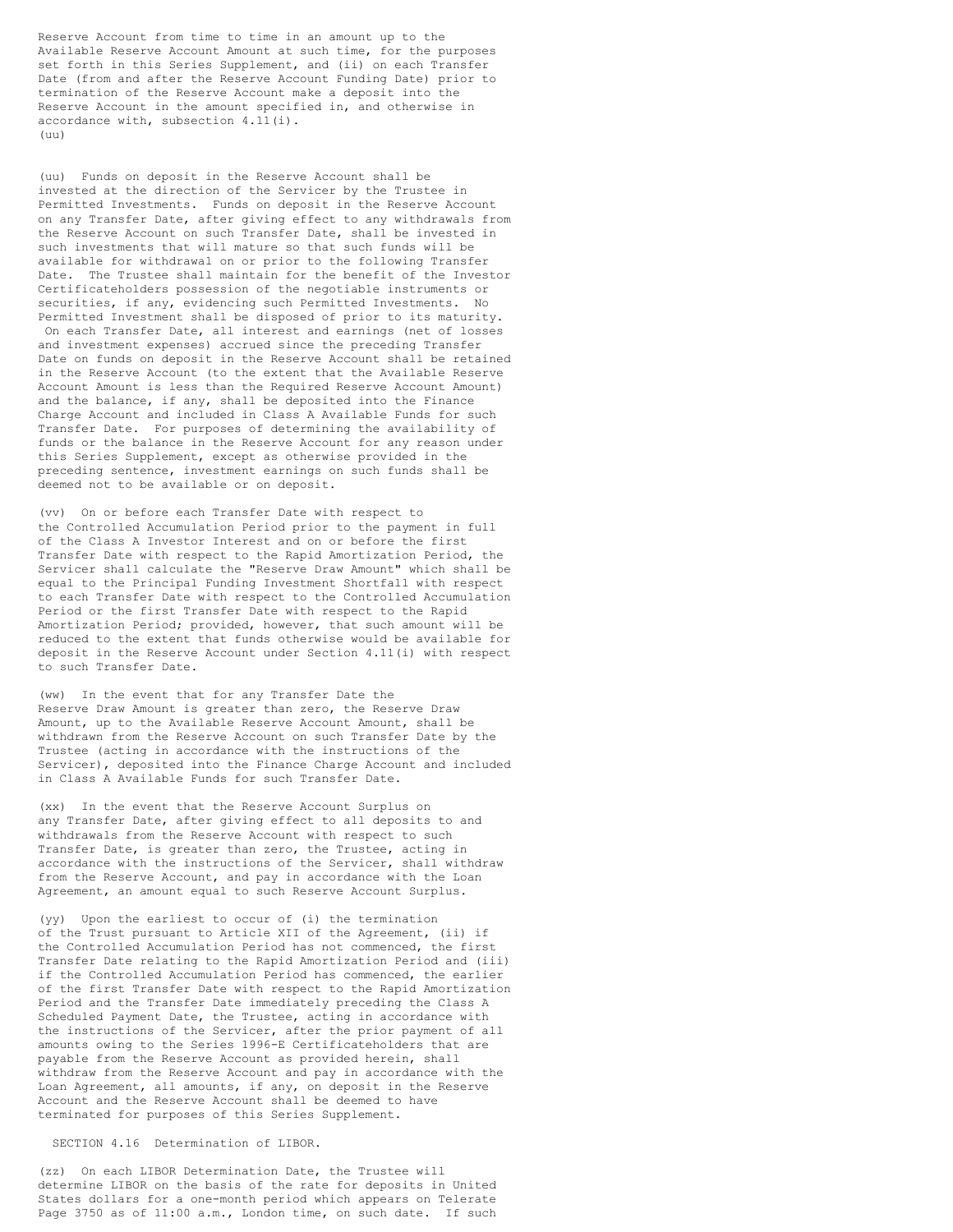rate does not appear on Telerate Page 3750, the rate for that LIBOR Determination Date will be determined on the basis of the rates at which deposits in United States dollars are offered by the Reference Banks at approximately 11:00 a.m., London time, on that day to prime banks in the London interbank market for a period equal to the relevant Interest Period (commencing on the first day of such Interest Period). The Trustee will request the principal London office of each of the Reference Banks to provide a quotation of its rate. If at least two such quotations are provided, the rate for that LIBOR Determination Date will be the arithmetic mean of the quotations. If fewer than two quotations are provided as requested, the rate for that LIBOR Determination Date will be the arithmetic mean of the rates quoted by major banks in New York City, selected by the Servicer, at approximately 11:00 a.m., New York City time, on that day for loans in United States dollars to leading European banks for a period equal to the relevant Interest Period (commencing on the first day of such Interest Period). (aaa)

(aaa) The Class A Certificate Rate and Class B Certificate Rate applicable to the then current and the immediately preceding Interest Periods may be obtained by any Investor Certificateholder by telephoning the Trustee at its Corporate Trust Office at (212) 815-5368.

(bbb) On each LIBOR Determination Date prior to 12:00 noon New York City time, the Trustee shall send to the Servicer by facsimile, notification of LIBOR for the following Interest Period.

SECTION 4.17 Seller's or Servicer's Failure to Make a Deposit or Payment.

If the Servicer or the Seller fails to make, or give instructions to make, any payment or deposit (other than as required by subsections 2.04(d) and (e) and 12.02(a) or Sections 10.02 and 12.01) required to be made or given by the Servicer or Seller, respectively, at the time specified in the Agreement (including applicable grace periods), the Trustee shall make such payment or deposit from the applicable Investor Account without instruction from the Servicer or Seller. The Trustee shall be required to make any such payment, deposit or withdrawal hereunder only to the extent that the Trustee has sufficient information to allow it to determine the amount thereof; provided, however, that the Trustee shall in all cases be deemed to have sufficient information to determine the amount of interest payable to the Series 1996-E Certificateholders on each Distribution Date. The Servicer shall, upon request of the Trustee, promptly provide the Trustee with all information necessary to allow the Trustee to make such payment, deposit or withdrawal. Such funds or the proceeds of such withdrawal shall be applied by the Trustee in the manner in which such payment or deposit should have been made by the Seller or the Servicer, as the case may be.

SECTION 8. Article V of the Agreement. Article V of the Agreement shall read in its entirety as follows and shall be applicable only to the Investor Certificateholders:

## ARTICLE V

DISTRIBUTIONS AND REPORTS TO INVESTOR CERTIFICATEHOLDERS

(ddd) On each Distribution Date, the Trustee shall distribute (in accordance with the certificate delivered on or before the related Transfer Date by the Servicer to the Trustee pursuant to subsection 3.04(b)) to each Class A Certificateholder of record on the immediately preceding Record Date (other than as provided in subsection 2.04(e) or Section 12.03 respecting a final distribution) such Certificateholder's pro rata share (based on the aggregate Undivided Interests represented by Class A Certificates held by such Certificateholder) of amounts on deposit in the Distribution Account as are payable to the Class A Certificateholders pursuant to Section 4.09 by check mailed to each Class A Certificateholder (at such Certificateholder's address as it appears in the Certificate Register), except that with respect to Class A Certificates registered in the name of the nominee of a Clearing Agency, such distribution shall be made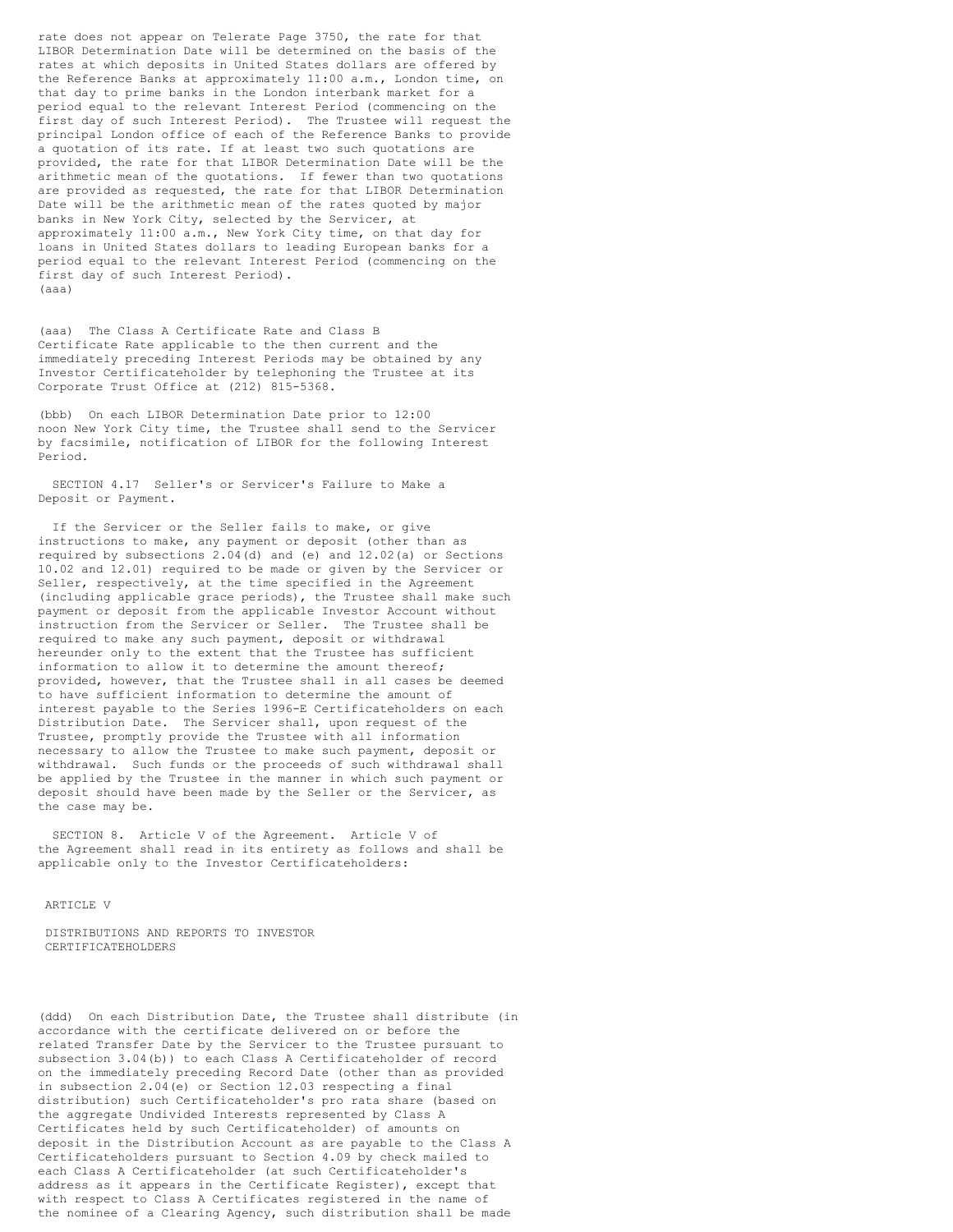(eee) On each Distribution Date, the Trustee shall distribute (in accordance with the certificate delivered on or before the related Transfer Date by the Servicer to the Trustee pursuant to subsection 3.04(b)) to each Class B Certificateholder of record on the immediately preceding Record Date (other than as provided in subsection 2.04(e) or Section 12.03 respecting a final distribution) such Certificateholder's pro rata share (based on the aggregate Undivided Interests represented by Class B Certificates held by such Certificateholder) of amounts on deposit in the Distribution Account as are payable to the Class B Certificateholders pursuant to Section 4.09 by check mailed to each Class B Certificateholder (at such Certificateholder's address as it appears in the Certificate Register), except that with respect to Class B Certificates registered in the name of the nominee of a Clearing Agency, such distribution shall be made in immediately available funds.

SECTION 5.02 Monthly Series 1996-E Certificateholders' Statement.

(fff) On or before each Distribution Date, the Trustee shall forward to each Series 1996-E Certificateholder, each Rating Agency and the Collateral Interest Holder a statement substantially in the form of Exhibit C to this Series Supplement prepared by the Servicer, delivered to the Trustee and setting forth, among other things, the following information (which, in the case of subclauses (i), (ii) and (iii) below, shall be stated on the basis of an original principal amount of \$1,000 per Certificate and, in the case of subclauses (ix) and  $(x)$  shall be stated on an aggregate basis and on the basis of an original principal amount of \$1,000 per Certificate, as applicable):  $(\text{q}q)$ 

(i) the amount of the current distribution;

(ii) the amount of the current distribution allocable to Class A Monthly Principal, Class B Monthly Principal and Collateral Monthly Principal, respectively;

(iii) the amount of the current distribution allocable to Class A Monthly Interest, Class A Deficiency Amounts, Class A Additional Interest, Class B Monthly Interest, Class B Deficiency Amounts, Class B Additional Interest and Collateral Monthly Interest, and any accrued and unpaid Collateral Monthly Interest, respectively;

(iv) the amount of Collections of Principal Receivables processed during the related Monthly Period and allocated in respect of the Class A Certificates, the Class B Certificates and the Collateral Interest, respectively;

the amount of Collections of Finance Charge Receivables processed during the related Monthly Period and allocated in respect of the Class A Certificates, the Class B Certificates and the Collateral Interest, respectively;

(vi) the aggregate amount of Principal Receivables, the Investor Interest, the Adjusted Investor Interest, the Class A Investor Interest, the Class A Adjusted Investor Interest, the Class B Investor Interest, the Collateral Interest, the Floating Investor Percentage, the Class A Floating Allocation, the Class B Floating Allocation, the Collateral Floating Allocation and the Fixed Investor Percentage, Class A Fixed Allocation, the Class B Fixed Allocation and the Collateral Fixed Allocation with respect to the Principal Receivables in the Trust as of the end of the day on the Record Date;

(vii) the aggregate outstanding balance of Accounts which were 35 to 64, 65 to 94, 95 to 124, 125 to 154 and 155 or more days delinquent as of the end of the day on the Record Date;

(viii) the Aggregate Investor Default Amount, the Class A Investor Default Amount, the Class B Investor Default Amount and the Collateral Default Amount for the related Monthly Period;

(ix) the aggregate amount of Class A Investor Charge-Offs, Class B Investor Charge-Offs and Collateral Charge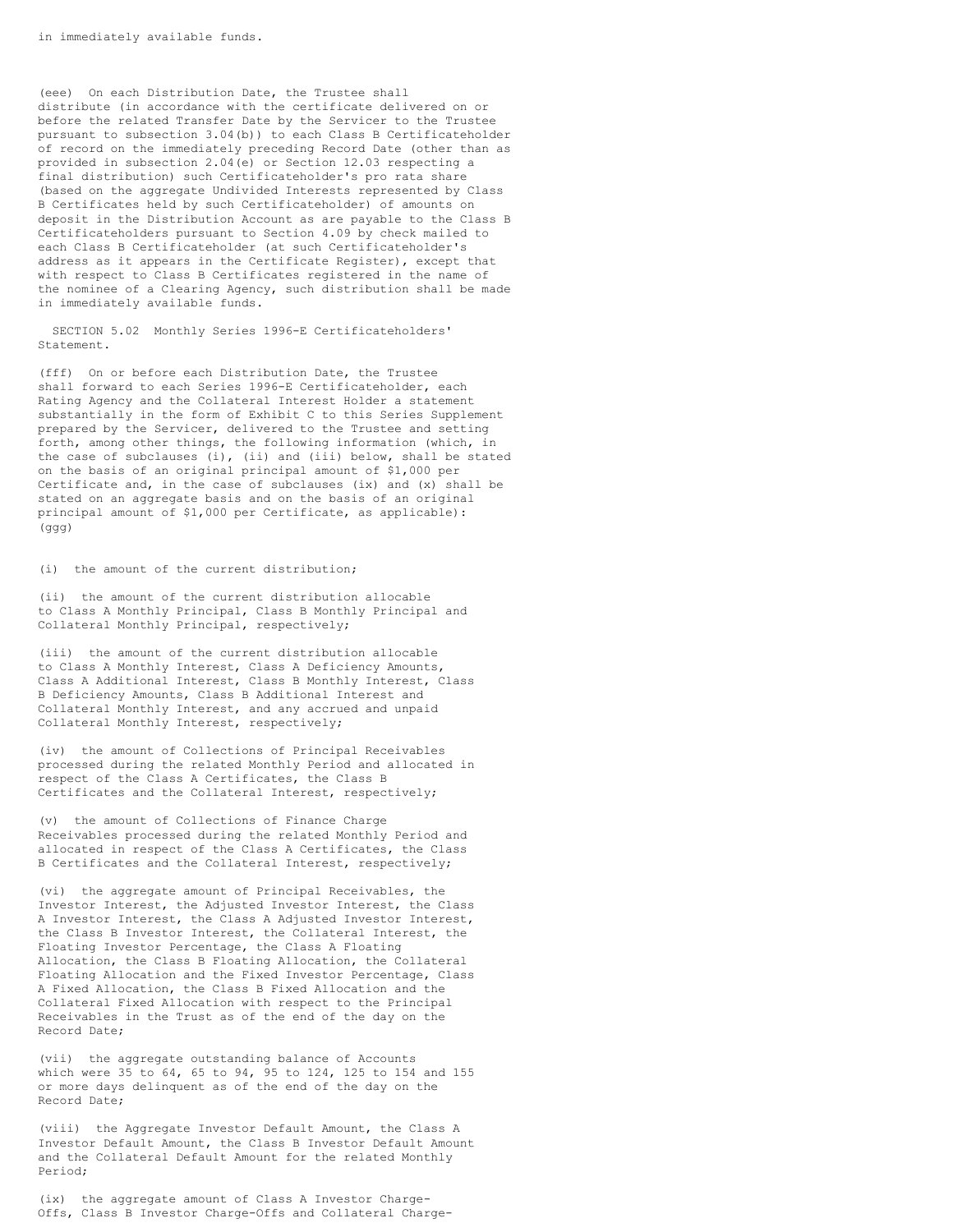Offs for the related Monthly Period;

(x) the aggregate amount of Class A Investor Charge-Offs, Class B Investor Charge-Offs and Collateral Charge-Offs reimbursed on the Transfer Date immediately preceding such Distribution Date;

(xi) the amount of the Class A Servicing Fee, the Class B Servicing Fee, the Collateral Servicing Fee and the Servicer Interchange for the related Monthly Period;

(xii) the Portfolio Yield for the preceding Monthly Period;

(xiii) the amount of Reallocated Collateral Principal Collections and Reallocated Class B Principal Collections with respect to such Distribution Date;

(xiv) the Class B Investor Interest and the Collateral Interest as of the close of business on such Distribution Date;

(xv) LIBOR for the Interest Period ending on such Distribution Date;

(xvi) the Principal Funding Account Balance on the Transfer Date;

(xvii) the Accumulation Shortfall;

(xviii) the Principal Funding Investment Proceeds transferred to the Finance Charge Account on the related Transfer Date;

(xix) the Principal Funding Investment Shortfall on the related Transfer Date;

(xx) the amount of Class A Available Funds and Class B Available Funds on deposit in the Finance Charge Account on the related Transfer Date; and

(xxi) such other items as are set forth in Exhibit C to this Series Supplement.

(ggg) Annual Certificateholders' Tax Statement. On or before January 31 of each calendar year, beginning with calendar year 1997, the Trustee shall distribute to each Person who at any time during the preceding calendar year was a Series 1996-E Certificateholder, a statement prepared by the Servicer containing the information required to be contained in the regular monthly report to Series 1996-E Certificateholders, as set forth in subclauses (i), (ii) and (iii) above, aggregated for such calendar year or the applicable portion thereof during which such Person was a Series 1996-E Certificateholder, together with such other customary information (consistent with the treatment of the Certificates as debt) as the Servicer deems necessary or desirable to enable the Series 1996-E Certificateholders to prepare their tax returns. Such obligations of the Trustee shall be deemed to have been satisfied to the extent that substantially comparable information shall be provided by the Trustee pursuant to any requirements of the Internal Revenue Code as from time to time in effect.

SECTION 9. Series 1996-E Pay Out Events. If any one of the following events shall occur with respect to the Investor Certificates:

(hhh) failure on the part of the Seller (i) to make any payment or deposit required by the terms of (A) the Agreement or (B) this Series Supplement, on or before the date occurring five days after the date such payment or deposit is required to be made herein or (ii) duly to observe or perform in any material respect any covenants or agreements of the Seller set forth in the Agreement or this Series Supplement (including, without limitation, the covenant of the Seller contained in Section 11 of this Series Supplement), which failure has a material adverse effect on the Series 1996-E Certificateholders (which determination shall be made without reference to whether any funds are available under the Collateral Interest) and which continues unremedied for a period of 60 days after the date on which written notice of such failure, requiring the same to be remedied, shall have been given to the Seller by the Trustee, or to the Seller and the Trustee by the Holders of Investor Certificates evidencing Undivided Interests aggregating not less than 50% of the Investor Interest of this Series 1996-E, and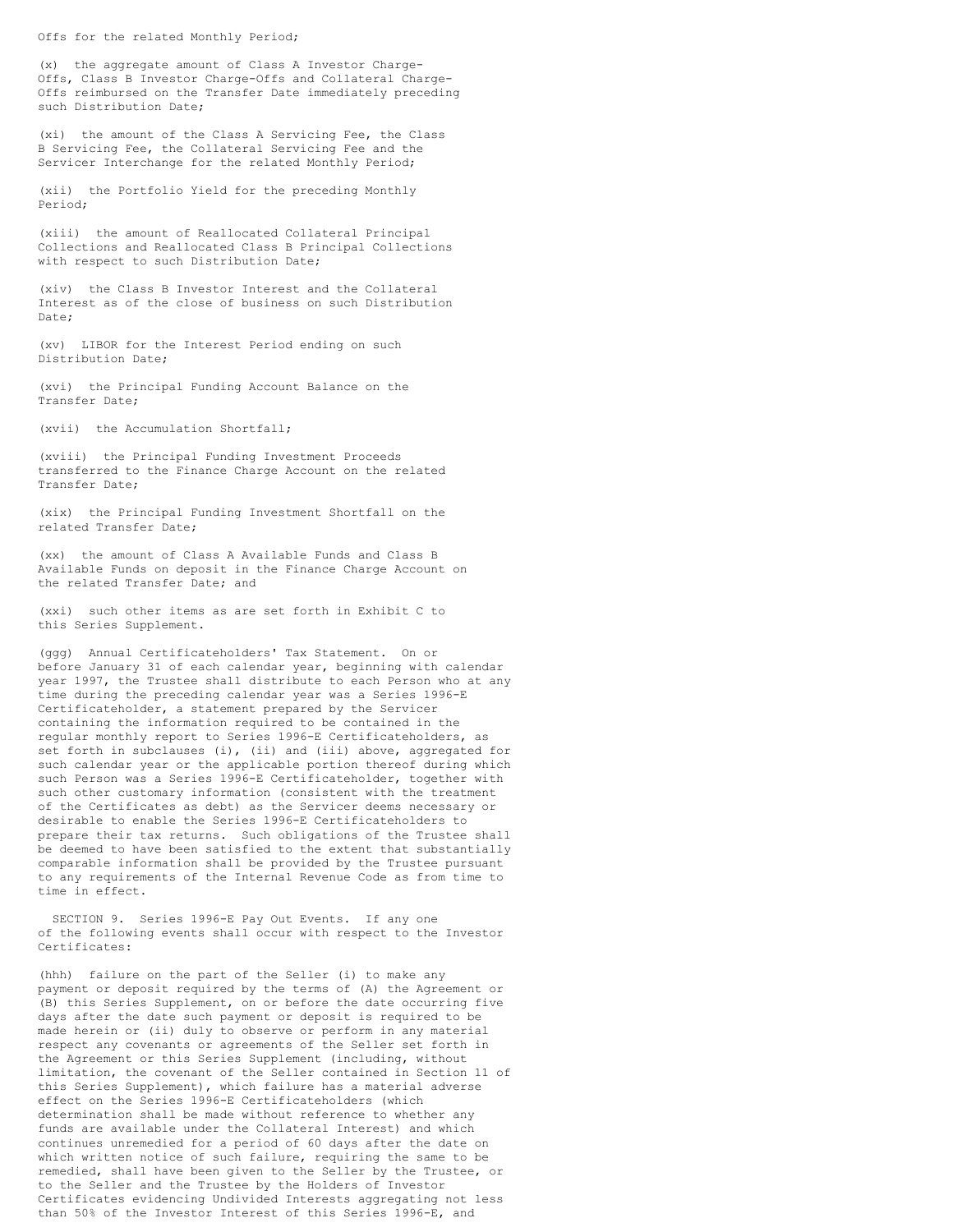continues to affect materially and adversely the interests of the Series 1996-E Certificateholders (which determination shall be made without reference to whether any funds are available under the Collateral Interest) for such period;  $(i \nmid i)$ 

(iii) any representation or warranty made by the Seller in the Agreement or this Series Supplement, or any information contained in a computer file or microfiche list required to be delivered by the Seller pursuant to Section 2.01 or 2.06, (i) shall prove to have been incorrect in any material respect when made or when delivered, which continues to be incorrect in any material respect for a period of 60 days after the date on which written notice of such failure, requiring the same to be remedied, shall have been given to the Seller by the Trustee, or to the Seller and the Trustee by the Holders of Investor Certificates evidencing Undivided Interests aggregating not less than 50% of the Investor Interest of this Series 1996-E, and (ii) as a result of which the interests of the Series 1996-E Certificateholders are materially and adversely affected (which determination shall be made without reference to whether any funds are available under the Collateral Interest) and continue to be materially and adversely affected for such period; provided, however, that a Series 1996-E Pay Out Event pursuant to this subsection 9(b) hereof shall not be deemed to have occurred hereunder if the Seller has accepted reassignment of the related Receivable, or all of such Receivables, if applicable, during such period in accordance with the provisions of the Agreement;

(jjj) the average Portfolio Yield for any three consecutive Monthly Periods is less than the average Base Rate for such period;

(kkk) the Seller shall fail to convey Receivables arising under Additional Accounts, or Participations, to the Trust, as required by subsection 2.06(a);

(lll) any Servicer Default shall occur which would have a material adverse effect on the Series 1996-E Certificateholders; or

(mmm) the Class A Investor Interest shall not be paid in full on the Class A Scheduled Payment Date or the Class B Investor Interest shall not be paid in full on the Class B Scheduled Payment Date;

then, in the case of any event described in subsection  $9(a)$ , (b) or (e) hereof, after the applicable grace period set forth in such subparagraphs, if any, either the Trustee or Holders of Series 1996-E Certificates and the Collateral Interest Holder evidencing Undivided Interests aggregating not less than 50% of the Investor Interest of this Series 1996-E by notice then given in writing to the Seller and the Servicer (and to the Trustee if given by the Certificateholders) may declare that a pay out event (a "Series 1996-E Pay Out Event") has occurred as of the date of such notice, and in the case of any event described in subsection 9(c), (d) or (f) hereof, a Series 1996-E Pay Out Event shall occur without any notice or other action on the part of the Trustee or the Investor Certificateholders immediately upon the occurrence of such event.

SECTION 10. Series 1996-E Termination. The right of the Investor Certificateholders to receive payments from the Trust will terminate on the first Business Day following the Series 1996-E Termination Date.

SECTION 11. Periodic Finance Charges and Other Fees. The Seller hereby agrees that, except as otherwise required by any Requirement of Law, or as is deemed by the Seller to be necessary in order for the Seller to maintain its credit card business, based upon a good faith assessment by the Seller, in its sole discretion, of the nature of the competition in the credit card business, it shall not at any time reduce the Periodic Finance Charges assessed on any Receivable or other fees on any Account if, as a result of such reduction, the Seller's reasonable expectation of the Portfolio Yield as of such date would be less than the then Base Rate.

SECTION 12. Limitations on Addition of Accounts.

The Seller agrees that it shall not designate any Additional Accounts pursuant to subsection 2.06(b) unless on or prior to the related Addition Date, the Seller shall have provided the Collateral Interest Holder with an Officer's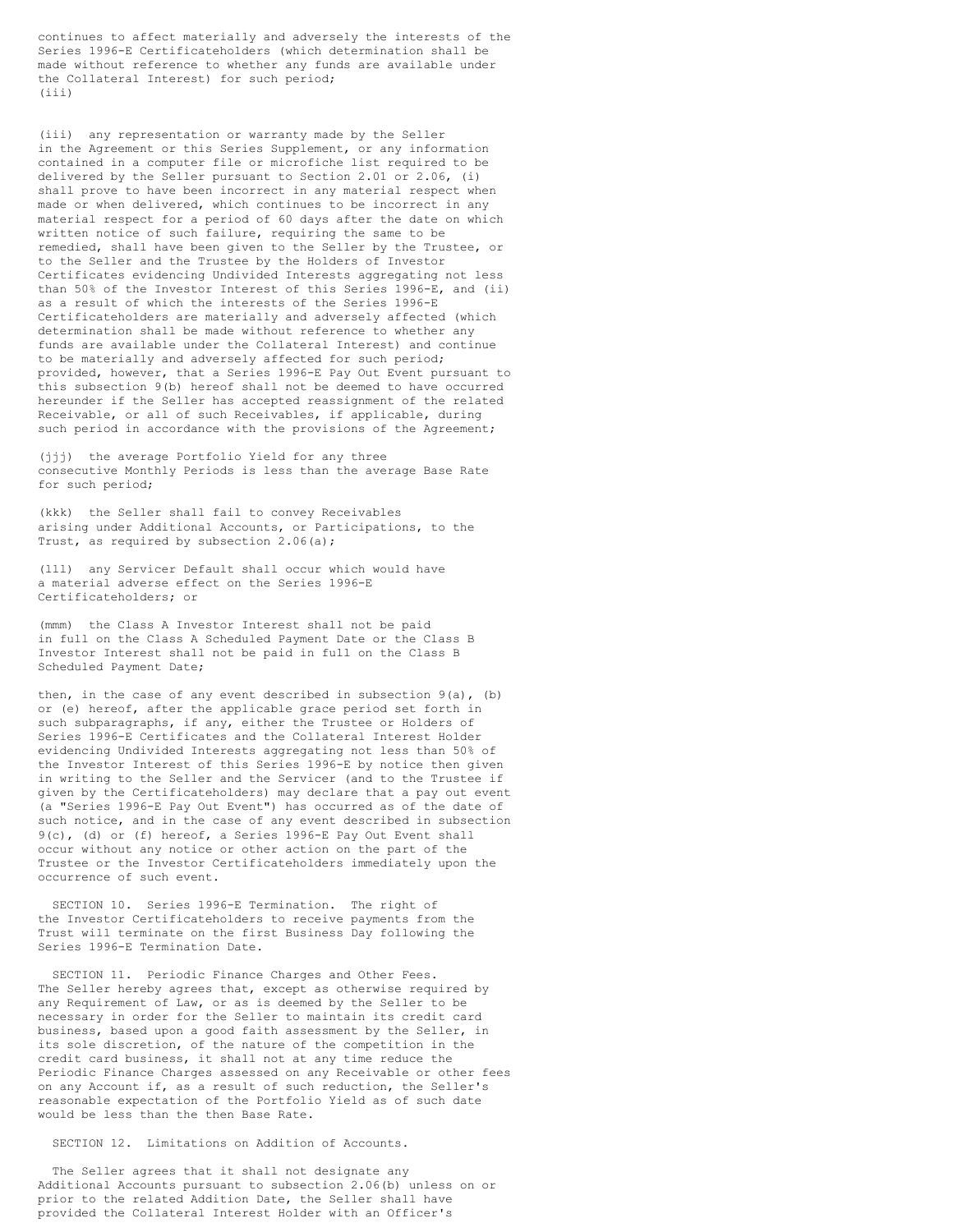Certificate certifying that such designation of such Additional Accounts will not, as of the related Addition Date, (a) be reasonably expected by the Seller to result in a reduction or withdrawal by the Rating Agency of its rating for the Investor Certificates or (b) cause a Series 1996-E Pay Out Event.

SECTION 13. Counterparts. This Series Supplement may be executed in any number of counterparts, each of which so executed shall be deemed to be an original, but all of such counterparts shall together constitute but one and the same instrument.

SECTION 14. Governing Law. THIS SERIES SUPPLEMENT SHALL BE CONSTRUED IN ACCORDANCE WITH THE LAWS OF THE STATE OF DELAWARE, WITHOUT REFERENCE TO ITS CONFLICT OF LAW PROVISIONS, AND THE OBLIGATIONS, RIGHTS AND REMEDIES OF THE PARTIES HEREUNDER SHALL BE DETERMINED IN ACCORDANCE WITH SUCH LAWS; PROVIDED, HOWEVER, THAT THE IMMUNITIES AND STANDARD OF CARE OF THE TRUSTEE IN THE ADMINISTRATION OF THE TRUST HEREUNDER SHALL BE GOVERNED BY THE LAWS OF THE STATE OF NEW YORK.

#### SECTION 15. Additional Notices.

(nnn) For so long as the Investor Certificates shall be outstanding, the Seller agrees to provide Fitch with the notice provided to each Rating Agency in subsection 2.06(c)(i) and agrees to provide to Fitch and Standard and Poor's the Opinion of Counsel provided to Moody's pursuant to subsection  $2.06(c)(vi)$ , in each case in the times and the manner provided for in such subsections. (ooo)

(ooo) The Seller shall notify the Collateral Interest Holder promptly after becoming aware of any Lien on any Receivable other than the conveyances under the Agreement. The Seller will notify the Collateral Interest Holder of any merger, consolidation, assumption or transfer referred to in Section 7.02.

SECTION 16. Additional Representations and Warranties of the Servicer. MBNA America Bank, National Association, as initial Servicer, hereby makes, and any Successor Servicer by its appointment under the Agreement shall make the following representations and warranties:

(ppp) All Consents. All authorizations, consents, orders or approvals of or registrations or declarations with any Governmental Authority required to be obtained, effected or given by the Servicer in connection with the execution and delivery of this Series Supplement by the Servicer and the performance of the transactions contemplated by this Series Supplement by the Servicer, have been duly obtained, effected or given and are in full force and effect. (qqq)

(qqq) Rescission or Cancellation. The Servicer shall not permit any rescission or cancellation of any Receivable except as ordered by a court of competent jurisdiction or other Governmental Authority or in accordance with the normal operating procedures of the Servicer.

(rrr) Receivables Not To Be Evidenced by Promissory Notes. Except in connection with its enforcement or collection of an Account, the Servicer will take no action to cause any Receivable to be evidenced by an instrument (as defined in the UCC as in effect in the State of Delaware).

SECTION 17. No Petition. The Seller, the Servicer and the Trustee, by entering into this Series Supplement and each Certificateholder, by accepting a Series 1996-E Certificate hereby covenant and agree that they will not at any time institute against the Trust, or join in any institution against the Trust of, any bankruptcy proceedings under any United States Federal or state bankruptcy or similar law in connection with any obligations relating to the Investor Certificateholders, the Agreement or this Series Supplement.

SECTION 18. Certain Tax Related Amendments. In addition to being subject to amendment pursuant to any other provisions relating to amendments in either the Agreement or this Series Supplement, this Series Supplement may be amended by the Seller without the consent of the Servicer, Trustee or any Investor Certificateholder if the Seller provides the Trustee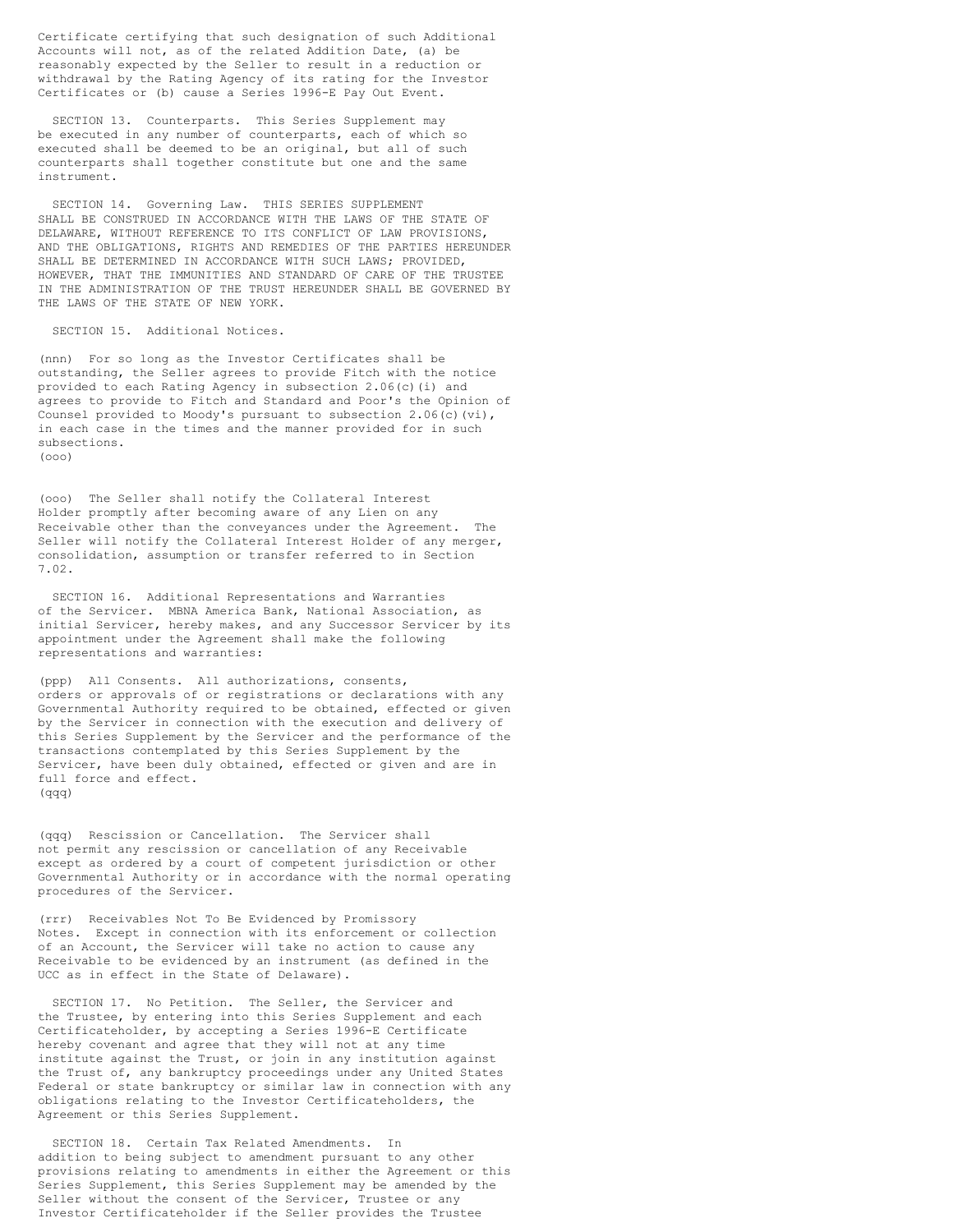with (i) an Opinion of Counsel to the effect that such amendment or modification would reduce the risk the Trust would be treated as taxable as a publicly traded partnership pursuant to Code section 7704 and (ii) a certificate that such amendment or modification would not materially and adversely affect any Investor Certificateholder; provided, that no such amendment shall be deemed effective without the Trustee's consent, if the Trustee's rights, duties and obligations hereunder are thereby modified. Promptly after the effectiveness of any amendment pursuant to this Section 18, the Seller shall deliver a copy of such amendment to each of the Servicer, the Trustee and each Rating Agency.

SECTION 19. Tax Representation and Covenant. Any holder of an interest in the Trust acquired pursuant to Section 12.01(b) in respect of the Series 1996-E Certificates shall be required to represent and covenant in connection with such acquisition that (x) it has neither acquired, nor will it sell, trade or transfer any interest in the Trust or cause any interest in the Trust to be marketed on or through either (i) an "established securities market" within the meaning of Code section 7704(b)(1), including without limitation an interdealer quotation system that regularly disseminates firm buy or sell quotations by identified brokers or dealers by electronic means or otherwise or (ii) a "secondary market (or the substantial equivalent thereof)" within the meaning of Code section 7704(b)(2), including a market wherein interests in the Trust are regularly quoted by any person making a market in such interests and a market wherein any person regularly makes available bid or offer quotes with respect to interests in the Trust and stands ready to effect buy or sell transactions at the quoted prices for itself or on behalf of others, (y) unless the Seller consents otherwise, such holder (i) is properly classified as, and will remain classified as, a "corporation" as described in Code section 7701(a)(3) and (ii) is not, and will not become, an S corporation as described in Code section 1361, and (z) it will (i) cause any participant with respect to such interest otherwise permitted hereunder to make similar representations and covenants for the benefit of the Seller and the Trust and (ii) forward a copy of such representations and covenants to the Trustee. Each such holder shall further agree in connection with its acquisition of such interest that, in the event of any breach of its (or its participant's) representation and covenant that it (or its participant) is and shall remain classified as a corporation other than an S corporation, the Seller shall have the right to procure a replacement investor to replace such holder (or its participant), and further that such holder shall take all actions necessary to permit such replacement investor to succeed to its rights and obligations as a holder (or to the rights of its participant).

IN WITNESS WHEREOF, the Seller, the Servicer and the Trustee have caused this Series 1996-E Supplement to be duly executed by their respective officers as of the day and year first above written.

MBNA AMERICA BANK, NATIONAL ASSOCIATION, Seller and Servicer

 $By:$ Name: Edward A. Harycki Title: Vice President

THE BANK OF NEW YORK, Trustee

 $By:$ 

Name: Joseph G. Ernst Title: Assistant Vice President

EXHIBIT A-1

FORM OF CERTIFICATE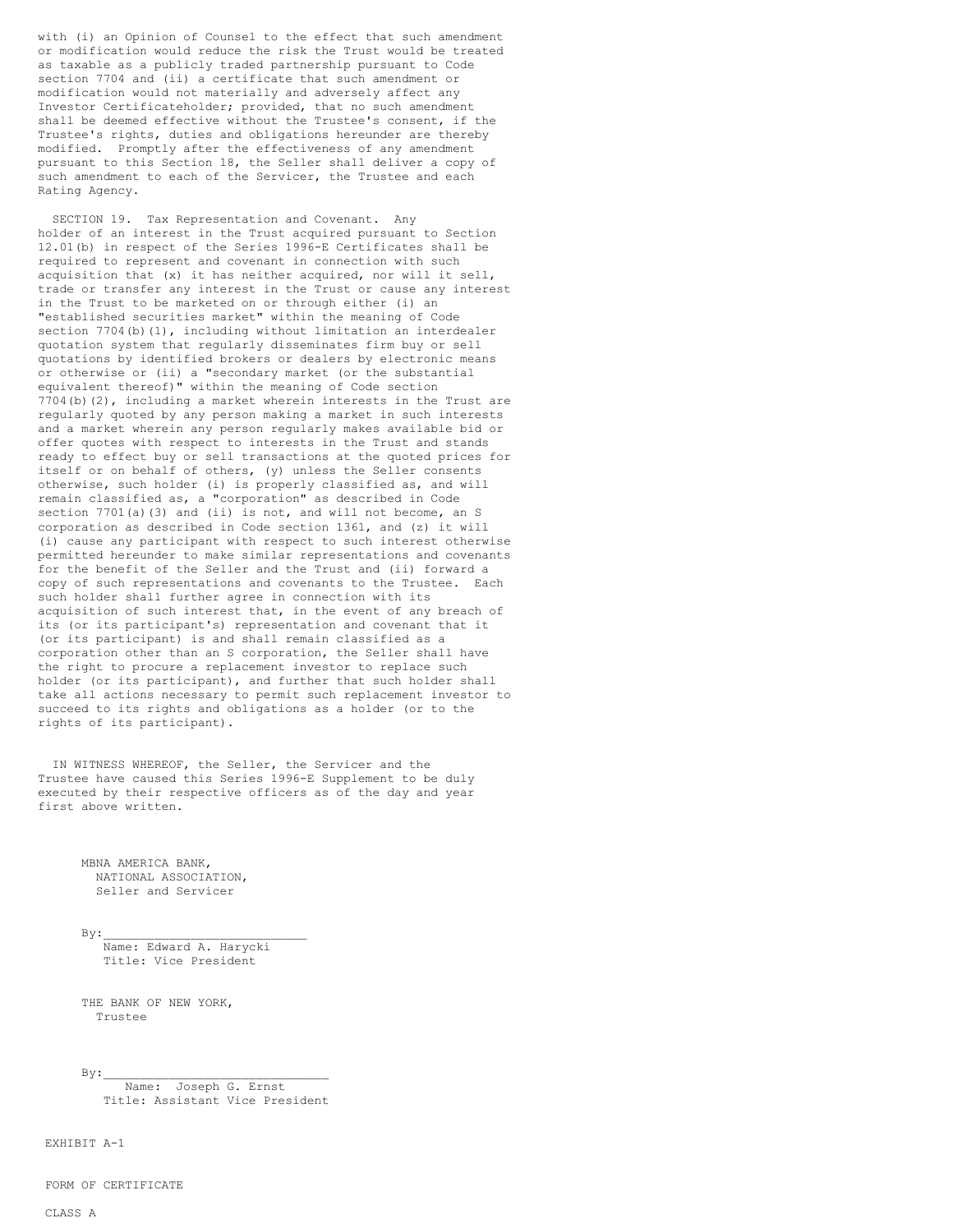Unless this Certificate is presented by an authorized representative of The Depository Trust Company, a New York corporation ("DTC"), to MBNA America Bank, National Association or its agent for registration of transfer, exchange or payment, and any certificate issued is registered in the name of Cede & Co. or in such other name as requested by an authorized representative of DTC (and any payment is made to Cede & Co. or to such other entity as is requested by an authorized representative of DTC), ANY TRANSFER, PLEDGE OR OTHER USE HEREOF FOR VALUE OR OTHERWISE BY OR TO ANY PERSON IS WRONGFUL inasmuch as the registered owner hereof, Cede & Co., has an interest herein.

 $No.$   $S$  $CUS\overline{IP}$  No.

MBNA MASTER CREDIT CARD TRUST II CLASS A FLOATING RATE ASSET BACKED CERTIFICATE, SERIES 1996-E

Evidencing an Undivided Interest in a trust, the corpus of which consists of a portfolio of MasterCardr and VISAr\* credit card receivables generated or acquired by MBNA America Bank, National Association and other assets and interests constituting the Trust under the Pooling and Servicing Agreement described below.

(Not an interest in or obligation of MBNA America Bank, National Association or any Affiliate thereof.)

This certifies that CEDE & CO. (the "Class A Certificateholder") is the registered owner of an Undivided Interest in a trust (the "Trust"), the corpus of which consists of a portfolio of receivables (the "Receivables") now existing or hereafter created and arising in connection with selected MasterCard and VISA credit card accounts (the "Accounts") of MBNA America Bank, National Association, a national banking association organized under the laws of the United States, all monies due or to become due in payment of the Receivables (including all Finance Charge Receivables but excluding recoveries on any charged-off Receivables), the right to certain amounts received as Interchange with respect to the Accounts, the benefits of the Collateral Interest (as defined below) and the other assets and interests constituting the Trust pursuant to a Pooling and Servicing Agreement dated as of August 4, 1994, as amended as of March 11, 1996, as supplemented by the Series 1996-E Supplement dated as of May 21, 1996 (collectively, the "Pooling and Servicing Agreement"), by and between MBNA America Bank, National Association, as Seller (the "Seller") and as Servicer (the "Servicer"), and The Bank of New York, as Trustee (the "Trustee"), a summary of certain of the pertinent provisions of which is set forth hereinbelow. The Series 1996-E Certificates are issued in two classes, the Class A Certificates (of which this certificate is one) and the Class B Certificates, which are subordinated to the Class A Certificates in certain rights of payment as described herein and in the Pooling and Servicing Agreement.

The Seller has structured the Pooling and Servicing Agreement and the Series 1996-E Certificates with the intention that the Series 1996-E Certificates will qualify under applicable tax law as indebtedness, and each of the Seller, the Holder of the Seller Certificate, the Servicer and each Series 1996-E Certificateholder (or Series 1996-E Certificate Owner) by acceptance of its Series 1996-E Certificate (or in the case of a Series 1996-E Certificate Owner, by virtue of such Series 1996-E Certificate Owner's acquisition of a beneficial interest therein), agrees to treat and to take no action inconsistent with the treatment of the Series 1996-E Certificates (or any beneficial interest therein) as indebtedness for purposes of federal, state, local and foreign income or franchise taxes and any other tax imposed on or measured by income. Each Series 1996-E Certificateholder agrees that it will cause any Series 1996-E Certificate Owner acquiring an interest in a Series 1996-E Certificate through it to comply with the Pooling and Servicing Agreement as to treatment of the Series 1996-E Certificates as indebtedness for certain tax purposes.

To the extent not defined herein, capitalized terms used herein have the respective meanings assigned to them in the Pooling and Servicing Agreement. This Class A Certificate is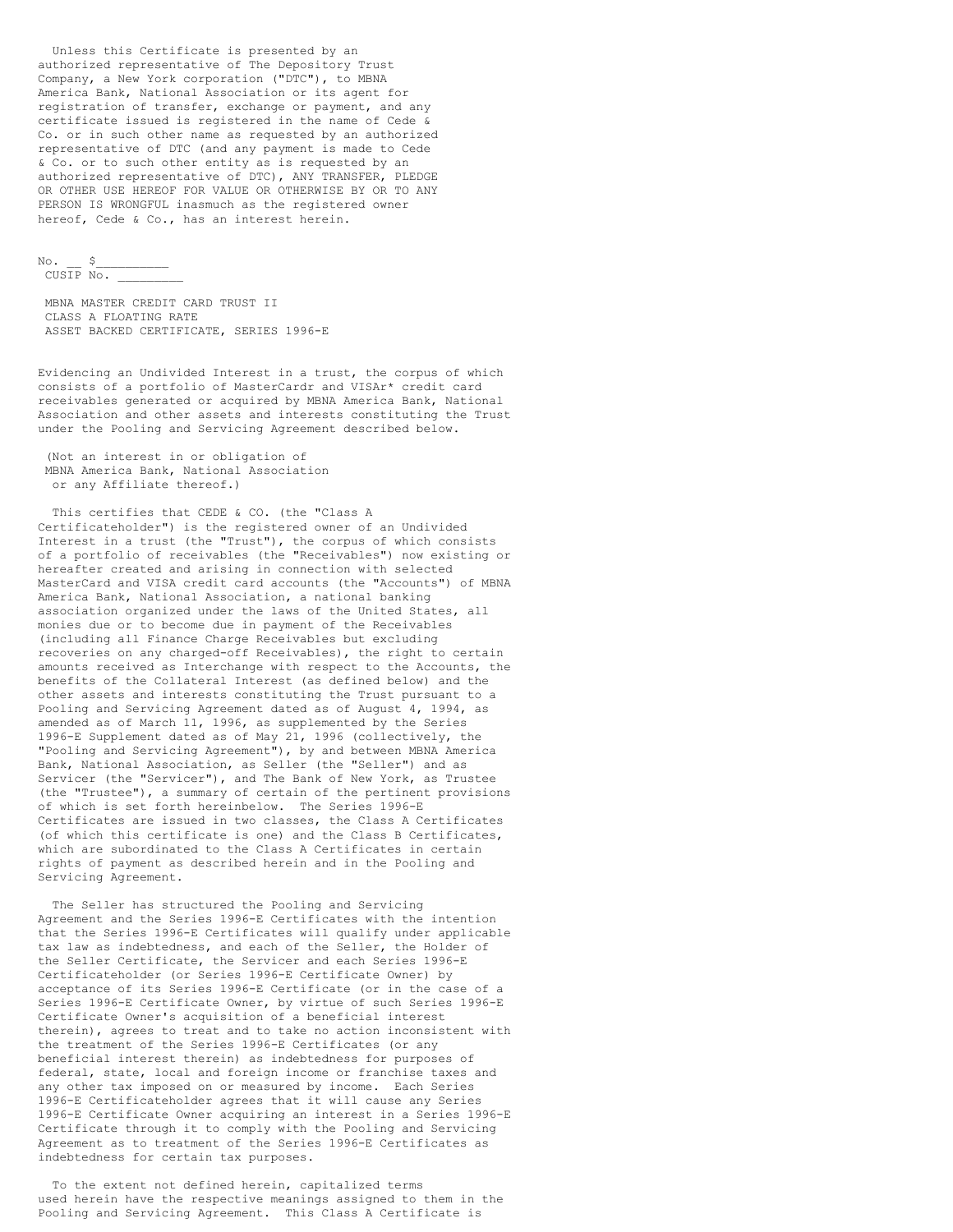issued under and is subject to the terms, provisions and conditions of the Pooling and Servicing Agreement, to which Pooling and Servicing Agreement, as amended from time to time, the Class A Certificateholder by virtue of the acceptance hereof assents and by which the Class A Certificateholder is bound.

The Receivables consist of Principal Receivables, which arise from the purchase of goods and services, and of Finance Charge Receivables, which arise generally from periodic Finance Charges and other fees and charges, as more fully specified in the Pooling and Servicing Agreement. The Trust corpus consists of the Receivables now existing and hereafter created and arising in connection with the Accounts, all monies due or to become due with respect thereto (including all Finance Charge Receivables but excluding recoveries on any charged-off Receivables), all proceeds (as defined in Section 9-306 of the UCC as in effect in the State of Delaware) of the Receivables, Insurance Proceeds relating to the Receivables, the right to certain amounts received as Interchange with respect to the Accounts, and such funds as from time to time are deposited in the Collection Account, the Investor Accounts, the Principal Funding Account, certain investment earnings on the Principal Funding Account, the Reserve Account and certain investment earnings on the Reserve Account and the proceeds (as defined in Section 9-306 of the UCC as in effect in the State of Delaware) thereof. This Class A Certificate is one of a duly authorized Series of Investor Certificates entitled "MBNA Master Credit Card Trust II Class A Floating Rate Asset Backed Certificates, Series 1996-E" (the "Class A Certificates"), each of which represents an Undivided Interest in the Trust, including the right to receive the Collections and other amounts allocated to the Class A Certificates at the times and in the amounts specified in the Pooling and Servicing Agreement and to be deposited in the Investor Accounts, the Principal Funding Account and the Reserve Account or paid to the Class A Certificateholders. Also issued under the Pooling and Servicing Agreement are the "MBNA Master Credit Card Trust II Class B Floating Rate Asset-Backed Certificates, Series 1996-E" (the "Class B Certificates"), which represent an Undivided Interest in the Trust subordinate to the Class A Certificates, and the "MBNA Master Credit Card Trust II Collateral Interest, Series 1996-E" (the "Collateral Interest" and collectively with the Class A Certificates and the Class B Certificates, the "Investor Certificates"), which is an undivided interest in the Trust subordinate to the Class A Certificates and Class B Certificates. The subordination of the Class B Certificates and the subordination of the Collateral Interest to the Class A Certificates shall constitute the Enhancement for the Class A Certificates. The aggregate interest represented by the Class A Certificates and the Class B Certificates at any time in the Principal Receivables in the Trust shall not exceed an amount equal to the Class A Investor Interest and the Class B Investor Interest, respectively, at such time. The Class A Initial Investor Interest is \$637,500,000 as of May 21, 1996 (the "Closing Date"). The Class B Initial Investor Interest is \$56,250,000 as of the Closing Date. The Collateral Initial Interest is \$56,250,000 as of the Closing Date. The Class A Investor Interest on any date of determination will be an amount equal to (a) the Class A Initial Investor Interest minus (b) the aggregate amount of payments of principal made to the Class A Certificateholders prior to such date of determination, and minus (c) the excess, if any, of the aggregate amount of Class A Investor Charge-Offs pursuant to subsection 4.10(a) of the Pooling and Servicing Agreement over Class A Investor Charge-Offs reimbursed prior to such date of determination pursuant to subsection 4.11(b) of the Pooling and Servicing Agreement; provided, however, that the Class A Investor Interest may not be reduced below zero. For the purpose of allocating Collections of Finance Charge Receivables and Receivables in Defaulted Accounts for each Monthly Period during the Controlled Accumulation Period, the Class A Investor Interest will be further reduced (such reduced amount, the "Class A Adjusted Investor Interest") by the aggregate principal amount of funds on deposit in the Principal Funding Account. The Class A Investor Interest together with the aggregate interest represented by the Class B Certificates in the Principal Receivables in the Trust (the "Class B Investor Interest") and the aggregate interest represented by the Collateral Interest in the Principal Receivables in the Trust are sometimes collectively referred to herein as the "Investor Interest."

In addition to the Class A Certificates, the Class B Certificates and the Collateral Interest, a Seller Certificate representing an undivided interest in the Trust will be issued to the Seller pursuant to the Pooling and Servicing Agreement. The Seller Certificate will represent the interest in the Principal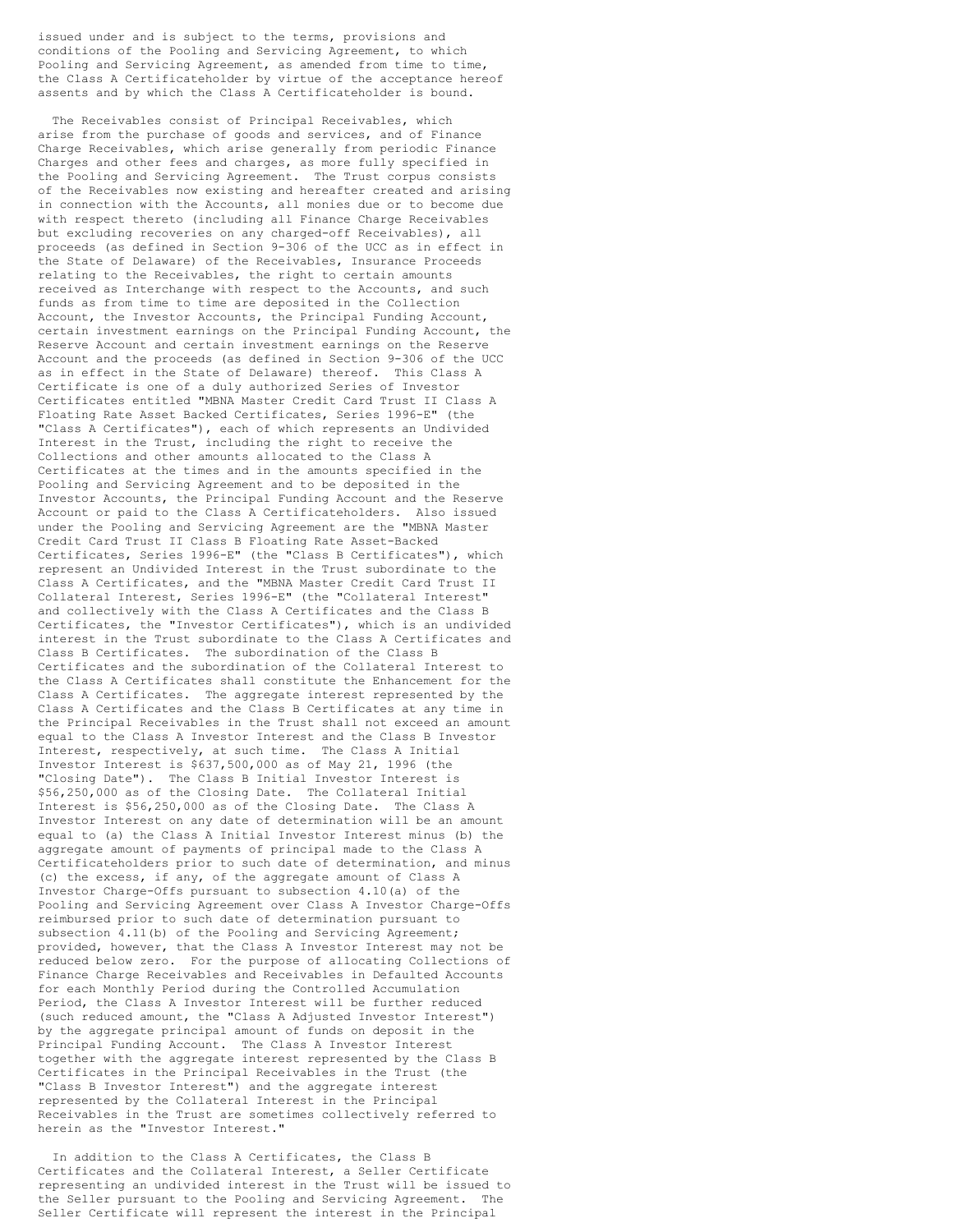Receivables not represented by all of the Series of Investor Certificates issued by the Trust. The Seller Certificate may be exchanged by the Seller pursuant to the Pooling and Servicing Agreement for a newly issued Series of Investor Certificates and a reissued Seller Certificate upon the conditions set forth in the Pooling and Servicing Agreement.

Interest will accrue on the Class A Certificates from the Closing Date through June 16, 1996, and from June 17, 1996 through July 14, 1996 and with respect to each Interest Period thereafter, at the rate of 0.17% per annum above LIBOR, as more specifically set forth in the Pooling and Servicing Agreement (the "Class A Certificate Rate"), and will be distributed on July 15, 1996 and on the 15th day of each calendar month thereafter, or if such day is not a Business Day, on the next succeeding Business Day (a "Distribution Date"), to the Class A Certificateholders of record as of the last Business Day of the calendar month preceding such Distribution Date (the "Record Date"). During the Rapid Amortization Period, in addition to Class A Monthly Interest, Class A Monthly Principal will be distributed to the Class A Certificateholders on the Distribution Date of each calendar month commencing in the month following the commencement of the Rapid Amortization Period until the Class A Certificates have been paid in full. During the Controlled Accumulation Period, in addition to monthly payments of Class A Monthly Interest, the amount on deposit in the Principal Funding Account will be distributed as principal to the Class A Certificateholders on the May 2003 Distribution Date (the "Class A Scheduled Payment Date"), unless distributed earlier as a result of the occurrence of a Pay Out Event in accordance with the Pooling and Servicing Agreement.

The Servicer shall deposit all Collections in the Collection Account as promptly as possible after the Date of Processing of such Collections, but in no event later than the second Business Day following such Date of Processing (except as provided below and except as provided in any Supplement to the Pooling and Servicing Agreement). Throughout the existence of the Trust, unless otherwise provided in any Supplement, the Servicer shall allocate to the Holder of the Seller Certificate an amount equal to the product of (A) the Seller Percentage and (B) the aggregate amount of such Collections allocated to Principal Receivables and Finance Charge Receivables, respectively, in respect of each Monthly Period. Notwithstanding the first sentence of this paragraph, the Servicer need not deposit this amount or any other amounts so allocated to the Seller Certificate pursuant to any Supplement into the Collection Account and shall pay, or be deemed to pay, such amounts as collected to the Holder of the Seller Certificate. The Servicer shall pay or deposit the following amounts as set forth below:

(sss) Allocations During the Revolving Period. During the Revolving Period, the Servicer shall, prior to the close of business on the day any Collections are deposited in the Collection Account, allocate to the Investor Certificateholders or the Holder of the Seller Certificate and pay or deposit from the Collection Account the following amounts as set forth below: (ttt)

(i) Allocate to the Investor Certificateholders the product of (y) the Investor Percentage on the Date of Processing of such Collections and (z) the aggregate amount of Collections of Finance Charge Receivables on such Date of Processing, and of that allocation, deposit in the Finance Charge Account an amount equal to either (I) (A) prior to the LIBOR Determination Date occurring in such Monthly Period, an amount equal to the product of (1) the Investor Percentage on the Date of Processing of such Collections and (2) the aggregate amount of Collections of Finance Charge Receivables on such Date of Processing, and (B) on and after the LIBOR Determination Date occurring during such Monthly Period, the difference between (1) the Monthly Interest with respect to the immediately following Transfer Date (plus, if the Seller is not the Servicer, the Certificateholder Servicing Fee for such Transfer Date plus the amount of any Certificateholder Servicing Fee due but not paid to the Servicer on any prior Transfer Date) and (2) the amounts previously deposited in the Finance Charge Account with respect to the current Monthly Period pursuant to Section 4.09 of the Pooling and Servicing Agreement or (II) the amount of Collections of Finance Charge Receivables allocated to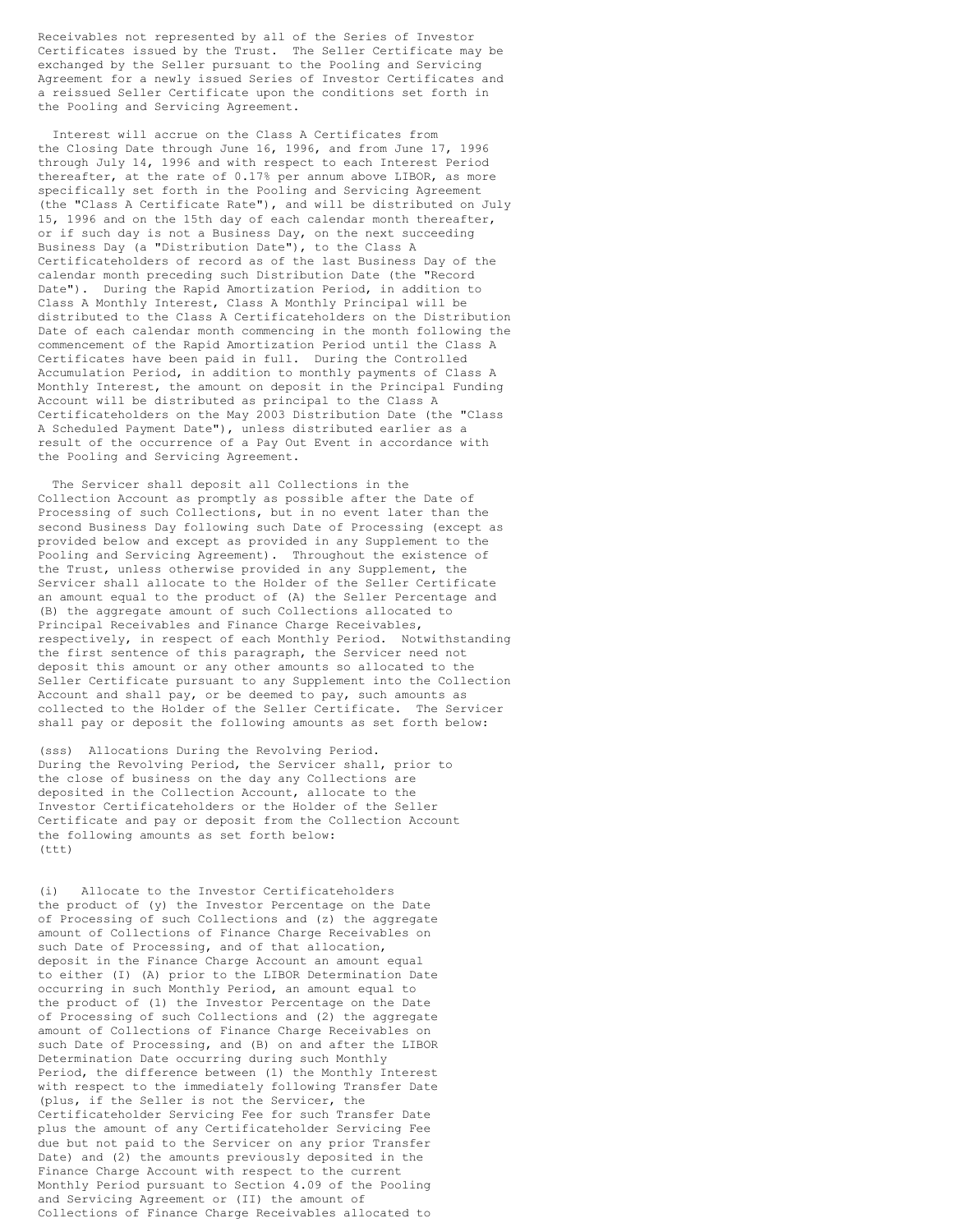the Investor Certificateholders on such Date of Processing pursuant to this clause (a)(i); provided, that if a deposit pursuant to clause (a)(i)(I) above is made on any Date of Processing, on the related Transfer Date, the Servicer shall withdraw from the Collection Account and deposit into the Finance Charge Account an amount equal to the amount of Collections of Finance Charge Receivables that have been allocated to the Investor Certificateholders during the related Monthly Period but not previously deposited in the Finance Charge Account. Funds deposited into the Finance Charge Account pursuant to this clause (a)(i) shall be applied in accordance with Section 4.09 of the Pooling and Servicing Agreement.

(ii) Deposit into the Principal Account an amount equal to the product of (A) the Collateral Allocation on the Date of Processing of such Collections, (B) the Investor Percentage on the Date of Processing of such Collections and (C) the aggregate amount of Collections processed in respect of Principal Receivables on such Date of Processing to be applied in accordance with Section 4.12 of the Pooling and Servicing Agreement.

(iii) Deposit into the Principal Account an amount equal to the product of (A) the Class B Investor Allocation on the Date of Processing of such Collections, (B) the Investor Percentage on the Date of Processing of such Collections and (C) the aggregate amount of Collections processed in respect of Principal Receivables on such Date of Processing to be applied in accordance with Section 4.12 of the Pooling and Servicing Agreement.

(iv) (A) Deposit into the Principal Account an amount equal to the product of (1) the Class A Investor Allocation on the Date of Processing of such Collections, (2) the Investor Percentage on the Date of Processing of such Collections and (3) the aggregate amount of Collections processed in respect of Principal Receivables on such Date of Processing; provided, however, that the amount deposited into the Principal Account pursuant to this clause (iv)(A) shall not exceed the Daily Principal Shortfall, and (B) pay to the Holder of the Seller Certificate an amount equal to the excess, if any, identified in the proviso to clause (A) above; provided, however, that the amount to be paid to the Holder of the Seller Certificate pursuant to this clause (iv)(B) with respect to any Date of Processing shall be paid to the Holder of the Seller Certificate only if the Seller Interest on such Date of Processing is greater than zero (after giving effect to the inclusion in the Trust of all Receivables created on or prior to such Date of Processing and the application of payments referred to in subsection 4.03(b) of the Pooling and Servicing Agreement) and otherwise shall be considered as Unallocated Principal Collections and deposited into the Principal Account in accordance with subsection 4.05(d) of the Pooling and Servicing Agreement; provided further, that in no event shall the amount payable to the Holder of the Seller Certificate pursuant to this clause (iv)(B) be greater than the Seller Interest on such Date of Processing.

# (ttt) Allocations During the Controlled

Accumulation Period. During the Controlled Accumulation Period, the Servicer shall, prior to the close of business on the day any Collections are deposited in the Collection Account, allocate to the Investor Certificateholders or the Holder of the Seller Certificate and pay or deposit from the Collection Account the following amounts as set forth below:

(i) Deposit into the Finance Charge Account an amount equal to the product of (A) the Investor Percentage on the Date of Processing of such Collections and (B) the aggregate amount of Collections processed in respect of Finance Charge Receivables on such Date of Processing to be applied in accordance with Section 4.09 of the Pooling and Servicing Agreement.

(ii) Deposit into the Principal Account an amount equal to the product of (A) the Collateral Allocation on the Date of Processing of such Collections, (B) the Investor Percentage on the Date of Processing of such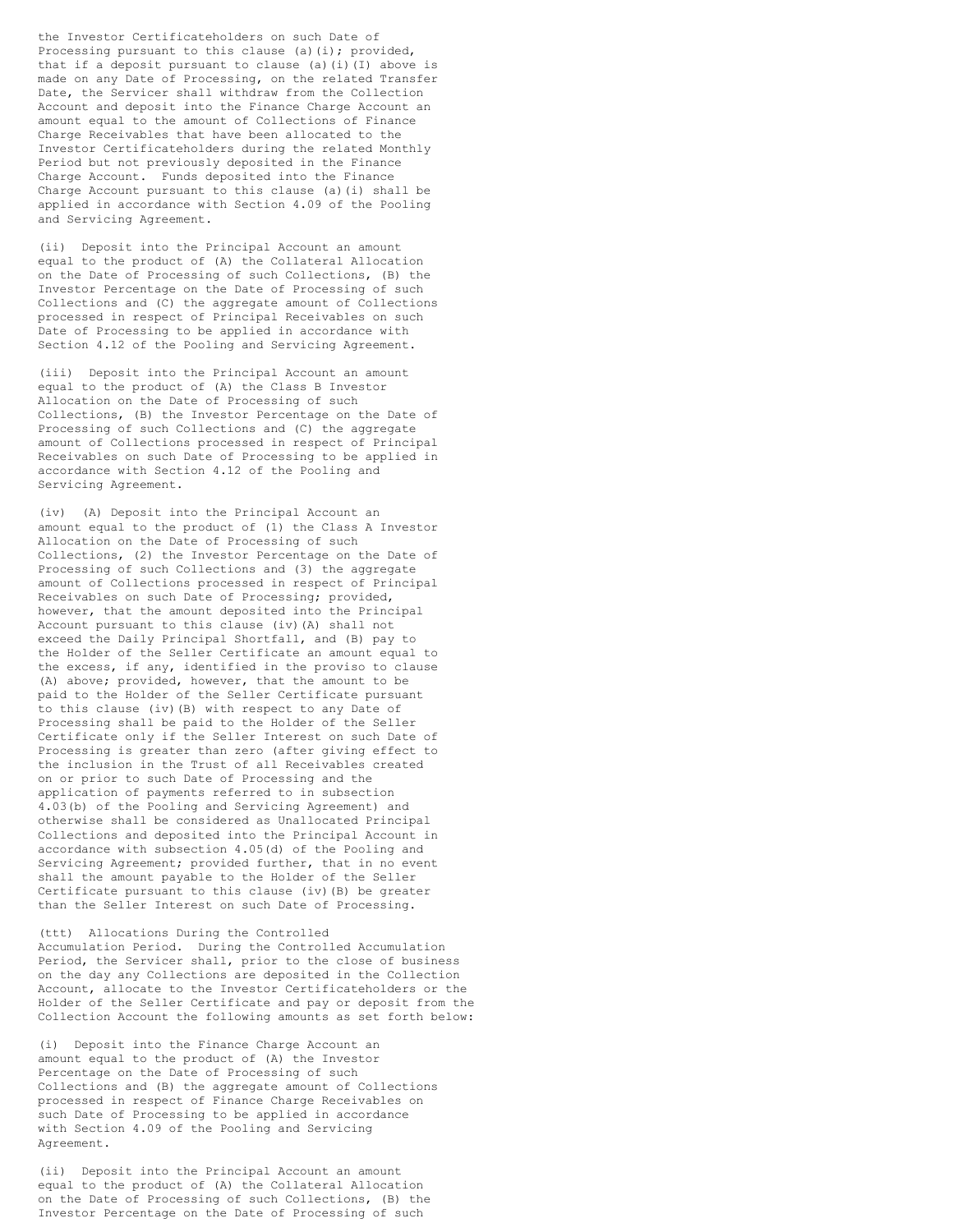Collections and (C) the aggregate amount of Collections processed in respect of Principal Receivables on such Date of Processing to be applied in accordance with Section 4.12 of the Pooling and Servicing Agreement.

(iii) Deposit into the Principal Account an amount equal to the product of (A) the Class B Investor Allocation on the Date of Processing of such Collections, (B) the Investor Percentage on the Date of Processing of such Collections and (C) the aggregate amount of Collections processed in respect of Principal Receivables on such Date of Processing to be applied in accordance with Section 4.12 of the Pooling and Servicing Agreement.

(iv) (A) Deposit into the Principal Account an amount equal to the product of (1) the Class A Investor Allocation on the Date of Processing of such Collections, (2) the Investor Percentage on the Date of Processing of such Collections and (3) the aggregate amount of Collections processed in respect of Principal Receivables on such Date of Processing; provided, however, that the amount deposited into the Principal Account pursuant to this (b)(iv)(A) shall not exceed the Daily Principal Shortfall, and (B) pay to the Holder of the Seller Certificate an amount equal to the excess identified in the proviso to clause (A) above, if any; provided, however, that the amount to be paid to the holder of the Seller Certificate pursuant to this clause (b)(iv)(B) with respect to any Date of Processing shall be paid to the Holder of the Seller Certificate only if the Seller Interest on such Date of Processing is greater than zero (after giving effect to the inclusion in the Trust of all Receivables created on or prior to such Date of Processing and the application of payments referred to in subsection 4.03(b) of the Pooling and Servicing Agreement) and otherwise shall be considered as Unallocated Principal Collections and deposited into the Principal Account in accordance with subsection 4.05(d) of the Pooling and Servicing Agreement; provided further, that in no event shall the amount payable to the Holder of the Seller Certificate pursuant to this clause (b)(iv)(B) be greater than the Seller Interest on such Date of Processing.

(uuu) Allocations During the Rapid Amortization Period. During the Rapid Amortization Period, the Servicer shall, prior to the close of business on the day any Collections are deposited in the Collection Account, allocate to the Investor Certificateholders and pay or deposit from the Collection Account the following amounts as set forth below:

(i) Deposit into the Finance Charge Account an amount equal to the product of (A) the Investor Percentage on the Date of Processing of such Collections and (B) the aggregate amount of Collections processed in respect of Finance Charge Receivables on such Date of Processing to be applied in accordance with Section 4.09 of the Pooling and Servicing Agreement.

(ii) (A) Deposit into the Principal Account an amount equal to the product of (1) the Investor Percentage on the Date of Processing of such Collections and (2) the aggregate amount of Collections processed in respect of Principal Receivables on such Date of Processing; provided, however, that the amount deposited into the Principal Account pursuant to this clause (c)(ii)(A) shall not exceed the sum of the Investor Interest as of the close of business on the last day of the prior Monthly Period (after taking into account any payments to be made on the Distribution Date relating to such prior Monthly Period) and any Reallocated Principal Collections relating to the Monthly Period in which such deposit is made and (B) pay to the Holder of the Seller Certificate an amount equal to the excess, if any, identified in the proviso to clause (A) above; provided, however, that the amount to be paid to the Holder of the Seller Certificate pursuant to this clause (c)(ii)(B) with respect to any Date of Processing shall be paid to the Holder of the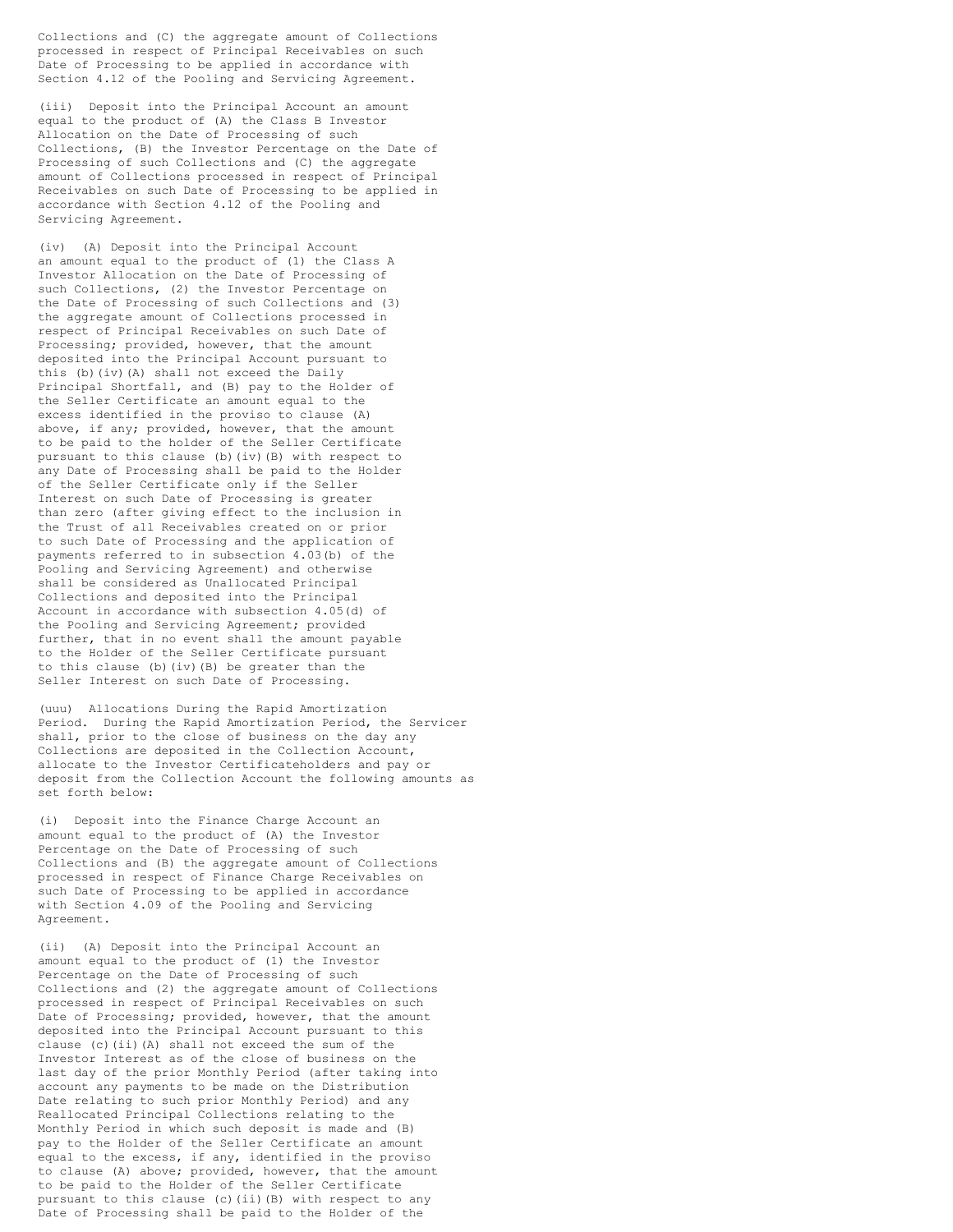Seller Certificate only if the Seller Interest on such Date of Processing is greater than zero (after giving effect to the inclusion in the Trust of all Receivables created on or prior to such Date of Processing and the application of payments referred to in subsection 4.03(b) of the Pooling and Servicing Agreement) and otherwise shall be considered as Unallocated Principal Collections and deposited into the Principal Account in accordance with subsection 4.05(d) of the Pooling and Servicing Agreement; provided further, that in no event shall the amount payable to the Holder of the Seller Certificate pursuant to this clause (c)(ii)(B) be greater than the Seller Interest on such Date of Processing.

Notwithstanding anything in the Pooling and Servicing Agreement to the contrary, for so long as, and only so long as, the Seller shall remain the Servicer thereunder, and (A)(i) the Servicer provides to the Trustee a letter of credit covering risk collection of the Servicer acceptable to each Rating Agency (as evidenced by letters from each Rating Agency) and (ii) the Seller shall not have received a notice from Moody's or Standard & Poor's that such a letter of credit would result in the lowering of Moody's or Standard & Poor's then-existing rating of the Investor Certificates, or (B) the Servicer shall have and maintain a certificate of deposit or short-term deposit rating of P-1 by Moody's and of A-1 by Standard & Poor's and deposit insurance provided by BIF or SAIF, the Servicer need not deposit Collections into the Principal Account, the Finance Charge Account, or any Series Account, as provided in any Supplement, or make payments to the Holder of the Seller Certificate, prior to the close of business on the day any Collections are deposited in the Collection Account as provided in Article IV of the Pooling and Servicing Agreement, but may make such deposits, payments and withdrawals on each Transfer Date in an amount equal to the net amount of such deposits, payments and withdrawals which would have been made but for the provisions of this paragraph.

With respect to the Series 1996-E Certificates, and notwithstanding anything in the Pooling and Servicing Agreement to the contrary, whether or not the Servicer is required to make monthly or daily deposits from the Collection Account into the Finance Charge Account or the Principal Account pursuant to subsections 4.05(a), 4.05(b) and 4.05(c) of the Pooling and Servicing Agreement, with respect to any Monthly Period, (i) the Servicer will only be required to deposit Collections from the Collection Account into the Finance Charge Account or the Principal Account up to the required amount to be deposited into any such deposit account or, without duplication, distributed on or prior to the related Distribution Date to the Investor Certificateholders and (ii) if at any time prior to such Distribution Date the amount of Collections deposited in the Collection Account exceeds the amount required to be deposited pursuant to clause (i) above, the Servicer will be permitted to withdraw the excess from the Collection Account.

Any Unallocated Principal Collections shall be held in the Principal Account and, prior to the commencement of the Controlled Accumulation Period or the Rapid Amortization Period shall be paid to the Holder of the Seller Certificate when, and only to the extent that, the Seller Interest is greater than zero. For each Transfer Date with respect to the Controlled Accumulation Period or the Rapid Amortization Period, any such Unallocated Principal Collections held in the Principal Account on such Transfer Date shall be included in the Investor Principal Collections which to the extent available shall be distributed as Available Investor Principal Collections to be applied pursuant to Section 4.09 of the Pooling and Servicing Agreement on such Transfer Date.

The Trustee shall establish and maintain the Principal Funding Account and the Reserve Account as segregated trust accounts for the benefit of the Series 1996-E Certificateholders. Principal amounts on deposit in the Principal Funding Account and the Reserve Account shall be applied as set forth in the Pooling and Servicing Agreement. Funds on deposit in the Principal Funding Account and the Reserve Account shall be invested by or at the direction of the Servicer in Permitted Investments as provided in the Pooling and Servicing Agreement. Investment earnings on such funds shall be transferred on each appropriate Transfer Date to the Finance Charge Account and applied as Collections in respect of Finance Charge Receivables allocable to the Class A Certificates in the amount and manner provided in the Pooling and Servicing Agreement.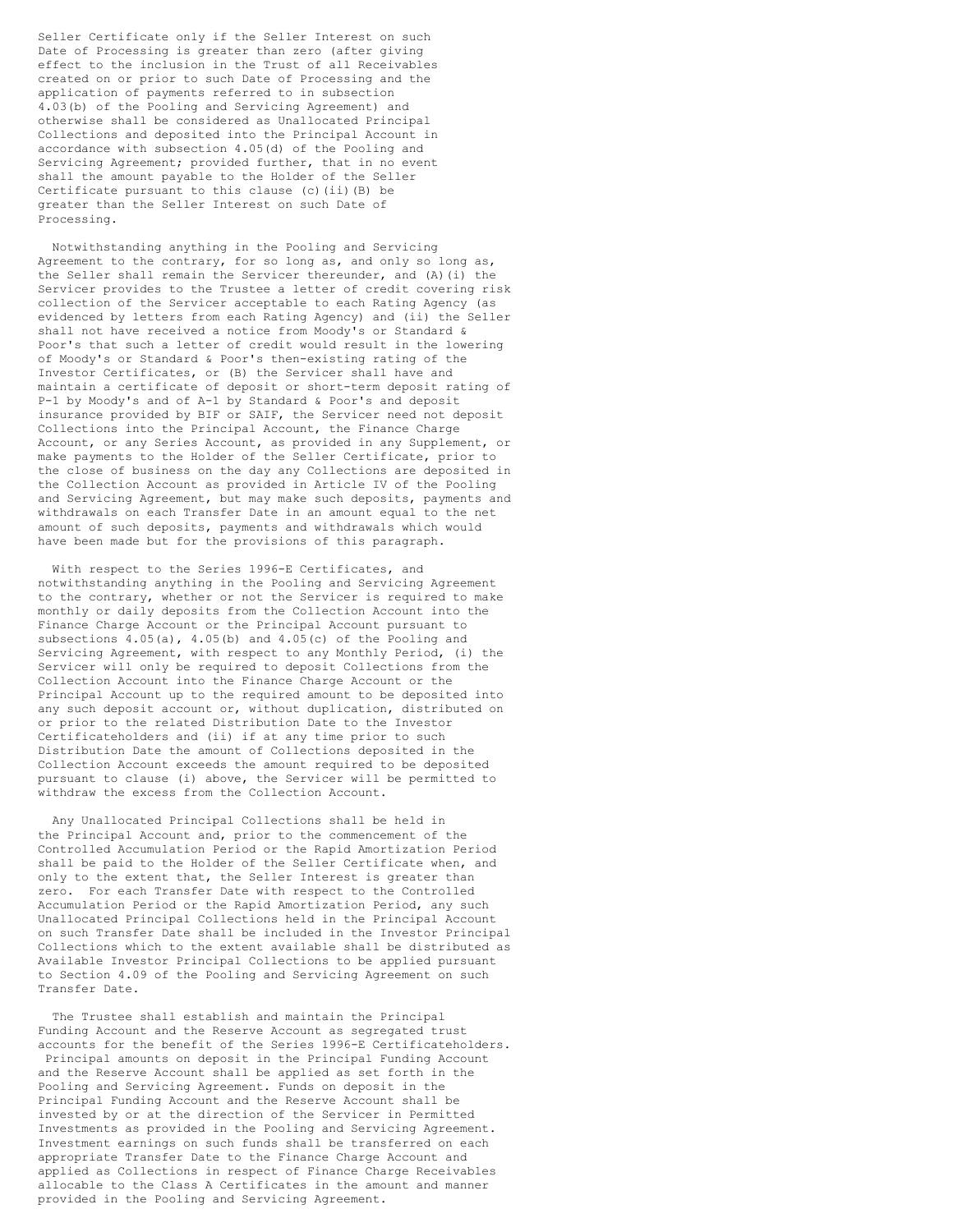On or before each Transfer Date, the Servicer shall instruct the Trustee in writing to withdraw and the Trustee, acting in accordance with such instructions, shall withdraw on such Transfer Date, from the Finance Charge Account to the extent of funds on deposit therein (i) Collections of Finance Charge Receivables processed as of the end of the preceding Monthly Period which have been allocated to the Series 1996-E Certificates, (ii) with respect to the Class A Certificates, from other amounts constituting Class A Available Funds, and (iii) with respect to the Class B Certificates, from other amounts constituting Class B Available Funds, the following amounts: (x) an amount equal to the product of (i) (A) a fraction, the numerator of which is the actual number of days in the related Interest Period and the denominator of which is 360, times (B) the Class A Certificate Rate for such Interest Period and (ii) the Class A Investor Interest as of the close of business on the last day of the preceding Monthly Period ("Class A Monthly Interest"), provided, however, that with respect to the first Distribution Date, Class A Monthly Interest shall be equal to the interest accrued on the Class A Initial Investor Interest at the applicable Class A Certificate Rate for the period from the Closing Date through the day prior to such first Distribution Date; and (y) amounts up to the Class B Monthly Interest followed by the Collateral Monthly Interest, in the actual amounts and manner described in the Pooling and Servicing Agreement.

On each Transfer Date, the Trustee shall apply the Class A Available Funds withdrawn from the Finance Charge Account, as required by the Pooling and Servicing Agreement, in the following order of priority: (i) an amount equal to the Class A Monthly Interest for such Transfer Date, plus the amount of any Class A Deficiency Amount for such Transfer Date, plus the amount of any Class A Additional Interest for such Transfer Date, (ii) an amount equal to the Class A Servicing Fee for such Transfer Date plus the amount of any Class A Servicing Fee due but not paid on any prior Transfer Date and (iii) an amount equal to the Class A Investor Default Amount, if any, for the preceding Monthly Period. The Trustee on each Transfer Date shall apply the Class B Available Funds withdrawn from the Finance Charge Account as required by the Pooling and Servicing Agreement in the following order of priority: (i) the Class B Monthly Interest for such Transfer Date, plus the amount of any Class B Deficiency Amount for such Transfer Date, plus the amount of any Class B Additional Interest for such Transfer Date, and (ii) the Class B Servicing Fee for such Transfer Date plus the amount of any Class B Servicing Fee due but not paid on any prior Transfer Date. The Trustee on each Transfer Date shall apply the Collateral Available Funds withdrawn from the Finance Charge Account as required by the Pooling and Servicing Agreement, if MBNA or The Bank of New York is not the Servicer, to pay the Collateral Interest Servicing Fee for such Transfer Date plus the amount of any Collateral Interest Servicing Fee due but not paid on any prior Transfer Date. The balance of the amount withdrawn from the Finance Charge Account allocable to the Series 1996-E Certificates, if any, after giving effect to the applications above shall constitute "Excess Spread."

On or before each Transfer Date, the Servicer shall determine the amount (the "Class A Required Amount"), if any, by which (a) the sum of (i) Class A Monthly Interest for such Transfer Date, and (ii) the Class A Deficiency Amount for such Transfer Date, and (iii) the Class A Additional Interest, if any, for such Transfer Date, and (iv) the Class A Servicing Fee for the prior Monthly Period plus the Class A Servicing Fee, if any, due but not paid on any Transfer Date prior thereto, and (v) the Class A Investor Default Amount, if any, for the prior Monthly Period exceeds (b) the Class A Available Funds. In the event that the sum of the Class A Required Amount and Class B Required Amount for such Transfer Date is greater than zero, the Servicer shall give written notice to the Trustee of such positive sum on or before such Transfer Date. In the event that the Class A Required Amount for such Transfer Date is greater than zero, all or a portion of the Excess Spread with respect to such Transfer Date in an amount equal to the Class A Required Amount for such Transfer Date, to the extent available, shall be distributed from the Finance Charge Account on such Transfer Date pursuant to subsection 4.11(a) of the Pooling and Servicing Agreement. In the event that the Class A Required Amount for such Transfer Date exceeds the amount of Excess Spread with respect to such Transfer Date, Reallocated Principal Collections, to the extent available, shall be withdrawn on the Transfer Date from the Principal Account and applied pursuant to Section 4.12 of the Pooling and Servicing Agreement. In the event that the Class A Required Amount for such Transfer Date exceeds the amount of such Excess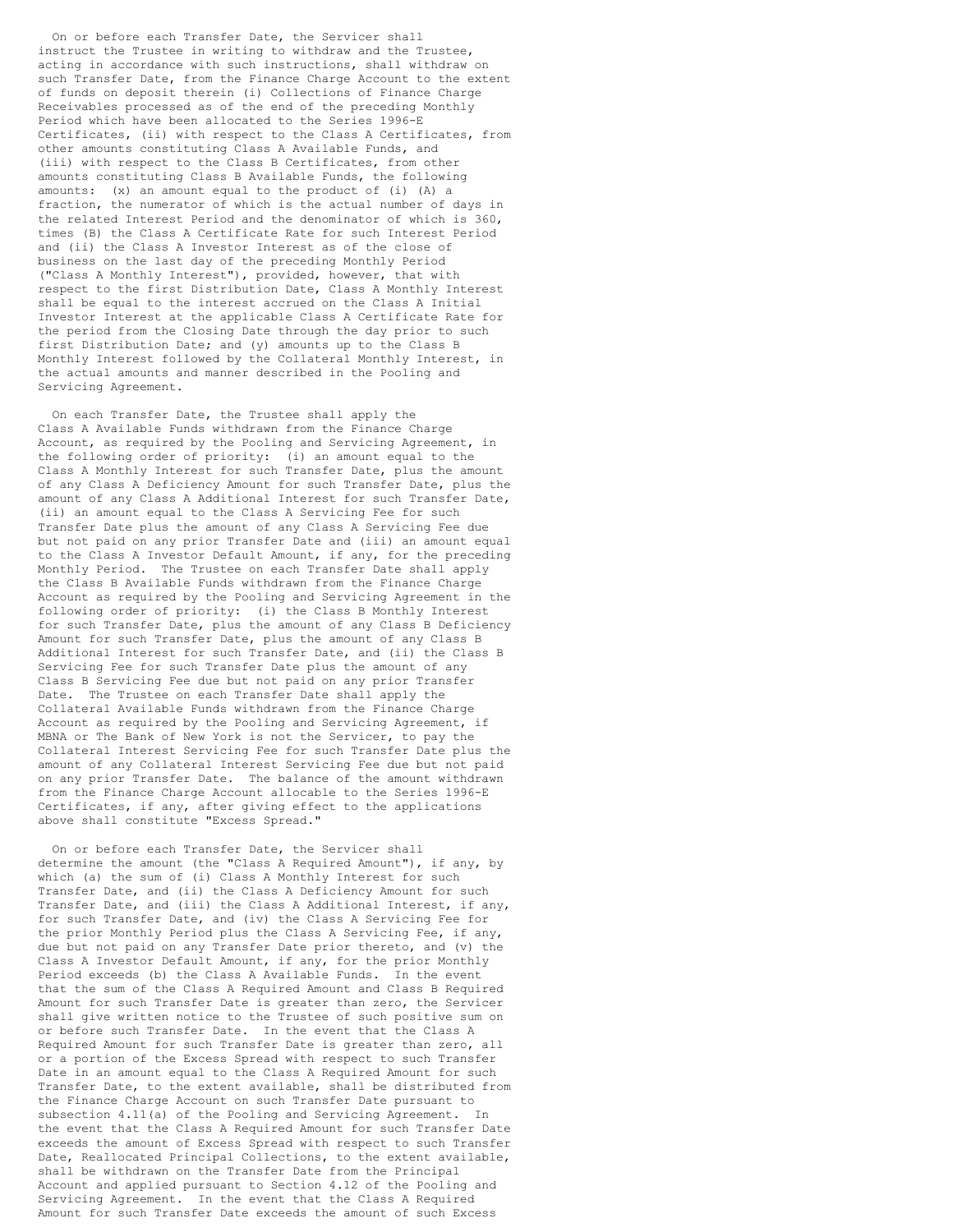Spread and the amount of such Reallocated Principal Collections, the Collateral Interest shall, and the Class B Investor Interest may, be reduced as provided in the Pooling and Servicing Agreement.

On or before the Transfer Date immediately succeeding the Monthly Period in which the Controlled Accumulation Period or the Rapid Amortization Period commences and on or before each Transfer Date thereafter, the Servicer shall instruct the Trustee in writing to withdraw, and the Trustee, acting in accordance with such instructions, shall withdraw on such Transfer Date from the Principal Account an amount equal to the Available Investor Principal Collections on deposit in the Principal Account and from such amounts, (A) deposit an amount equal to Class A Monthly Principal (i) during the Controlled Accumulation Period, into the Principal Funding Account, and (ii) during the Rapid Amortization Period, into the Distribution Account, (B) after the Class A Certificates have been paid in full, deposit an amount equal to Class B Monthly Principal into the Distribution Account, and (C) any remaining amounts in the Principal Account shall be used for payment of Collateral Monthly Principal.

On the earlier to occur of the first Transfer Date with respect to the Rapid Amortization Period or the Transfer Date immediately preceding the Class A Scheduled Payment Date, the Servicer shall instruct the Trustee to withdraw, and the Trustee shall withdraw from the Principal Funding Account and deposit in the Distribution Account the amount on deposit in the Principal Funding Account.

On the Class A Scheduled Payment Date or on each Distribution Date with respect to a Rapid Amortization Period, the Trustee shall pay from amounts on deposit in the Distribution Account an amount equal to the lesser of the Class A Investor Interest and the amount of Available Investor Principal Collections on deposit in the Distribution Account with respect to the related Monthly Period, and after the Class A Certificates have been paid in full (after taking into account distributions to be made on the related Distribution Date), Available Investor Principal Collections shall be applied to the Class B Certificates and Collateral Interest as specified in the Pooling and Servicing Agreement.

On each Distribution Date, the Trustee shall pay to the Class A Certificateholders and the Class B Certificateholders the amount deposited on the related Transfer Date into the Distribution Account in respect of Class A Monthly Interest and Class B Monthly Interest, respectively. On each Transfer Date, the Trustee shall pay to the Collateral Interest Holder the Collateral Monthly Interest, to the extent funds are available. Distributions with respect to this Series 1996-E Certificate will be made by the Trustee by, except as otherwise provided in the Pooling and Servicing Agreement, check mailed to the address of each Series 1996-E Certificateholder of record appearing in the Certificate Register and except for the final distribution in respect of this Series 1996-E Certificate, without the presentation or surrender of this Series 1996-E Certificate or the making of any notation thereon; provided that with respect to Series 1996-E Certificates registered in the name of the nominee of a Clearing Agency, distributions will be made in the form of immediately available funds.

This Class A Certificate represents an interest in only MBNA Master Credit Card Trust II. This Class A Certificate does not represent an obligation of, or an interest in, the Seller or the Servicer, and neither the Series 1996-E Certificates nor the Accounts or Receivables are insured or guaranteed by the Federal Deposit Insurance Corporation or any other governmental agency. This Series 1996-E Certificate is limited in right of payment to certain collections respecting the Receivables, all as more specifically set forth hereinabove and in the Pooling and Servicing Agreement.

As provided in the Pooling and Servicing Agreement, withdrawals from the Collection Account, Investor Accounts, Principal Funding Account and Reserve Account may be made upon the instructions of the Servicer from time to time for purposes other than distributions to Series 1996-E Certificateholders.

The transfer of this Class A Certificate shall be registered in the Certificate Register upon surrender of this Class A Certificate for registration of transfer at any office or agency maintained by the Transfer Agent and Registrar accompanied by a written instrument of transfer in a form satisfactory to the Trustee and the Transfer Agent and Registrar duly executed by the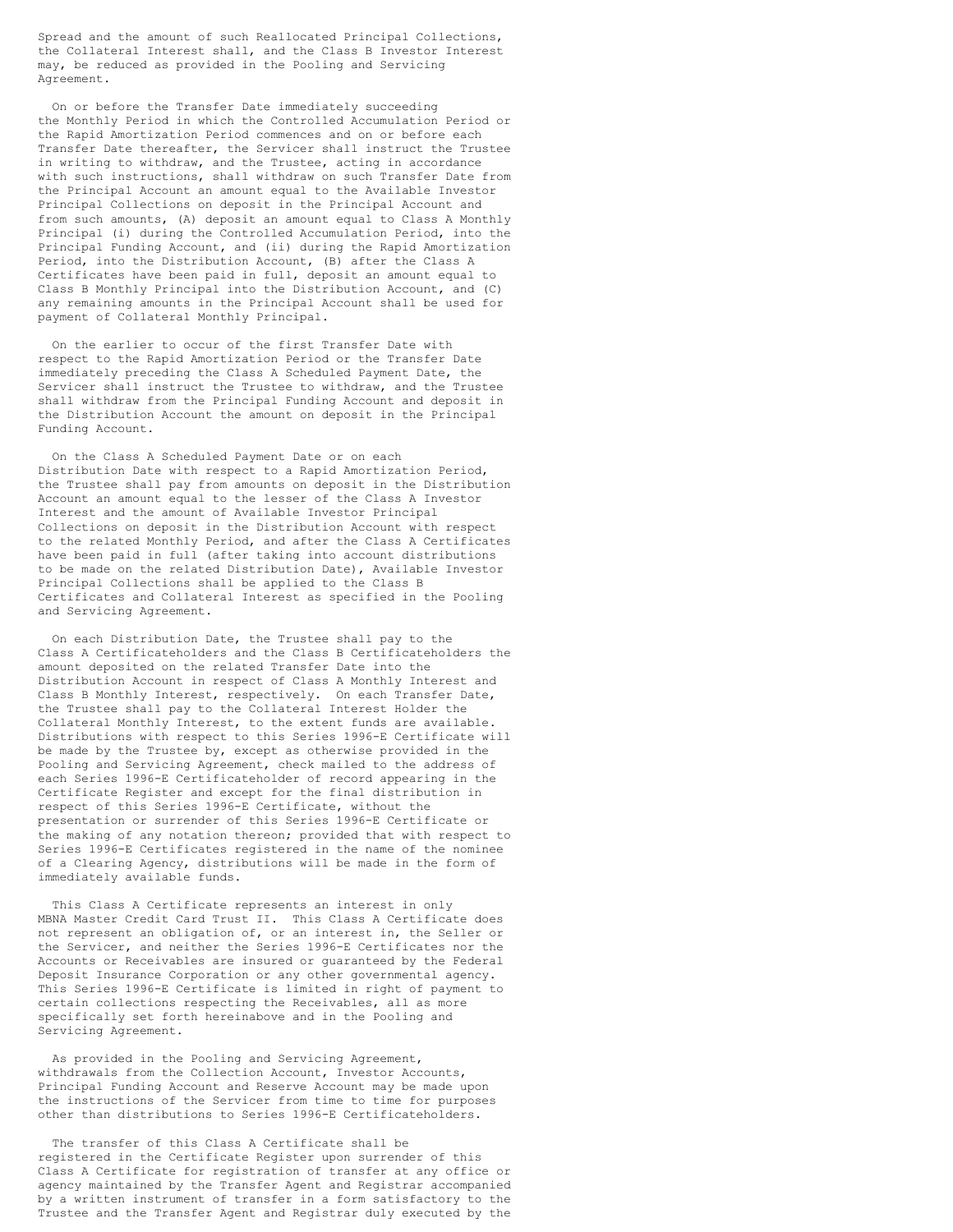Class A Certificateholder or such Class A Certificateholder's attorney-in-fact duly authorized in writing, and thereupon one or more new Class A Certificates of authorized denominations and for the same aggregate Undivided Interests will be issued to the designated transferee or transferees.

As provided in the Pooling and Servicing Agreement and subject to certain limitations set forth therein, Class A Certificates are exchangeable for new Class A Certificates evidencing like aggregate Undivided Interests, as requested by the Class A Certificateholder surrendering such Class A Certificates. No service charge may be imposed for any such exchange but the Servicer or Transfer Agent and Registrar may require payment of a sum sufficient to cover any tax or other governmental charge that may be imposed in connection therewith.

The Servicer, the Trustee and the Transfer Agent and Registrar, and any agent of any of them, may treat the Person in whose name this Class A Certificate is registered as the owner hereof for all purposes, and neither the Servicer, the Trustee, the Paying Agent, the Transfer Agent and Registrar, nor any agent of any of them or of any such agent shall be affected by notice to the contrary except in certain circumstances described in the Pooling and Servicing Agreement.

The Pooling and Servicing Agreement provides that the right of the Series 1996-E Certificateholders to receive payment from the Trust will terminate on the first Business Day following the Series 1996-E Termination Date. Upon the termination of the Trust pursuant to Section 12.01 of the Pooling and Servicing Agreement, the Trustee shall assign and convey to the Holder of the Seller Certificate (without recourse, representation or warranty) all right, title and interest of the Trust in the Receivables, whether then existing or thereafter created, and all proceeds of such Receivables and Insurance Proceeds relating to such Receivables. The Trustee shall execute and deliver such instruments of transfer and assignment, in each case without recourse, as shall be prepared by the Servicer reasonably requested by the Holder of the Seller Certificate to vest in such Holder all right, title and interest which the Trustee had in the Receivables.

Unless the certificate of authentication hereon has been executed by or on behalf of the Trustee, by manual signature, this Class A Certificate shall not be entitled to any benefit under the Pooling and Servicing Agreement, or be valid for any purpose.

IN WITNESS WHEREOF, MBNA America Bank, National Association has caused this Class A Certificate to be duly executed under its official seal.

> $By:$ Authorized Officer

[Seal]

Attested to:

 $By:$ 

Cashier

Date: \_\_\_\_\_\_\_\_\_\_\_\_\_\_\_\_\_\_\_\_

Form of Trustee's Certificate of Authentication

CERTIFICATE OF AUTHENTICATION

This is one of the Series 1996-E Class A Certificates referred to in the within-mentioned Pooling and Servicing Agreement.

> THE BANK OF NEW YORK, Trustee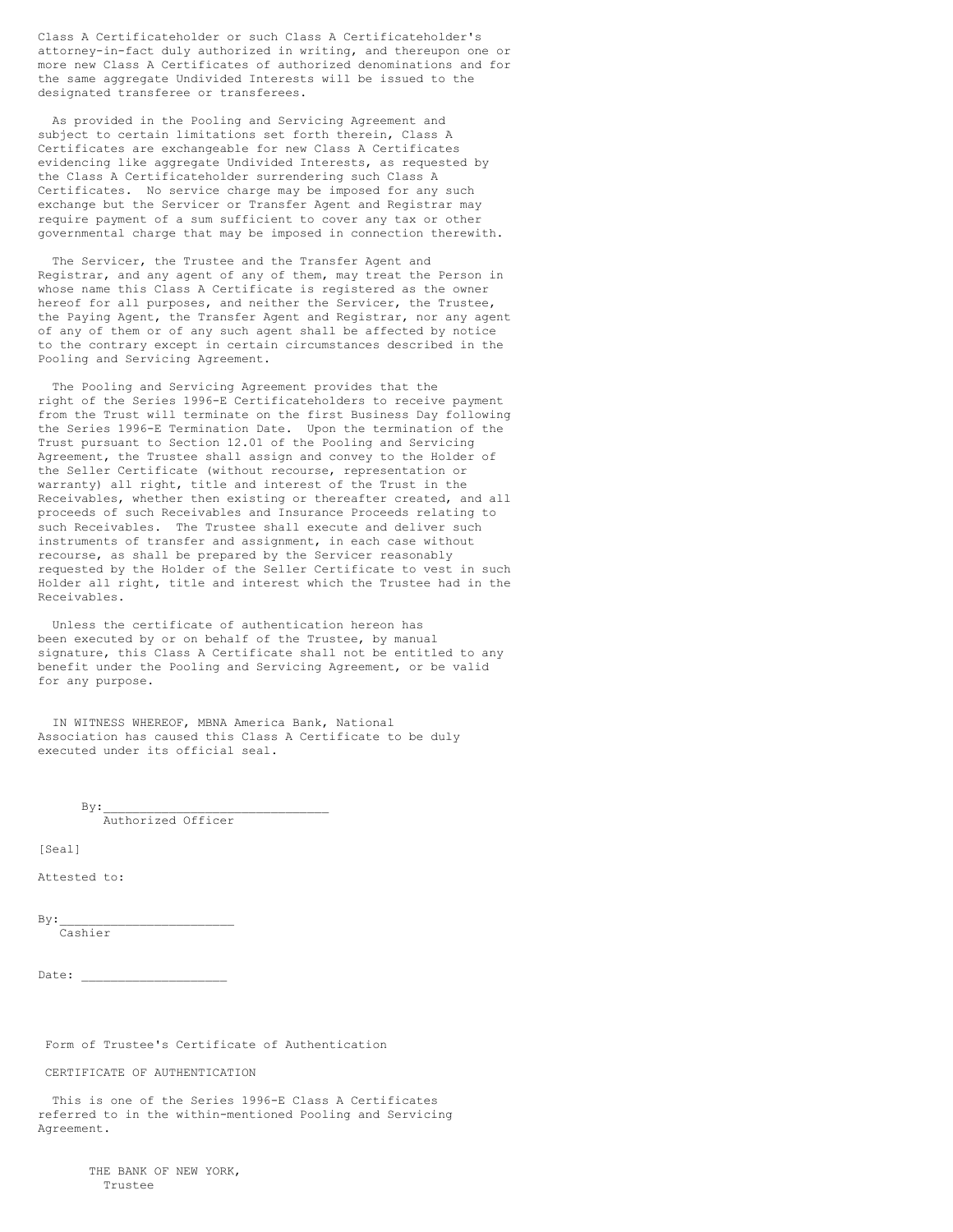$By:$ Authorized Signatory

EXHIBIT A-2

FORM OF CERTIFICATE

CLASS B

Unless this Certificate is presented by an authorized representative of The Depository Trust Company, a New York corporation ("DTC"), to MBNA America Bank, National Association or its agent for registration of transfer, exchange or payment, and any certificate issued is registered in the name of Cede & Co. or in such other name as requested by an authorized representative of DTC (and any payment is made to Cede & Co. or to such other entity as is requested by an authorized representative of DTC), ANY TRANSFER, PLEDGE OR OTHER USE HEREOF FOR VALUE OR OTHERWISE BY OR TO ANY PERSON IS WRONGFUL inasmuch as the registered owner hereof, Cede & Co., has an interest herein.

 $No.$   $$$  $CUSIP$  No.

MBNA MASTER CREDIT CARD TRUST II CLASS B FLOATING RATE ASSET BACKED CERTIFICATE, SERIES 1996-E

Evidencing an Undivided Interest in a trust, the corpus of which consists of a portfolio of MasterCardr and VISAr\* credit card receivables generated or acquired by MBNA America Bank, National Association and other assets and interests constituting the Trust under the Pooling and Servicing Agreement described below.

(Not an interest in or obligation of MBNA America Bank, National Association or any Affiliate thereof.)

This certifies that CEDE & CO. (the "Class B Certificateholder") is the registered owner of an Undivided Interest in a trust (the "Trust"), the corpus of which consists of a portfolio of receivables (the "Receivables") now existing or hereafter created and arising in connection with selected MasterCard and VISA credit card accounts (the "Accounts") of MBNA America Bank, National Association, a national banking association organized under the laws of the United States, all monies due or to become due in payment of the Receivables (including all Finance Charge Receivables but excluding recoveries on any charged-off Receivables), the right to certain amounts received as Interchange with respect to the Accounts, the benefits of the Collateral Interest (as defined below) and the other assets and interests constituting the Trust pursuant to a Pooling and Servicing Agreement dated as of August 4, 1994, as amended as of March 11, 1996, as supplemented by the Series 1996-E Supplement dated as of May 21, 1996 (collectively, the "Pooling and Servicing Agreement"), by and between MBNA America Bank, National Association, as Seller (the "Seller") and as Servicer (the "Servicer"), and The Bank of New York, as Trustee (the "Trustee"), a summary of certain of the pertinent provisions of which is set forth hereinbelow. The Series 1996-E Certificates are issued in two classes, the Class A Certificates and the Class B Certificates (of which this certificate is one), which are subordinated to the Class A Certificates in certain rights of payment as described herein and in the Pooling and Servicing Agreement.

The Seller has structured the Pooling and Servicing Agreement and the Series 1996-E Certificates with the intention that the Series 1996-E Certificates will qualify under applicable tax law as indebtedness, and each of the Seller, the Holder of the Seller Certificate, the Servicer and each Series 1996-E Certificateholder (or Series 1996-E Certificate Owner) by acceptance of its Series 1996-E Certificate (or in the case of a Series 1996-E Certificate Owner, by virtue of such Series 1996-E Certificate Owner's acquisition of a beneficial interest therein), agrees to treat and to take no action inconsistent with the treatment of the Series 1996-E Certificates (or any beneficial interest therein) as indebtedness for purposes of federal, state, local and foreign income or franchise taxes and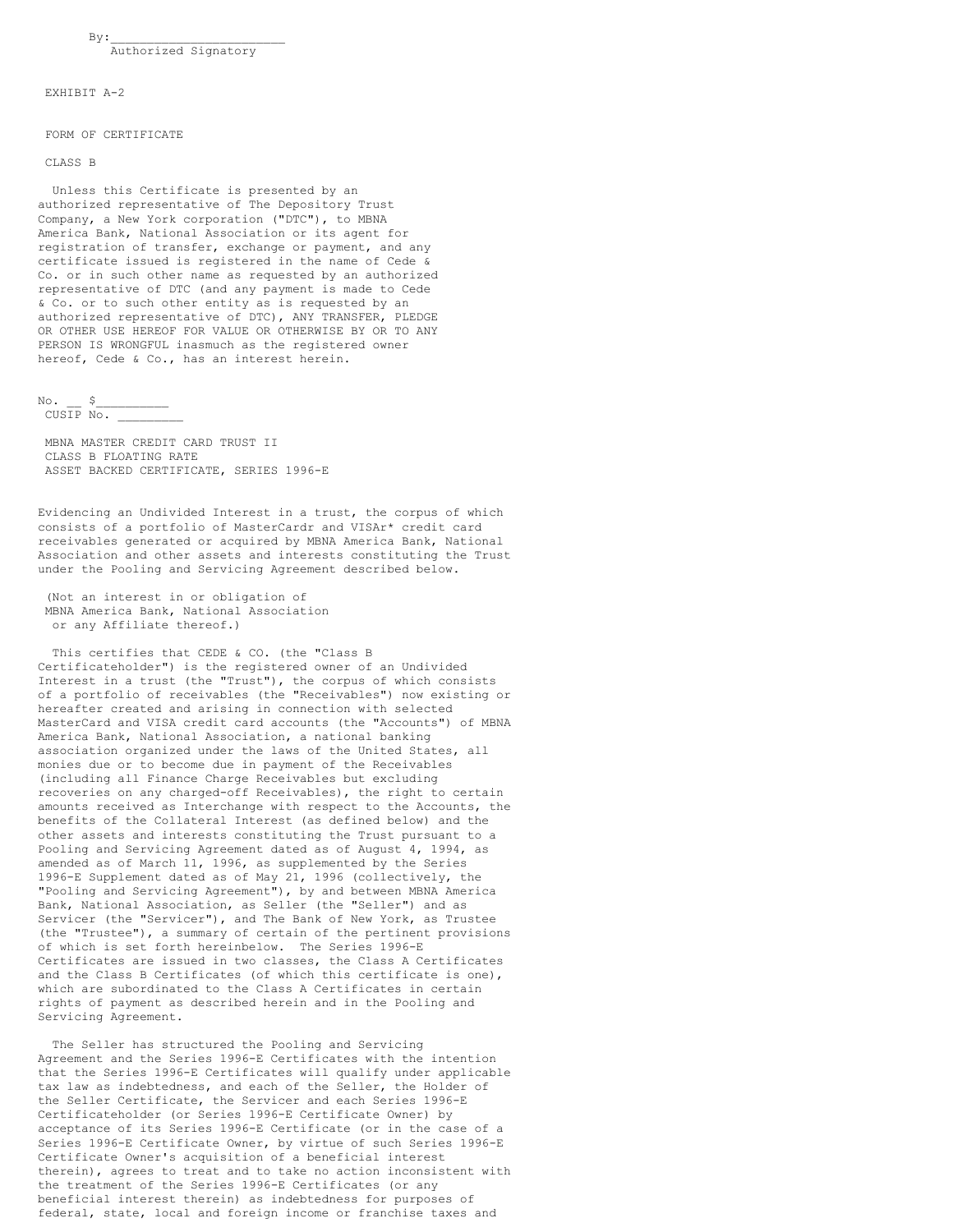any other tax imposed on or measured by income. Each Series 1996-E Certificateholder agrees that it will cause any Series 1996-E Certificate Owner acquiring an interest in a Series 1996-E Certificate through it to comply with the Pooling and Servicing Agreement as to treatment of the Series 1996-E Certificates as indebtedness for certain tax purposes.

To the extent not defined herein, capitalized terms used herein have the respective meanings assigned to them in the Pooling and Servicing Agreement. This Class B Certificate is issued under and is subject to the terms, provisions and conditions of the Pooling and Servicing Agreement, to which Pooling and Servicing Agreement, as amended from time to time, the Class B Certificateholder by virtue of the acceptance hereof assents and by which the Class B Certificateholder is bound.

The Receivables consist of Principal Receivables, which arise from the purchase of goods and services, and of Finance Charge Receivables, which arise generally from periodic Finance Charges and other fees and charges, as more fully specified in the Pooling and Servicing Agreement. The Trust corpus consists of the Receivables now existing and hereafter created and arising in connection with the Accounts, all monies due or to become due with respect thereto (including all Finance Charge Receivables but excluding recoveries on any charged-off Receivables), all proceeds (as defined in Section 9-306 of the UCC as in effect in the State of Delaware) of the Receivables, Insurance Proceeds relating to the Receivables, the right to certain amounts received as Interchange with respect to the Accounts, and such funds as from time to time are deposited in the Collection Account, the Investor Accounts, the Principal Funding Account, certain investment earnings on the Principal Funding Account, the Reserve Account and certain investment earnings on the Reserve Account and the proceeds (as defined in Section 9-306 of the UCC as in effect in the State of Delaware) thereof. This Class B Certificate is one of a duly authorized Series of Investor Certificates entitled "MBNA Master Credit Card Trust II Class B Floating Rate Asset Backed Certificates, Series 1996-E" (the "Class B Certificates"), each of which represents an Undivided Interest in the Trust, including the right to receive the Collections and other amounts allocated to the Class B Certificates at the times and in the amounts specified in the Pooling and Servicing Agreement and to be deposited in the Investor Accounts or paid to the Class B Certificateholders. Also issued under the Pooling and Servicing Agreement are the "MBNA Master Credit Card Trust II Class A Floating Rate Asset-Backed Certificates, Series 1996-E" (the "Class A Certificates"), which represent an Undivided Interest in the Trust senior to the Class B Certificates, and the "MBNA Master Credit Card Trust II Collateral Interest, Series 1996-E" (the "Collateral Interest" and collectively with the Class A Certificates and the Class B Certificates, the "Investor Certificates"), which is an undivided interest in the Trust subordinate to the Class A Certificates and Class B Certificates. The subordination of the Collateral Interest to the Class B Certificates shall constitute the Enhancement for the Class B Certificates. The aggregate interest represented by the Class A Certificates and the Class B Certificates at any time in the Principal Receivables in the Trust shall not exceed an amount equal to the Class A Investor Interest and the Class B Investor Interest, respectively, at such time. The Class A Initial Investor Interest is \$637,500,000 as of May 21, 1996 (the "Closing Date"). The Class B Initial Investor Interest is \$56,250,000 as of the Closing Date. The Collateral Initial Interest is \$56,250,000 as of the Closing Date. The Class B Investor Interest on any date of determination will be an amount equal to (a) the Class B Initial Investor Interest minus (b) the aggregate amount of payments of principal made to the Class B Certificateholders prior to such date of determination, minus (c) the aggregate amount of Class B Investor Charge-Offs pursuant to subsection 4.10(b) of the Pooling and Servicing Agreement minus (d) the amount of the Reallocated Class B Principal Collections allocated pursuant to subsection 4.12(a) of the Pooling and Servicing Agreement on all prior Transfer Dates for which the Collateral Interest has not been reduced, minus (e) an amount equal to the amount by which the Class B Investor Interest has been reduced on all prior Transfer Dates pursuant to subsection 4.10(a) of the Pooling and Servicing Agreement and plus (f) the aggregate amount of Excess Spread allocated and available on all prior Transfer Dates pursuant to subsection 4.11(d) of the Pooling and Servicing Agreement for the purpose of reimbursing amounts deducted pursuant to the foregoing clauses (c), (d) and (e); provided, however, that the Class B Investor Interest may not be reduced below zero. The Class B Investor Interest together with the aggregate interest represented by the Class A Certificates in the Principal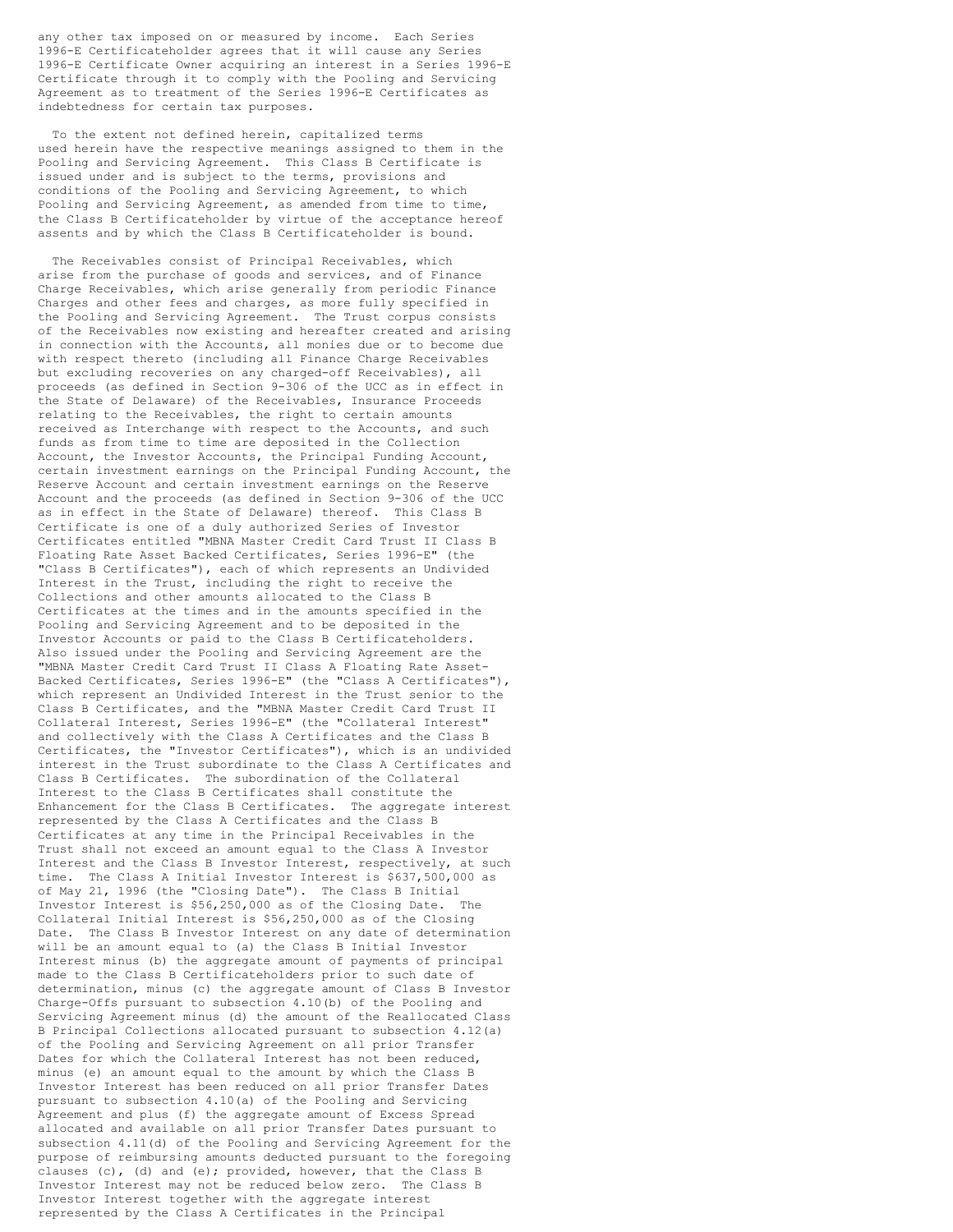Receivables in the Trust (the "Class A Investor Interest") and the aggregate interest represented by the Collateral Interest in the Principal Receivables in the Trust are sometimes collectively referred to herein as the "Investor Interest."

In addition to the Class A Certificates, the Class B Certificates and the Collateral Interest, a Seller Certificate representing an undivided interest in the Trust will be issued to the Seller pursuant to the Pooling and Servicing Agreement. The Seller Certificate will represent the interest in the Principal Receivables not represented by all of the Series of Investor Certificates issued by the Trust. The Seller Certificate may be exchanged by the Seller pursuant to the Pooling and Servicing Agreement for a newly issued Series of Investor Certificates and a reissued Seller Certificate upon the conditions set forth in the Pooling and Servicing Agreement.

Interest will accrue on the Class B Certificates from the Closing Date through June 16, 1996, and from June 17, 1996 through July 14, 1996 and with respect to each Interest Period thereafter, at the rate of 0.31% per annum above LIBOR, as more specifically set forth in the Pooling and Servicing Agreement (the "Class B Certificate Rate"), and will be distributed on July 15, 1996 and on the 15th day of each calendar month thereafter, or if such day is not a Business Day, on the next succeeding Business Day (a "Distribution Date"), to the Class B Certificateholders of record as of the last Business Day of the calendar month preceding such Distribution Date (the "Record Date"). During the Rapid Amortization Period, in addition to Class B Monthly Interest, Class B Monthly Principal will be distributed to the Class B Certificateholders on the Distribution Date of each calendar month commencing in the month following the commencement of the Rapid Amortization Period until the Class B Certificates have been paid in full or, during the Controlled Accumulation Period following the payment in full of the Class A Investor Interest, on the June 2003 Distribution Date (the "Class B Scheduled Payment Date"), unless distributed earlier as a result of the occurrence of a Pay Out Event.

The Servicer shall deposit all Collections in the Collection Account as promptly as possible after the Date of Processing of such Collections, but in no event later than the second Business Day following such Date of Processing (except as provided below and except as provided in any Supplement to the Pooling and Servicing Agreement). Throughout the existence of the Trust, unless otherwise provided in any Supplement, the Servicer shall allocate to the Holder of the Seller Certificate an amount equal to the product of (A) the Seller Percentage and (B) the aggregate amount of such Collections allocated to Principal Receivables and Finance Charge Receivables, respectively, in respect of each Monthly Period. Notwithstanding the first sentence of this paragraph, the Servicer need not deposit this amount or any other amounts so allocated to the Seller Certificate pursuant to any Supplement into the Collection Account and shall pay, or be deemed to pay, such amounts as collected to the Holder of the Seller Certificate. The Servicer shall pay or deposit the following amounts as set forth below:

(vvv) Allocations During the Revolving Period. During the Revolving Period, the Servicer shall, prior to the close of business on the day any Collections are deposited in the Collection Account, allocate to the Investor Certificateholders or the Holder of the Seller Certificate and pay or deposit from the Collection Account the following amounts as set forth below: (www)

(i) Allocate to the Investor Certificateholders the product of (y) the Investor Percentage on the Date of Processing of such Collections and (z) the aggregate amount of Collections of Finance Charge Receivables on such Date of Processing, and of that allocation, deposit in the Finance Charge Account an amount equal to either (I) (A) prior to the LIBOR Determination Date occurring in such Monthly Period, an amount equal to the product of (1) the Investor Percentage on the Date of Processing of such Collections and (2) the aggregate amount of Collections of Finance Charge Receivables on such Date of Processing, and (B) on and after the LIBOR Determination Date occurring during such Monthly Period, the difference between (1) the Monthly Interest with respect to the immediately following Transfer Date (plus, if the Seller is not the Servicer, the Certificateholder Servicing Fee for such Transfer Date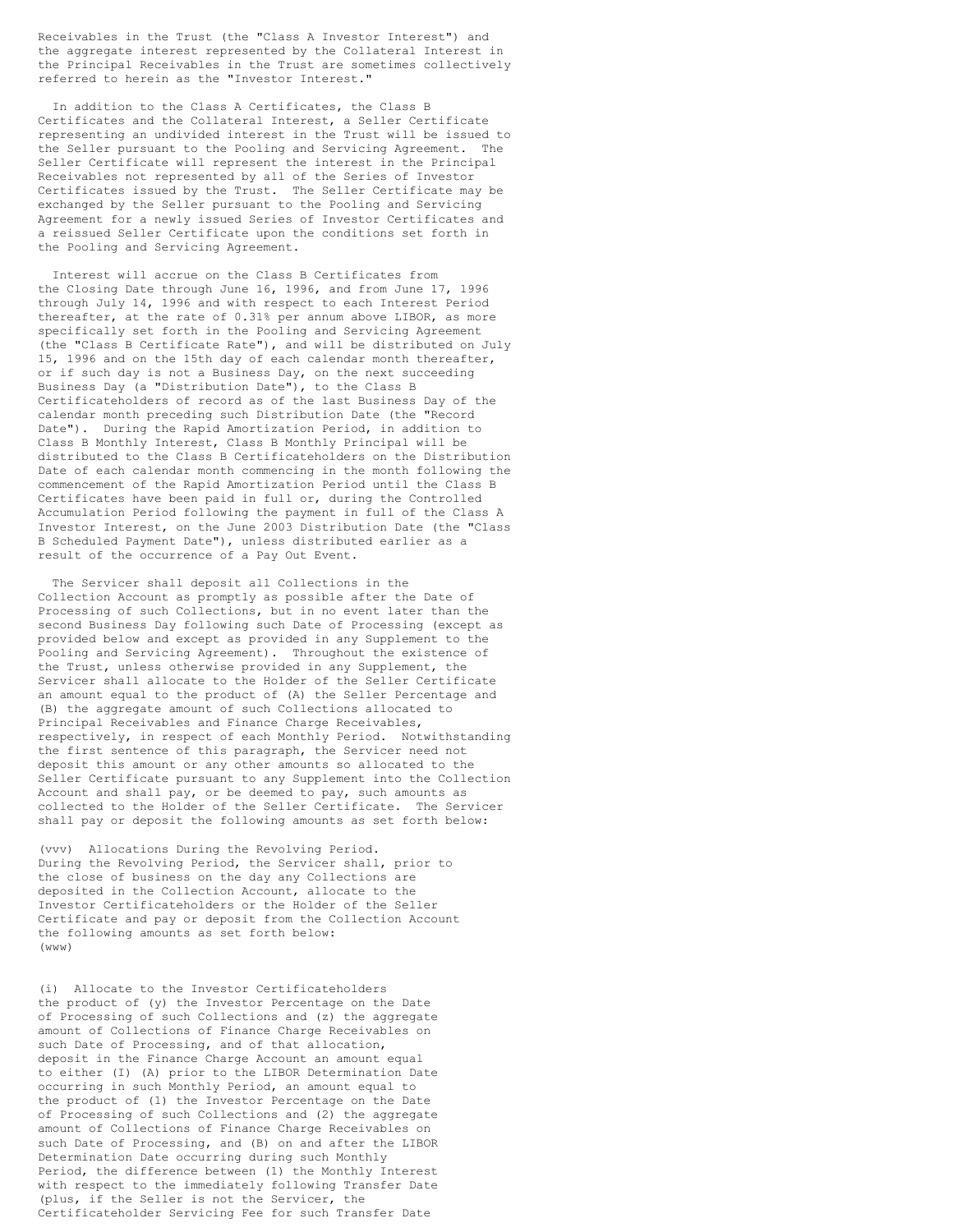plus the amount of any Certificateholder Servicing Fee due but not paid to the Servicer on any prior Transfer Date) and (2) the amounts previously deposited in the Finance Charge Account with respect to the current Monthly Period pursuant to Section 4.09 of the Pooling and Servicing Agreement or (II) the amount of Collections of Finance Charge Receivables allocated to the Investor Certificateholders on such Date of Processing pursuant to this clause (a)(i); provided, that if a deposit pursuant to clause (a)(i)(I) above is made on any Date of Processing, on the related Transfer Date, the Servicer shall withdraw from the Collection Account and deposit into the Finance Charge Account an amount equal to the amount of Collections of Finance Charge Receivables that have been allocated to the Investor Certificateholders during the related Monthly Period but not previously deposited in the Finance Charge Account. Funds deposited into the Finance Charge Account pursuant to this clause (a)(i) shall be applied in accordance with Section 4.09 of the Pooling and Servicing Agreement.

(ii) Deposit into the Principal Account an amount equal to the product of (A) the Collateral Allocation on the Date of Processing of such Collections, (B) the Investor Percentage on the Date of Processing of such Collections and (C) the aggregate amount of Collections processed in respect of Principal Receivables on such Date of Processing to be applied in accordance with Section 4.12 of the Pooling and Servicing Agreement.

(iii) Deposit into the Principal Account an amount equal to the product of (A) the Class B Investor Allocation on the Date of Processing of such Collections, (B) the Investor Percentage on the Date of Processing of such Collections and (C) the aggregate amount of Collections processed in respect of Principal Receivables on such Date of Processing to be applied in accordance with Section 4.12 of the Pooling and Servicing Agreement.

(iv) (A) Deposit into the Principal Account an amount equal to the product of (1) the Class A Investor Allocation on the Date of Processing of such Collections, (2) the Investor Percentage on the Date of Processing of such Collections and (3) the aggregate amount of Collections processed in respect of Principal Receivables on such Date of Processing; provided, however, that the amount deposited into the Principal Account pursuant to this clause (iv)(A) shall not exceed the Daily Principal Shortfall, and (B) pay to the Holder of the Seller Certificate an amount equal to the excess, if any, identified in the proviso to clause (A) above; provided, however, that the amount to be paid to the Holder of the Seller Certificate pursuant to this clause (iv)(B) with respect to any Date of Processing shall be paid to the Holder of the Seller Certificate only if the Seller Interest on such Date of Processing is greater than zero (after giving effect to the inclusion in the Trust of all Receivables created on or prior to such Date of Processing and the application of payments referred to in subsection 4.03(b) of the Pooling and Servicing Agreement) and otherwise shall be considered as Unallocated Principal Collections and deposited into the Principal Account in accordance with subsection 4.05(d) of the Pooling and Servicing Agreement; provided further, that in no event shall the amount payable to the Holder of the Seller Certificate pursuant to this clause (iv)(B) be greater than the Seller Interest on such Date of Processing.

### (www) Allocations During the Controlled

Accumulation Period. During the Controlled Accumulation Period, the Servicer shall, prior to the close of business on the day any Collections are deposited in the Collection Account, allocate to the Investor Certificateholders or the Holder of the Seller Certificate and pay or deposit from the Collection Account the following amounts as set forth below:

(i) Deposit into the Finance Charge Account an amount equal to the product of (A) the Investor Percentage on the Date of Processing of such Collections and (B) the aggregate amount of Collections processed in respect of Finance Charge Receivables on such Date of Processing to be applied in accordance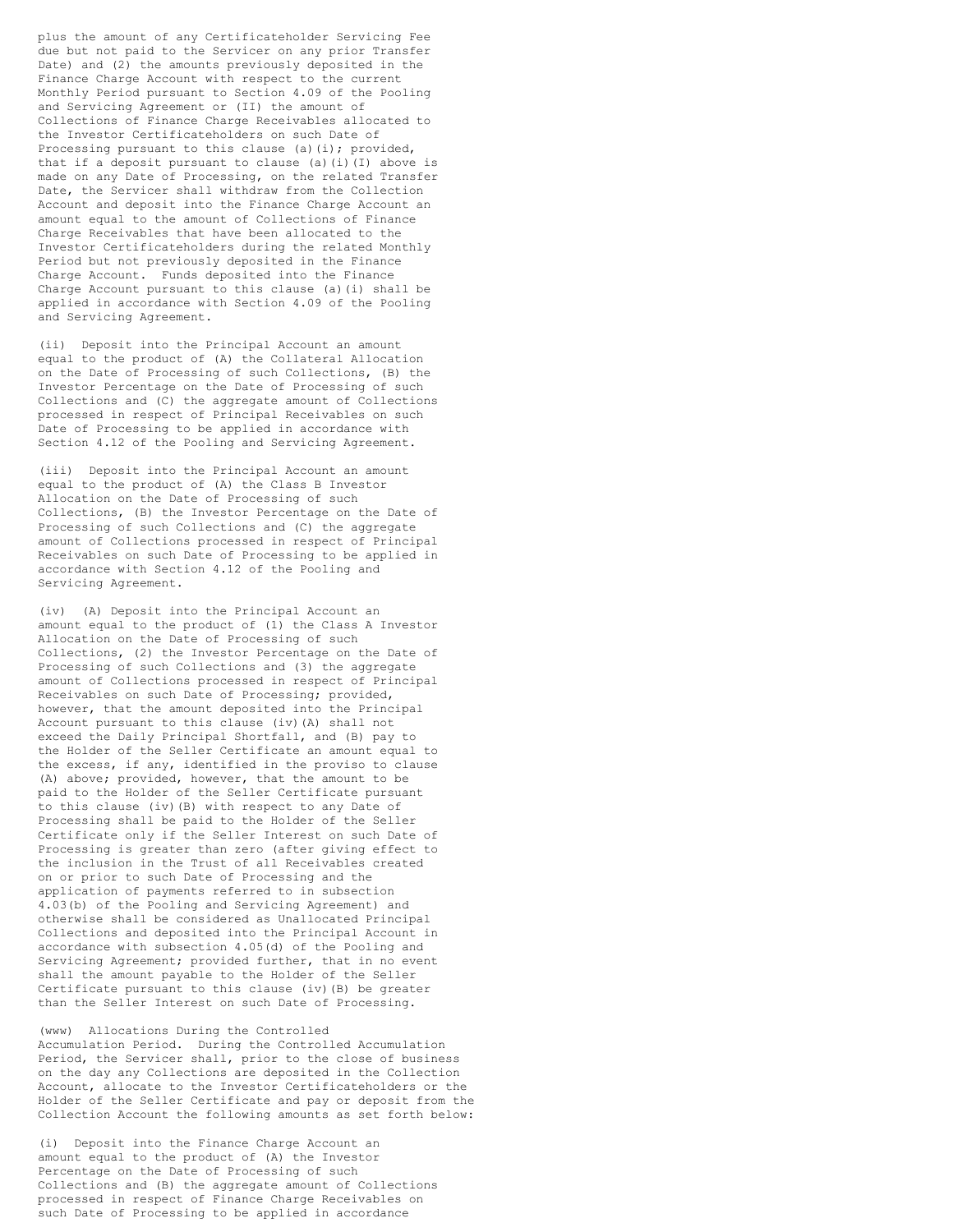with Section 4.09 of the Pooling and Servicing Agreement.

(ii) Deposit into the Principal Account an amount equal to the product of (A) the Collateral Allocation on the Date of Processing of such Collections, (B) the Investor Percentage on the Date of Processing of such Collections and (C) the aggregate amount of Collections processed in respect of Principal Receivables on such Date of Processing to be applied in accordance with Section 4.12 of the Pooling and Servicing Agreement.

(iii) Deposit into the Principal Account an amount equal to the product of (A) the Class B Investor Allocation on the Date of Processing of such Collections, (B) the Investor Percentage on the Date of Processing of such Collections and (C) the aggregate amount of Collections processed in respect of Principal Receivables on such Date of Processing to be applied in accordance with Section 4.12 of the Pooling and Servicing Agreement.

(iv) (A) Deposit into the Principal Account an amount equal to the product of (1) the Class A Investor Allocation on the Date of Processing of such Collections, (2) the Investor Percentage on the Date of Processing of such Collections and (3) the aggregate amount of Collections processed in respect of Principal Receivables on such Date of Processing; provided, however, that the amount deposited into the Principal Account pursuant to this (b)(iv)(A) shall not exceed the Daily Principal Shortfall, and (B) pay to the Holder of the Seller Certificate an amount equal to the excess identified in the proviso to clause (A) above, if any; provided, however, that the amount to be paid to the holder of the Seller Certificate pursuant to this clause (b)(iv)(B) with respect to any Date of Processing shall be paid to the Holder of the Seller Certificate only if the Seller Interest on such Date of Processing is greater than zero (after giving effect to the inclusion in the Trust of all Receivables created on or prior to such Date of Processing and the application of payments referred to in subsection 4.03(b) of the Pooling and Servicing Agreement) and otherwise shall be considered as Unallocated Principal Collections and deposited into the Principal Account in accordance with subsection 4.05(d) of the Pooling and Servicing Agreement; provided further, that in no event shall the amount payable to the Holder of the Seller Certificate pursuant to this clause (b)(iv)(B) be greater than the Seller Interest on such Date of Processing.

(xxx) Allocations During the Rapid Amortization Period. During the Rapid Amortization Period, the Servicer shall, prior to the close of business on the day any Collections are deposited in the Collection Account, allocate to the Investor Certificateholders and pay or deposit from the Collection Account the following amounts as set forth below:

(i) Deposit into the Finance Charge Account an amount equal to the product of (A) the Investor Percentage on the Date of Processing of such Collections and (B) the aggregate amount of Collections processed in respect of Finance Charge Receivables on such Date of Processing to be applied in accordance with Section 4.09 of the Pooling and Servicing Agreement.

(ii) (A) Deposit into the Principal Account an amount equal to the product of (1) the Investor Percentage on the Date of Processing of such Collections and (2) the aggregate amount of Collections processed in respect of Principal Receivables on such Date of Processing; provided, however, that the amount deposited into the Principal Account pursuant to this clause (c)(ii)(A) shall not exceed the sum of the Investor Interest as of the close of business on the last day of the prior Monthly Period (after taking into account any payments to be made on the Distribution Date relating to such prior Monthly Period) and any Reallocated Principal Collections relating to the Monthly Period in which such deposit is made and (B) pay to the Holder of the Seller Certificate an amount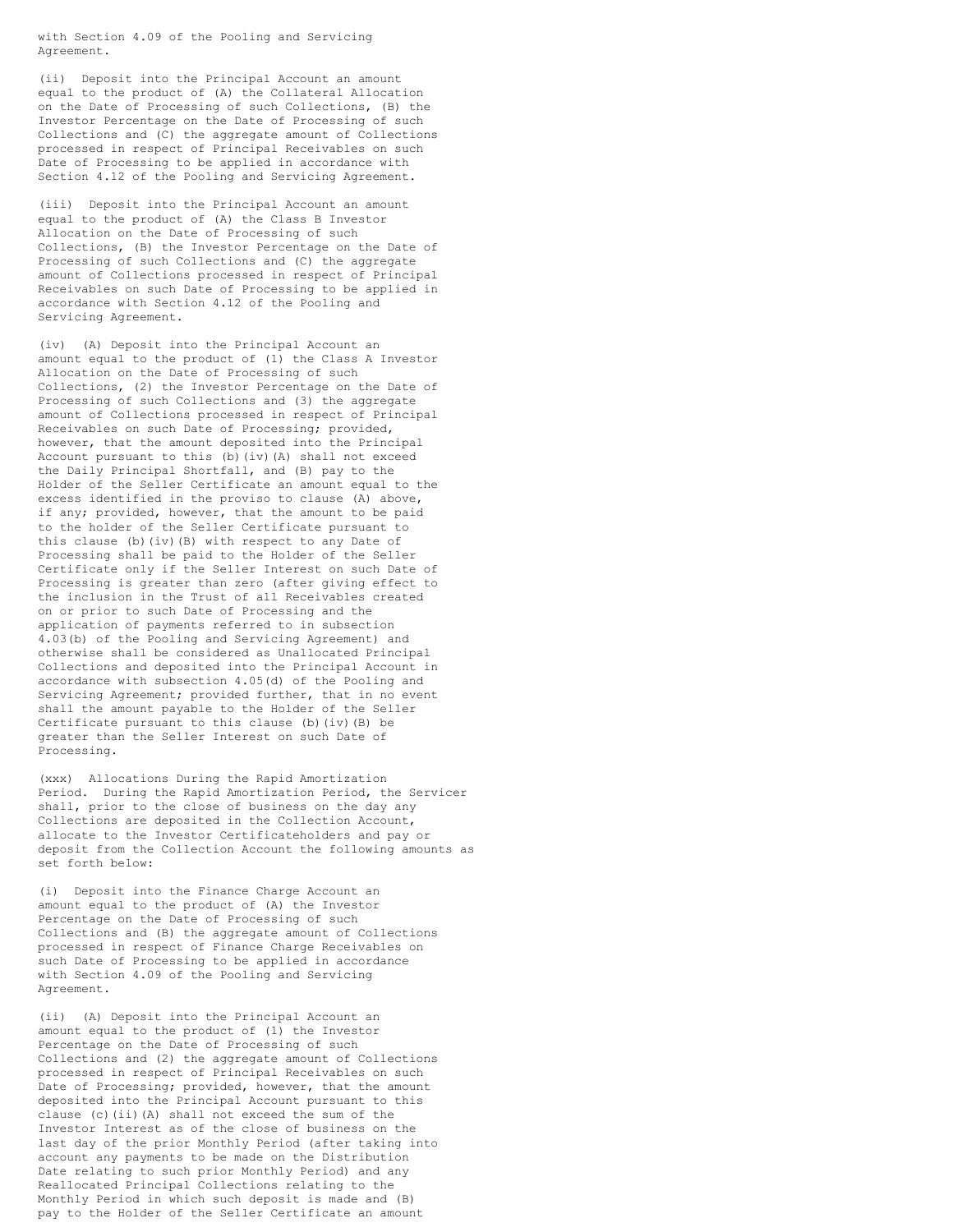equal to the excess, if any, identified in the proviso to clause (A) above; provided, however, that the amount to be paid to the Holder of the Seller Certificate pursuant to this clause (c)(ii)(B) with respect to any Date of Processing shall be paid to the Holder of the Seller Certificate only if the Seller Interest on such Date of Processing is greater than zero (after giving effect to the inclusion in the Trust of all Receivables created on or prior to such Date of Processing and the application of payments referred to in subsection 4.03(b) of the Pooling and Servicing Agreement) and otherwise shall be considered as Unallocated Principal Collections and deposited into the Principal Account in accordance with subsection 4.05(d) of the Pooling and Servicing Agreement; provided further, that in no event shall the amount payable to the Holder of the Seller Certificate pursuant to this clause (c)(ii)(B) be greater than the Seller Interest on such Date of Processing.

Notwithstanding anything in the Pooling and Servicing Agreement to the contrary, for so long as, and only so long as, the Seller shall remain the Servicer thereunder, and (A)(i) the Servicer provides to the Trustee a letter of credit covering risk collection of the Servicer acceptable to each Rating Agency (as evidenced by letters from each Rating Agency) and (ii) the Seller shall not have received a notice from Moody's or Standard & Poor's that such a letter of credit would result in the lowering of Moody's or Standard & Poor's then-existing rating of the Investor Certificates, or (B) the Servicer shall have and maintain a certificate of deposit or short-term deposit rating of P-1 by Moody's and of A-1 by Standard & Poor's and deposit insurance provided by BIF or SAIF, the Servicer need not deposit Collections into the Principal Account, the Finance Charge Account, or any Series Account, as provided in any Supplement, or make payments to the Holder of the Seller Certificate, prior to the close of business on the day any Collections are deposited in the Collection Account as provided in Article IV of the Pooling and Servicing Agreement, but may make such deposits, payments and withdrawals on each Transfer Date in an amount equal to the net amount of such deposits, payments and withdrawals which would have been made but for the provisions of this paragraph.

With respect to the Series 1996-E Certificates, and notwithstanding anything in the Pooling and Servicing Agreement to the contrary, whether or not the Servicer is required to make monthly or daily deposits from the Collection Account into the Finance Charge Account or the Principal Account pursuant to subsections 4.05(a), 4.05(b) and 4.05(c) of the Pooling and Servicing Agreement, with respect to any Monthly Period, (i) the Servicer will only be required to deposit Collections from the Collection Account into the Finance Charge Account or the Principal Account up to the required amount to be deposited into any such deposit account or, without duplication, distributed on or prior to the related Distribution Date to the Investor Certificateholders and (ii) if at any time prior to such Distribution Date the amount of Collections deposited in the Collection Account exceeds the amount required to be deposited pursuant to clause (i) above, the Servicer will be permitted to withdraw the excess from the Collection Account.

Any Unallocated Principal Collections shall be held in the Principal Account and, prior to the commencement of the Controlled Accumulation Period or the Rapid Amortization Period shall be paid to the Holder of the Seller Certificate when, and only to the extent that, the Seller Interest is greater than zero. For each Transfer Date with respect to the Controlled Accumulation Period or the Rapid Amortization Period, any such Unallocated Principal Collections held in the Principal Account on such Transfer Date shall be included in the Investor Principal Collections which to the extent available shall be distributed as Available Investor Principal Collections to be applied pursuant to Section 4.09 of the Pooling and Servicing Agreement on such Transfer Date.

The Trustee shall establish and maintain the Principal Funding Account and the Reserve Account as segregated trust accounts for the benefit of the Series 1996-E Certificateholders. Principal amounts on deposit in the Principal Funding Account and the Reserve Account shall be applied as set forth in the Pooling and Servicing Agreement. Funds on deposit in the Principal Funding Account and the Reserve Account shall be invested by or at the direction of the Servicer in Permitted Investments as provided in the Pooling and Servicing Agreement. Investment earnings on such funds shall be transferred on each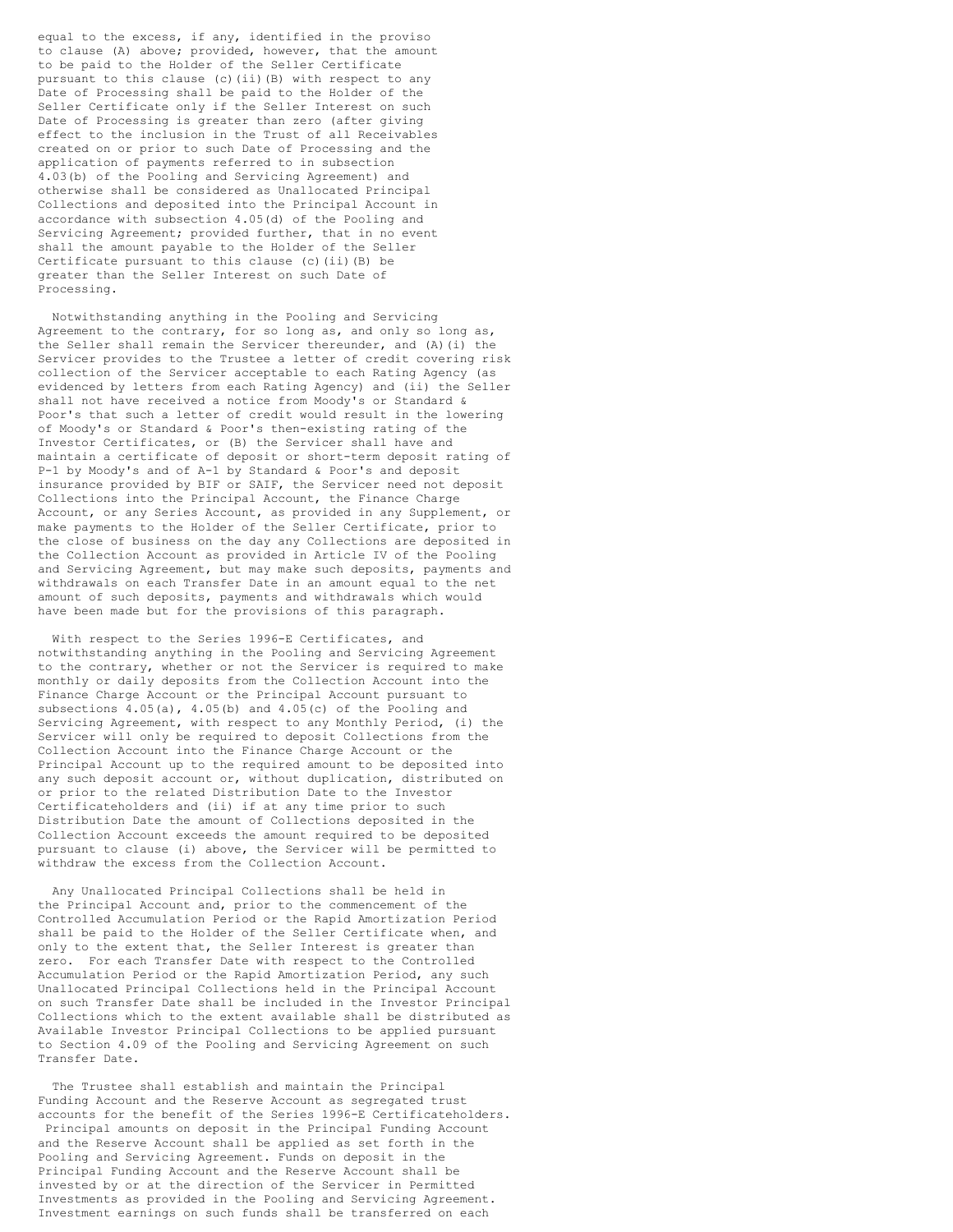appropriate Transfer Date to the Finance Charge Account and applied as Collections in respect of Finance Charge Receivables allocable to the Class A Certificates in the amount and manner provided in the Pooling and Servicing Agreement.

On or before each Transfer Date, the Servicer shall instruct the Trustee in writing to withdraw and the Trustee, acting in accordance with such instructions, shall withdraw on such Transfer Date, from the Finance Charge Account to the extent of funds on deposit therein (i) Collections of Finance Charge Receivables processed as of the end of the preceding Monthly Period which have been allocated to the Series 1996-E Certificates, (ii) with respect to the Class A Certificates, from other amounts constituting Class A Available Funds, and (iii) with respect to the Class B Certificates, from other amounts constituting Class B Available Funds, the following amounts: (x) amounts up to the Class A Monthly Interest; (y) an amount equal to the product of (i) (A) a fraction, the numerator of which is the actual number of days in the related Interest Period and the denominator of which is 360, times (B) the Class B Certificate Rate for such Interest Period and (ii) the Class B Investor Interest as of the close of business on the last day of the preceding Monthly Period ("Class B Monthly Interest"), provided, however, that with respect to the first Distribution Date, Class B Monthly Interest shall be equal to the interest accrued on the Class B Initial Investor Interest at the applicable Class B Certificate Rate for the period from the Closing Date through the day prior to such first Distribution Date; and (z) amounts up to the Collateral Monthly Interest, in the actual amounts and manner described in the Pooling and Servicing Agreement.

On each Transfer Date, the Trustee shall apply the Class A Available Funds withdrawn from the Finance Charge Account, as required by the Pooling and Servicing Agreement, in the following order of priority: (i) an amount equal to the Class A Monthly Interest for such Transfer Date, plus the amount of any Class A Deficiency Amount for such Transfer Date, plus the amount of any Class A Additional Interest for such Transfer Date, (ii) an amount equal to the Class A Servicing Fee for such Transfer Date plus the amount of any Class A Servicing Fee due but not paid on any prior Transfer Date and (iii) an amount equal to the Class A Investor Default Amount, if any, for the preceding Monthly Period. The Trustee on each Transfer Date shall apply the Class B Available Funds withdrawn from the Finance Charge Account as required by the Pooling and Servicing Agreement in the following order of priority: (i) the Class B Monthly Interest for such Transfer Date, plus the amount of any Class B Deficiency Amount for such Transfer Date, plus the amount of any Class B Additional Interest for such Transfer Date, and (ii) the Class B Servicing Fee for such Transfer Date plus the amount of any Class B Servicing Fee due but not paid on any prior Transfer Date. The Trustee on each Transfer Date shall apply the Collateral Available Funds withdrawn from the Finance Charge Account as required by the Pooling and Servicing Agreement, if MBNA or The Bank of New York is not the Servicer, to pay the Collateral Interest Servicing Fee for such Transfer Date plus the amount of any Collateral Interest Servicing Fee due but not paid on any prior Transfer Date. The balance of the amount withdrawn from the Finance Charge Account allocable to the Series 1996-E Certificates, if any, after giving effect to the applications above shall constitute "Excess Spread."

On or before each Transfer Date, the Servicer shall determine the amount (the "Class B Required Amount"), if any, equal to the sum of (a) the amount, if any, by which the sum of (i) Class B Monthly Interest for such Transfer Date, and (ii) the Class B Deficiency Amount, if any, for such Transfer Date, and (iii) the Class B Additional Interest, if any, for such Transfer Date, and (iv) the Class B Servicing Fee for the prior Monthly Period plus the Class B Servicing Fee, if any, due but not paid on any Transfer Date prior thereto, exceeds the Class B Available Funds and (b) the Class B Investor Default Amount, if any, for the prior Monthly Period. In the event that the sum of the Class A Required Amount and Class B Required Amount for such Transfer Date is greater than zero, the Servicer shall give written notice to the Trustee of such positive sum on or before such Transfer Date. In the event that the Class A Required Amount for such Transfer Date is greater than zero, all or a portion of the Excess Spread with respect to such Transfer Date in an amount equal to the Class A Required Amount for such Transfer Date, to the extent available, shall be distributed from the Finance Charge Account on such Transfer Date pursuant to subsection 4.11(a) of the Pooling and Servicing Agreement. In the event that the Class A Required Amount for such Transfer Date exceeds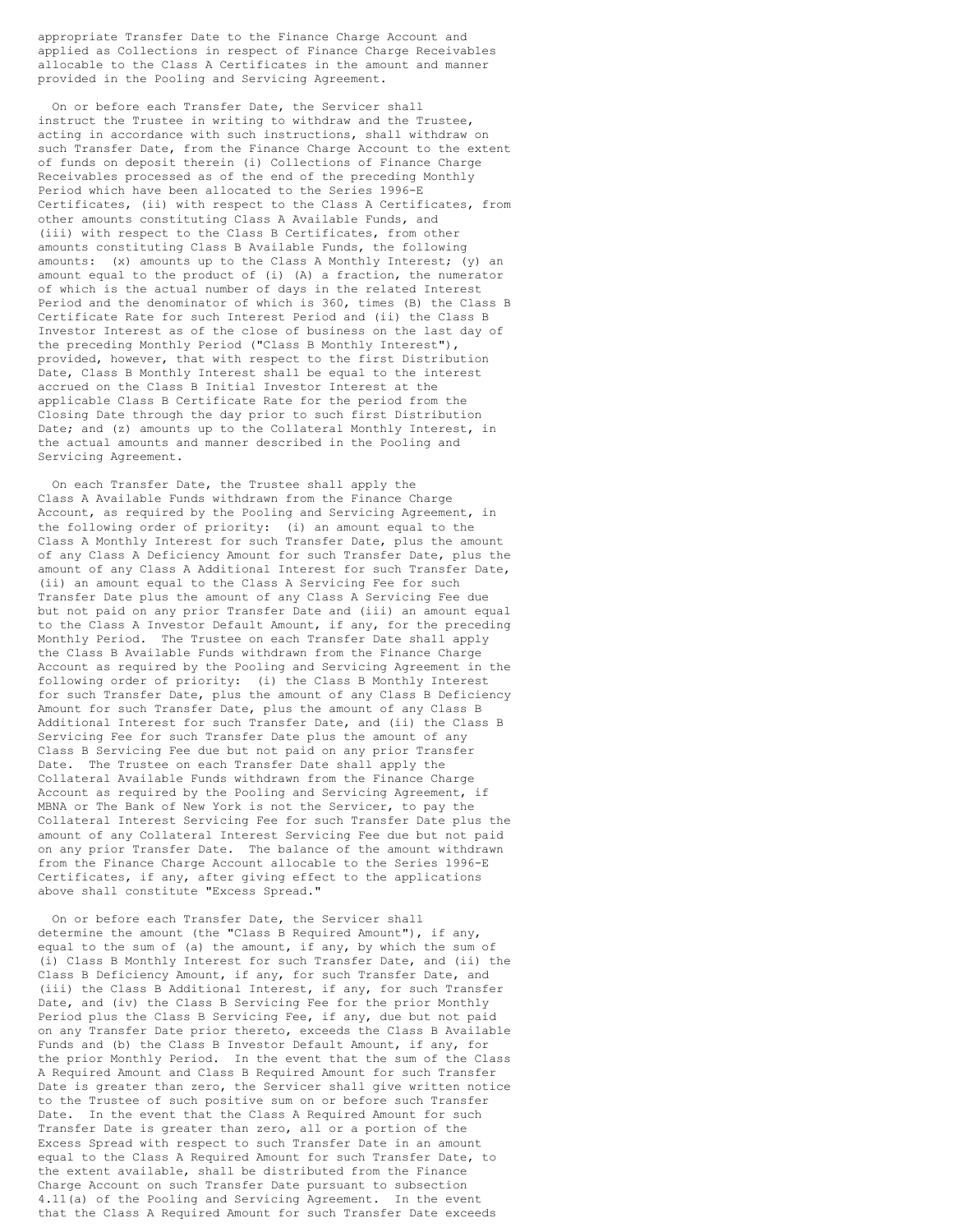the amount of Excess Spread with respect to such Transfer Date, Reallocated Principal Collections shall be, to the extent available, withdrawn on the Transfer Date from the Principal Account and applied pursuant to Section 4.12 of the Pooling and Servicing Agreement. In the event that the Class A Required Amount for such Transfer Date exceeds the amount of such Excess Spread and the amount of such Reallocated Principal Collections, the Collateral Interest shall, and the Class B Investor Interest may, be reduced as provided in the Pooling and Servicing Agreement. In the event that the Class B Required Amount for such Transfer Date exceeds the amount of Excess Spread available to fund the Class B Required Amount pursuant to subsection 4.11(c) of the Pooling and Servicing Agreement, Collections of Principal Receivables allocable to the Collateral Interest (after application to the Class A Required Amount) shall be applied to the Class B Required Amount to the extent available pursuant to subsection 4.12(b) of the Pooling and Servicing Agreement.

On or before the Transfer Date immediately succeeding the Monthly Period in which the Controlled Accumulation Period or the Rapid Amortization Period commences and on or before each Transfer Date thereafter, the Servicer shall instruct the Trustee in writing to withdraw, and the Trustee, acting in accordance with such instructions, shall withdraw on such Transfer Date from the Principal Account an amount equal to the Available Investor Principal Collections on deposit in the Principal Account and from such amounts, (A) deposit an amount equal to Class A Monthly Principal (i) during the Controlled Accumulation Period, into the Principal Funding Account, and (ii) during the Rapid Amortization Period, into the Distribution Account, (B) after the Class A Certificates have been paid in full, deposit an amount equal to Class B Monthly Principal in the Distribution Account, and (C) any remaining amounts in the Principal Account shall be used for payment of Collateral Monthly Principal.

On the earlier to occur of the first Transfer Date with respect to the Rapid Amortization Period after payment in full of the Class A Investor Interest (after taking into account distributions to be made on the related Distribution Date) or the Transfer Date immediately preceding the Class B Scheduled Payment Date, the Servicer shall instruct the Trustee to withdraw, and on such Transfer Date the Trustee shall withdraw from the Principal Account and deposit in the Distribution Account the amount on deposit in the Principal Account.

On the Class B Scheduled Payment Date or on each Distribution Date after payment in full of the Class A Investor Interest with respect to a Rapid Amortization Period, the Trustee shall pay from amounts on deposit in the Distribution Account an amount equal to the lesser of the Class B Investor Interest and the amount of Available Investor Principal Collections on deposit in the Distribution Account with respect to the related Monthly Period.

On each Distribution Date, the Trustee shall pay to the Class A Certificateholders and the Class B Certificateholders the amount deposited on the related Transfer Date into the Distribution Account in respect of Class A Monthly Interest and Class B Monthly Interest, respectively. On each Transfer Date, the Trustee shall pay to the Collateral Interest Holder the Collateral Monthly Interest, to the extent funds are available. Distributions with respect to this Series 1996-E Certificate will be made by the Trustee by, except as otherwise provided in the Pooling and Servicing Agreement, check mailed to the address of each Series 1996-E Certificateholder of record appearing in the Certificate Register and except for the final distribution in respect of this Series 1996-E Certificate, without the presentation or surrender of this Series 1996-E Certificate or the making of any notation thereon; provided that with respect to Series 1996-E Certificates registered in the name of the nominee of a Clearing Agency, distributions will be made in the form of immediately available funds.

This Class B Certificate represents an interest in only MBNA Master Credit Card Trust II. This Class B Certificate does not represent an obligation of, or an interest in, the Seller or the Servicer, and neither the Series 1996-E Certificates nor the Accounts or Receivables are insured or guaranteed by the Federal Deposit Insurance Corporation or any other governmental agency. This Series 1996-E Certificate is limited in right of payment to certain collections respecting the Receivables, all as more specifically set forth hereinabove and in the Pooling and Servicing Agreement.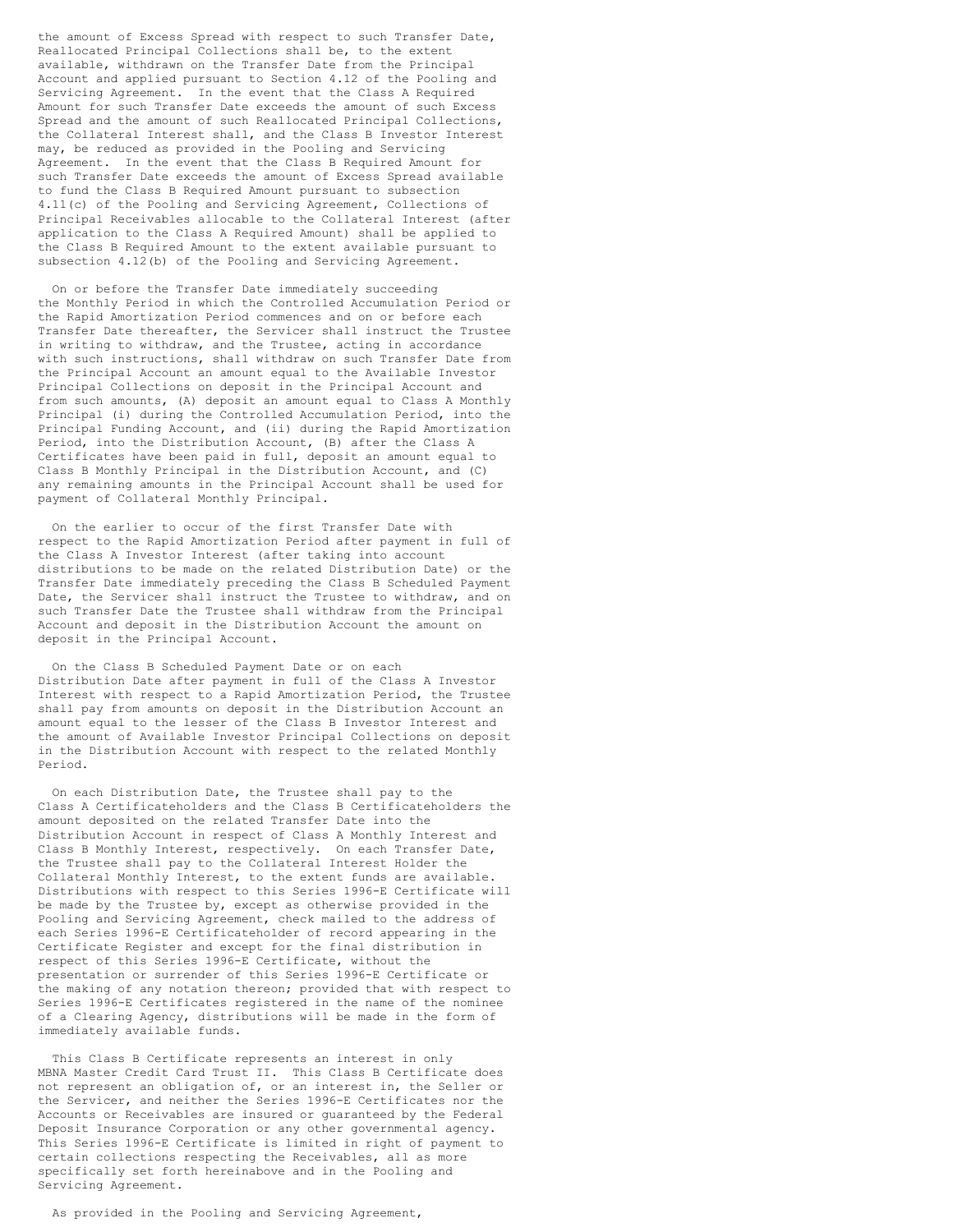withdrawals from the Collection Account, Investor Accounts, Principal Funding Account and Reserve Account may be made upon the instructions of the Servicer from time to time for purposes other than distributions to Series 1996-E Certificateholders.

The transfer of this Class B Certificate shall be registered in the Certificate Register upon surrender of this Class B Certificate for registration of transfer at any office or agency maintained by the Transfer Agent and Registrar accompanied by a written instrument of transfer in a form satisfactory to the Trustee and the Transfer Agent and Registrar duly executed by the Class B Certificateholder or such Class B Certificateholder's attorney-in-fact duly authorized in writing, and thereupon one or more new Class B Certificates of authorized denominations and for the same aggregate Undivided Interests will be issued to the designated transferee or transferees.

As provided in the Pooling and Servicing Agreement and subject to certain limitations set forth therein, Class B Certificates are exchangeable for new Class B Certificates evidencing like aggregate Undivided Interests, as requested by the Class B Certificateholder surrendering such Class A Certificates. No service charge may be imposed for any such exchange but the Servicer or Transfer Agent and Registrar may require payment of a sum sufficient to cover any tax or other governmental charge that may be imposed in connection therewith.

The Servicer, the Trustee and the Transfer Agent and Registrar, and any agent of any of them, may treat the Person in whose name this Class B Certificate is registered as the owner hereof for all purposes, and neither the Servicer, the Trustee, the Paying Agent, the Transfer Agent and Registrar, nor any agent of any of them or of any such agent shall be affected by notice to the contrary except in certain circumstances described in the Pooling and Servicing Agreement.

The Pooling and Servicing Agreement provides that the right of the Series 1996-E Certificateholders to receive payment from the Trust will terminate on the first Business Day following the Series 1996-E Termination Date. Upon the termination of the Trust pursuant to Section 12.01 of the Pooling and Servicing Agreement, the Trustee shall assign and convey to the Holder of the Seller Certificate (without recourse, representation or warranty) all right, title and interest of the Trust in the Receivables, whether then existing or thereafter created, and all proceeds of such Receivables and Insurance Proceeds relating to such Receivables. The Trustee shall execute and deliver such instruments of transfer and assignment, in each case without recourse, as shall be prepared by the Servicer reasonably requested by the Holder of the Seller Certificate to vest in such Holder all right, title and interest which the Trustee had in the Receivables.

Unless the certificate of authentication hereon has been executed by or on behalf of the Trustee, by manual signature, this Class B Certificate shall not be entitled to any benefit under the Pooling and Servicing Agreement, or be valid for any purpose.

IN WITNESS WHEREOF, MBNA America Bank, National Association has caused this Class B Certificate to be duly executed under its official seal.

> $By:$ Authorized Officer

[Seal]

Attested to:

 $By:$ 

Cashier

Date: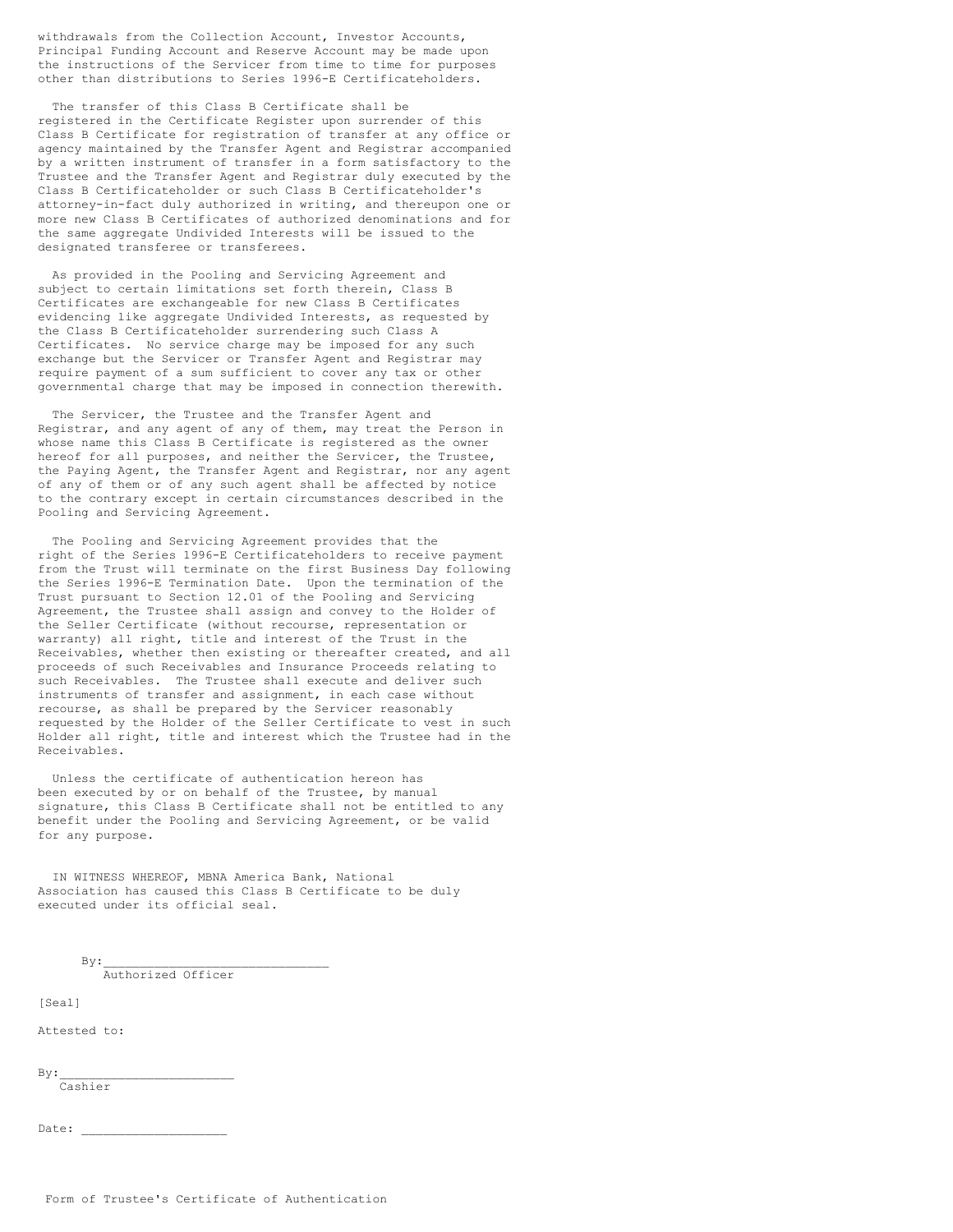#### CERTIFICATE OF AUTHENTICATION

This is one of the Series 1996-E Class B Certificates referred to in the within-mentioned Pooling and Servicing Agreement.

> THE BANK OF NEW YORK Trustee

 $By:$ Authorized Signatory

EXHIBIT B

FORM OF MONTHLY PAYMENT INSTRUCTIONS AND NOTIFICATION TO THE TRUSTEE MBNA AMERICA BANK, NATIONAL ASSOCIATION MBNA MASTER CREDIT CARD TRUST II SERIES 1996-E MONTHLY PERIOD ENDING \_\_\_\_\_\_\_\_\_ \_\_, \_

Capitalized terms used in this notice have their respective meanings set forth in the Pooling and Servicing Agreement. References herein to certain sections and subsections are references to the respective sections and subsections of the Pooling and Servicing Agreement as supplemented by the Series 1996-E Supplement. This notice is delivered pursuant to Section 4.09.

A) MBNA is the Servicer under the Pooling and Servicing Agreement.

B) The undersigned is a Servicing Officer. C) The date of this notice is on or before the related Transfer Date under the Pooling and Servicing Agreement.

II. INSTRUCTION TO MAKE A WITHDRAWAL

Pursuant to Section 4.09, the Servicer does hereby instruct the Trustee (i) to make withdrawals from the Finance Charge Account, the Principal Account, and the Principal Funding Account on \_\_\_\_\_\_\_\_\_ \_\_, \_\_\_\_, which date is a Transfer Date under the Pooling and Servicing Agreement, in aggregate amounts set forth below in respect of the following amounts and (ii) to apply the proceeds of such withdrawals in accordance with subsection 3(a) of the Series 1996-E Supplement and Section 4.09 of the Pooling and Servicing Agreement:

A. Pursuant to subsection 3(a) of the Series 1996-E Supplement:

1. Servicer Interchange  $\$_-$ 

B. Pursuant to subsection 4.09(a)(i):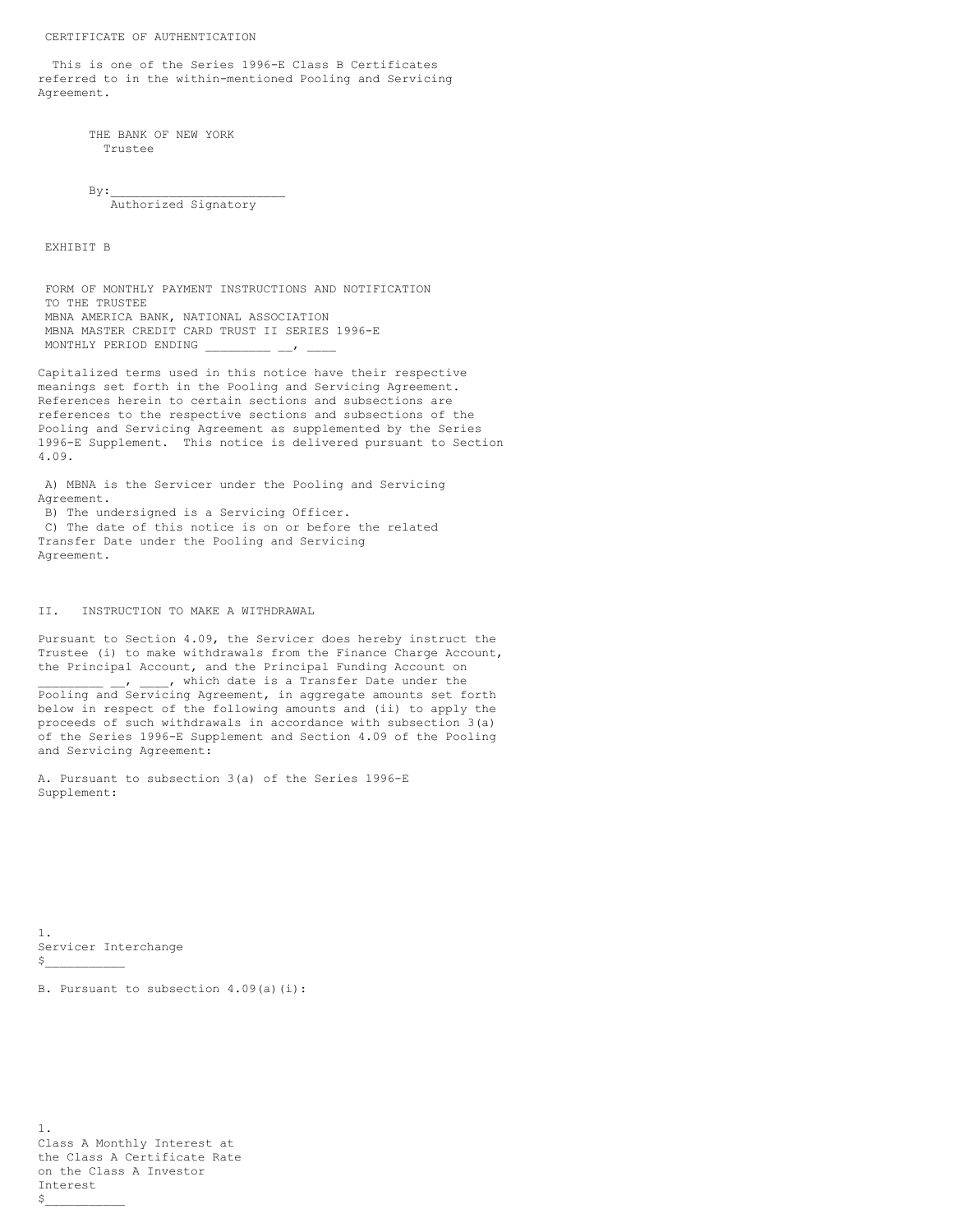2. Class A Deficiency Amount  $\frac{1}{2}$ 

3. Class A Additional Interest  $\begin{picture}(20,10) \put(0,0){\line(1,0){10}} \put(15,0){\line(1,0){10}} \put(15,0){\line(1,0){10}} \put(15,0){\line(1,0){10}} \put(15,0){\line(1,0){10}} \put(15,0){\line(1,0){10}} \put(15,0){\line(1,0){10}} \put(15,0){\line(1,0){10}} \put(15,0){\line(1,0){10}} \put(15,0){\line(1,0){10}} \put(15,0){\line(1,0){10}} \put(15,0){\line(1$ 

C. Pursuant to subsection  $4.09(a)(ii)$ :

1. Class A Servicing Fee  $\frac{1}{2}$ 

2. Accrued and unpaid Class A Servicing Fee  $S_{\_\_\_\_\_\_\_}$ 

D. Pursuant to subsection 4.09(a)(iii):

1. Class A Investor Default Amount  $\mathsf{s}\_$ 

E. Pursuant to subsection 4.09(a)(iv):

1. Portion of Excess Spread from Class A Available Funds to be allocated and distributed as provided in Section 4.11  $\mathsf{s}_-$ 

F. Pursuant to subsection 4.09(b)(i):

1. Class B Monthly Interest at the Class B Certificate Rate on the Class B Investor Interest  $S_{\perp}$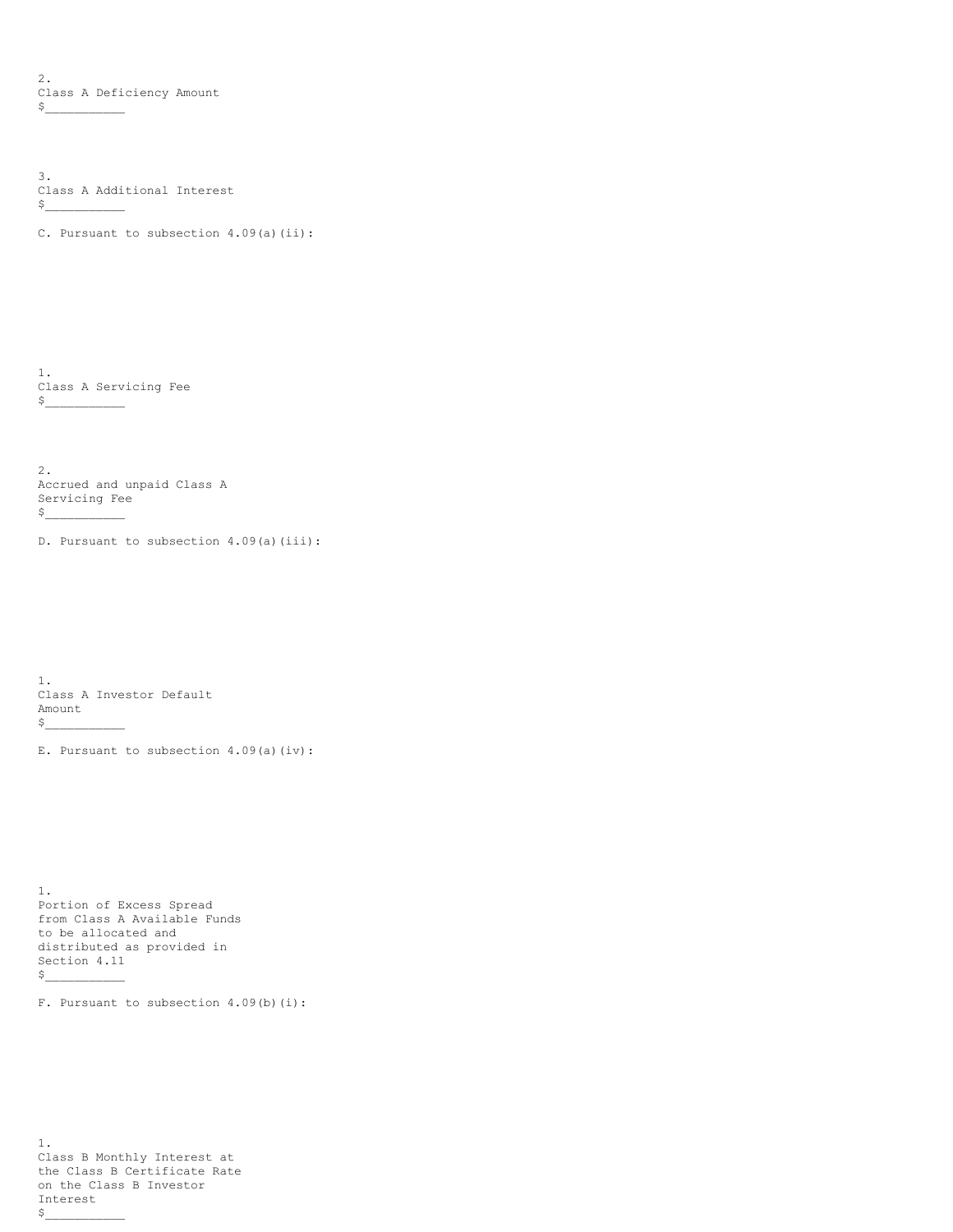2. Class B Deficiency Amount  $\frac{1}{2}$ 

3. Class B Additional Interest  $\frac{1}{2}$ 

G. Pursuant to subsection 4.09(b)(ii):

1. Class B Servicing Fee  $\begin{picture}(20,10) \put(0,0){\line(1,0){10}} \put(15,0){\line(1,0){10}} \put(15,0){\line(1,0){10}} \put(15,0){\line(1,0){10}} \put(15,0){\line(1,0){10}} \put(15,0){\line(1,0){10}} \put(15,0){\line(1,0){10}} \put(15,0){\line(1,0){10}} \put(15,0){\line(1,0){10}} \put(15,0){\line(1,0){10}} \put(15,0){\line(1,0){10}} \put(15,0){\line(1$ 

2. Accrued and unpaid Class B Servicing Fee  $S_{\perp}$ 

H. Pursuant to subsection 4.09(b)(iii):

1. Portion of Excess Spread from Class B Available Funds to be allocated and distributed as provided in Section 4.11  $S_{\perp}$ 

I. Pursuant to subsection 4.09(c)(i):

1. Collateral Interest Servicing Fee, if applicable  $S_{\perp}$ 

2. Accrued and unpaid Collateral Interest Servicing Fee, if applicable  $S_{\perp}$ 

J. Pursuant to subsection 4.09(c)(ii):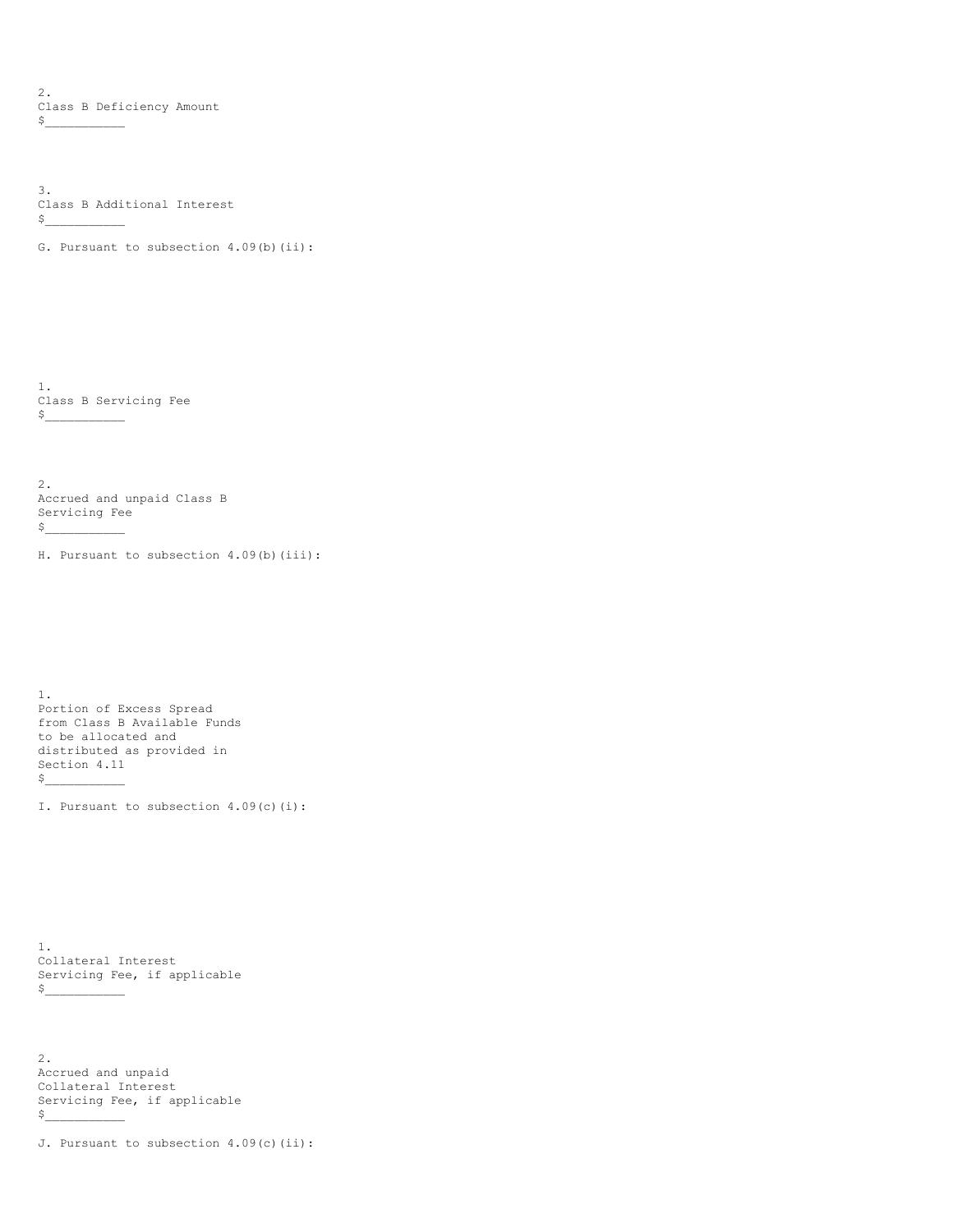1. Portion of Excess Spread from Collateral Available Funds to be allocated and distributed as provided in Section 4.11  $\ddot{\varsigma}$ 

Total  $\boldsymbol{\mathsf{S}}$ 

K. Pursuant to subsection  $4.09$ (d)(i):

1. Collateral Monthly Principal, if any, applied in accordance with the Loan Agreement  $\ddot{\varsigma}$ 

L. Pursuant to subsection 4.09(d)(ii):

1. Amount to be treated as Shared Principal Collections  $\mathrm{s}_{\_\_\_\_\_}$ 

M. Pursuant to subsection 4.09(d)(iii):

1. Amount to be paid to the Holder of the Seller Certificate  $S_{\perp}$ 

2. Unallocated Principal Collections  $S_{\perp}$ 

N. Pursuant to subsection 4.09(e)(i):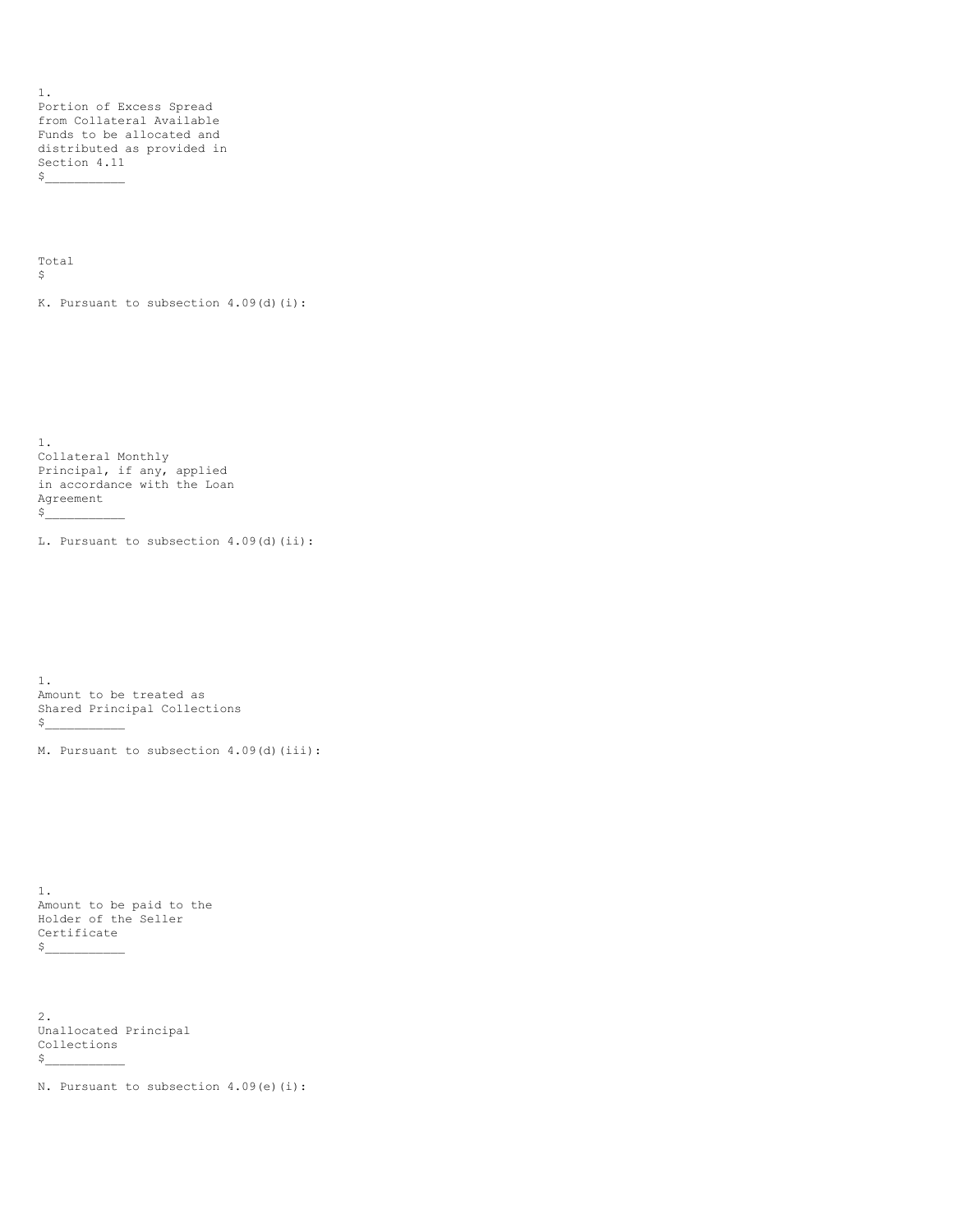1. Class A Monthly Principal  $S_{\perp}$ 

O. Pursuant to subsection 4.09(e)(ii):

1. Class B Monthly Principal  $S_{\perp}$ 

P. Pursuant to subsection 4.09(e)(iii)

1. Collateral Monthly Principal to be applied in accordance with the Loan Agreement  $S_{\perp}$ 

Q. Pursuant to subsection 4.09(e)(iv):

1. Amount to be treated as Shared Principal Collections  $\frac{1}{2}$ 

R. Pursuant to subsection  $4.09(e)(v)$ :

1. Amount to be paid to the Holder of the Seller Certificate  $S_{\perp}$ 

2. Unallocated Principal Collections  $S_{\_\_\_\_\_\_}$ 

Total  $\boldsymbol{\mathsf{S}}$ 

S. Pursuant to subsection 4.09(f):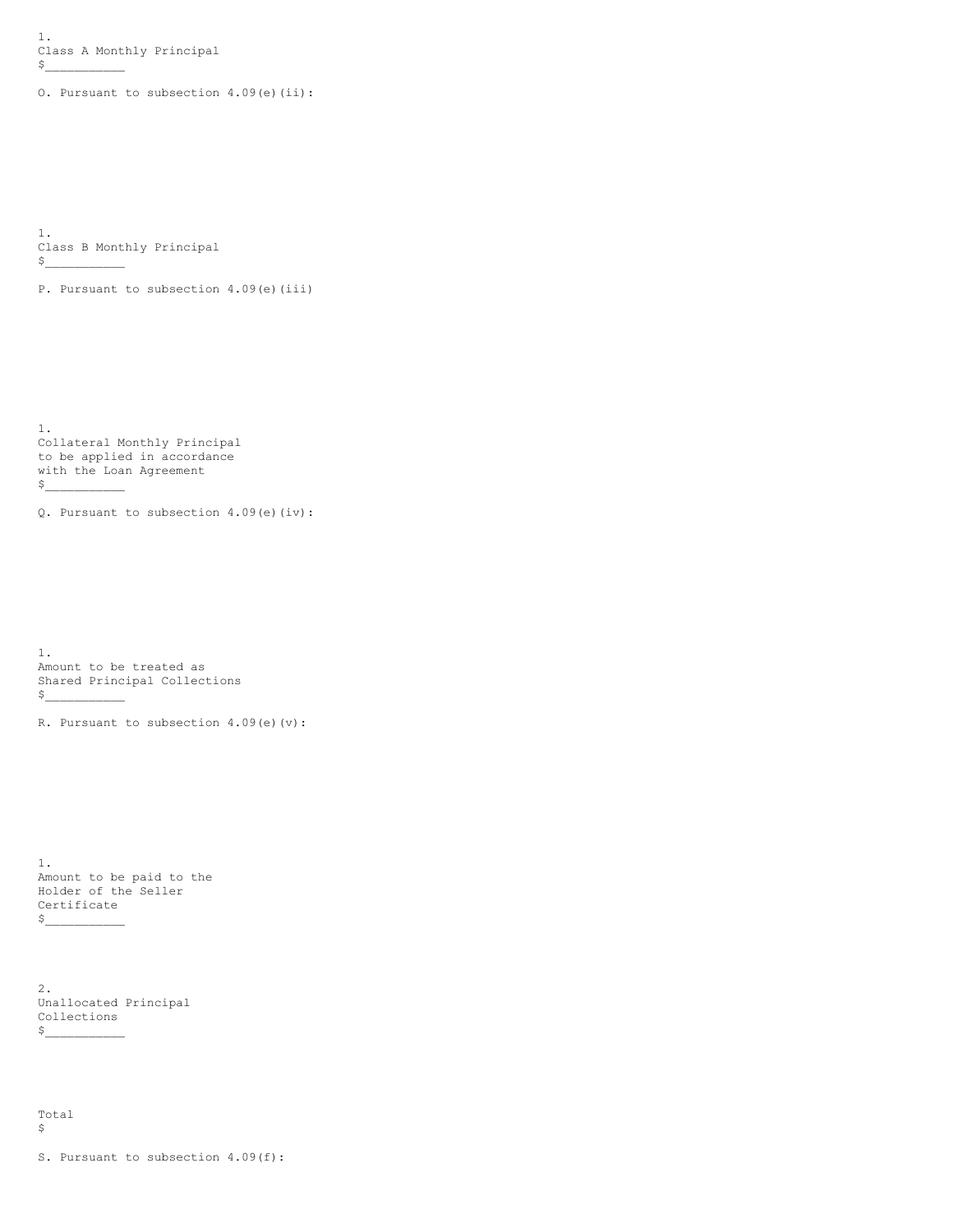1. Amount to be withdrawn from the Principal Funding Account and deposited into the Distribution Account  $\ddot{\varsigma}$ 

II.

INSTRUCTION TO MAKE CERTAIN PAYMENTS

Pursuant to Section 4.09, the Servicer does hereby instruct the Trustee to pay in accordance with Section 5.01 from the Distribution Account on \_\_\_\_\_ which date is a Distribution Date under the Pooling and Servicing Agreement, amounts so deposited in the Distribution Account pursuant to Section 4.09 as set forth below:

A. Pursuant to subsection 4.09(g);

1. Amount to be distributed to Class A Certificateholders  $S_{\perp}$ 

2. Amount to be distributed to Class B Certificateholders  $S_{\perp}$ 

B. Pursuant to subsection 4.09(h)(i):

1. Amount to be distributed to the Class A Certificateholders  $$$ 

C. Pursuant to subsection 4.09(h)(ii):

1. Amount to be distributed to the Class B Certificateholders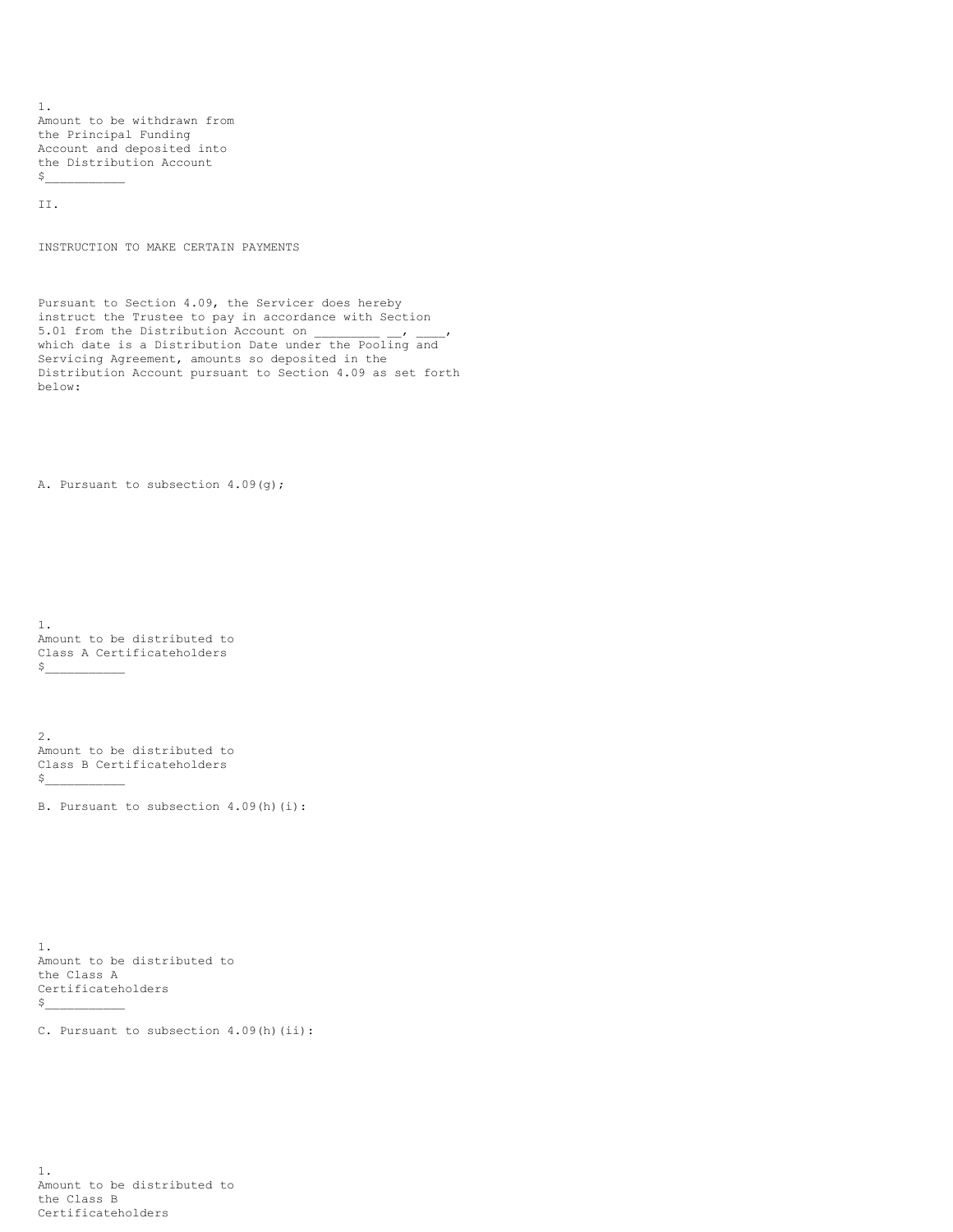III.

### APPLICATION OF EXCESS SPREAD

Pursuant to Section 4.11, the Servicer does hereby instruct the Trustee to apply the Excess Spread with respect to the related Monthly Period and to make the following distributions in the following priority:

A.

The amount equal to the Class A Required Amount, if any, which will be used to fund the Class A Required Amount and be applied in accordance with, and in the priority set forth in, subsection 4.09(a)

 $\ddot{\varsigma}$ 

B.

The amount equal to the aggregate amount of Class A Investor Charge-Offs which have not been previously reimbursed (after giving effect to the allocation on such Transfer Date of certain other amounts applied for that purpose) which will be treated as a portion of Investor Principal Collections and deposited into the Principal Account on such Transfer Date

```
$\mathsf{s}_-
```
C.

The amount equal to the Class B Required Amount, if any, which will be used to fund the Class B Required Amount and be applied first in accordance with, and in the priority set forth in, subsection 4.09(b) and then any amount available to pay the Class B Investor Default Amount shall be treated as a portion of Investor Principal Collections and deposited into the Principal Account

 $\mathsf{S}$ 

D.

The amount equal to the aggregate amount by which the Class B Investor Interest has been reduced below the initial Class B Investor Interest for reasons other than the payment of principal to the Class B Certificateholders (but not in excess of the aggregate amount of such reductions which have not been previously reimbursed) which will be treated as a portion of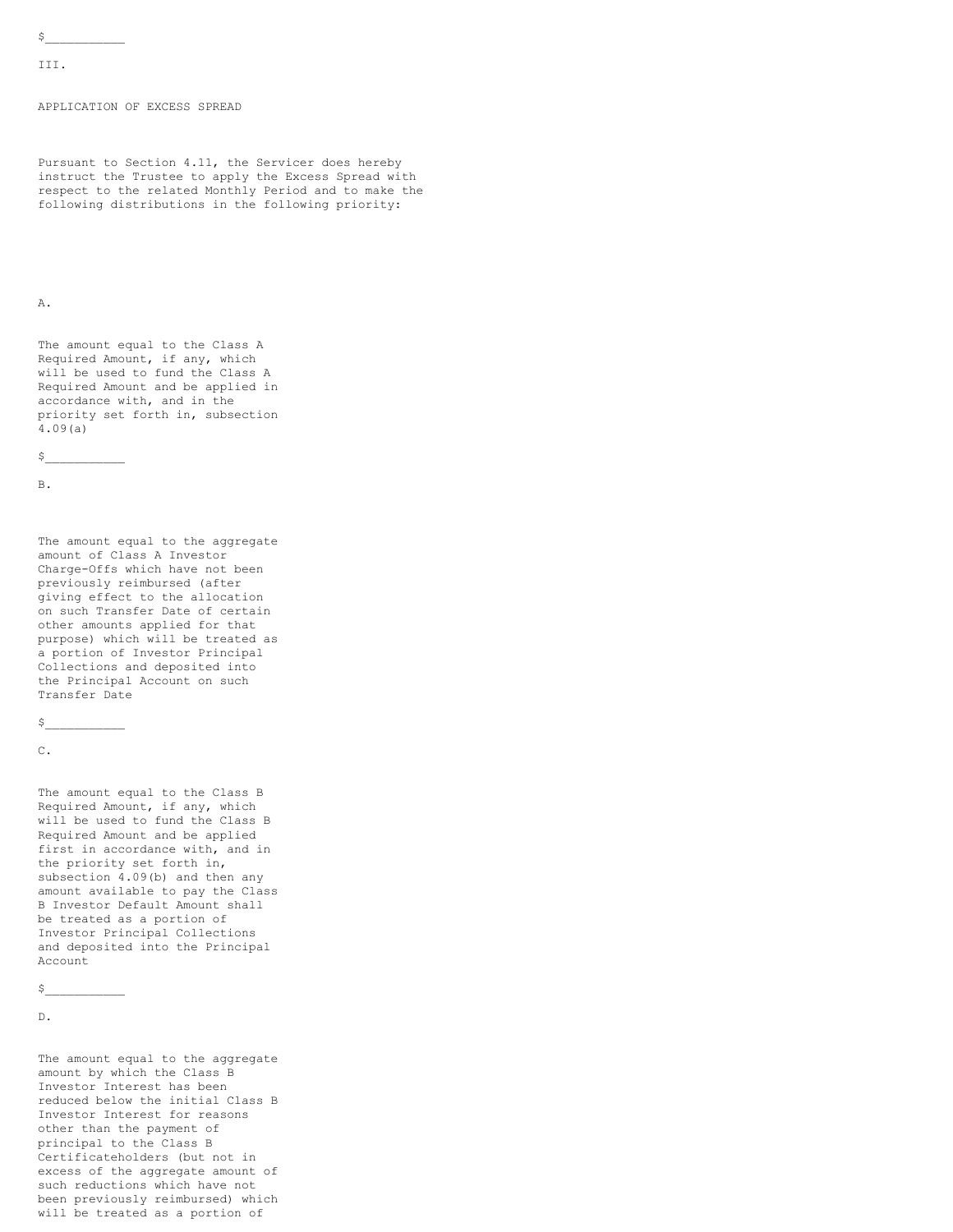Investor Principal Collections and deposited into the Principal Account

 $\ddot{\varsigma}$ 

E.

The amount equal to the Collateral Monthly Interest plus the amount of any past due Collateral Monthly Interest which will be paid to the Collateral Interest Holder for application in accordance with the Loan Agreement

 $\mathrm{s}_{\_}$ 

F.

The amount equal to the aggregate amount of accrued but unpaid Collateral Interest Servicing Fees which will be paid to the Servicer if the Seller or The Bank of New York is the Servicer,

 $\zeta$ 

G.

The amount equal to the Collateral Default Amount, if any, for the prior Monthly Period which will be treated as a portion of Investor Principal Collections and deposited into the Principal Account

 $S_{\perp}$ 

H.

The amount equal to the aggregate amount by which the Collateral Interest has been reduced below the Required Collateral Interest for reasons other than the payment of principal to the Collateral Interest Holder (but not in excess of the aggregate amount of such reductions which have not been previously reimbursed) which will be treated as a portion of Investor Principal Collections and deposited into the Principal Account

 $S_\perp$ 

I.

On each Transfer Date from and after the Reserve Account Funding Date, but prior to the date on which the Reserve Account terminates as described in subsection  $4.15(f)$ , the amount up to the excess, if any, of the Required Reserve Account Amount over the Available Reserve Account Amount which shall be deposited into the Reserve Account

 $$\mathsf{S}$$ J.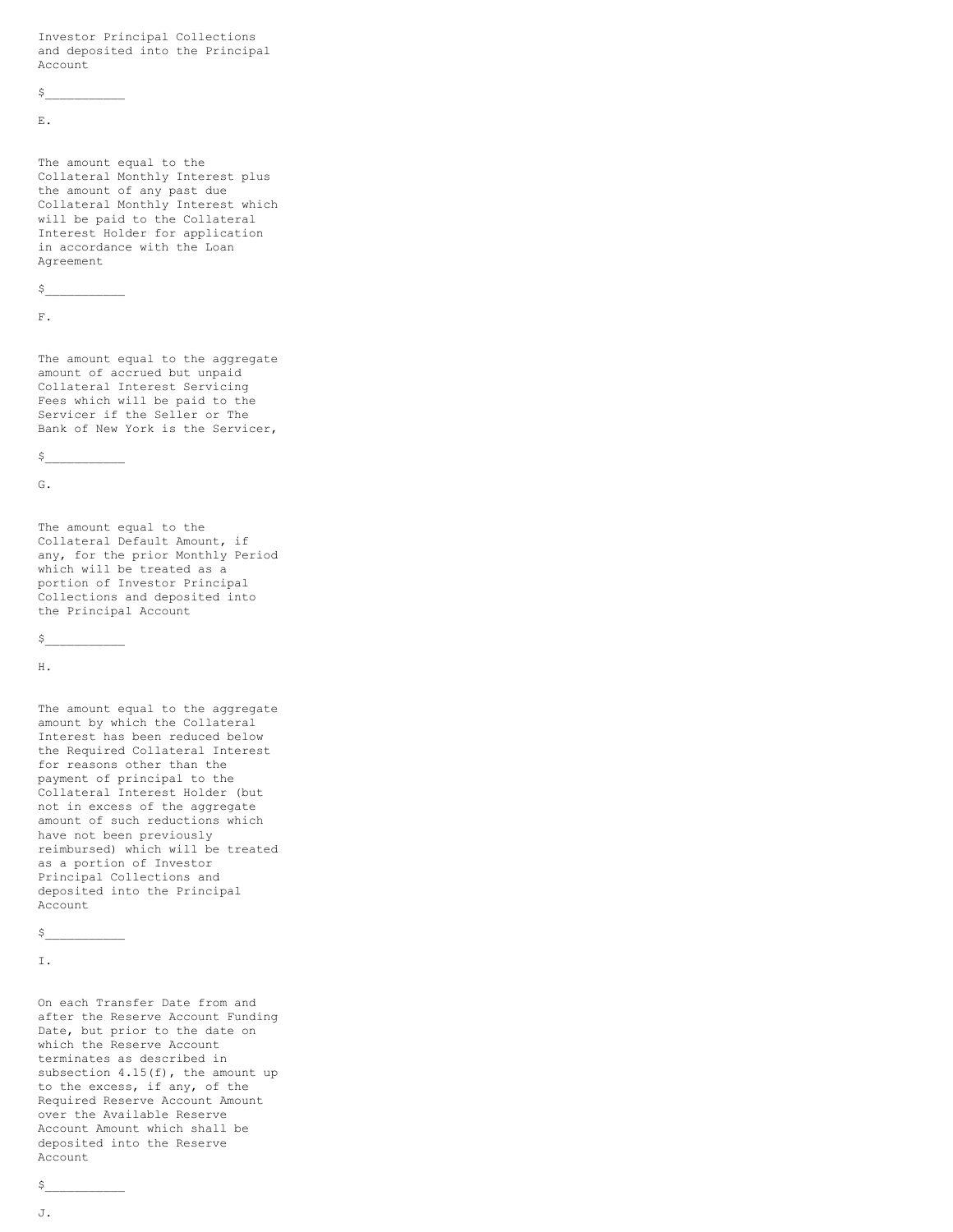The balance, if any, after giving effect to the payments made pursuant to subparagraphs (a) through (i) above which shall be deposited into the Distribution Account and applied in accordance with the provisions of the Loan Agreement

 $\$$ 

IV.

REALLOCATED PRINCIPAL COLLECTIONS

Pursuant to Section 4.12, the Servicer does hereby instruct the Trustee to withdraw from the Principal Account and apply Reallocated Principal Collections pursuant to Section 4.12 with respect to the related Monthly Period in the following amounts:

A. Reallocated Collateral Principal Receivables

 $\zeta$ 

B. Reallocated Class B Principal Receivables

 $\$$ 

V.

ACCRUED AND UNPAID AMOUNTS

After giving effect to the withdrawals and transfers to be made in accordance with this notice, the following amounts will be accrued and unpaid with respect to all Monthly Periods preceding the current calendar month

A. Subsections  $4.09(a)(i)$  and  $(b)(i)$ :

(1) The aggregate amount of the Class A Deficiency Amount  $\ddot{\varsigma}$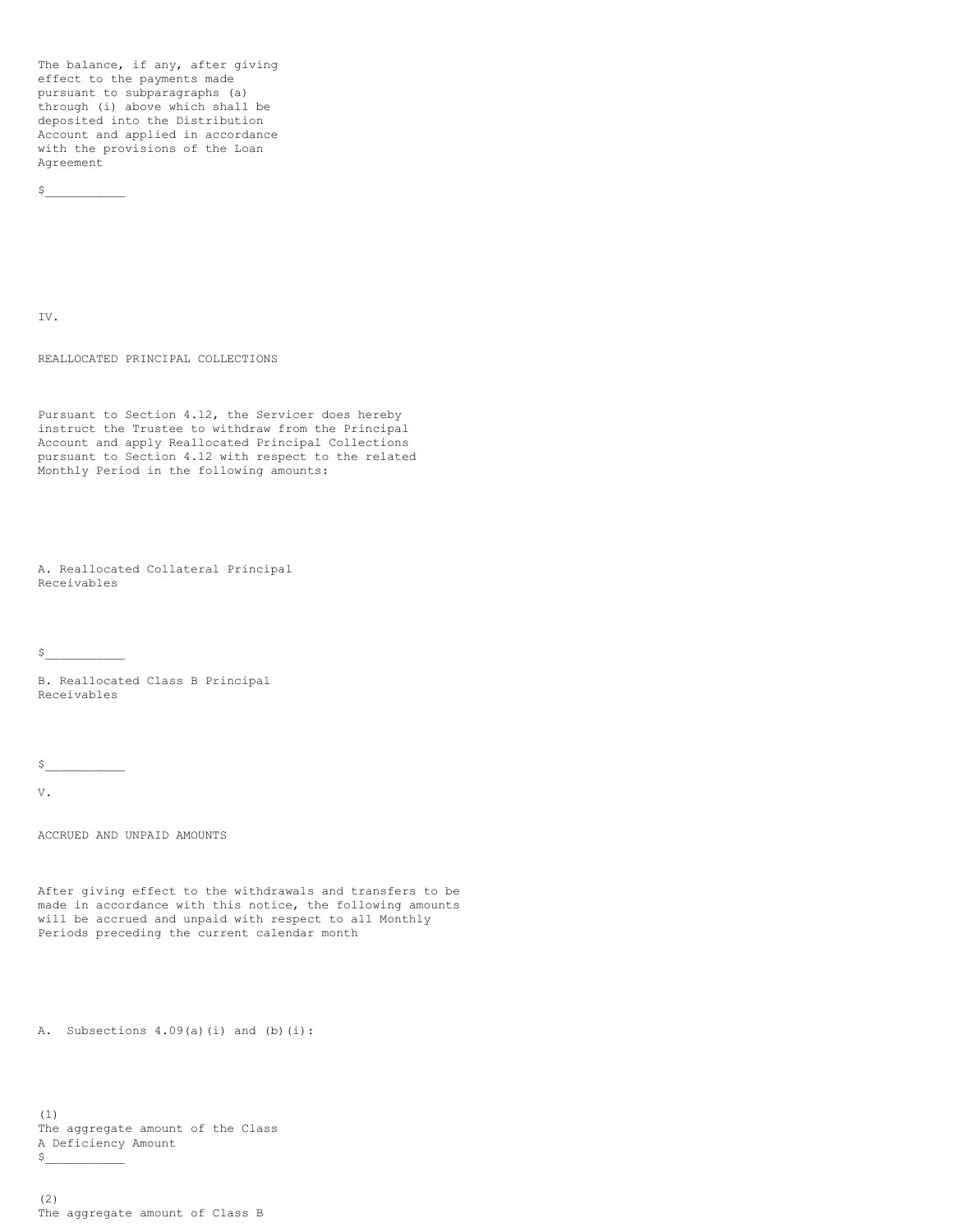Deficiency Amount  $S_{\perp}$ B. Subsections  $4.09(a)(ii)$  and (b)(ii): The aggregate amount of all accrued and unpaid Investor Monthly Servicing Fees  $\$$ C. Section 4.10: The aggregate amount of all unreimbursed Investor Charge Offs  $\$$ IN WITNESS WHEREOF, the undersigned has duly executed this certificate this \_\_th day of \_\_\_\_\_\_\_\_\_, \_\_\_\_. MBNA AMERICA BANK, NATIONAL ASSOCIATION, Servicer  $By:$ Name: Title: EXHIBIT C FORM OF MONTHLY SERIES 1996-E CERTIFICATEHOLDERS' STATEMENT Series 1996-E MBNA AMERICA BANK, NATIONAL ASSOCIATION \_\_\_\_\_\_\_\_\_\_\_\_\_\_\_\_\_\_\_\_\_\_\_\_\_\_\_\_\_\_\_\_\_\_\_\_\_\_\_\_\_\_\_\_\_ MBNA MASTER CREDIT CARD TRUST II \_\_\_\_\_\_\_\_\_\_\_\_\_\_\_\_\_\_\_\_\_\_\_\_\_\_\_\_\_\_\_\_\_\_\_\_\_\_\_\_\_\_\_\_\_ The information which is required to be prepared with respect to the distribution date of \_\_\_\_\_\_\_\_, \_\_\_\_\_ and with respect to the performance of the Trust during the related Monthly Period. Capitalized terms used in this Statement have their respective meanings set forth in the Pooling and Servicing Agreement. A. Information Regarding the Current Monthly Distribution (Stated on the Basis of \$1,000 Original Certificate Principal Amount) 1. The amount of the current monthly distribution in respect of Class A

 $S_{\perp}$ 

Monthly Principal

2. The amount of the current monthly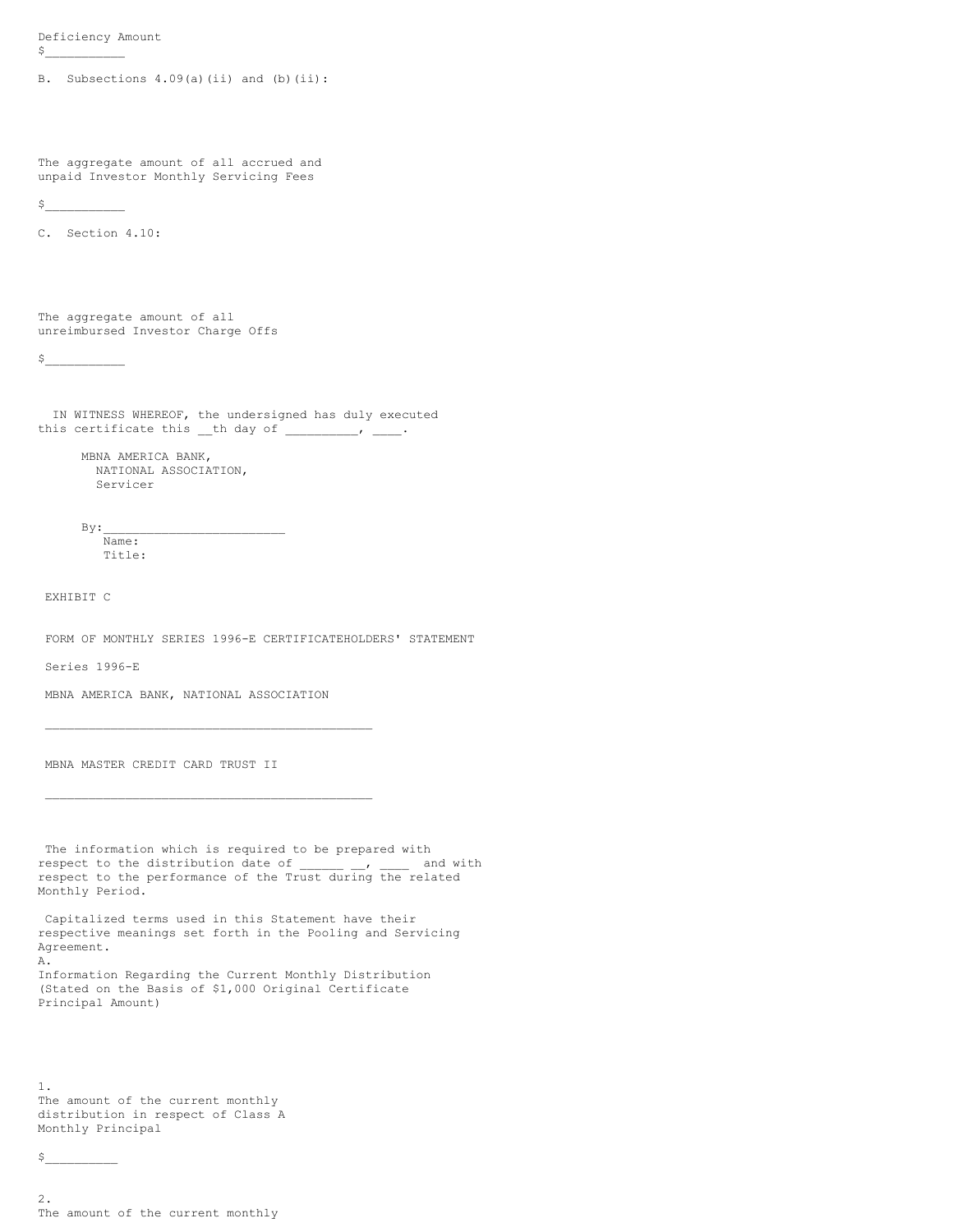distribution in respect of Class B Monthly Principal

 $\ddot{\varsigma}$ 

3. The amount of the current monthly distribution in respect of Collateral Monthly Principal

 $\mathsf{S}$ 

4.

The amount of the current monthly distribution in respect of Class A Monthly Interest

 $\frac{1}{2}$ 

5. The amount of the current monthly distribution in respect of Class A Deficiency Amounts

 $\frac{1}{2}$ 

6.

The amount of the current monthly distribution in respect of Class A Additional Interest

 $\frac{1}{2}$ 

7. The amount of the current monthly distribution in respect of Class B Monthly Interest

 $S_{\perp}$ 

8. The amount of the current monthly distribution in respect of Class B Deficiency Amounts

 $\ddot{\varsigma}$ 

9.

The amount of the current monthly distribution in respect of Class B Additional Interest

 $$\mathsf{S}_{\_\!\_}$ 

10

. The amount of the current monthly distribution in respect of Collateral Monthly Interest

 $\frac{1}{2}$ 

11

. The amount of the current monthly distribution in respect of any accrued and unpaid Collateral Monthly Interest

 $\ddot{\varsigma}$ 

B.

Information Regarding the Performance of the Trust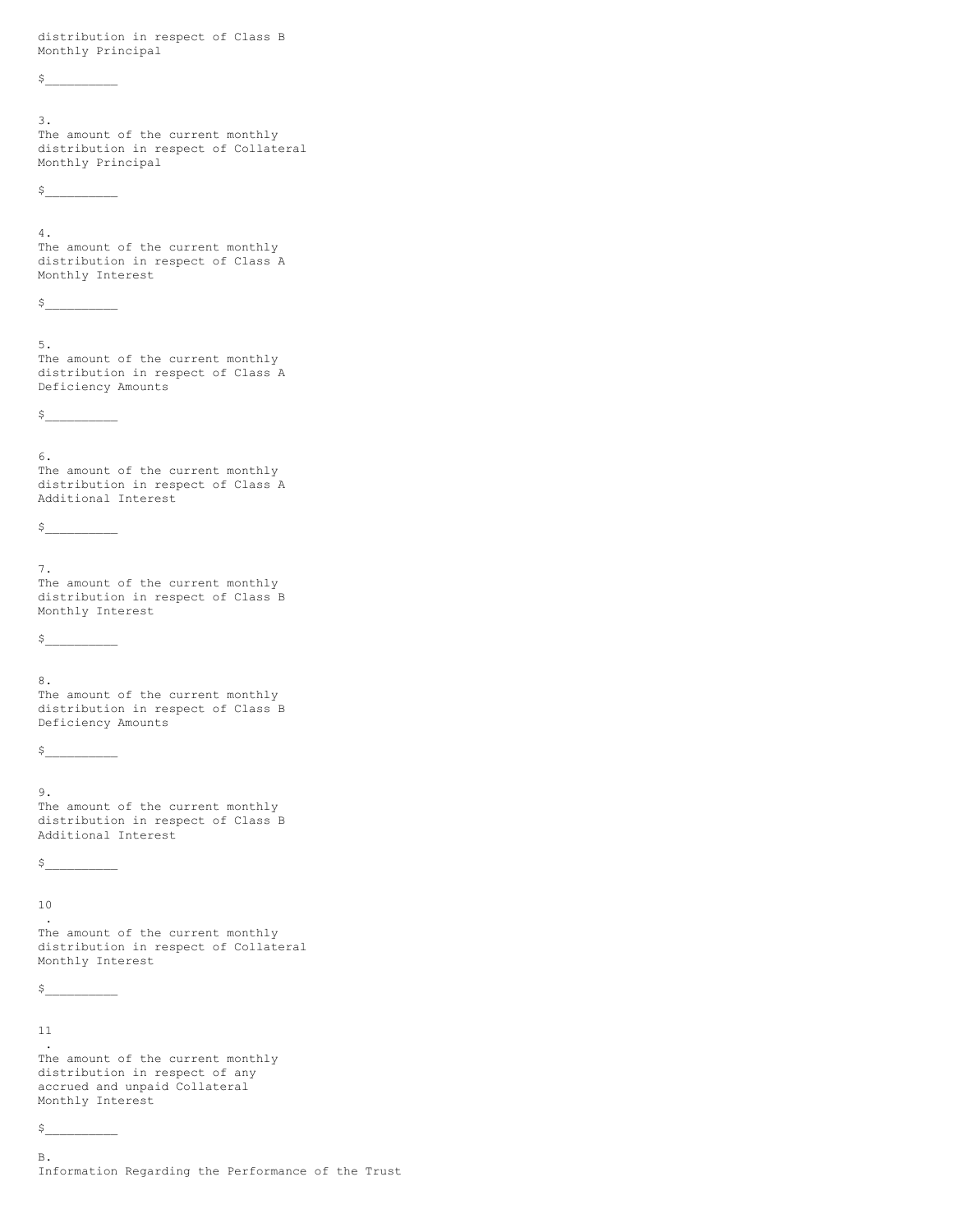1. Collection of Principal Receivables

(a) The aggregate amount of Collections of Principal Receivables processed during the related Monthly Period which were allocated in respect of the Class A Certificates  $\zeta_-$ (b) The aggregate amount of Collections of Principal Receivables processed during the related Monthly Period which were allocated in respect of the Class B Certificates  $\varsigma$ (c) The aggregate amount of Collections of Principal Receivables processed during the related Monthly Period which were allocated in respect of the Collateral Interest  $\zeta_-$ 2. Principal Receivables in the Trust (a) The aggregate amount of Principal Receivables in the Trust as of the end of the day on the last day of the related Monthly Period  $S_{\perp}$  $(b)$ The amount of Principal Receivables in the Trust represented by the Investor Interest of Series 1996-E as of the end of the day on the last day of the related Monthly Period  $\ddot{\varsigma}$  $(c)$ The amount of Principal Receivables in the Trust represented by the Series 1996-E Adjusted Investor Interest as of the end of the day on the last day of the related Monthly Period  $S_{\perp}$ (d)

The amount of Principal Receivables in the Trust represented by the Class A Investor Interest as of the end of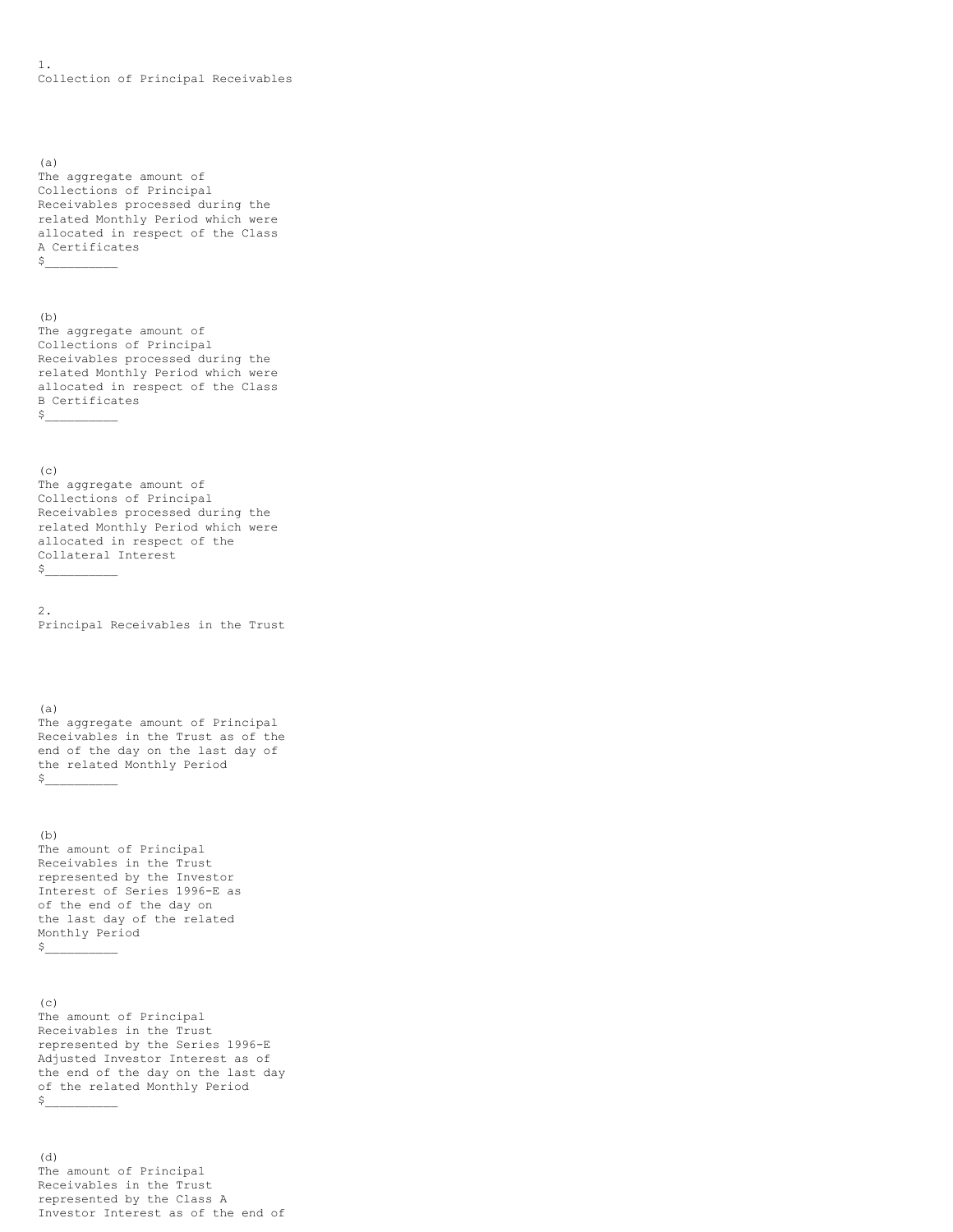the day on the last day of the related Monthly Period  $\ddot{\varsigma}$ (e) The amount of Principal Receivables in the Trust represented by the Class A Adjusted Investor Interest as of the end of day on the last day of the related Monthly Period  $S_{\perp}$ (f) The amount of Principal Receivables in the Trust represented by the Class B Investor Interest as of the end of the day on the last day of the related Monthly Period  $\zeta$ (g) The amount of Principal Receivables in the Trust represented by the Collateral Interest as of the end of the day on the last day of the related Monthly Period  $S_{\perp}$ (h) The Floating Investor Percentage with respect to the related Monthly Period  $\frac{8}{\sqrt{2}}$ (i) The Class A Floating Allocation with respect to the related Monthly Period  $\overset{\circ}{\overline{\phantom{a}}^{}}$ (j) The Class B Floating Allocation with respect to the related Monthly Period  $\frac{1}{\sqrt{2}}$ (k) The Collateral Floating Allocation with respect to the related Monthly Period  $\frac{1}{\sqrt{2}}$  $(1)$ The Fixed Investor Percentage with respect to the related Monthly Period  $\frac{8}{\sqrt{2}}$ (m) The Class A Fixed Allocation with respect to the related Monthly Period

 $\frac{1}{\sqrt{2}}$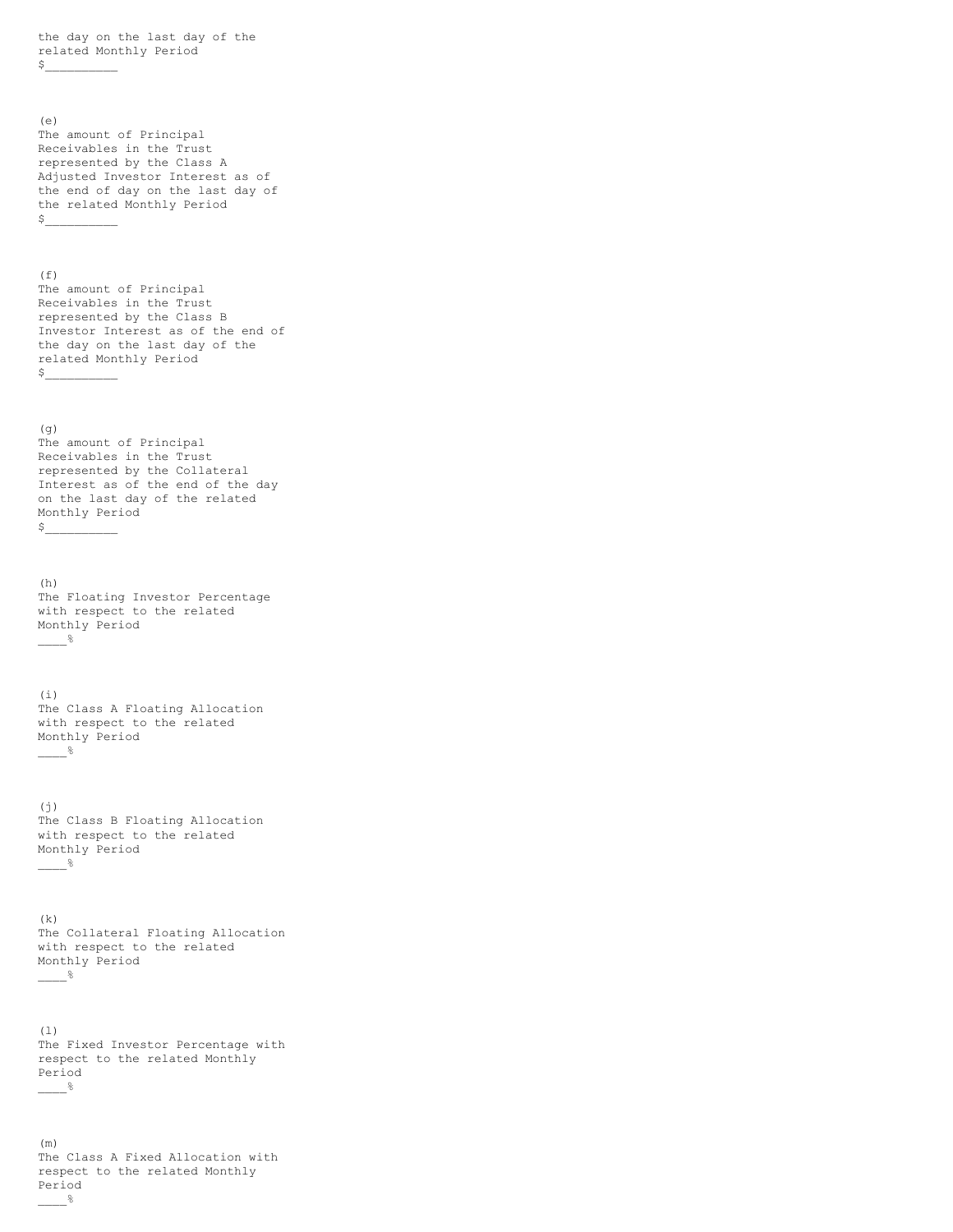(n) The Class B Fixed Allocation with respect to the related Monthly Period  $\frac{1}{\sqrt{2}}$ 

(o) The Collateral Fixed Allocation with respect to the related Monthly Period  $rac{8}{1}$ 

3. Delinquent Balances

The aggregate amount of outstanding balances in the Accounts which were delinquent as of the end of the day on the last day of the related Monthly Period:

Aggregate Account Balance

Percentage of Total Receivables

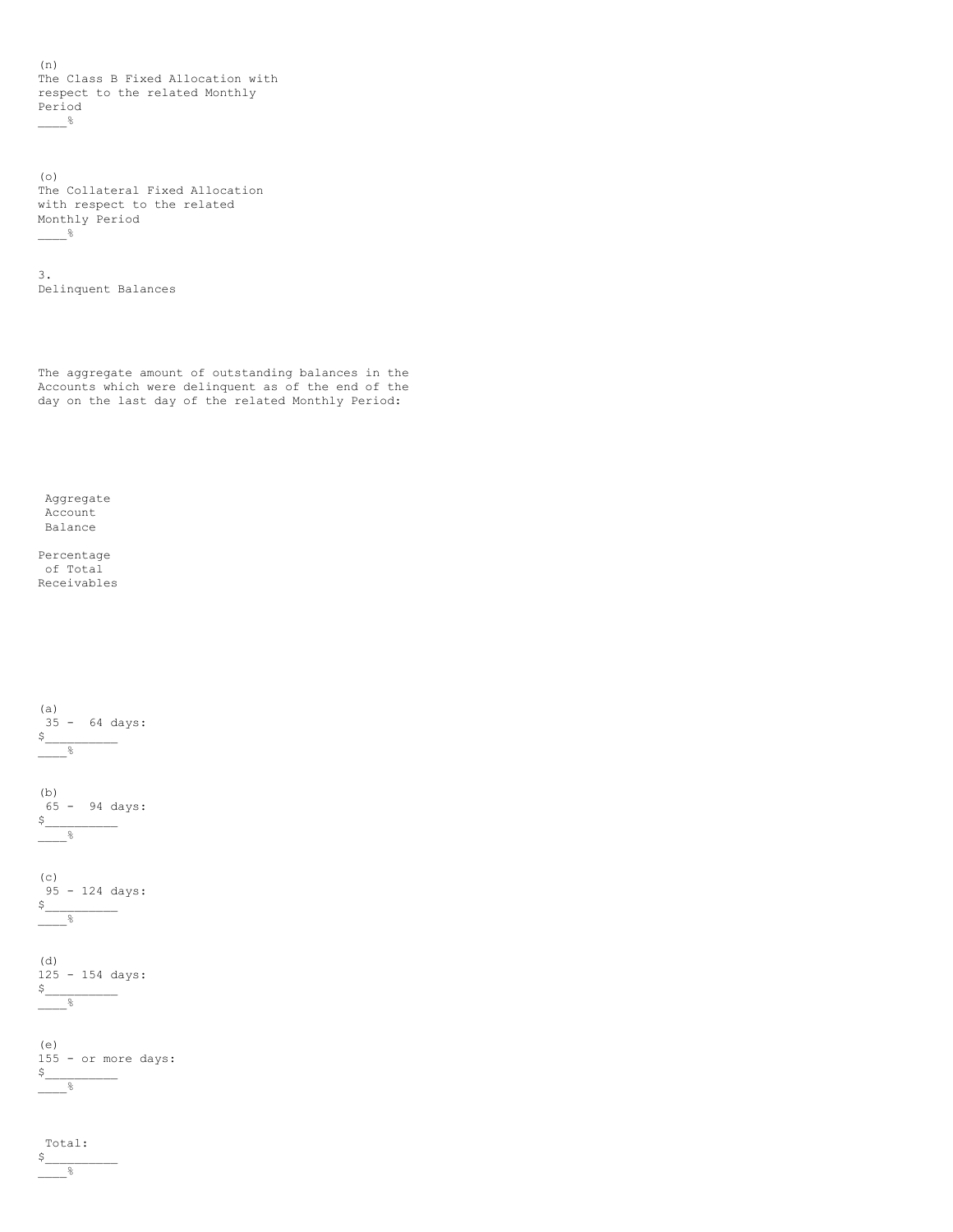(a) The Aggregate Investor Default Amount for the related Monthly Period  $\$$ (b) The Class A Investor Default Amount for the related Monthly Period  $\$$ (c) The Class B Investor Default Amount for the related Monthly Period  $\$$ (d) The Collateral Default Amount for the related Monthly Period  $\frac{1}{2}$ 2. Investor Charge Offs (a) The aggregate amount of Class A Investor Charge Offs for the related Monthly Period  $\mathsf{s}_-$ (b) The aggregate amount of Class A Investor Charge Offs set forth in 5(a) above per \$1,000 of original certificate principal amount  $S_{\perp}$ (c) The aggregate amount of Class B Investor Charge Offs for the related Monthly Period  $S_{\perp}$ (d) The aggregate amount of Class B Investor Charge Offset forth in 5(c) above per \$1,000 of original certificate principal amount  $S_{\_\_\_\_\_\_\_}$ 

(e) The aggregate amount of Collateral Charge Offs for the related Monthly Period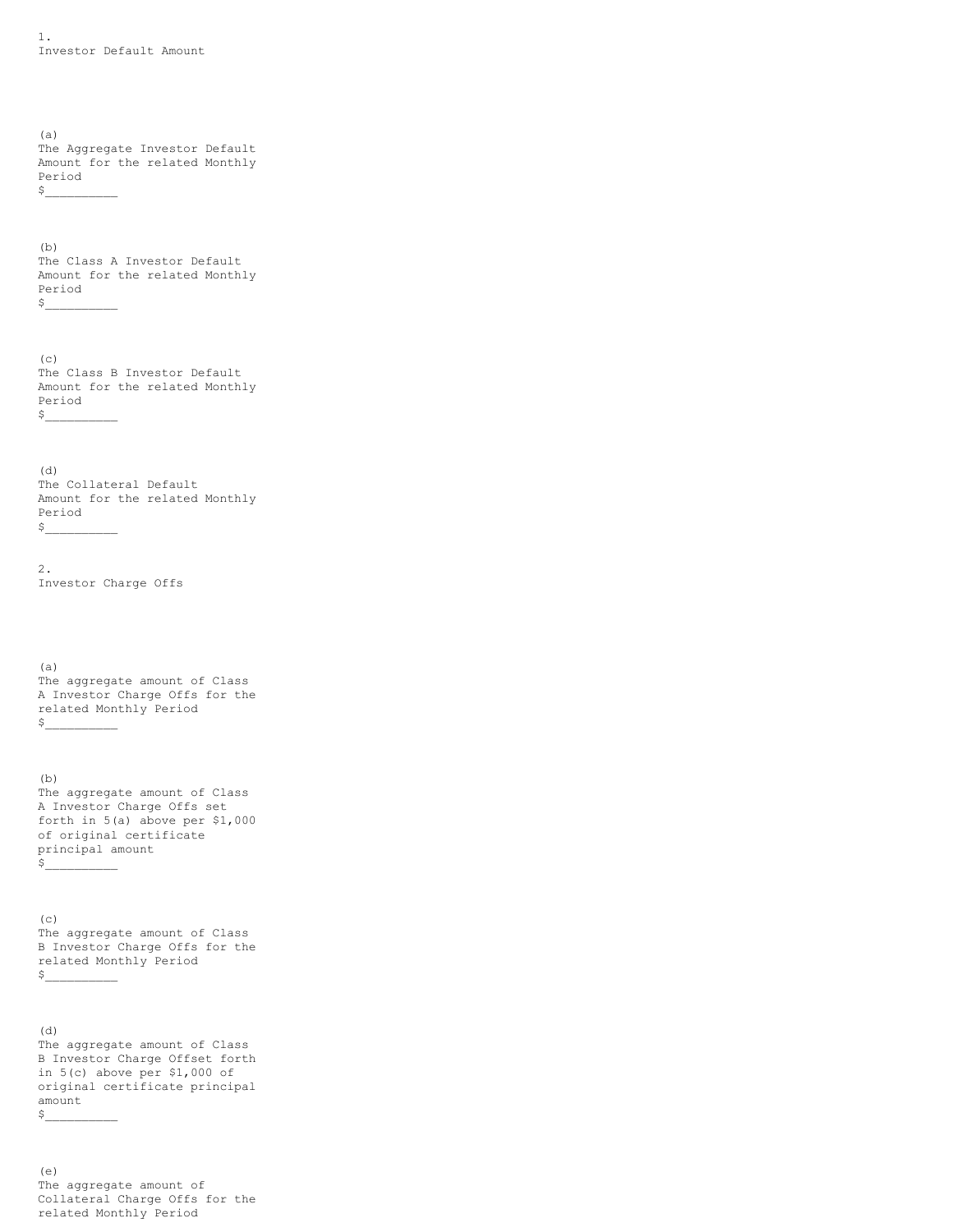$(f)$ The aggregate amount of Collateral Charge Offs set forth in 5(e) above per \$1,000 of original certificate principal amount  $\ddot{s}$ 

 $$$ 

- (g) The aggregate amount of Class A Investor Charge Offs reimbursed on the Transfer Date immediately preceding this Distribution Date  $S_{\perp}$
- (h) The aggregate amount of Class A Investor Charge Offs set forth in 5(g) above per \$1,000 original certificate principal amount reimbursed on the Transfer Date immediately preceding this Distribution Date  $\mathsf{S}$

 $(i)$ The aggregate amount of Class B Investor Charge Offs reimbursed on the Transfer Date immediately preceding this Distribution Date  $\ddot{\varsigma}$ 

- (j) The aggregate amount of Class B Investor Charge Offs set forth in 5(i) above per \$1,000 original certificate principal amount reimbursed on the Transfer Date immediately preceding this Distribution Date  $S_{\perp}$
- (k) The aggregate amount of Collateral Charge Offs reimbursed on the Transfer Date immediately preceding this Distribution Date  $\varsigma$
- (l) The aggregate amount of Collateral Charge Offs set forth in 5(k) above per \$1,000 original certificate principal amount reimbursed on the Transfer Date immediately preceding Distribution Date  $$$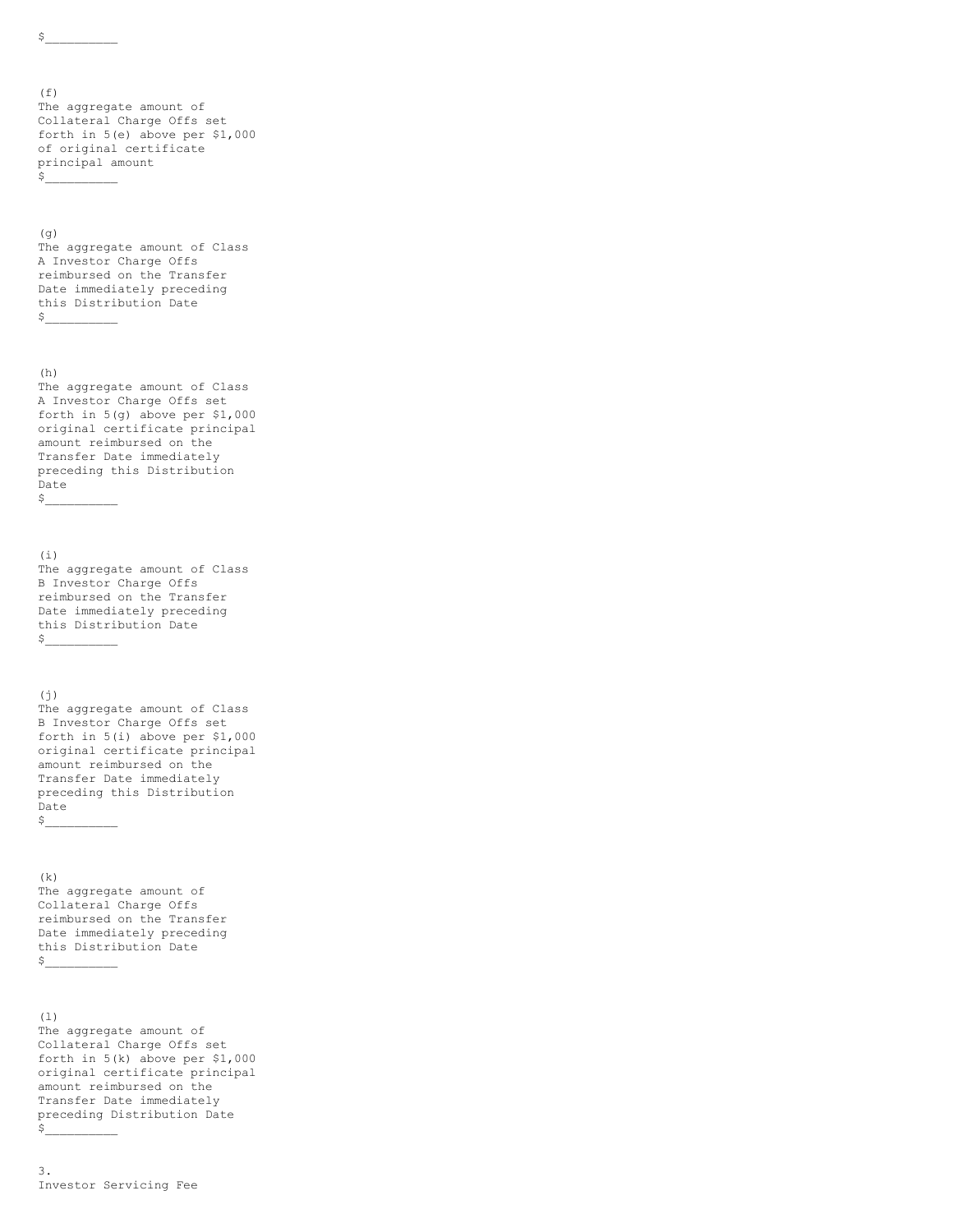(a) The amount of the Class A Servicing Fee payable by the Trust to the Servicer for the related Monthly Period  $S_{\perp}$ (b) The amount of the Class B Servicing Fee payable by the Trust to the Servicer for the related Monthly Period  $\ddot{\varsigma}$ (c) The amount of the Collateral Servicing Fee payable by the Trust to the Servicer for the related Monthly Period  $S_{\perp}$ (d) the amount of Servicer Interchange payable by the Trust to the Servicer for the related Monthly Period  $S_{\perp}$ 4. Reallocations (a) The amount of Reallocated Collateral Principal Collections with respect to this Distribution Date  $S_{\perp}$ (b) The amount of Reallocated Class B Principal Collections with respect to this Distribution Date  $S_{\perp}$ (c) The Collateral Interest as of the close of business on this Distribution Date  $S_{\perp}$ (d) The Class B Investor Interest as of the close of business on this Distribution Date  $\varsigma$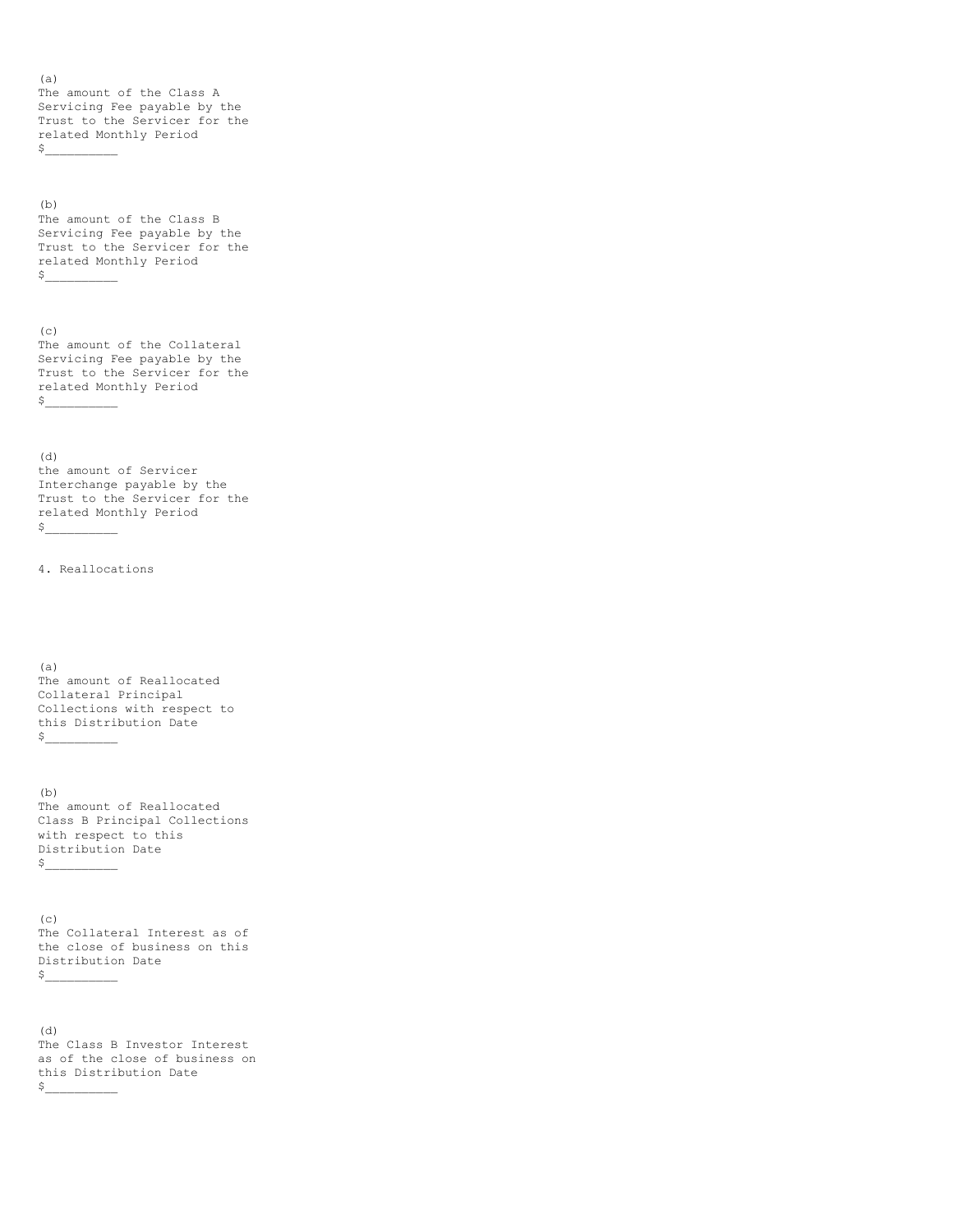5. Collection of Finance Charge Receivables

(a) The aggregate amount of Collections of Finance Charge Receivables and Annual Membership Fees processed during the related Monthly Period which were allocated in respect of the Class A Certificates  $S_{\perp}$ 

(b) The aggregate amount of Collections of Finance Charge Receivables and Annual Membership Fees processed during the related Monthly Period which were allocated in respect of the Class B Certificates  $S_{\perp}$ 

(c) The aggregate amount of Collections of Finance Charge Receivables and Annual Membership Fees processed during the related Monthly Period which were allocated in respect of the Collateral Interest  $\ddot{\varsigma}$ 

6. Principal Funding Account

(a) The principal amount on deposit in the Principal Funding Account on the related Transfer Date  $\ddot{\varsigma}$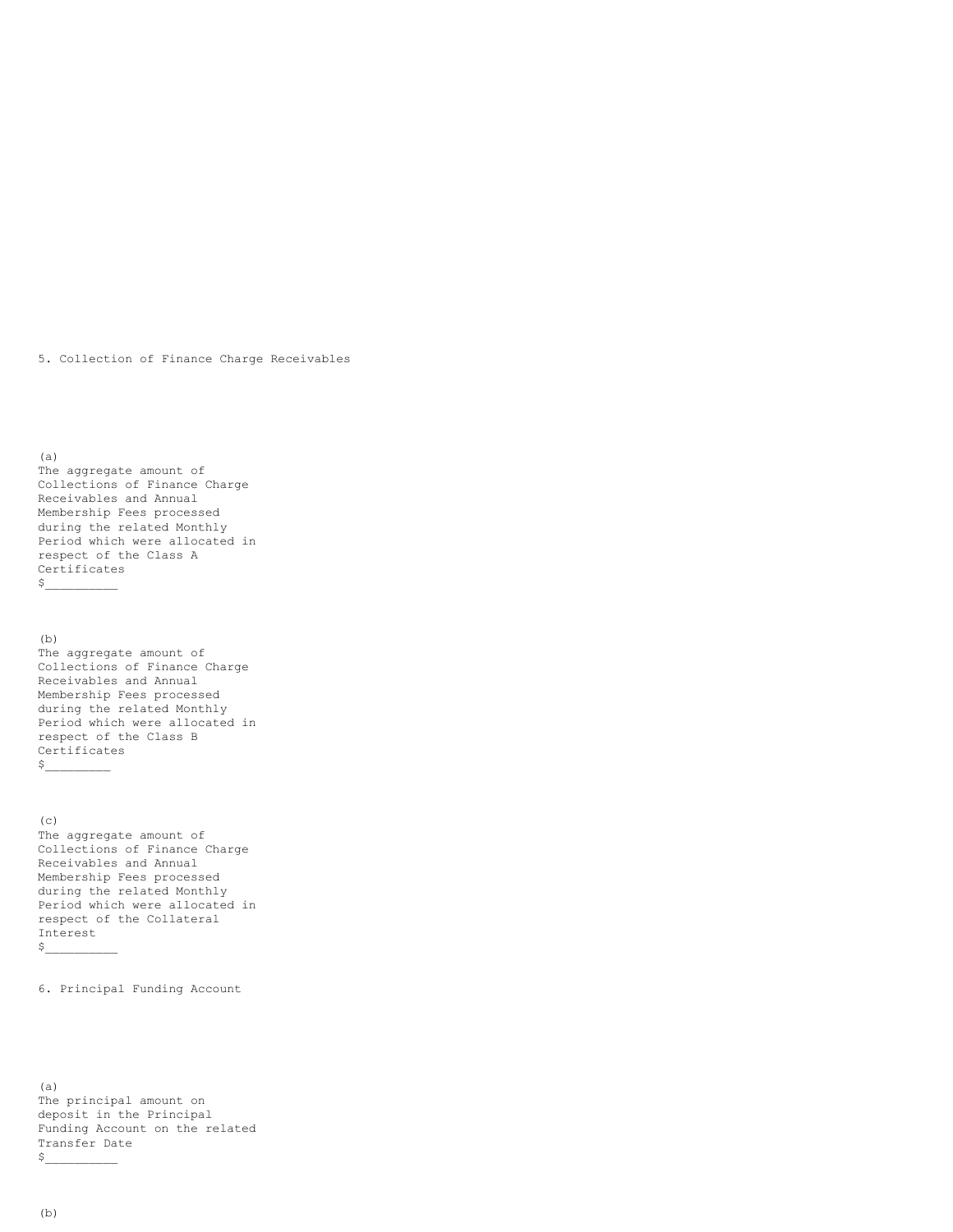The Accumulation Shortfall with respect to the related Monthly Period  $\frac{1}{2}$ (c) The Principal Funding Investment Proceeds deposited in the Finance Charge Account on the related Transfer Date  $\ddot{\varsigma}$ (d) The amount of all or the portion of the Reserve Draw Amount deposited in the Finance Charge Account on the related Transfer Date from the Reserve Account  $S_{\perp}$ 7. Reserve Draw Amount  $\ddot{\varsigma}$ 8. Available Funds (a) The amount of Class A Available Funds on deposit in the Finance Charge Account on the related Transfer Date  $\zeta$ (b) The amount of Class B Available Funds on deposit in the Finance Charge Account on the related Transfer Date  $S_{\perp}$ (c) The amount of Collateral Available Funds on deposit in the Finance Charge Account on the related Transfer Date  $S_{\perp}$ 9. Portfolio Yield (a) The Portfolio Yield for the related Monthly Period  $\frac{1}{\sqrt{2}}$ (b) The Portfolio Adjusted

Yield for the related Monthly Period

 $\frac{1}{\sqrt{2}}$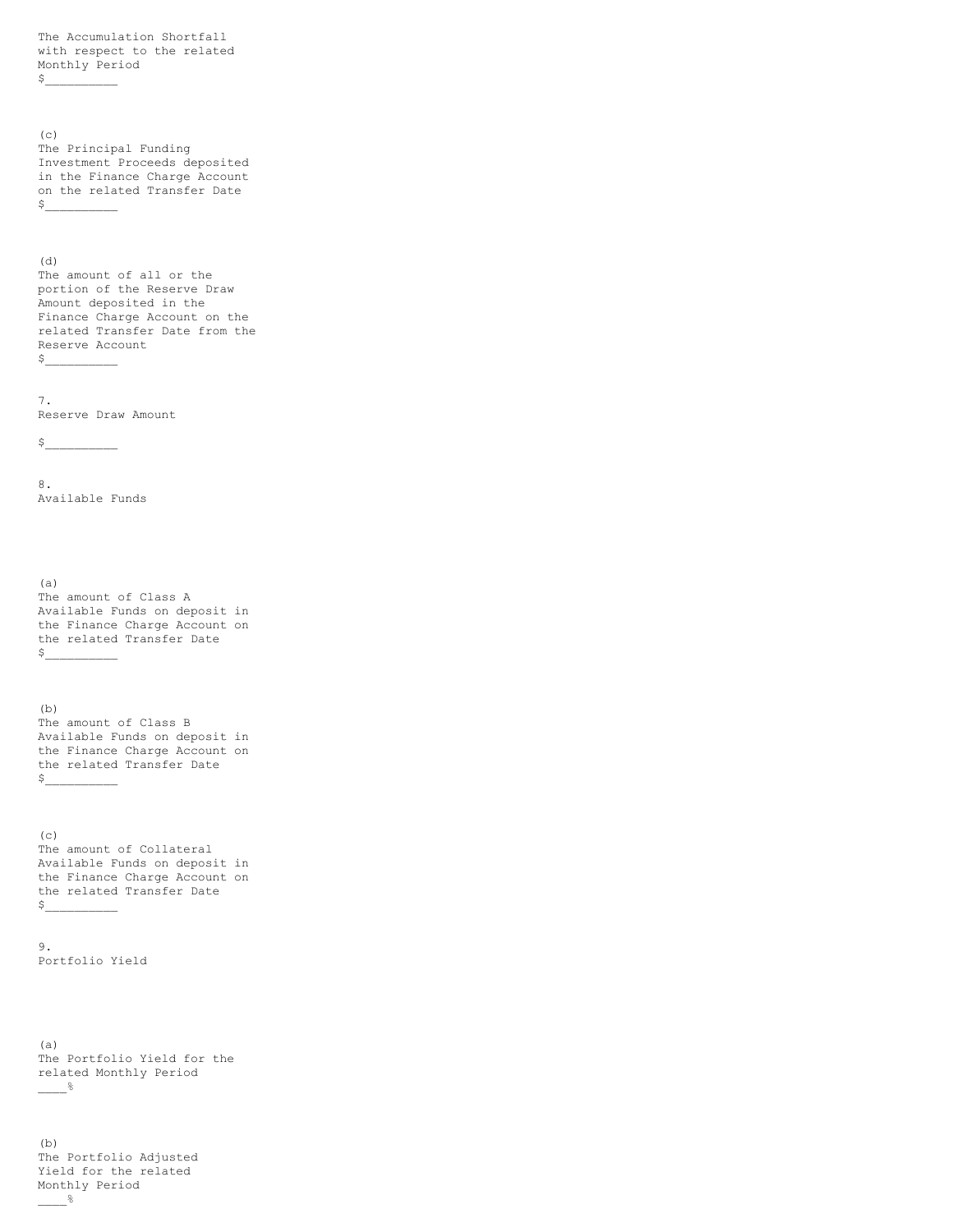1. LIBOR for the Interest Period ending on this Distribution Date

 $-\frac{6}{6}$ 

MBNA AMERICA BANK, NATIONAL ASSOCIATION, Servicer

 $By:$ Name: Title:

SCHEDULE TO EXHIBIT C

SCHEDULE TO MONTHLY SERVICER'S CERTIFICATE MONTHLY PERIOD ENDING MONTHLY PERIOD ENDING \_\_\_\_\_\_\_\_\_ \_\_, \_\_\_\_ MBNA AMERICA BANK, NATIONAL ASSOCIATION MBNA MASTER CREDIT CARD TRUST II SERIES 1996-E

1.

The aggregate amount of the Investor Percentage of Collections of Principal Receivables

 $\frac{1}{2}$ 

2.

The aggregate amount of the Investor Percentage of Collections of Finance Charge Receivables (excluding Interchange and amounts with respect to Annual Membership Fees)

 $S_{\perp}$ 

3.

The aggregate amount of the Investor Percentage of amounts with respect to Annual Membership Fees

 $\$$ 

4.

The aggregate amount of the Investor Percentage of Interchange

 $\updownarrow$ 

5.

The aggregate amount of Servicer Interchange

 $S_{\perp}$ 

6.

The aggregate amount of funds on deposit in Finance Charge Account allocable to the Series 1996-E **Certificates** 

 $S_{\perp}$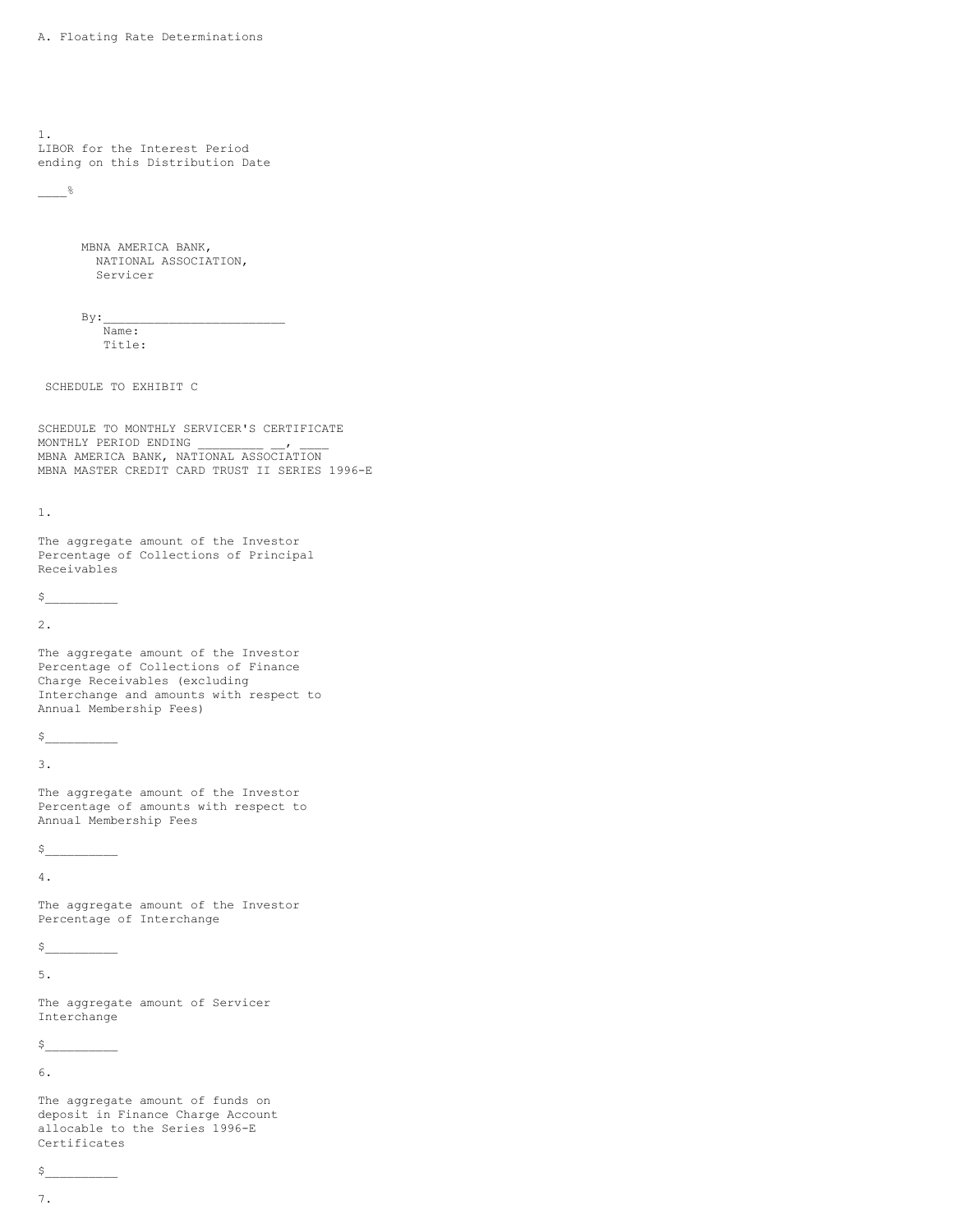The aggregate amount of funds on deposit in the Principal Account allocable to the Series 1996-E Certificates  $\frac{1}{2}$ 8. The aggregate amount of funds on deposit in the Principal Funding Account allocable to the Series 1996-E Certificates  $$$ 9. The aggregate amount to be withdrawn from the Finance Charge Account and paid in accordance with the Loan Agreement pursuant to Section 4.11  $S_{\perp}$ 10. The excess, if any, of the Required Collateral Interest over the Collateral Interest  $\frac{1}{2}$ 11. The Collateral Interest on the Transfer Date of the current calendar month, after giving effect to the deposits and withdrawals specified above, is equal to  $\$$ 12. The amount of Monthly Interest, Deficiency Amounts and Additional Interest payable to the (i) Class A Certificateholders  $\frac{1}{2}$ (ii) Class B Certificateholders  $\mathsf{S}$ (iii) Collateral Interest Holder  $\circ$ 13. The amount of principal payable to the (i) Class A Certificateholders  $\frac{1}{2}$ (ii) Class B Certificateholders  $$$ (iii) Collateral Interest Holder  $$$ 

14.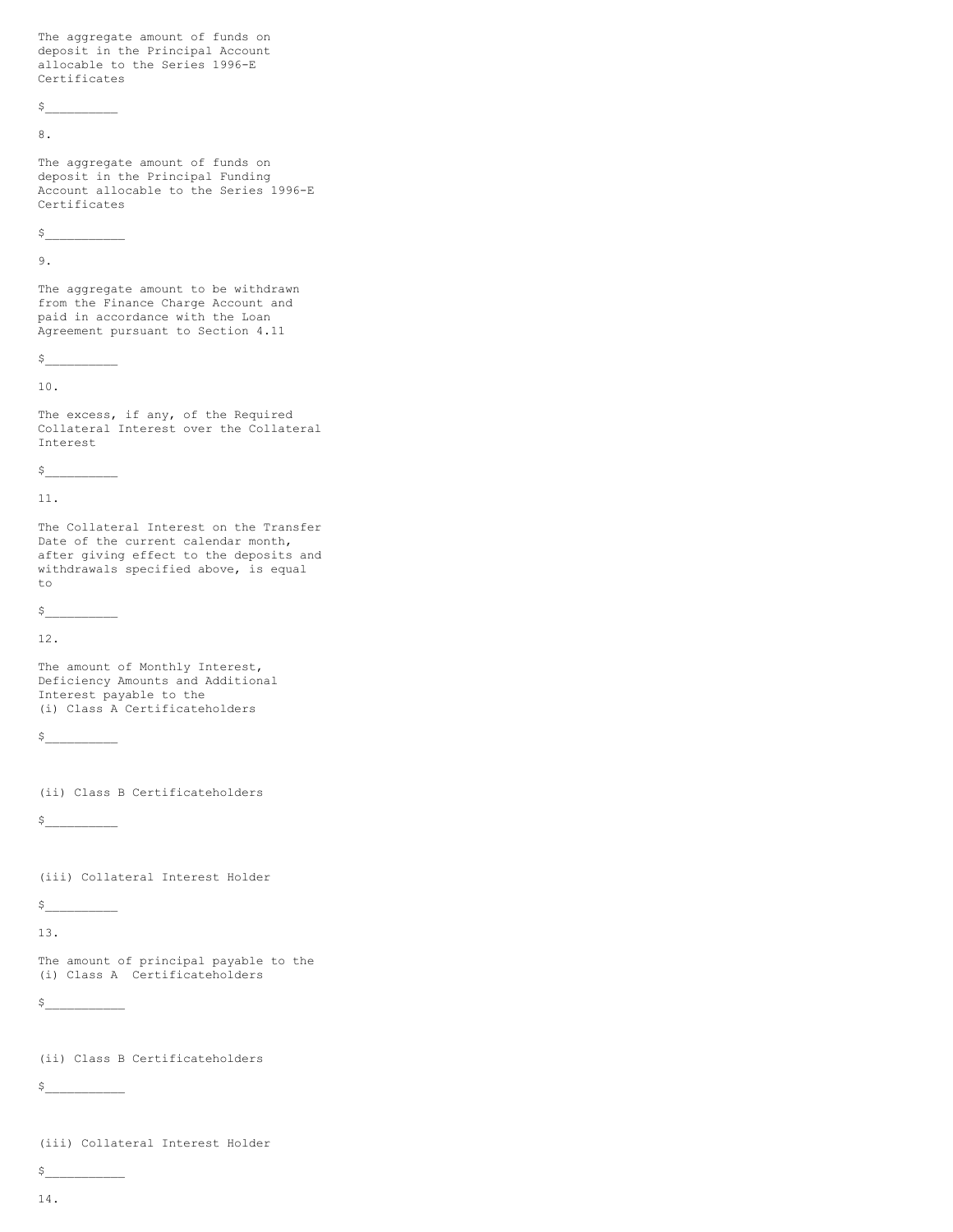The sum of all amounts payable to the (i) Class A Certificateholders  $\ddot{\varsigma}$ (ii) Class B Certificateholders  $S_{\perp}$ (iii) Collateral Interest Holder  $S_{\perp}$ 15. To the knowledge of the undersigned, no Series 1996-E Pay Out Event or Trust Pay Out Event has occurred except as described below: None IN WITNESS WHEREOF, the undersigned has duly executed and delivered this Certificate this \_\_th day of \_\_\_\_\_\_\_\_\_\_, \_\_\_\_. MBNA AMERICA BANK, NATIONAL ASSOCIATION,  $By:$ Name: Title: \* MasterCardr and Visar are federally registered servicemarks of MasterCard International Inc. and of Visa U.S.A., Inc., respectively. \* MasterCardr and Visar are federally registered servicemarks of MasterCard International Inc. and of Visa U.S.A., Inc., respectively. (..continued) DC1-15399.2

DC1-15399.2

DC1-15399.2

Page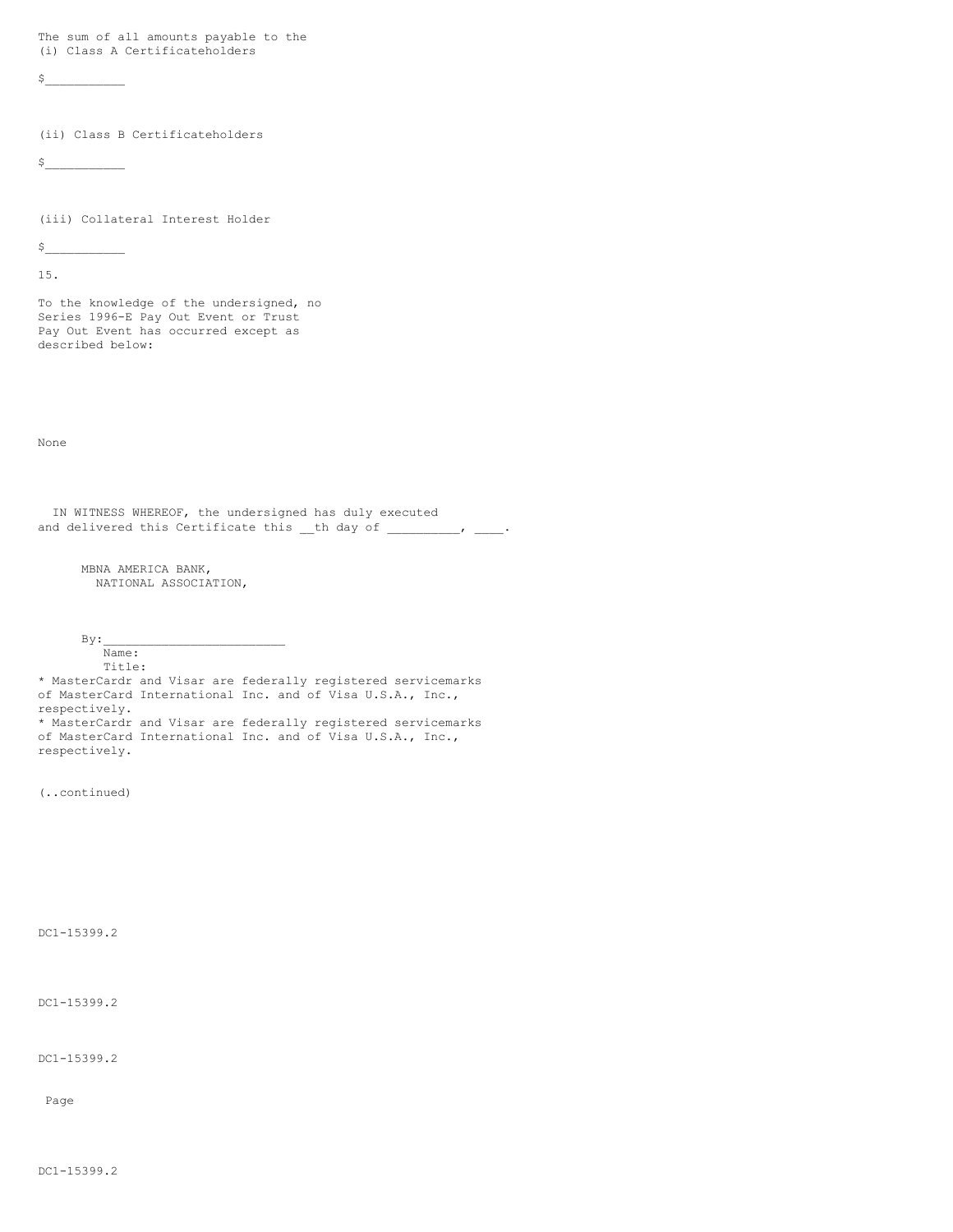| $DC1 - 15399.2$ |  |  |  |
|-----------------|--|--|--|
| DC1-15399.2     |  |  |  |
| $DC1 - 15399.2$ |  |  |  |
| DC1-15399.2     |  |  |  |
| $DC1 - 15399.2$ |  |  |  |
| $DC1 - 15399.2$ |  |  |  |
| DC1-15399.2     |  |  |  |
| DC1-15399.2     |  |  |  |
| DC1-15399.2     |  |  |  |
| $DC1 - 15399.2$ |  |  |  |
| DC1-15399.2     |  |  |  |
| $DC1 - 15399.2$ |  |  |  |
| DC1-15399.2     |  |  |  |
| $DC1 - 15399.2$ |  |  |  |